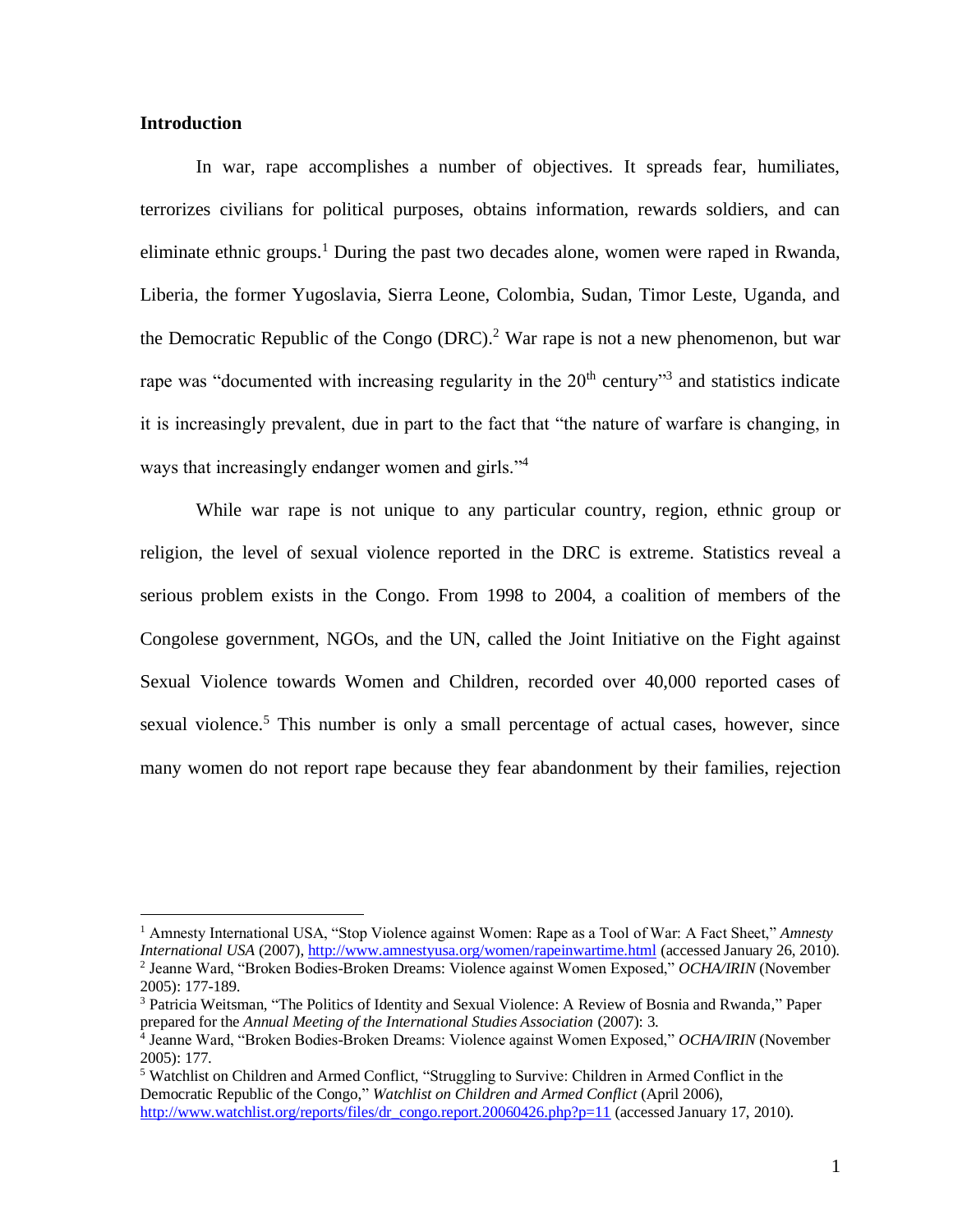by their communities, and reprisals by their attackers.<sup>6</sup> These factors in turn impact the gathering of accurate statistics.

No one has been able to quantify the scale of what human rights groups call the "war on women" in eastern Congo. Tens of thousands of rapes have been recorded by the UN in the eastern provinces of North and South Kivu over the past year, but as only a fraction of the women assaulted make it to hospital there is little doubt that the total number of victims runs into hundreds of thousands in recent years.<sup>7</sup>

There are several common arguments against focusing too much on statistics. Some scholars believe that determining the exact number of people killed or raped in a conflict is irrelevant, some fear that the gathering of statistics may take precedence over the study of the causes and nature of the conflict, and others say it is extremely difficult to obtain exact numbers due to numerous obstacles.<sup>8</sup> Despite these arguments, Catrien Bijleveld et al. argue that gathering accurate statistics is important:

Each victim is a human being who died or was violated and traumatized. By acknowledging their deaths, by making exact tallies, or as precise estimates as possible, by describing the facts and circumstances of their fates, they are at least to some extent retransformed into human beings who matter.<sup>9</sup>

Statistics are also important to societies emerging from conflict in order to assess the damage and determine what support survivors require. In cases of rape, for example, victims often need specialized care.<sup>10</sup> Statistics are also important from a legal point of view. Knowing the "figures and patterns" of a crime can reveal whether attacks were widespread and/or

<sup>6</sup> CARE International, "Tens of Thousands More Women and Girls at Risk of Rape and Attack in DRC, Warns CARE," *CARE International* (November 6, 2008), [http://www.care-international.org/Tens-of-thousands-more](http://www.care-international.org/Tens-of-thousands-more-women-and-girls-at-risk-of-rape-and-attack-in-DRC-warns-CARE)[women-and-girls-at-risk-of-rape-and-attack-in-DRC-warns-CARE](http://www.care-international.org/Tens-of-thousands-more-women-and-girls-at-risk-of-rape-and-attack-in-DRC-warns-CARE) (accessed May 20, 2009).

<sup>7</sup> Chris McGreal, "Hundreds of Thousands of Women Raped for Being on the Wrong Side," *The Guardian*  (November 12, 2007), <http://www.guardian.co.uk/world/2007/nov/12/congo.international> (accessed January 19, 2010). AND Watchlist on Children and Armed Conflict, "Struggling to Survive: Children in Armed Conflict in the Democratic Republic of the Congo," *Watchlist on Children and Armed Conflict* (April 2006), [http://www.watchlist.org/reports/files/dr\\_congo.report.20060426.php?p=11](http://www.watchlist.org/reports/files/dr_congo.report.20060426.php?p=11) (accessed January 17, 2010).

<sup>8</sup> Catrie[n Bijleveld, Aafke](http://search0.scholarsportal.info.ezproxy.uwindsor.ca/ids70/p_search_form.php?field=au&query=bijleveld+catrien&log=literal&SID=8a0074029ff2575b4019a46e4ca961b6) [Morssinkhof, a](http://search0.scholarsportal.info.ezproxy.uwindsor.ca/ids70/p_search_form.php?field=au&query=morssinkhof+aafke&log=literal&SID=8a0074029ff2575b4019a46e4ca961b6)nd Alette [Smeulers,](http://search0.scholarsportal.info.ezproxy.uwindsor.ca/ids70/p_search_form.php?field=au&query=smeulers+alette&log=literal&SID=8a0074029ff2575b4019a46e4ca961b6) ["Counting the Countless: Rape](http://search0.scholarsportal.info.ezproxy.uwindsor.ca/ids70/view_record.php?id=11&recnum=3&log=from_res&SID=8a0074029ff2575b4019a46e4ca961b6) Victimization [During the Rwandan Genocide,"](http://search0.scholarsportal.info.ezproxy.uwindsor.ca/ids70/view_record.php?id=11&recnum=3&log=from_res&SID=8a0074029ff2575b4019a46e4ca961b6) *International Criminal Justice Review* vol. 19, no. 2 (June 2009): 209. <sup>9</sup> Ibid.

<sup>10</sup> Ibid., 210.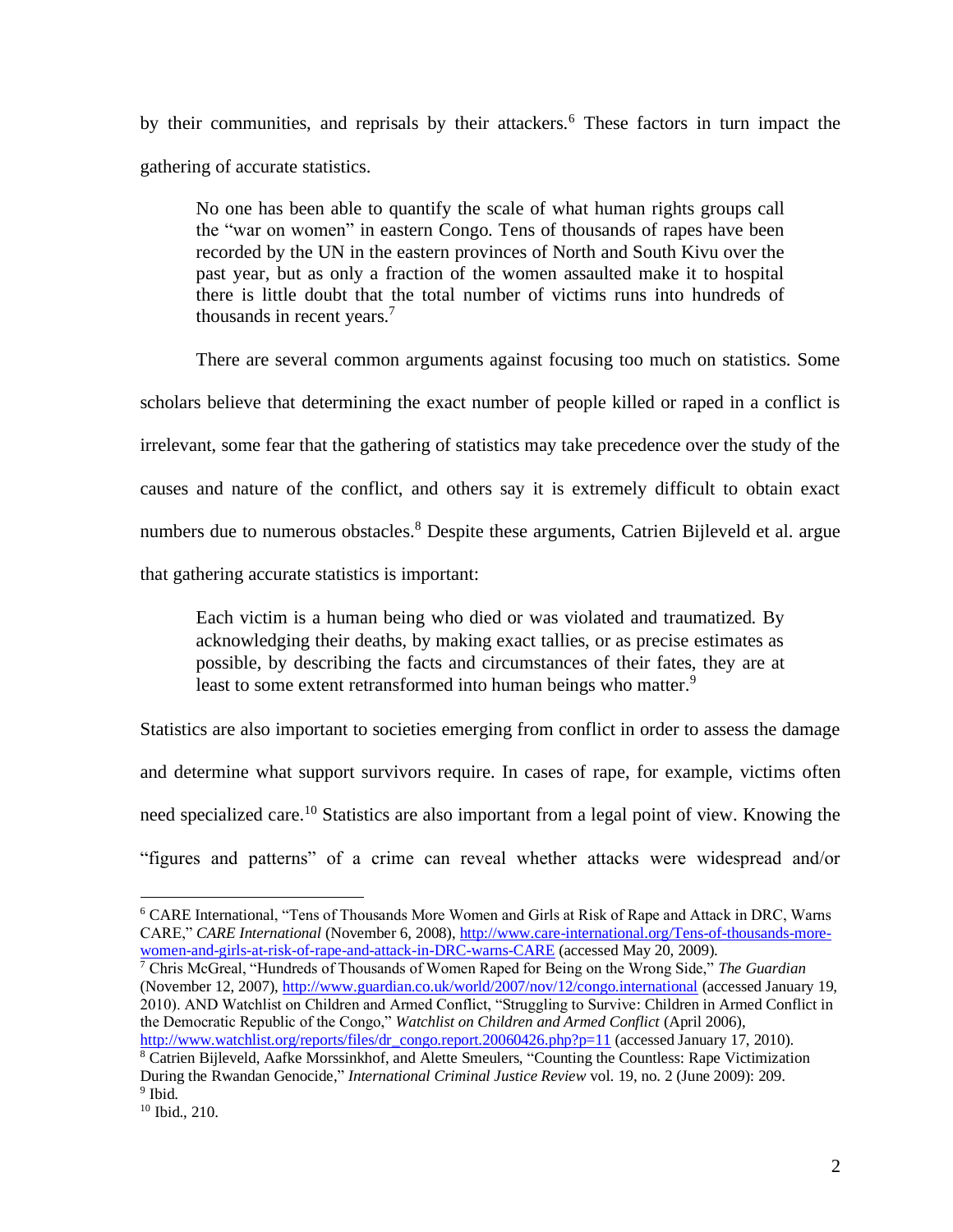systematic, or whether the crimes were part of a carefully orchestrated plan, rather than a spontaneous event. If the violence falls under the first category, perpetrators may be prosecuted for crimes against humanity, and if the crimes fall under the second category, the accused can be tried for genocide. $11$ 

Despite the importance of gathering accurate data, statistics on the number of women impacted by sexual violence in conflicts around the world are difficult to collect. The chaos of conflict, the failure of humanitarian organizations to cooperate and coordinate, and the fear and shame surrounding sexual violence are factors contributing to the "great scarcity of data on the prevalence, circumstances, characteristics of perpetrators, and physical or mental health impacts" of sexual violence in conflict.<sup>12</sup> Even when faced with these obstacles, however, several national and international organizations collected statistics that highlight the severity, intensity, and prevalence of sexual violence in the DRC.

Working with Congolese human rights organizations, International Alert gathered statistics on the types of rape committed in this conflict through interviews with 492 survivors of sexual violence in different regions of the country. The organizations identified four main types of rape and concluded that "The rapes and sexual abuse were committed with unprecedented cruelty, the perpetrators having devised the most humiliating and degrading treatment they could inflict on their victims."<sup>13</sup> Individual rape was reported by 105 survivors (21.3%) and described as when a "single perpetrator rapes a single victim," while 390 women (79%) reported they were raped by two or more attackers. A

<sup>11</sup> Ibid., 210.

<sup>&</sup>lt;sup>12</sup> Birthe Steiner, Marie T. Benner, Egbert Sondorp, K. Peter Schmitz, Ursula Mesmer and Sandrine Rosenberger, "Sexual Violence in the Protracted Conflict of DRC: Programming for Rape Survivors in South Kivu," *Conflict and Health* vol. 3 (2009): 3.

<sup>&</sup>lt;sup>13</sup> International Alert, "Women's Bodies as a Battleground: Sexual Violence Against Women and Girls During the War in the Democratic Republic of Congo," *Réseau des Femmes pour un Développement Associatif (RFDA), Réseau des Femmes pour la Défense des Droits et la Paix (RFDP), International Alert* (2004) : 33.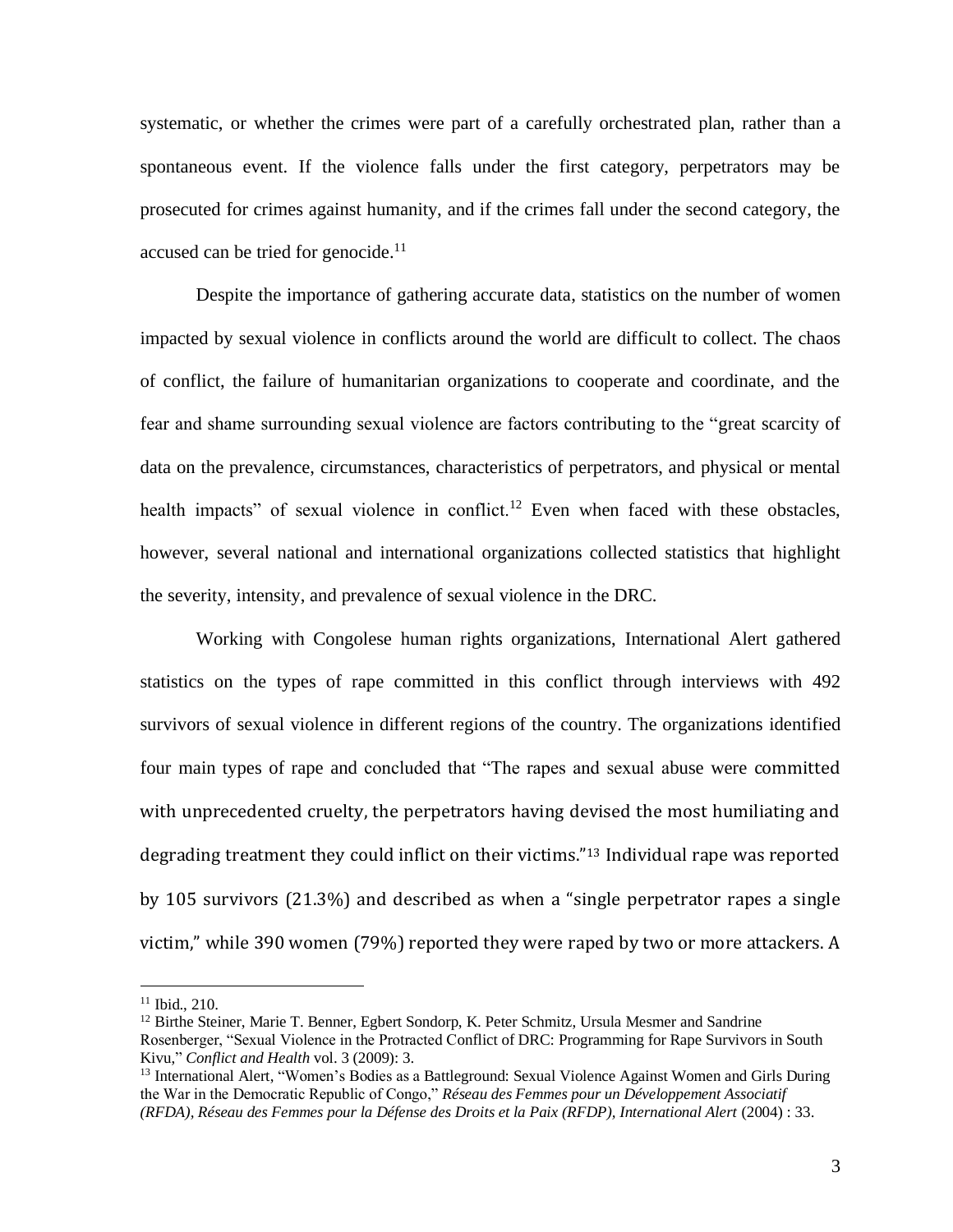third form identified was family members forced to rape each other or to watch the attack on a family member, usually their mother or sister. The final category is rape where objects, such as sticks, bottles, bananas, pestles coated in chili pepper, and the butt of rifles are forcibly inserted into victims' genitals; 61 women (12.4%) interviewed reported this. <sup>14</sup> Many women (71.7%) reported that they were tortured during or after the rape (especially if they resisted) and described being "beaten, wounded with machetes, or [having] their genitals mutilated or burnt with drops of plastic melted by a flame."<sup>15</sup> These findings provide insight into the types of rape committed, while other organizations gathered data focusing specifically on the number of women and girls subjected to rape and other forms of sexual violence in the Congo.

Malteser International runs a medical-social support program for rape survivors in South Kivu. From 2005-2007 the organization registered 20,517 female rape survivors.<sup>16</sup> Since 2003, the International Rescue Committee has assisted more than 40,000 rape survivors in the country.<sup>17</sup> The number of survivors who came to Panzi Hospital in Bukavu to report rape and/or mutilation increased from 290 in 1999 to 1,289 in 2003.<sup>18</sup> According to data provided by local health centres, as of January 2007, an average of 40 women were raped daily in South Kivu; thirteen percent of these victims were younger than fourteenyears-old, three percent died as a result of the attack, and ten to twelve percent were infected

<sup>14</sup> Ibid., 33-34.

<sup>15</sup> Ibid., 34-35.

<sup>16</sup> Birthe Steiner**,** Marie T Benner, Egbert Sondorp**,** K Peter Schmitz**,** Ursula Mesmer and Sandrine Rosenberger, "Sexual Violence in the Protracted Conflict of DRC: Programming for Rape Survivors in South Kivu," *Conflict and Health* vol. 3 (2009): 3.

<sup>17</sup> Wairagala Wakabi, "Sexual Violence Increasing in Democratic Republic of Congo," *The Lancet* vol. 371 no. 9606 (January 2008): 15.

<sup>&</sup>lt;sup>18</sup> Marion Pratt, Ph.D. and Leah Werchick, J.D. with Anaia Bewa, Marie-Louise Eagleton, Claudine Lumumba, Katherine Nichols, and Lina Piripiri, "Sexual Terrorism: Rape as a Weapon of War in Eastern Democratic Republic of Congo," *USAID/DCHA Assessment Report* (March 18, 2004): 11.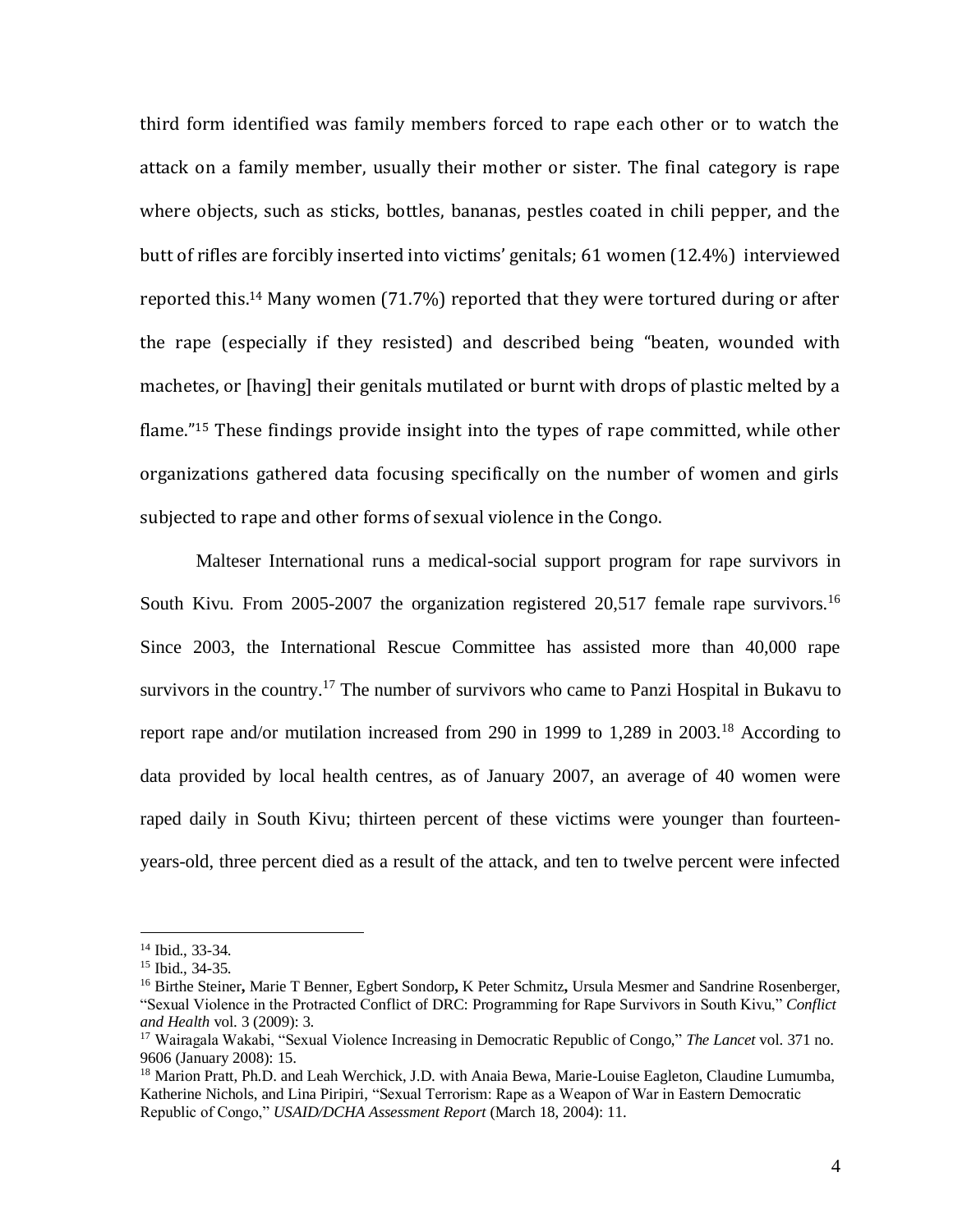with HIV/AIDS.<sup>19</sup> From January to September 2008, more than 3,500 cases were reported to the Joint Initiative on Sexual Violence in North Kivu.<sup>20</sup> At one hospital in Bunia, more than 7,400 rape victims were treated between 2003 and  $2007<sup>21</sup>$  According to Human Rights Watch, 16,000 rapes were reported in 2008 alone.<sup>22</sup>

These numbers indicate a serious problem, but they do not fully describe the extent of sexual violence in the DRC. Many survivors of sexual violence do not report the attacks due to fear of reprisal or ostracism, shame, and continued insecurity caused by ongoing violent conflict in the region.<sup>23</sup> Elisabeth Roesch, Gender and Advocacy Advisor for CARE in the DRC underscores this problem, "We know rape is typically under-reported, and feel that this number doesn't even come close to reflecting the actual number of cases – the actual number is unimaginable."<sup>24</sup> This sentiment was corroborated in a 2004 report from USAID:

It can be estimated, however, that based on the statistics presented by the two referral hospitals, a minimum tens of thousands of rapes and/or mutilations have taken place since 1996, and untold thousands more back to 1994.<sup>25</sup>

This paper therefore argues that the number of women and girls raped in the Congo over the past fifteen years is greater than the number of sexual violence survivors in most recent conflicts. It is important to stress, however, that this research focuses on the reasons why rape

<sup>19</sup> Claudia Rodriguez, "Sexual Violence: Weapon of War, Impediment to Peace," *Forced Migration* issue 27 (January 2007): 45-46.

<sup>&</sup>lt;sup>20</sup> CARE International, "Tens of Thousands More Women and Girls at Risk of Rape and Attack in DRC, Warns CARE," *CARE International* (November 6, 2008), [http://www.care-international.org/Tens-of-thousands-more](http://www.care-international.org/Tens-of-thousands-more-women-and-girls-at-risk-of-rape-and-attack-in-DRC-warns-CARE)[women-and-girls-at-risk-of-rape-and-attack-in-DRC-warns-CARE](http://www.care-international.org/Tens-of-thousands-more-women-and-girls-at-risk-of-rape-and-attack-in-DRC-warns-CARE) (accessed May 20, 2009).

<sup>21</sup> Wairagala Wakabi, "Sexual Violence Increasing in Democratic Republic of Congo," *The Lancet* vol. 371 no. 9606 (January 2008): 15.

<sup>22</sup> Human Rights Watch, "Stopping Rape as a Weapon of War in Congo," *Human Rights Watch* (September 18, 2009), <http://www.hrw.org/en/news/2009/09/18/stopping-rape-weapon-war-congo> (accessed January 5, 2010).

<sup>&</sup>lt;sup>23</sup> CARE International, "Tens of Thousands More Women and Girls at Risk of Rape and Attack in DRC, Warns CARE," *CARE International* (November 6, 2008), [http://www.care-international.org/Tens-of-thousands-more](http://www.care-international.org/Tens-of-thousands-more-women-and-girls-at-risk-of-rape-and-attack-in-DRC-warns-CARE)[women-and-girls-at-risk-of-rape-and-attack-in-DRC-warns-CARE](http://www.care-international.org/Tens-of-thousands-more-women-and-girls-at-risk-of-rape-and-attack-in-DRC-warns-CARE) (accessed May 20, 2009).  $24$  Ibid.

<sup>&</sup>lt;sup>25</sup> Marion Pratt, Ph.D. and Leah Werchick, J.D. with Anaia Bewa, Marie-Louise Eagleton, Claudine Lumumba, Katherine Nichols, and Lina Piripiri, "Sexual Terrorism: Rape as a Weapon of War in Eastern Democratic Republic of Congo," *USAID/DCHA Assessment Report* (March 18, 2004): 11.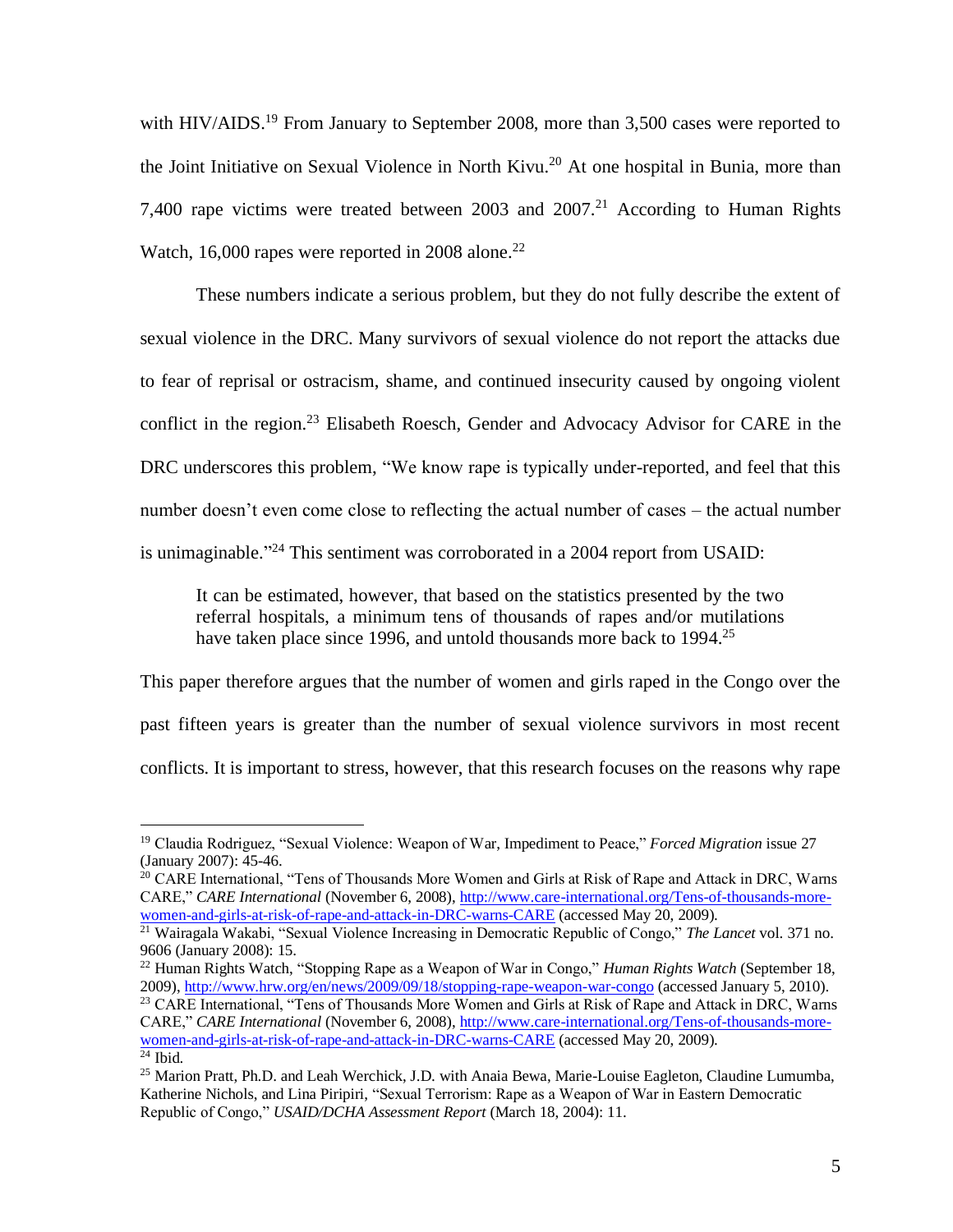is used as such an effective and systemic weapon in the Congo rather than attempting to determine the exact number of women affected by sexual violence.

## **Methodology and Approach**

 Feminist theories assume that gender is socially constructed and recognize the institutionalization of unequal power relations in society.<sup>26</sup> This paper adopts a feminist approach in examining sexual violence in the Congo, an issue that has so far received insufficient attention in the literature. Feminism is a useful tool for this analysis because historically, women's experiences have often been excluded and devalued under traditional systems of knowledge, especially when compared to the experiences of men:

By developing alternative conceptual frameworks for analyzing the circumstances of women's lives, feminist theory attempts to illuminate women's social position(s) and construct strategies for social, political, and personal change….If we use feminist theories as a framework through which to view sexual assault, we inherently examine the concepts of power, patriarchy and gender. Sexual violence is violence, not sex, and it is a public problem, not a private matter.<sup>27</sup>

It is also becoming increasingly clear that "the feminist analysis of rape as an act of violence and power rather than a strictly sexual act" is becoming more widely accepted and underscores the impact and contributions feminism has made to better understanding the motivations and dynamics of sexual violence.<sup>28</sup>

Historically, under international law, women's experiences during war, including rape and sexual violence, were viewed as less serious crimes than those experienced by men.<sup>29</sup> In recent years, however, feminists have worked to increase attention to the "serious nature of

<sup>&</sup>lt;sup>26</sup> Nora Bashir, Analysis of the Anti-Rape Movement, In "Feminist Theory and its Validity to Anti-Sexual Assault Work," *Connections* vol. 4, no. 2 (Spring/Summer 2003): 10.

 $27$  Ibid.

 $28$  Ibid., 11.

<sup>&</sup>lt;sup>29</sup> Louise [Chappell,](http://journals2.scholarsportal.info.ezproxy.uwindsor.ca/search-advanced.xqy?q=Louise%20Chappell&field=AU) "Women, Gender and International Institutions: Exploring New Opportunities at the International Criminal Court," *Policy and Society* vol. 22, no. 1 (January 2003): 3.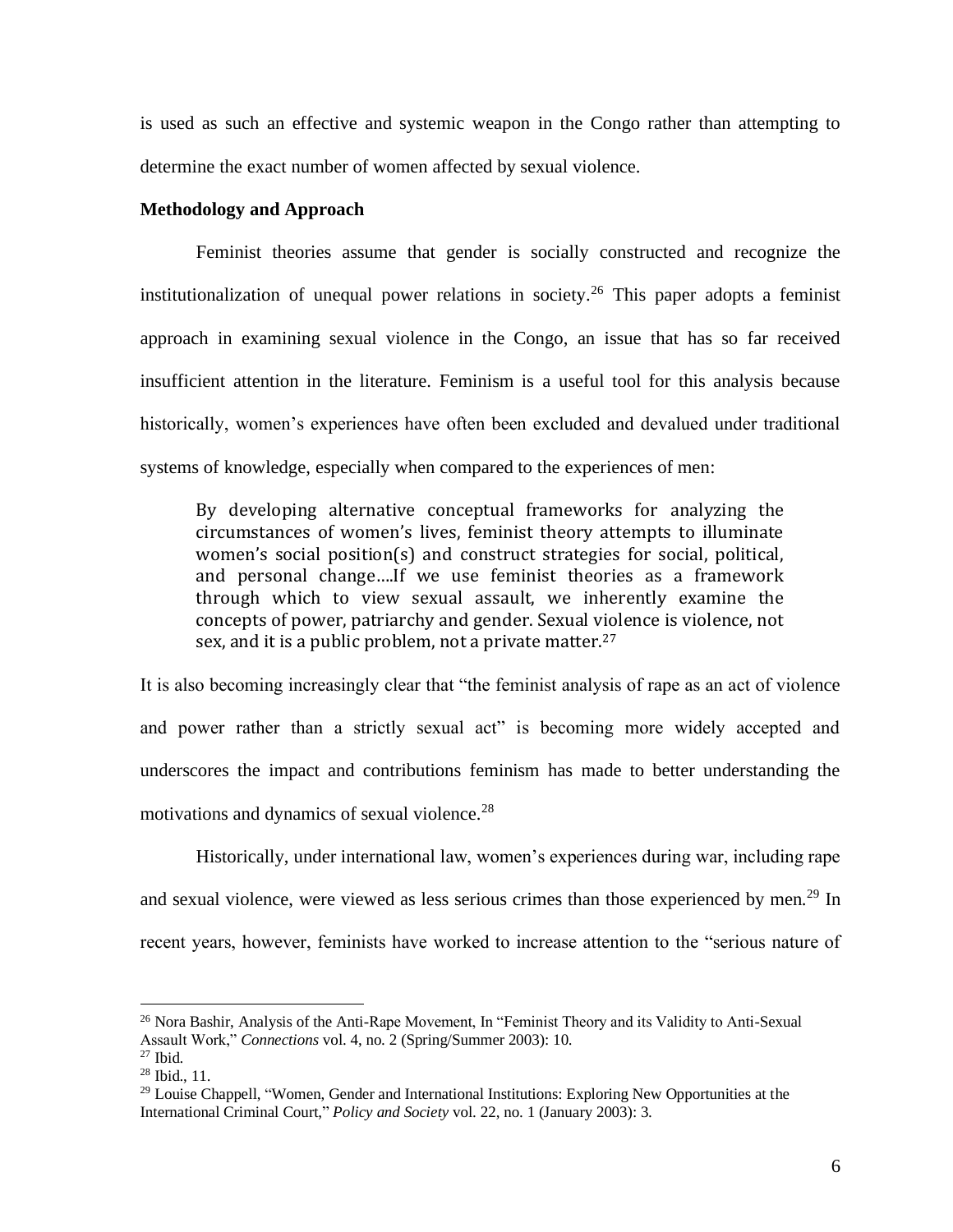gender-based crimes" through their involvement with international institutions such as the ICTY and ICTR, as well as assisting with the development of the statute for the International Criminal Court (ICC).<sup>30</sup>

Through their efforts they have made some significant advances in bringing to light the complex, diverse and unique aspects of women's lives previously ignored in international criminal and humanitarian law. Although there is still much to be done, feminist activists have demonstrated that the law and its influence are not fixed but dynamic and open to change.<sup>31</sup>

Since sexual violence in conflict is linked to many other issues, this paper examines this phenomenon within the context of three sub-disciplines within political science including politics of the developing world, human rights and international human rights law, and gender studies. Using a feminist approach, this paper examines the reasons why rape has been used with such severity, effectiveness, and prevalence in the DRC during the past fifteen years. Rather than interviewing sexual violence survivors from the DRC, which would be costly and time consuming, and possibly re-traumatize women who have lived through horrific abuses, this paper relies on statistical data and interviews with survivors and witnesses published in scholarly journals, reports from human rights groups, and newspaper articles.

This research is important for several reasons. Sexual violence in conflicts throughout history traditionally received little attention and as a result, there is a lack of understanding concerning why this weapon is used on such a large scale in so many conflicts. It was not until the use of sexual violence during the war in the former Yugoslavia that this age-old practice became the subject of international debate, war crime tribunals, and attention in the media and in the scholarly literature. Second, in many ways, sexual violence in the DRC is

<sup>30</sup> Ibid.

 $31$  Ibid.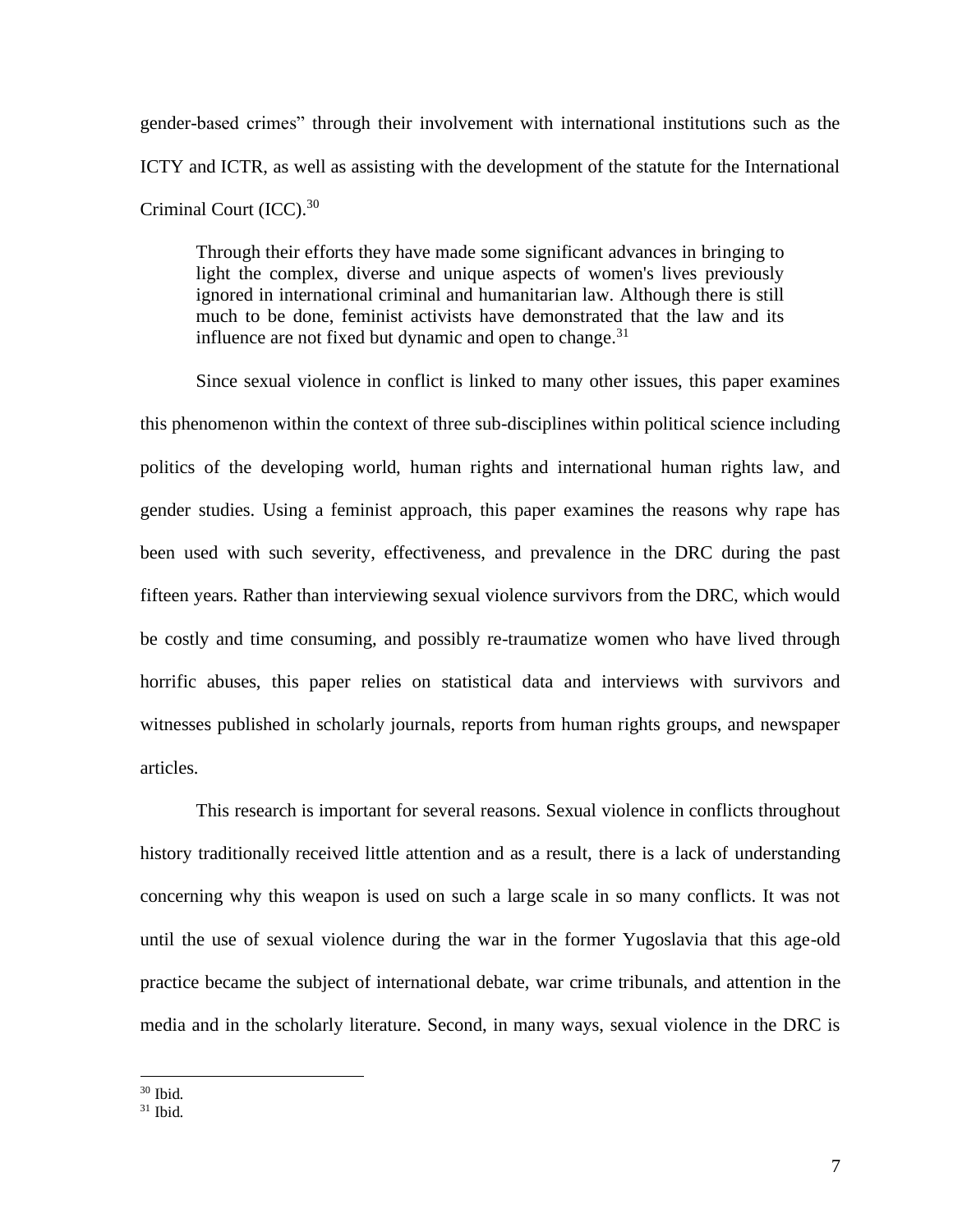worse than Rwanda and Bosnia in terms of the number of victims, the length of time these violations have occurred, and the level of brutality that accompanies the rapes. Despite this, the use of sexual violence during the conflict in the Congo, as well as the conflict itself, has received only a fraction of the attention and space in the scholarly literature compared to Rwanda and the former Yugoslavia. This research will therefore fill in some of the present gaps concerning the reasons for the use of such widespread and brutal sexual violence in the Congo, as well as possibly assist in better understanding why rape is used in other conflicts around the world. Third and possibly most importantly, greater understanding and discussion are clearly needed among both scholars and the international community concerning the use of sexual violence in conflict in order to better assist survivors, prosecute perpetrators, change traditional thinking, and ultimately reduce or even prevent these atrocities from occurring in the first place.

 Finally, this research examines the reasons why rape is such a prevalent, severe, and effective weapon of war in the Congo. This paper argues that sexual violence is used as a systemic and strategic weapon in the DRC because of its effectiveness in accomplishing economic and military goals, the Congo's hostile political environment, perpetrators' impunity, the large number of actors in the on-going conflict, and the many physical, psychological, and social consequences associated with rape that benefit perpetrators. Before examining the factors that contribute to the use of rape, however, it is useful to first briefly discuss the conflict and history of the DRC in order to better understand the events leading to the use of sexual violence.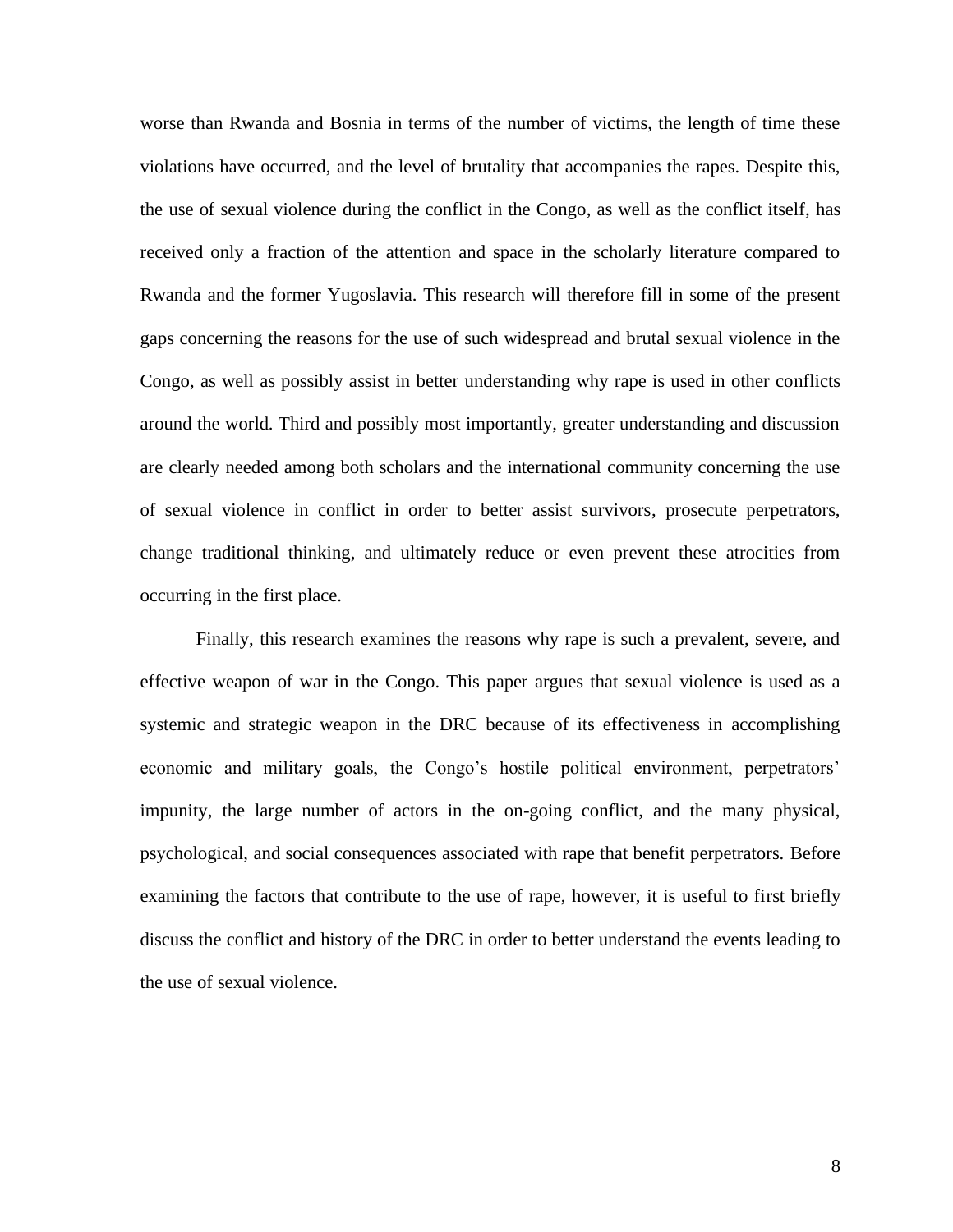## **Chapter One: The Congo's History of Violence and Exploitation**

Since 1998, approximately five million people have died in the Congo due to fighting, poverty, and disease.<sup>32</sup> It is important to note, however, that violence, bloodshed and exploitation marked Congo's history long before the recent conflicts, and it is within this context that rampant sexual violence is taking place.

 Though the wars themselves began in 1996, the seeds of Congo's conflicts were sown in the late  $19<sup>th</sup>$  century when European colonial powers arbitrarily divided Africa for their own benefit at the Berlin Conference of 1884-1885. The major powers of Europe demarcated the borders of African countries, including the Democratic Republic of the Congo, in ways that benefitted the colonizers "with no regard for existing tribal systems and linguistic groups." These newly drawn borders created problems when they separated families or created nations that forced people together who previously had no contact with one another.<sup>33</sup>

 Under the guise of a mission to Christianize and modernize the DRC, King Leopold of Belgium brutally exploited the country and its people in the late 1800s. He forced the civilian population to extract ivory and rubber, punishing anyone who could not meet his quotas with death or mutilation.<sup>34</sup>

 The DRC became independent on June 30, 1960. During the five years after independence, chaos and disorder were prevalent throughout the Congo.<sup>35</sup> Mobutu Sese Seko then seized power and gained control of the country through a military coup in November

<http://www.everyculture.com/Bo-Co/Democratic-Republic-of-the-Congo.html> (accessed February 19, 2010). <sup>34</sup> Michael Deibert, "Congo: Between Hope and Despair," *World Policy Journal* vol. 25, no. 2 (Summer 2008): 63. AND Jennifer J. Ziemke, "Countries and their Cultures: Democratic Republic of the Congo," <http://www.everyculture.com/Bo-Co/Democratic-Republic-of-the-Congo.html> (accessed February 19, 2010). AND ["Survey: Coping with Conflict,"](http://search0.scholarsportal.info.ezproxy.uwindsor.ca/ids70/view_record.php?id=7&recnum=12&log=from_res&SID=8a0074029ff2575b4019a46e4ca961b6) *The Economist* vol. 370, no.8358 (January 17, 2004): 8.

<sup>32</sup> International Rescue Committee, "Crisis Watch: Special Report: Congo," *International Rescue Committee* (2007)*,* <http://www.theirc.org/special-report/congo-forgotten-crisis.html> (accessed May 14, 2009). <sup>33</sup> Jennifer J. Ziemke, "Countries and their Cultures: Democratic Republic of the Congo,"

<sup>&</sup>lt;sup>35</sup> [Christopher W.](http://search0.scholarsportal.info.ezproxy.uwindsor.ca/ids70/p_search_form.php?field=au&query=mullins+christopher+w&log=literal&SID=8a0074029ff2575b4019a46e4ca961b6) Mullins and Dawn L. Rothe, "Gold, Diamonds and Blood: International State-Corporate [Crime in the Democratic Republic of the Congo,](http://search0.scholarsportal.info.ezproxy.uwindsor.ca/ids70/view_record.php?id=3&recnum=36&log=from_res&SID=8a0074029ff2575b4019a46e4ca961b6)" *Contemporary Justice Review* vol. 11, no. 2 (June 2008): 89.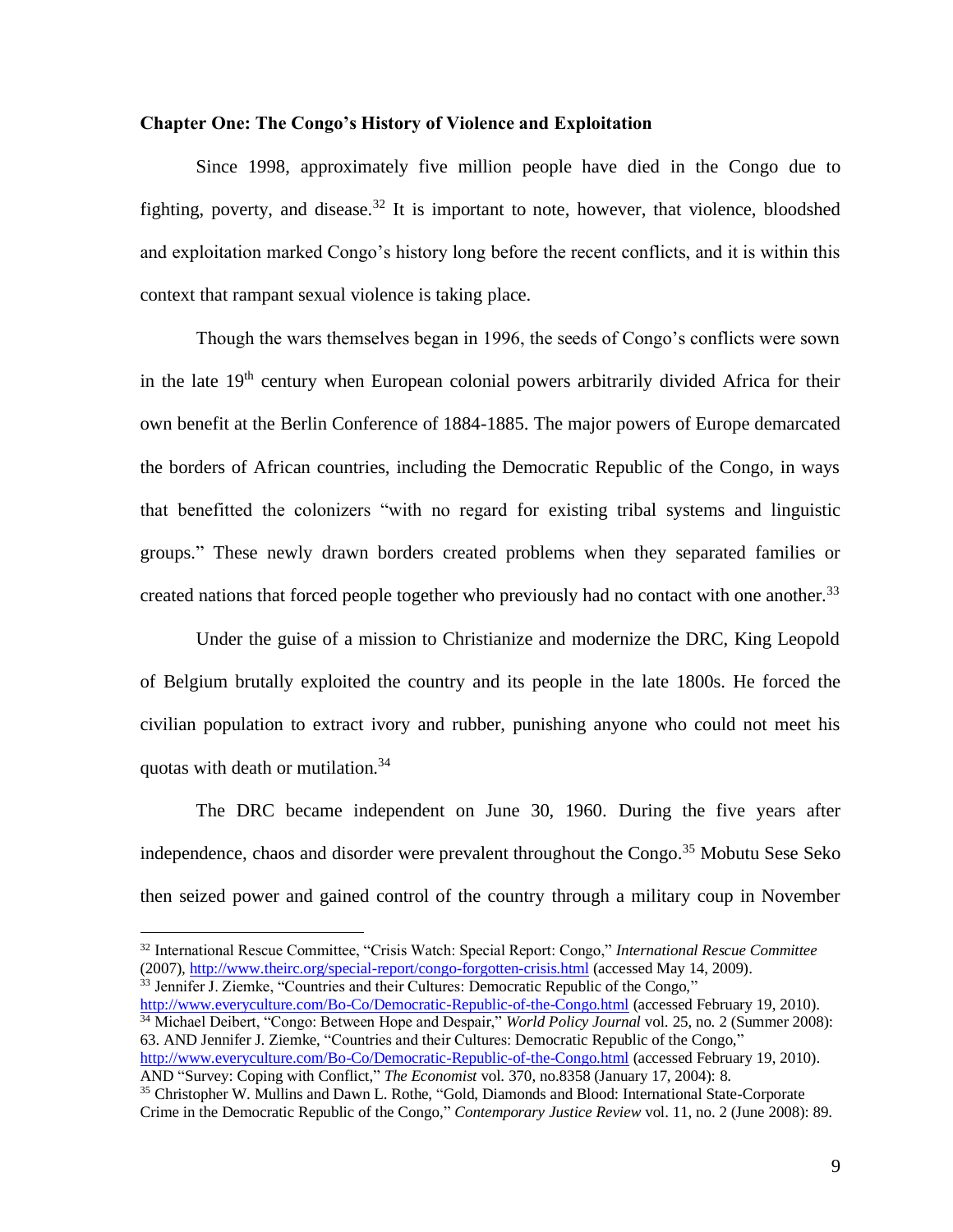1965.<sup>36</sup> Though at first the population supported Mobutu because they yearned for peace and order, his rule ultimately ended up being "one of the most corrupt in the region's history." He exploited his own country's resources, committed extrajudicial executions, and massacred civilians.<sup>37</sup> Mobutu also abolished parliament and all political parties except for his own.<sup>38</sup> During his 32 years in power, Mobutu brutally oppressed and exploited the population, collapsed the economy causing extensive poverty throughout the country, and "got extremely wealthy at their expense" as the population struggled with inflation, unemployment, illiteracy, and rapidly increasing infant mortality rates.<sup>39</sup> The Congolese elected a new government in 1990, however, Mobutu and his inner circle continued to control mineral resources, tax revenues, and the banking system until 1997.<sup>40</sup>

 Throughout much of Mobutu's reign, disagreements over land and struggles for power caused frequent clashes in eastern DRC.<sup>41</sup> In 1994, these problems were exacerbated by the Rwandan genocide and the introduction of a regional dimension in the conflict.<sup>42</sup> In the aftermath of the Rwandan genocide, the Rwandan Patriotic Front (RPF), an armed group led by Tutsis, seized control from extremist Hutus. As a result, over one million

<sup>37</sup> [Christopher W.](http://search0.scholarsportal.info.ezproxy.uwindsor.ca/ids70/p_search_form.php?field=au&query=mullins+christopher+w&log=literal&SID=8a0074029ff2575b4019a46e4ca961b6) Mullins and Dawn L. Rothe, "Gold, Diamonds and Blood: International State-Corporate [Crime in the Democratic Republic of the Congo,](http://search0.scholarsportal.info.ezproxy.uwindsor.ca/ids70/view_record.php?id=3&recnum=36&log=from_res&SID=8a0074029ff2575b4019a46e4ca961b6)" *Contemporary Justice Review* vol. 11, no. 2 (June 2008): 89. <sup>38</sup> Jennifer J. Ziemke, "Countries and their Cultures: Democratic Republic of the Congo,"

<http://www.everyculture.com/Bo-Co/Democratic-Republic-of-the-Congo.html> (accessed February 19, 2010). <sup>39</sup> Michael Deibert, "Congo: Between Hope and Despair," *World Policy Journal* vol. 25, no. 2 (Summer 2008): 63. AND Jennifer J. Ziemke, "Countries and their Cultures: Democratic Republic of the Congo,"

<http://www.everyculture.com/Bo-Co/Democratic-Republic-of-the-Congo.html> (accessed February 19, 2010). <sup>40</sup> [Christopher W.](http://search0.scholarsportal.info.ezproxy.uwindsor.ca/ids70/p_search_form.php?field=au&query=mullins+christopher+w&log=literal&SID=8a0074029ff2575b4019a46e4ca961b6) Mullins and Dawn L. Rothe, "Gold, Diamonds and Blood: International State-Corporate [Crime in the Democratic Republic of the Congo,](http://search0.scholarsportal.info.ezproxy.uwindsor.ca/ids70/view_record.php?id=3&recnum=36&log=from_res&SID=8a0074029ff2575b4019a46e4ca961b6)" *Contemporary Justice Review* vol. 11, no. 2 (June 2008): 90. AND Jennifer J. Ziemke, "Countries and their Cultures: Democratic Republic of the Congo,"

<http://www.everyculture.com/Bo-Co/Democratic-Republic-of-the-Congo.html> (accessed February 19, 2010). <sup>41</sup> Severin[e Autesserre,](http://search0.scholarsportal.info.ezproxy.uwindsor.ca/ids70/p_search_form.php?field=au&query=autesserre+severine&log=literal&SID=8a0074029ff2575b4019a46e4ca961b6) ["The Trouble With Congo: How Local Disputes Fuel Regional Conflict,](http://search0.scholarsportal.info.ezproxy.uwindsor.ca/ids70/view_record.php?id=7&recnum=23&log=from_res&SID=8a0074029ff2575b4019a46e4ca961b6)" *Foreign* 

<sup>36</sup> Michael Deibert, "Congo: Between Hope and Despair," *World Policy Journal* vol. 25, no. 2 (Summer 2008): 63. AND [Christopher W.](http://search0.scholarsportal.info.ezproxy.uwindsor.ca/ids70/p_search_form.php?field=au&query=mullins+christopher+w&log=literal&SID=8a0074029ff2575b4019a46e4ca961b6) Mullins and Dawn L. Rothe, ["Gold, Diamonds and Blood: International State-](http://search0.scholarsportal.info.ezproxy.uwindsor.ca/ids70/view_record.php?id=3&recnum=36&log=from_res&SID=8a0074029ff2575b4019a46e4ca961b6)[Corporate Crime in the Democratic Republic of the Congo,](http://search0.scholarsportal.info.ezproxy.uwindsor.ca/ids70/view_record.php?id=3&recnum=36&log=from_res&SID=8a0074029ff2575b4019a46e4ca961b6)" *Contemporary Justice Review* vol. 11, no. 2 (June 2008): 89.

*Affairs* vol.87, no.3 (May/June 2008): 94.  $42$  Ibid.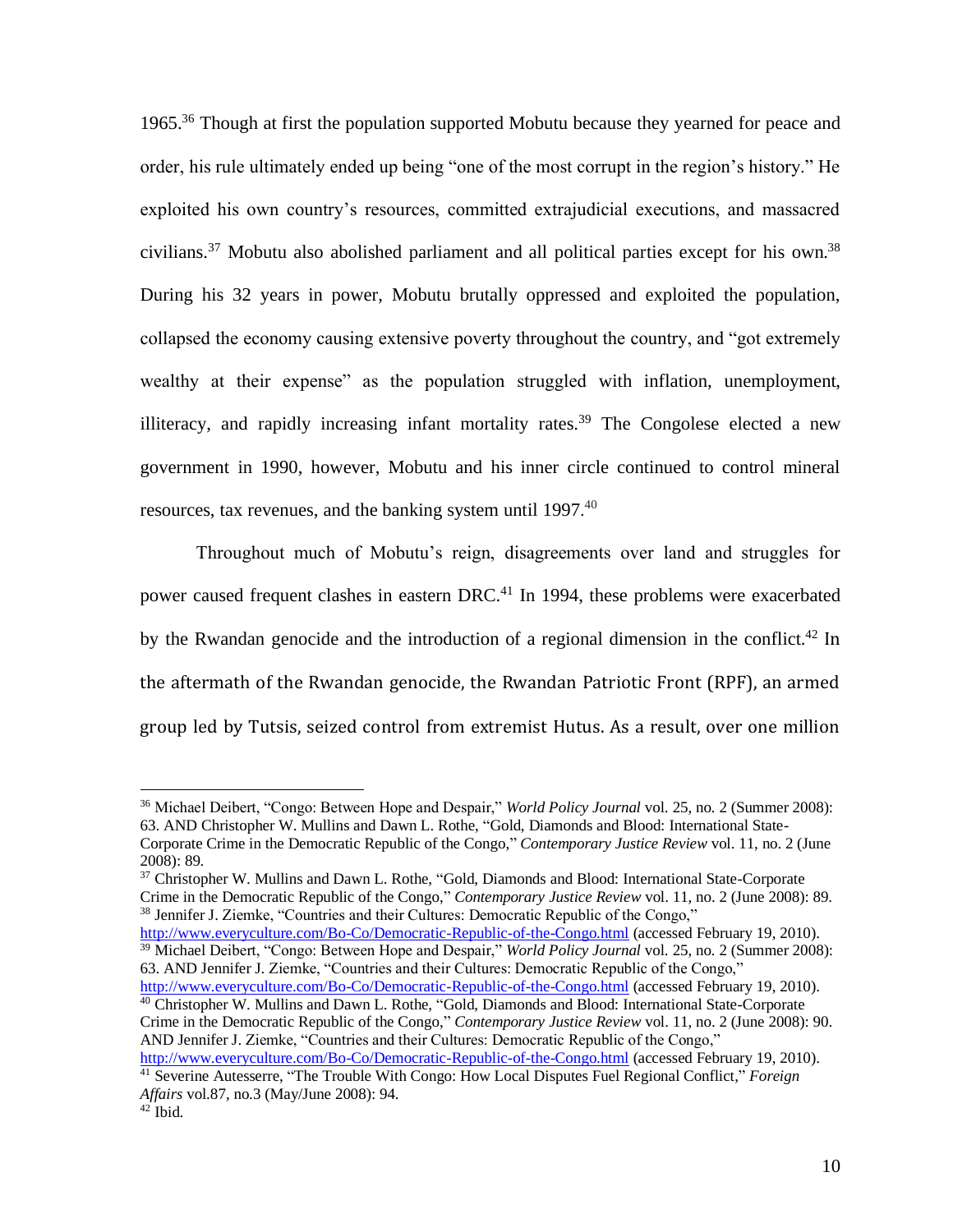refugees, including many high-ranking Interhamwe Hutu militia members who helped orchestrate the genocide, entered eastern Congo.<sup>43</sup> With this influx, fresh rivalries were also introduced into the country:

Indigenous Congolese groups of all stripes organized themselves into Mai Mai forces, and many allied themselves with the defeated Rwandan Hutus…The interests of Paul Kagame's newly empowered Tutsi government in Rwanda converged with those of the Congolese Tutsis. Both sides originally intended merely to protect their kinsfolk, but they quickly started using their military might to seize land or capture political power.<sup>44</sup>

Many of these Hutu refugees eventually formed the Democratic Liberation Forces of Rwanda (FDLR) and set up camps in North and South Kivu, where they harassed local Congolese Tutsis and launched attacks across the border designed to destabilize Rwanda's new government.<sup>45</sup> This security threat was the main reason Rwanda invaded the Congo in 1998, but despite their efforts, they could not "eliminate the genocidaires."<sup>46</sup>

 The Congo's conflicts are quite complicated and involve a large number of national and regional actors. They can however, be divided into two main wars by time period. The first war began in 1996 with the overthrow of Mobutu and the subsequent reign of Laurent Kabila and lasted until 1997; the second war began in 1998 and officially ended in 2003 with the signing of a peace agreement. $47$ 

<sup>43</sup> Michael Deibert, "Congo: Between Hope and Despair," *World Policy Journal* vol. 25, no. 2 (Summer 2008): 64. AND Severin[e Autesserre, "](http://search0.scholarsportal.info.ezproxy.uwindsor.ca/ids70/p_search_form.php?field=au&query=autesserre+severine&log=literal&SID=8a0074029ff2575b4019a46e4ca961b6)[The Trouble With Congo: How Local Disputes Fuel Regional Conflict,](http://search0.scholarsportal.info.ezproxy.uwindsor.ca/ids70/view_record.php?id=7&recnum=23&log=from_res&SID=8a0074029ff2575b4019a46e4ca961b6)" *Foreign Affairs* vol.87, no.3 (May/June 2008): 94.

<sup>44</sup> Severin[e Autesserre,](http://search0.scholarsportal.info.ezproxy.uwindsor.ca/ids70/p_search_form.php?field=au&query=autesserre+severine&log=literal&SID=8a0074029ff2575b4019a46e4ca961b6) ["The Trouble With Congo: How Local Disputes Fuel Regional Conflict,](http://search0.scholarsportal.info.ezproxy.uwindsor.ca/ids70/view_record.php?id=7&recnum=23&log=from_res&SID=8a0074029ff2575b4019a46e4ca961b6)" *Foreign Affairs* vol.87, no.3 (May/June 2008): 94.

<sup>45</sup> Michael Deibert, "Congo: Between Hope and Despair," *World Policy Journal* vol. 25, no. 2 (Summer 2008): 64. AND Severin[e Autesserre, "](http://search0.scholarsportal.info.ezproxy.uwindsor.ca/ids70/p_search_form.php?field=au&query=autesserre+severine&log=literal&SID=8a0074029ff2575b4019a46e4ca961b6)[The Trouble With Congo: How Local Disputes Fuel Regional Conflict,](http://search0.scholarsportal.info.ezproxy.uwindsor.ca/ids70/view_record.php?id=7&recnum=23&log=from_res&SID=8a0074029ff2575b4019a46e4ca961b6)" *Foreign Affairs* vol.87, no.3 (May/June 2008): 94. AND [Denis M.](http://search0.scholarsportal.info.ezproxy.uwindsor.ca/ids70/p_search_form.php?field=au&query=tull+denis+m&log=literal&SID=8a0074029ff2575b4019a46e4ca961b6) Tull, ["Peacekeeping in the Democratic](http://search0.scholarsportal.info.ezproxy.uwindsor.ca/ids70/view_record.php?id=3&recnum=44&log=from_res&SID=8a0074029ff2575b4019a46e4ca961b6)  [Republic of Congo: Waging Peace and Fighting War,](http://search0.scholarsportal.info.ezproxy.uwindsor.ca/ids70/view_record.php?id=3&recnum=44&log=from_res&SID=8a0074029ff2575b4019a46e4ca961b6)" *International Peacekeeping* vol. 16, no. 2 (April 2009): 216.

<sup>46</sup> [Denis M.](http://search0.scholarsportal.info.ezproxy.uwindsor.ca/ids70/p_search_form.php?field=au&query=tull+denis+m&log=literal&SID=8a0074029ff2575b4019a46e4ca961b6) Tull, ["Peacekeeping in the Democratic Republic of Congo: Waging Peace and Fighting War,](http://search0.scholarsportal.info.ezproxy.uwindsor.ca/ids70/view_record.php?id=3&recnum=44&log=from_res&SID=8a0074029ff2575b4019a46e4ca961b6)" *International Peacekeeping* vol. 16, no. 2 (April 2009): 216.  $47$  Ibid.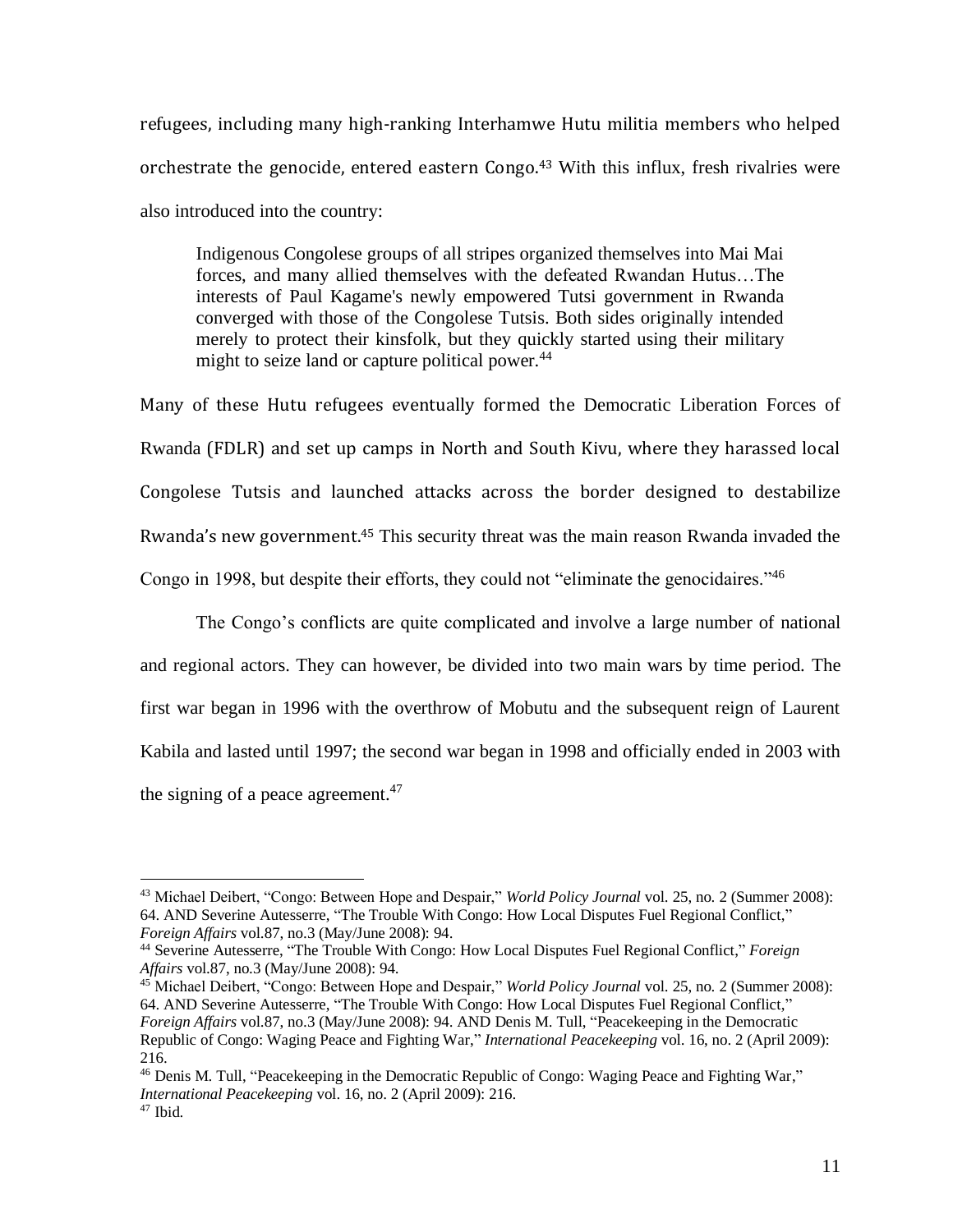In late 1996, a number of Congolese rebel groups called the Alliance of Democratic Forces for the Liberation of Congo-Zaire (AFDL), led by Laurent Kabila and with extensive support from Rwanda and Uganda, marched across the country, killing Hutu refugees and Interhamwe on their way to the capital.<sup>48</sup> The AFDL then set up a new government in May 1997, replacing overthrown Dictator Mobutu Sese Seko with Kabila.<sup>49</sup> Laurent Kabila was named the head of the DRC on May 16, 1997.<sup>50</sup>

 Due to serious disagreements between his government and former allies, Uganda and Rwanda, including allegations that he would not address their security concerns, Kabila ordered Rwandan soldiers and all other foreign troops out of the Congo in 1998.<sup>51</sup> Rwanda and Uganda again supported Congolese rebel groups including the Movement for the Liberation of Congo (MLC) and the Rally for Congolese Democracy (RCD), comprised largely of Congolese Tutsis. Angola, Namibia, and Zimbabwe supported Kabila.<sup>52</sup> This conflict divided the country into three main areas. The Front de Liberation du Congo (FLC), with the support of Uganda, controlled the north; the RCD, supported by Rwanda, controlled the east; and the Congolese government, with the support of several foreign powers, controlled the south and western areas of the country.<sup>53</sup>

<sup>50</sup> Jennifer J. Ziemke, "Countries and their Cultures: Democratic Republic of the Congo,"

<http://www.everyculture.com/Bo-Co/Democratic-Republic-of-the-Congo.html> (accessed February 19, 2010). <sup>51</sup> Nadine NP Puechguirbal, "Women and War in the Democratic Republic of the Congo," *Signs: Journal of Women in Culture and Society* vol. 28, no. 4 (July 2003): 1271. AND [Denis M.](http://search0.scholarsportal.info.ezproxy.uwindsor.ca/ids70/p_search_form.php?field=au&query=tull+denis+m&log=literal&SID=8a0074029ff2575b4019a46e4ca961b6) Tull, ["Peacekeeping in the](http://search0.scholarsportal.info.ezproxy.uwindsor.ca/ids70/view_record.php?id=3&recnum=44&log=from_res&SID=8a0074029ff2575b4019a46e4ca961b6)  [Democratic Republic of Congo: Waging Peace and Fighting War,](http://search0.scholarsportal.info.ezproxy.uwindsor.ca/ids70/view_record.php?id=3&recnum=44&log=from_res&SID=8a0074029ff2575b4019a46e4ca961b6)" *International Peacekeeping* vol. 16, no. 2 (April 2009): 216.

<sup>48</sup> Michael Deibert, "Congo: Between Hope and Despair," *World Policy Journal* vol. 25, no. 2 (Summer 2008): 64-65.

<sup>49</sup> Wairagala Wakabi, "Sexual Violence Increasing in Democratic Republic of Congo," *The Lancet* vol. 371 no. 9606 (January 2008): 15.

 $52$  [Denis M.](http://search0.scholarsportal.info.ezproxy.uwindsor.ca/ids70/p_search_form.php?field=au&query=tull+denis+m&log=literal&SID=8a0074029ff2575b4019a46e4ca961b6) Tull, ["Peacekeeping in the Democratic Republic of Congo: Waging Peace and Fighting War,](http://search0.scholarsportal.info.ezproxy.uwindsor.ca/ids70/view_record.php?id=3&recnum=44&log=from_res&SID=8a0074029ff2575b4019a46e4ca961b6)" *International Peacekeeping* vol. 16, no. 2 (April 2009): 216 AND Michael Deibert, "Congo: Between Hope and Despair," *World Policy Journal* vol. 25, no. 2 (Summer 2008): 65.

<sup>53</sup> Nadine NP Puechguirbal, "Women and War in the Democratic Republic of the Congo," *Signs: Journal of Women in Culture and Society* vol. 28, no. 4 (July 2003): 1271.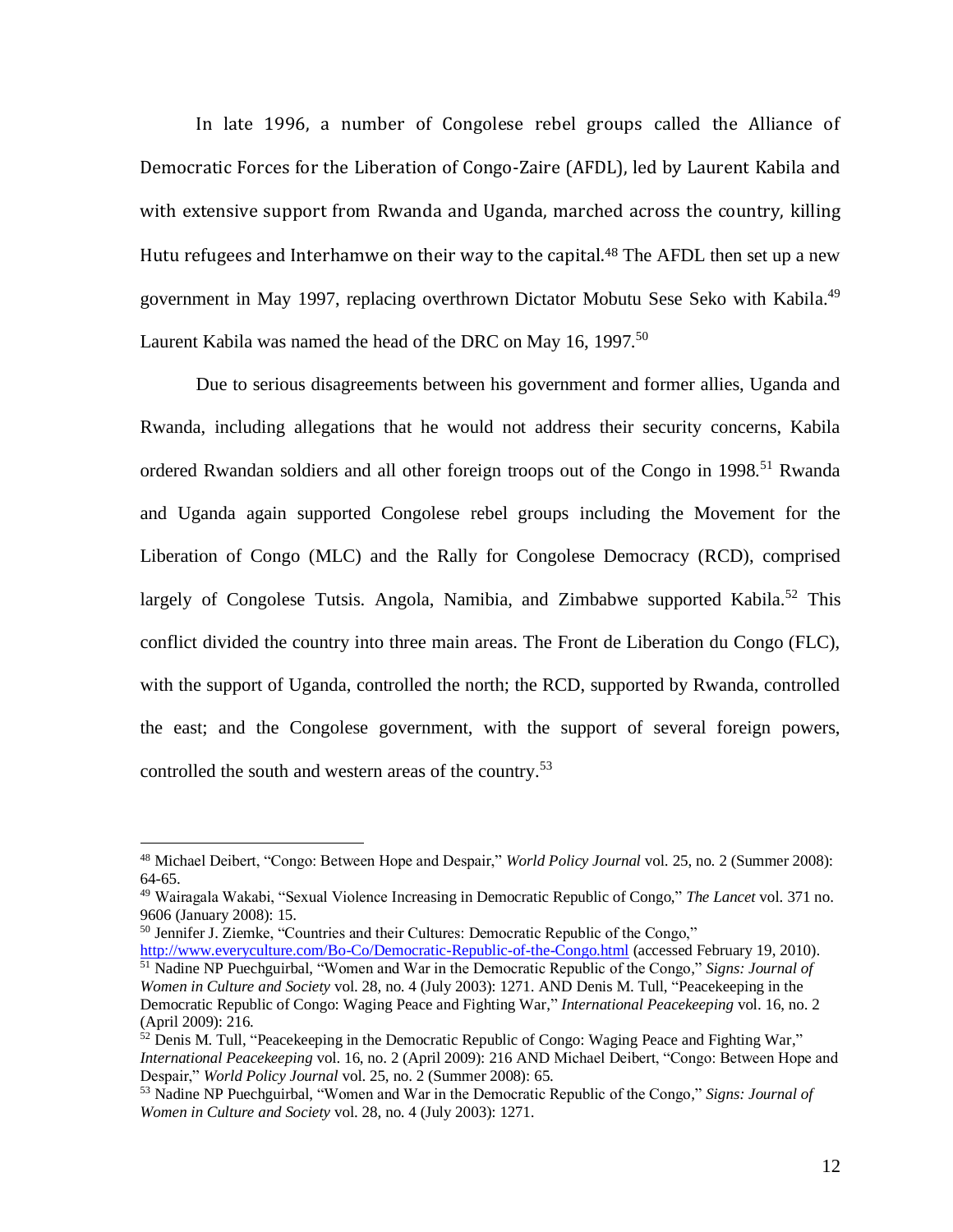The involvement of neighbouring Rwanda and Uganda transformed the civil war into a regional crisis, pulling in troops from Angola, Chad, Namibia, Sudan, Uganda and Zimbabwe who, like so many plunderers before them, reaped the spoils of war, including massive pillage and rape of human and natural resources.<sup>54</sup>

 A ceasefire was signed in July 1999 between several African nations, the MLC, and the  $RCD$ .<sup>55</sup> The United Nations deployed a peacekeeping force, MONUC, to help "implement the ceasefire, to oversee the withdrawal of foreign armies and disarm Congolese and foreign rebels."<sup>56</sup> In 2001, President Laurent Kabila was murdered and succeeded by his son, Joseph, who "adopted a more flexible attitude towards conflict resolution."<sup>57</sup> In part due to this new approach, most of the troops from Rwanda and Uganda left the DRC by late 2002.<sup>58</sup> The Inter-Congolese Dialogue in December 2002 led to the formation of a transitional government comprised of Joseph Kabila as president, along with four vicepresidents, including the two rebel leaders of the MLC and the RCD.<sup>59</sup>

 After the ceasefire and peace agreement in 2002, a process of disarmament, demobilization, and reintegration began with the support of the international community. During this process, former rebel groups and armed forces were integrated into the new Congolese army called the Armed Forces of the Democratic Republic of Congo (FARDC). While some groups mixed smoothly, some battalions, especially those belonging to former Congolese Rally for Democracy-Goma, "refused to be integrated with other forces."<sup>60</sup>

<sup>54</sup> International Alert, "Alert in the Democratic Republic of Congo," *International Alert.*  <http://www.international-alert.org/drc/index.php> (accessed May 14, 2009). <sup>55</sup> "Timeline: Peace Deal Signed in DRC to End Years of Fighting." *Reuters* (January 23, 2008).

<http://www.reuters.com/article/idUSL2384461420080123> (accessed April 20, 2010).

<sup>&</sup>lt;sup>56</sup> [Denis M.](http://search0.scholarsportal.info.ezproxy.uwindsor.ca/ids70/p_search_form.php?field=au&query=tull+denis+m&log=literal&SID=8a0074029ff2575b4019a46e4ca961b6) Tull, ["Peacekeeping in the Democratic Republic of Congo: Waging Peace and Fighting War,](http://search0.scholarsportal.info.ezproxy.uwindsor.ca/ids70/view_record.php?id=3&recnum=44&log=from_res&SID=8a0074029ff2575b4019a46e4ca961b6)" *International Peacekeeping* vol. 16, no. 2 (April 2009): 216.

 $57$  Ibid.

<sup>58</sup> Ibid.

<sup>59</sup> Ibid.

<sup>60</sup> Dylan Hendrickson and Missak Kasongo, "Security Sector Reform in the Democratic Republic of the Congo: Strategic Issues," *Center on International Cooperation*, issue no. 4, p. 4.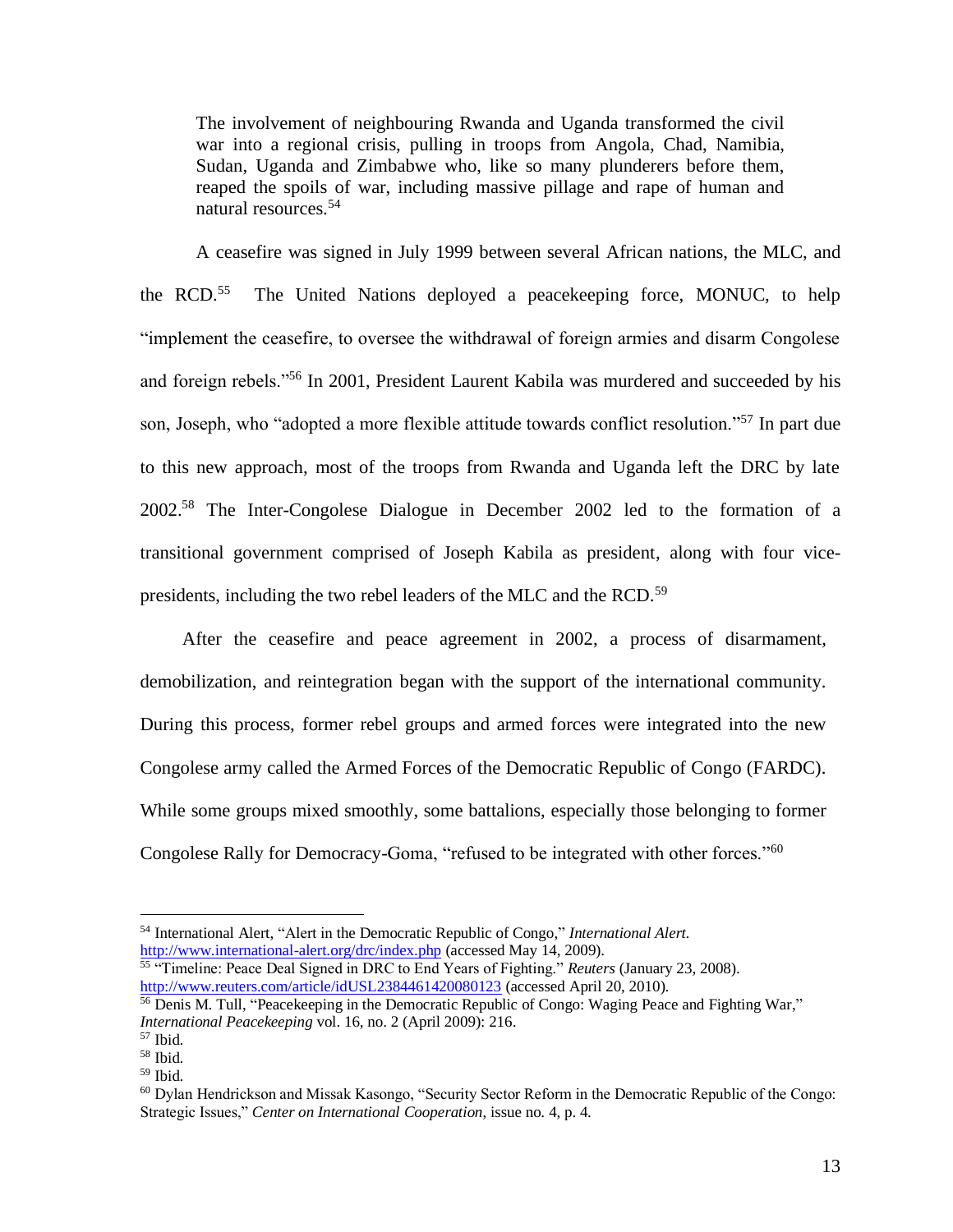As noted above, a war originally waged over security concerns in the wake of the Rwandan genocide soon evolved into a regional and national war that continues to be fought mainly for control of the Congo's resources.<sup>61</sup> Even though Rwanda officially withdrew from eastern DRC after the signing of the peace agreement in 2003, part of the Rwandan administration "continued to unofficially provide financial, logistical, and military support to Congolese fighters of Rwandan origin there."<sup>62</sup>

 There are several additional factors that contribute to the continuation of violence. The 1998-2003 war destroyed much of the state's infrastructure. The judicial system is extremely weak, there is very little rule of law in the east, and small arms are easily accessible throughout most of the country. There is also very little economic development in eastern DRC which means that "belonging to an armed group is one of few profitable occupations."<sup>63</sup>

 In the 2006 presidential run-off election, Joseph Kabila beat Jean-Pierre Bemba, the leader of the MLC.<sup>64</sup> Despite the peace agreement, official end to the conflict in 2003, and national elections, dozens of small wars continue to flare up on a regular basis in eastern DRC involving irregular militias who target unarmed civilians.<sup>65</sup> Pillage and gang rape are common and spread fear through communities.<sup>66</sup> By late 2008, fighting in North Kivu, political unrest, and human rights violations throughout the country continued despite the

<sup>61</sup> Severin[e Autesserre,](http://search0.scholarsportal.info.ezproxy.uwindsor.ca/ids70/p_search_form.php?field=au&query=autesserre+severine&log=literal&SID=8a0074029ff2575b4019a46e4ca961b6) ["The Trouble With Congo: How Local Disputes Fuel Regional Conflict,](http://search0.scholarsportal.info.ezproxy.uwindsor.ca/ids70/view_record.php?id=7&recnum=23&log=from_res&SID=8a0074029ff2575b4019a46e4ca961b6)" *Foreign Affairs* vol.87, no.3 (May/June 2008): 94.

 $62$  Ibid.

 $63$  Ibid.

<sup>64</sup> [Denis M.](http://search0.scholarsportal.info.ezproxy.uwindsor.ca/ids70/p_search_form.php?field=au&query=tull+denis+m&log=literal&SID=8a0074029ff2575b4019a46e4ca961b6) Tull, ["Peacekeeping in the Democratic Republic of Congo: Waging Peace and Fighting War,](http://search0.scholarsportal.info.ezproxy.uwindsor.ca/ids70/view_record.php?id=3&recnum=44&log=from_res&SID=8a0074029ff2575b4019a46e4ca961b6)" *International Peacekeeping* vol. 16, no. 2 (April 2009): 216.

<sup>&</sup>lt;sup>65</sup> [Denis M.](http://search0.scholarsportal.info.ezproxy.uwindsor.ca/ids70/p_search_form.php?field=au&query=tull+denis+m&log=literal&SID=8a0074029ff2575b4019a46e4ca961b6) Tull, ["Peacekeeping in the Democratic Republic of Congo: Waging Peace and Fighting War,](http://search0.scholarsportal.info.ezproxy.uwindsor.ca/ids70/view_record.php?id=3&recnum=44&log=from_res&SID=8a0074029ff2575b4019a46e4ca961b6)" *International Peacekeeping* vol. 16, no. 2 (April 2009): 217. AND ["Survey: Coping with Conflict,"](http://search0.scholarsportal.info.ezproxy.uwindsor.ca/ids70/view_record.php?id=7&recnum=12&log=from_res&SID=8a0074029ff2575b4019a46e4ca961b6) *The Economist* vol.370, no.8358 (January 17, 2004): 8.

<sup>66</sup> ["Survey: Coping with Conflict,"](http://search0.scholarsportal.info.ezproxy.uwindsor.ca/ids70/view_record.php?id=7&recnum=12&log=from_res&SID=8a0074029ff2575b4019a46e4ca961b6) *The Economist* vol.370, no.8358 (January 17, 2004): 8.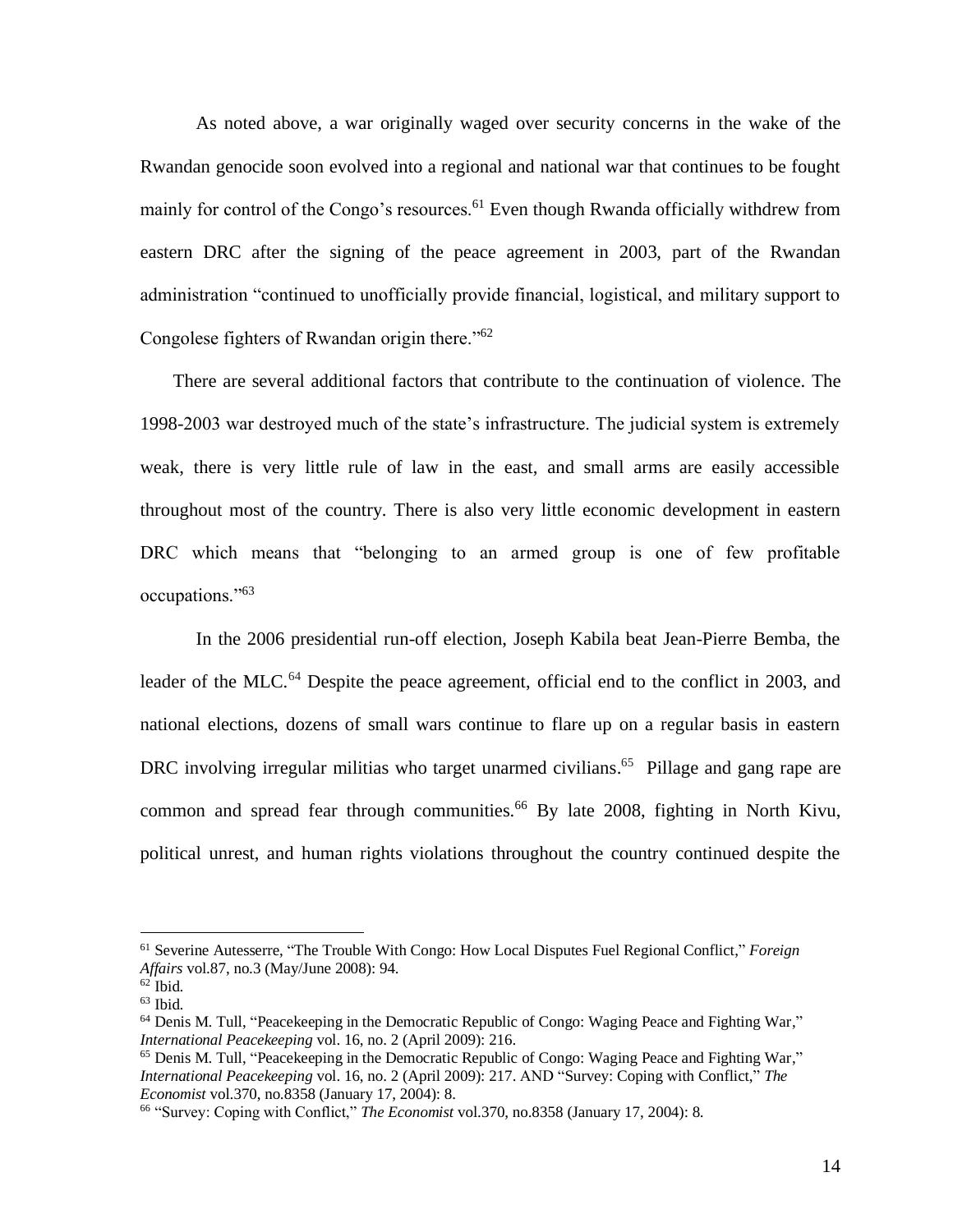signing of the Goma peace agreement in January 2008 between rebels loyal to renegade General Laurent Nkunda, the government and the Mai Mai.<sup>67</sup>

 According to Amnesty International, fighting persists in eastern DRC because the Congolese government, regional states, and the international community fail to address the root causes of the conflict. These factors include the continued presence of many Congolese and foreign armed groups, ethnic tensions, questions over land ownership and control of mineral and agricultural wealth, and impunity for those who commit human rights abuses and violate international humanitarian law.<sup>68</sup>

 Finally, over a decade of war and political and economic crisis "deeply and permanently weakened the authority of the State" and caused the "complete breakdown of the security forces."<sup>69</sup> This collapse also created a situation where the State has virtually no administrative control over entire regions of the country.<sup>70</sup> The resulting insecurity left civilians unprotected and led to serious human rights violations.<sup>71</sup> This lack of control and accountability are extremely important factors in explaining why the security forces and other armed groups continue to commit acts of severe sexual violence against civilians.

<sup>67</sup> [Denis M.](http://search0.scholarsportal.info.ezproxy.uwindsor.ca/ids70/p_search_form.php?field=au&query=tull+denis+m&log=literal&SID=8a0074029ff2575b4019a46e4ca961b6) Tull, ["Peacekeeping in the Democratic Republic of Congo: Waging Peace and Fighting War,](http://search0.scholarsportal.info.ezproxy.uwindsor.ca/ids70/view_record.php?id=3&recnum=44&log=from_res&SID=8a0074029ff2575b4019a46e4ca961b6)" *International Peacekeeping* vol. 16, no. 2 (April 2009): 217. AND Human Rights Watch, "DR Congo: Humanitarian Crisis Deepens as Peace Process Falters," *Human Rights Watch* (September 25, 2008), <http://www.hrw.org/en/news/2008/09/25/dr-congo-humanitarian-crisis-deepens-peace-process-falters> (accessed April 20, 2010). AND "Timeline: Peace Deal Signed in DRC to End Years of Fighting," *Reuters* (January 23, 2008)[, http://www.reuters.com/article/idUSL2384461420080123](http://www.reuters.com/article/idUSL2384461420080123) (accessed April 20, 2010). <sup>68</sup> Amnesty International, "Democratic Republic of Congo: North Kivu; No End to War on Women and

Children," *Amnesty International Publications* (September 29, 2008): 2-3.

 $69$  Dylan Hendrickson and Missak Kasongo, "Security Sector Reform in the Democratic Republic of the Congo: Strategic Issues," *Center on International Cooperation*, issue paper no. 4, p. 5.

 $70$  Ibid.

 $71$  Ibid.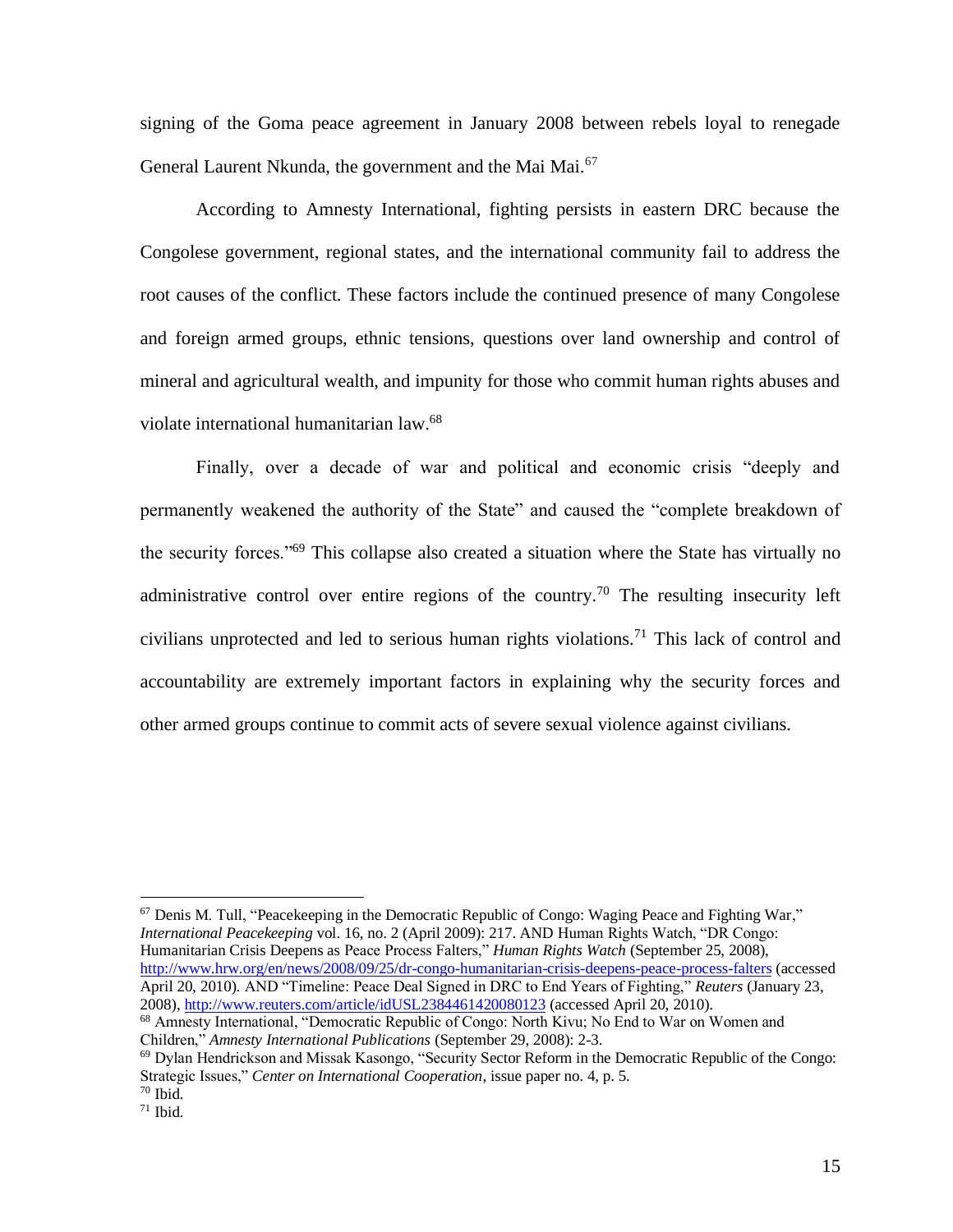## **Chapter Two: Sexual Violence in the Literature**

#### *A Global Phenomenon*

 Severe sexual violence is not confined to the DRC. Women in countries throughout the developing world, such as Rwanda, Liberia, the former Yugoslavia, Sierra Leone, Colombia, Sudan, the Central African Republic (CAR), Timor Leste, Uganda, Afghanistan, Burundi, Bangladesh, Cambodia, Chad, Peru, Chechnya, Somalia, Cyprus, Haiti, and the Democratic Republic of the Congo (DRC) have experienced rape as a weapon of war in conflicts throughout the  $20<sup>th</sup>$  century.<sup>72</sup>

 During war, the use of sexual violence, such as rape and sexual slavery "to torture, injure, extract information, degrade, and punish women for deeds that are attributed to them or their family members" is common.<sup>73</sup> Women in Latin America have been tortured through sexual violence and methods that focus on sexuality and reproduction.<sup>74</sup> During Liberia's fourteen-year civil war, approximately half of all women in Liberia were subjected to sexual and gender-based violence (SGBV).<sup>75</sup> When the UN Special Rapporteur on Violence against Women visited Darfur in 2004, women and girls reported rape, killings, and the burning of homes by government-backed militia and security forces.<sup>76</sup> Women and girls living in

[http://www.unifem.org/gender\\_issues/violence\\_against\\_women/facts\\_figures.php?page=7](http://www.unifem.org/gender_issues/violence_against_women/facts_figures.php?page=7) (accessed January 20, 2010). AND "Civilians in War [Zones: Women and Children Worst,"](http://search0.scholarsportal.info.ezproxy.uwindsor.ca/ids70/view_record.php?id=2&recnum=4&log=from_res&SID=8a0074029ff2575b4019a46e4ca961b6) *The Economist* vol. 390 (February 21, 2009): 61. AND "Sexual Violence as a Weapon of War," *The State of the World's Children 1996 – UNICEF* <http://www.unicef.org/sowc96pk/sexviol.htm> (accessed February 10, 2010).

<sup>72</sup> Jeanne Ward, "Broken Bodies-Broken Dreams: Violence against Women Exposed," *OCHA/IRIN* (November 2005): 177-189. AND UNIFEM, "Facts and Figures on VAW,"

<sup>73</sup> Fariyal Ross-Sheriff and Mary E. Swigonski, "Women, War, and Peace Building," *Affilia Journal of Women and Social Work* vol. 21, no. 2 (Summer 2006): 129-132.

<sup>74</sup> Nancy Caro Hollander, "The Gendering of Human Rights: Women and the Latin American Terrorist State," *Feminist Studies* vol. 22, issue 1 (Spring 1996): 41-80.

<sup>75</sup> Ellen Johnson Sirleaf, "Liberia's Gender-Based Violence National Action Plan," *Forced Migration*, issue 27 (January 2007): 27.

<sup>76</sup> UNIFEM, "Facts and Figures on VAW," [http://www.unifem.org/gender\\_issues/violence\\_against\\_women/facts\\_figures.php?page=7](http://www.unifem.org/gender_issues/violence_against_women/facts_figures.php?page=7) (accessed January 20, 2010).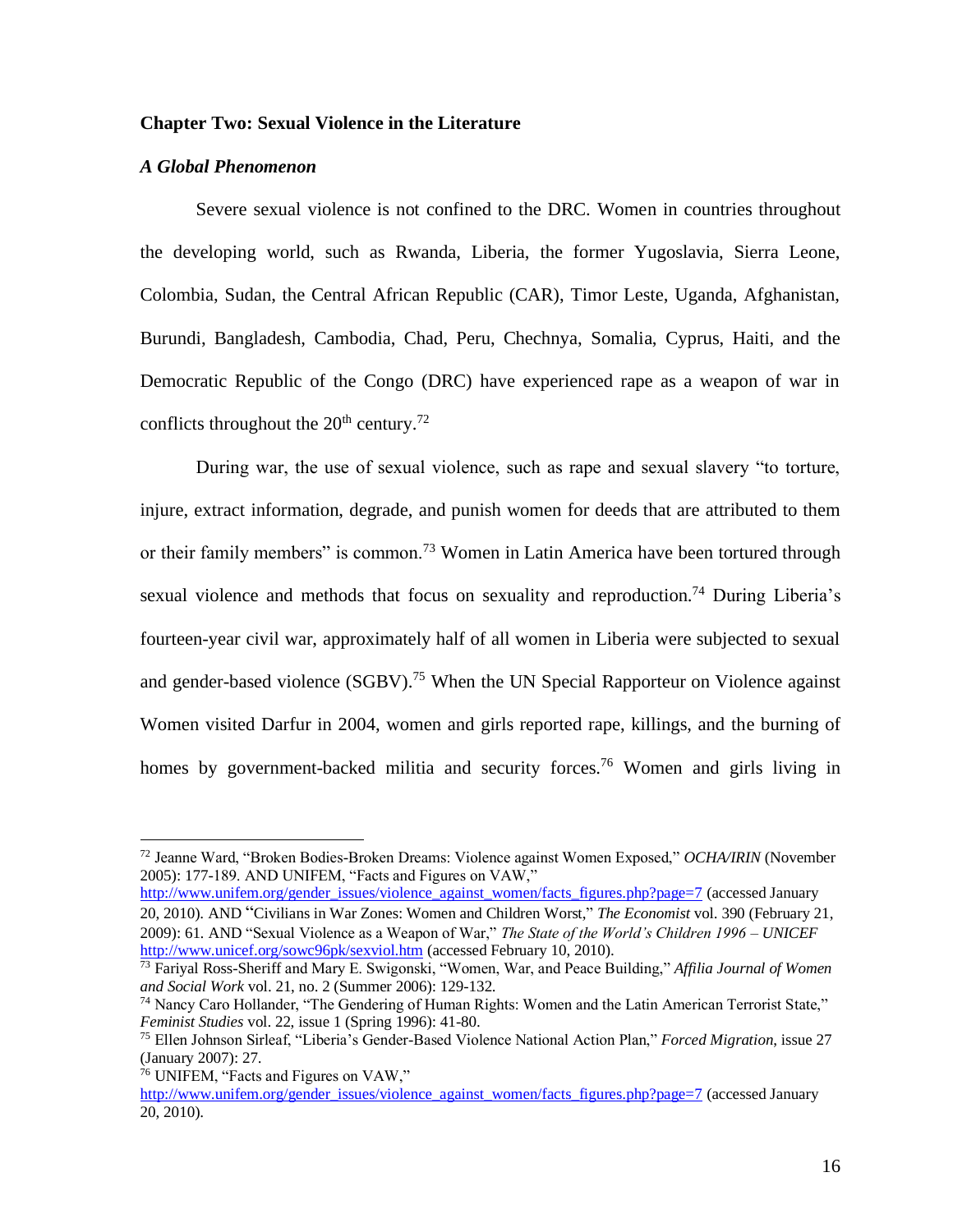refugee camps are also raped, beaten, and abducted when they leave the camps in search of food, water, or firewood.<sup>77</sup>

 Thousands of women and girls in Sierra Leone also experienced systematic sexual violence during the armed conflict that raged throughout the country between 1991 and 2001.<sup>78</sup> Extremely brutal violence was commonplace and many children and adult victims of sexual violence died or suffered short- and long-term complications because of the attacks they experienced. The rebel forces of the Revolutionary United Front (RUF) were responsible for sexual abuse including "individual and gang rape, and rape with objects such as weapons, firewood, umbrellas, and pestles."<sup>79</sup> The main goal behind the rebels' use of such brutal violence was to gain access to and control the country's diamond mines.<sup>80</sup> This same desire for control and exploitation of resources also fuels the present violence in the DRC, a point that will be discussed in further detail below. The following excerpt deals specifically with Sierra Leone, however, there are similarities to the sexual violence committed in the Congo:

Rape in wartime is an act of violence that targets sexuality. Moreover, conflict-related sexual violence serves a military and political strategy. The humiliation, pain, and fear inflicted by the perpetrators serve to dominate and degrade not only the individual victim but also her community. Combatants who rape in war often explicitly link their acts of sexual violence to this broader social degradation.<sup>81</sup>

While rape is used as a weapon during times of war, sexual violence can also be a

serious problem for many countries during times of peace. For example, even though South

<sup>77</sup> UNIFEM, "Facts and Figures on VAW,"

[http://www.unifem.org/gender\\_issues/violence\\_against\\_women/facts\\_figures.php?page=7](http://www.unifem.org/gender_issues/violence_against_women/facts_figures.php?page=7) (accessed January 20, 2010).

<sup>78</sup> Louise Taylor, "Sierra Leone: 'We'll Kill You if You Cry.' Sexual Violence in the Sierra Leone Conflict," *Human Rights Watch* (January 15, 2003),

<http://www.hrw.org/en/node/12376/section/4> (accessed February 14, 2010).

 $79$  Ibid.

 $80$  Ibid.

 $81$  Ibid.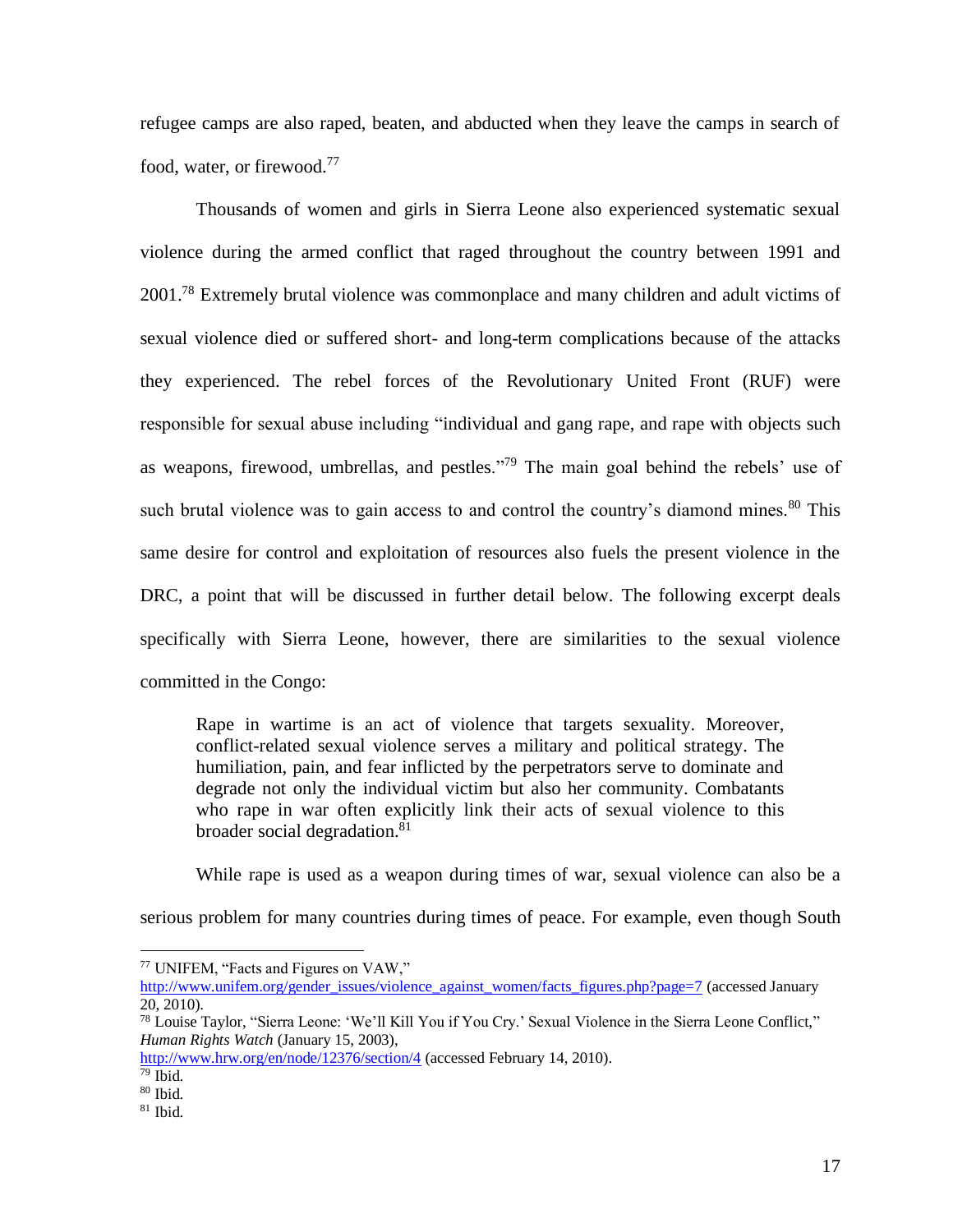Africa is not presently involved in a war, the country suffers from one of the highest murder, rape, and HIV rates in the world.<sup>82</sup> In 2003-2004, a little more than 55,000 rape cases, or 114 per  $100,000$ , were reported to the police in South Africa.<sup>83</sup> As in many other countries, however, the number of reported cases is only a small fraction of the number of actual rape cases. In the case of South Africa, "an estimated eight out of every nine cases" are never reported due to factors including a lack of faith in the judicial system, the stigma associated with reporting sexual violence in a society that is still quite patriarchal, and the belief that victims are responsible for what has happened to them.<sup>84</sup> Stigma surrounding rape, a strong patriarchal culture, and a weak judicial system are also factors that make the prosecution of perpetrators of sexual violence in the Congo extremely challenging.

 At Panzi Hospital in South Kivu, eastern DRC, women who are raped and mutilated by soldiers or armed groups "so violently their insides are left shredded" are treated for their injuries.<sup>85</sup> The severity of the abuse meted out to women throughout the Congo has caused some journalists to question whether the "systematic use of the penis as a weapon of mass humiliation" was unique to the DRC specifically or Africa more generally. Certain United Nations officials, western novelists, poets, and artists espouse the notion that "Africa is a continent where things happen that would be unimaginable elsewhere."<sup>86</sup>

As noted above, however, violence against women, especially rape and other forms of sexual violence, have been commonplace in wars throughout the  $20<sup>th</sup>$  century. The global nature of this phenomenon reinforces the fact that sexual violence is not confined to the Congo, or even Africa. As Michela Wrong states, "Mankind has proved capable of appalling

<sup>82</sup> Clare Kapp, "Rape on Trial in South Africa," *The Lancet* vol. 367, issue 9512 (March 4, 2006): 718.

<sup>83</sup> Ibid.

<sup>84</sup> Ibid.

<sup>85</sup> Michela Wrong, "The Hierarchy of Horrors," *[New Statesman](http://proquest.umi.com.ezproxy.uwindsor.ca/pqdlink?RQT=318&pmid=14007&TS=1266199811&clientId=2241&VInst=PROD&VName=PQD&VType=PQD)* vol. 136, issue 4864 (October 1, 2007): 22.

 $86$  Ibid.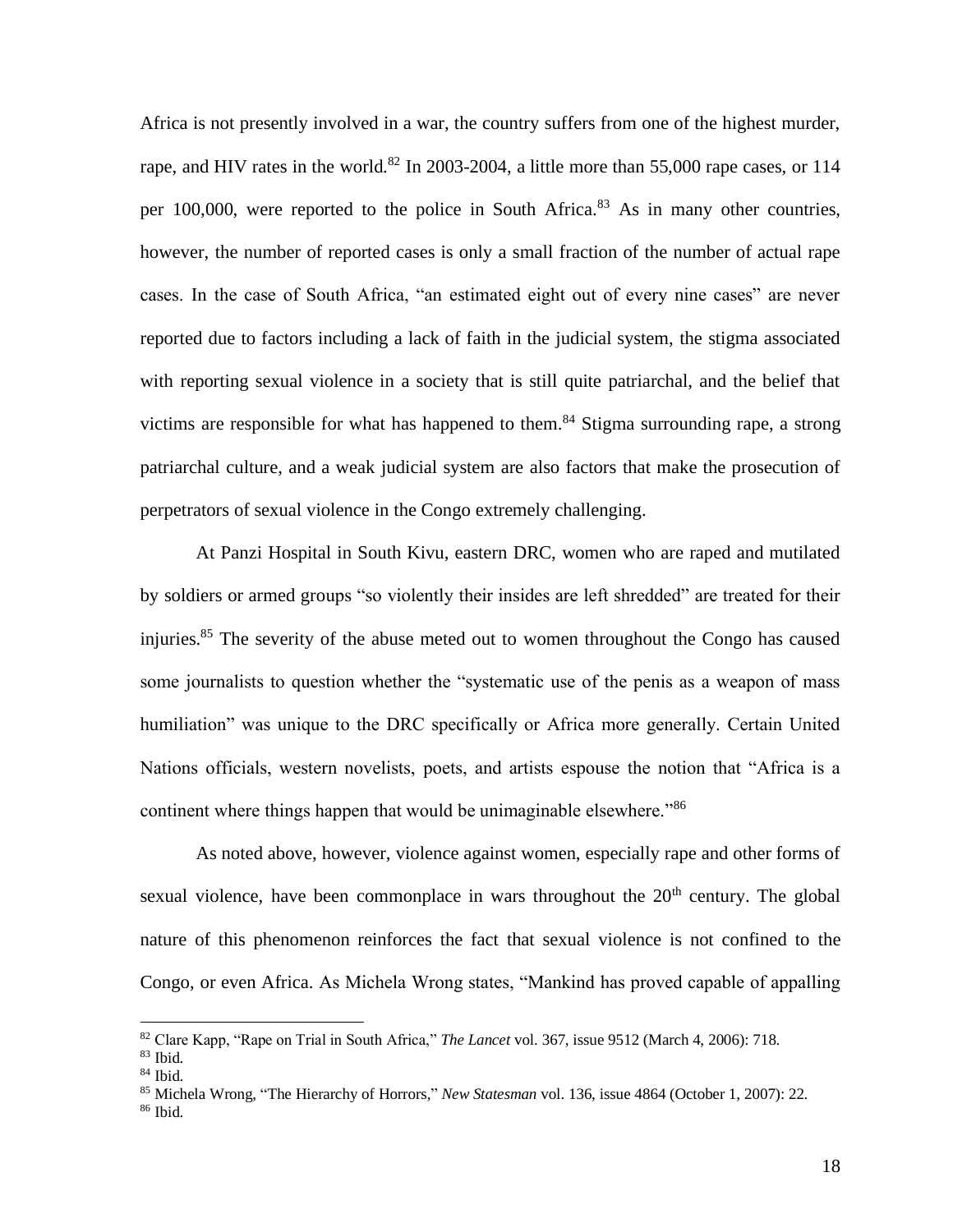behaviour regardless of location, culture and skin colour."<sup>87</sup> This paper acknowledges that rampant sexual violence in war is not unique to the Congo, however, it focuses specifically on the DRC as a case study due to the widespread nature of sexual violence carried out for over a decade, as well as the severity of the attacks, as part of a systemic strategy to accomplish economic, political, and military objectives. The large number of women raped in the Congo, as well as the brutality associated with the attacks, makes it necessary to examine this phenomenon within the context of the DRC.

#### *Lack of Adequate Attention in the Literature and the International Community*

As Susan Brownmiller points out, rape in war is nothing new.<sup>88</sup> In recent history, mass rape was used in numerous conflicts, including the 20,000 Chinese women raped, sexually tortured, and murdered in Nanking in 1937 and the rape of 200,000 women in Bangladesh in 1971.<sup>89</sup> Rape was also widespread in both World Wars and more recently in Europe in Bosnia.<sup>90</sup>

Julie Stone Peters and Andrea Wolper also discuss the recent history of women raped in war and the traditional treatment of this crime in international law.<sup>91</sup> In addition to the previously noted rape of German women by the Russian army in World War II, the rape of Nanking, and sexual violence against Bosnian-Muslim women in the former Yugoslavia, rape was also used routinely in civil wars and military dictatorships in Haiti, Peru, and

<sup>88</sup> Susa[n Brownmiller,](http://search0.scholarsportal.info.ezproxy.uwindsor.ca/ids70/p_search_form.php?field=au&query=brownmiller+susan&log=literal&SID=8a0074029ff2575b4019a46e4ca961b6) ["Making Female Bodies the Battlefield,"](http://search0.scholarsportal.info.ezproxy.uwindsor.ca/ids70/view_record.php?id=8&recnum=22&log=from_res&SID=8a0074029ff2575b4019a46e4ca961b6) *Newsweek* vol. 121 (January 4, 1993): 37.

<sup>87</sup> Ibid., 23.

<sup>89</sup> Ruth [Seifert,](http://search0.scholarsportal.info.ezproxy.uwindsor.ca/ids70/p_search_form.php?field=au&query=seifert+ruth&log=literal&SID=8a0074029ff2575b4019a46e4ca961b6) ["The Second Front: The Logic of Sexual Violence](http://search0.scholarsportal.info.ezproxy.uwindsor.ca/ids70/view_record.php?id=8&recnum=5&log=from_res&SID=8a0074029ff2575b4019a46e4ca961b6) in Wars," *Women's Studies International Forum* vol. 19, no. 1-2 (Jan-Apr 1996): 37. AND Susa[n Brownmiller,](http://search0.scholarsportal.info.ezproxy.uwindsor.ca/ids70/p_search_form.php?field=au&query=brownmiller+susan&log=literal&SID=8a0074029ff2575b4019a46e4ca961b6) ["Making Female Bodies the Battlefield,"](http://search0.scholarsportal.info.ezproxy.uwindsor.ca/ids70/view_record.php?id=8&recnum=22&log=from_res&SID=8a0074029ff2575b4019a46e4ca961b6) *Newsweek* vol. 121 (January 4, 1993): 37. AND Julie Stone Peters and Andrea Wolper, "Gendered War Crimes: Reconceptualizing Rape in Time of War*,*" in *Women's Rights, Human Rights* by Rhonda Copelon (Routledge, 1995), 197-198.

<sup>90</sup> Michel[a Wrong,](javascript:void(0);) "The Hierarchy of Horrors," *[New Statesman](http://proquest.umi.com.ezproxy.uwindsor.ca/pqdlink?RQT=318&pmid=14007&TS=1266199811&clientId=2241&VInst=PROD&VName=PQD&VType=PQD)* vol. 136, issue 4864 (October 1, 2007): 23.

<sup>91</sup> Julie Stone Peters and Andrea Wolper, "Gendered War Crimes: Reconceptualizing Rape in Time of War*,*" in *Women's Rights, Human Rights* by Rhonda Copelon (Routledge, 1995), 197-198.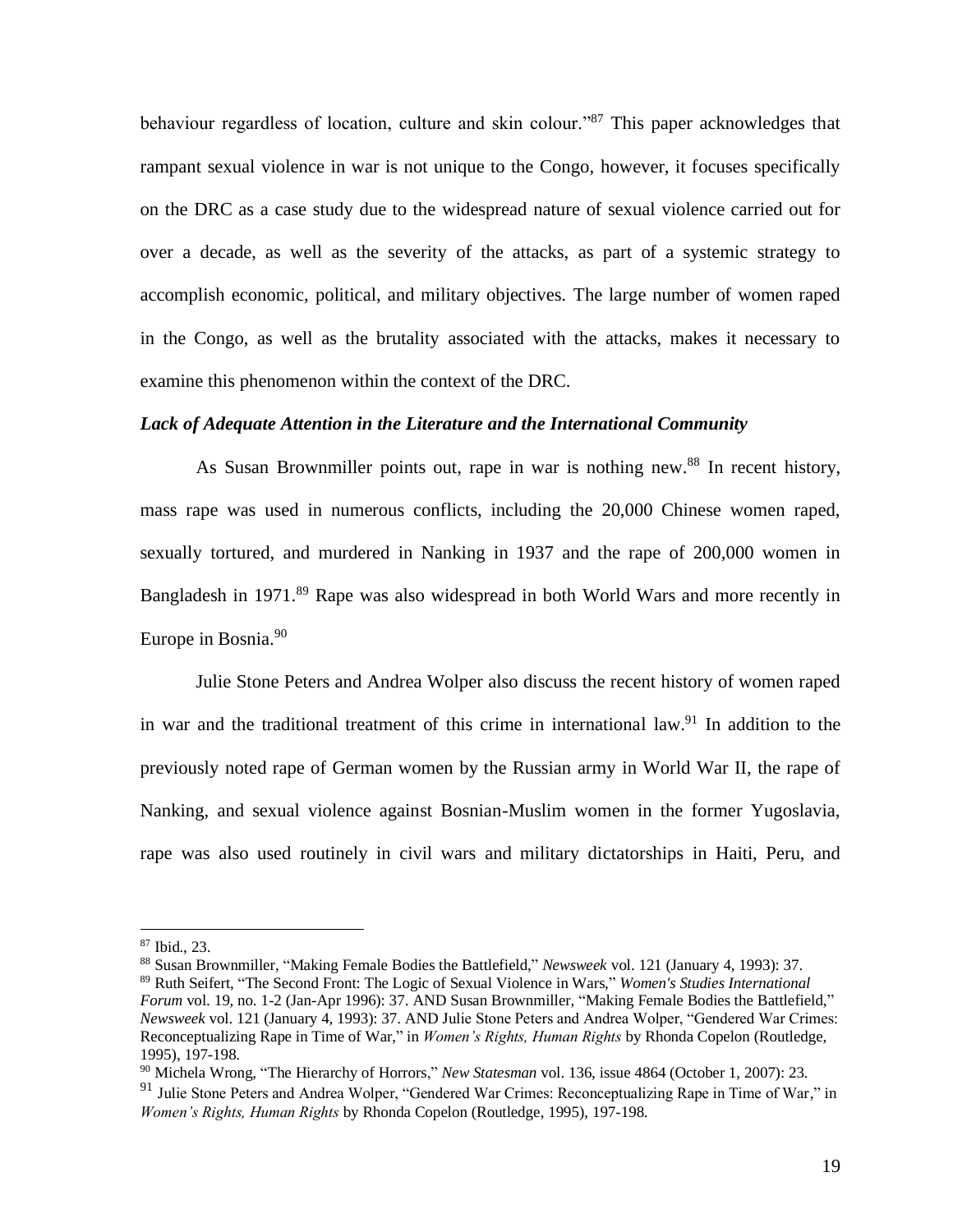Liberia.<sup>92</sup> Brownmiller also emphasizes an important point concerning the depictions of war rape and the attention these crimes traditionally received by the international community:

The plight of raped women as casualties of war is given credence only at the emotional moment when the side in danger of annihilation cries out for world attention. When the military histories are written, when the glorious battles for independence become legend, the stories are glossed over, discounted as exaggerations, deemed not serious enough for inclusion in scholarly works. And the women are left with their shame.  $93$ 

In other words, despite the use of rape throughout the centuries, most historical instances of sexual violence never received adequate attention or prosecution.<sup>94</sup> Rape was often viewed as an "inevitable by-product" of war and ignored in military histories, military tribunals, and international humanitarian law, even when rape and forced prostitution were mass and systemic.<sup>95</sup>

 Nancy Farwell discusses the evolution of the depictions of and responses to war rape. Once an issue that was denied, minimized, silenced, and considered an inevitable by-product of war, rape in conflict is now seen as an issue that must be addressed under international law and is viewed as a weapon of war designed to spread terror among civilians.<sup>96</sup> This change in the way war rape is viewed and depicted in the media and literature is due in part to international media, feminist activists, and scholars who are now highlighting this issue and raising public awareness. Other changes are the result of women who organized and responded locally, regionally, and internationally to war rape through attracting media

 $92$  Ibid.

<sup>93</sup> Susa[n Brownmiller,](http://search0.scholarsportal.info.ezproxy.uwindsor.ca/ids70/p_search_form.php?field=au&query=brownmiller+susan&log=literal&SID=8a0074029ff2575b4019a46e4ca961b6) ["Making Female Bodies the Battlefield,"](http://search0.scholarsportal.info.ezproxy.uwindsor.ca/ids70/view_record.php?id=8&recnum=22&log=from_res&SID=8a0074029ff2575b4019a46e4ca961b6) *Newsweek* vol. 121 (January 4, 1993): 37.

<sup>94</sup> Nancy Farwell, "War Rape: New Conceptualizations and Responses," *Affilia-Journal of Women and Social Work* vol. 19, no. 4 (Winter 2004): 390.

<sup>95</sup> Julie Stone Peters and Andrea Wolper, "Gendered War Crimes: Reconceptualizing Rape in Time of War*,*" in *Women's Rights, Human Rights* by Rhonda Copelon (Routledge, 1995), 197-198. AND Nancy Farwell, "War Rape: New Conceptualizations and Responses," *Affilia-Journal of Women and Social Work* vol. 19, no. 4 (Winter 2004): 389.

<sup>96</sup> Nancy Farwell, "War Rape: New Conceptualizations and Responses," *Affilia-Journal of Women and Social Work* vol. 19, no. 4 (Winter 2004): 389-403.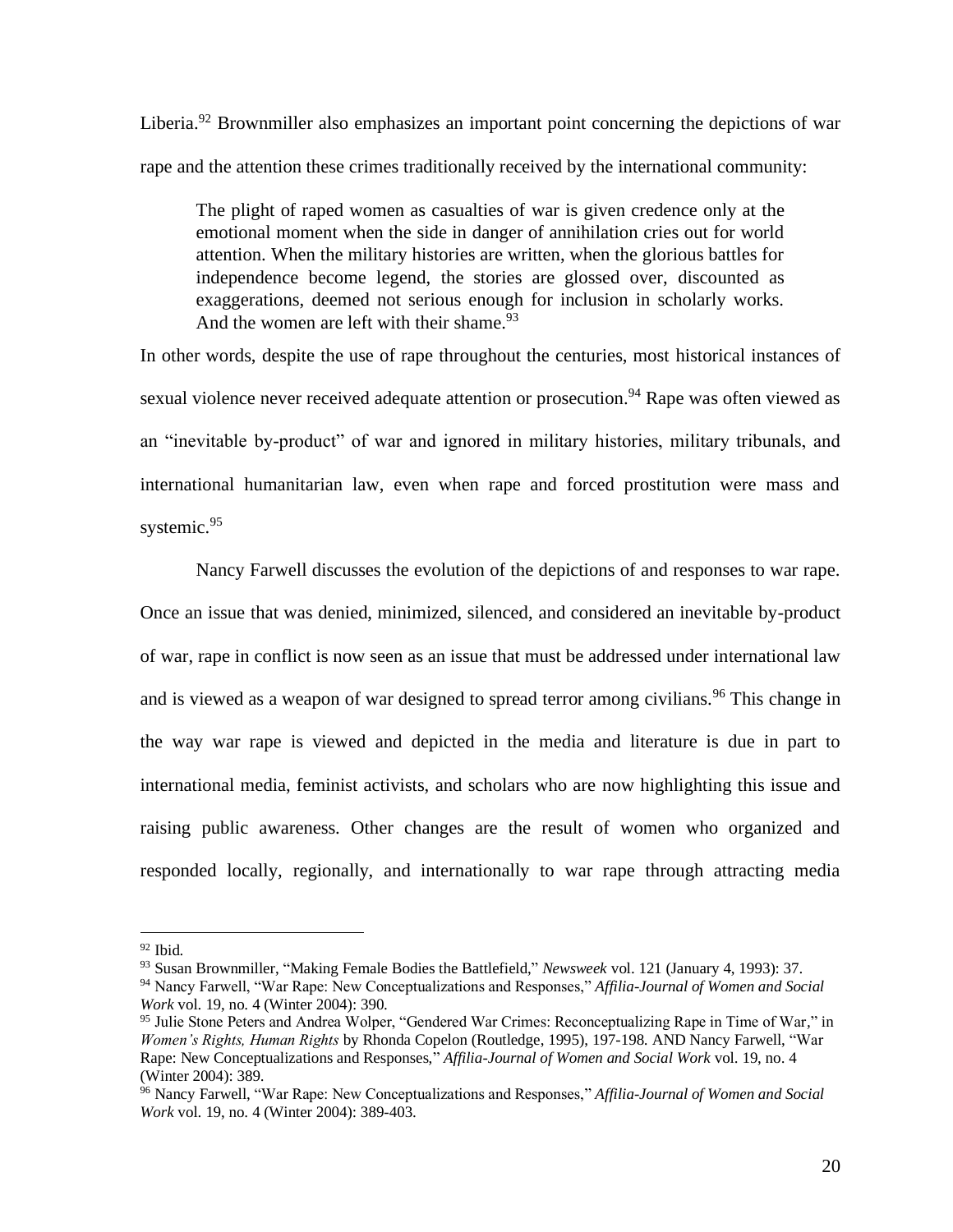attention, providing care to survivors, fund-raising, and advocacy and education campaigns.<sup>97</sup> Beyond this new understanding of rape as a weapon of conflict, however, rape is now seen as an actual strategy of war:

As a strategy, it is a sanctioned, systematic means of attaining specific political objectives. Achieved by using war rape as an instrument of terror, domination, political repression, torture, intimidation, and humiliation, these objectives have at their heart control, compliance of civilians, and even genocide. Political ends include inciting ethnic hatred to accomplish ethnic cleansing and genetic imperialism as well as to destroy an enemy's cohesion, spirit, and identity….Sexual violation of women erodes the fabric of a community in a way that few weapons can.<sup>98</sup>

Many of these objectives and strategies are also present among combatants in the DRC and they will be discussed in greater detail below.

# *Sexual Violence in the Former Yugoslavia*

 Two of the most notorious cases of sexual violence in recent history took place in Rwanda and Bosnia in the mid-1990s. While it is not the purpose of this paper to describe the events of Rwanda and Bosnia in detail, a brief description of the events and use of sexual violence in these conflicts is important in order to draw comparisons to the DRC

 Rape, sexual violence, and sexual slavery were used extensively in Bosnia during the 1990s.<sup>99</sup> The historical events leading up to the war in the former Yugoslavia are beyond the scope of this paper, however, certain elements of the conflict as they relate to sexual violence are important. After Joseph Tito's death in 1980, long-standing ethnic and religious tensions flared up again along with increased nationalistic sentiments.<sup>100</sup> Many Serbs believed they

<sup>&</sup>lt;sup>97</sup> Ibid., 390.

<sup>98</sup> Ibid., 394, 396.

<sup>99</sup> Devorah West, "Radical Racial Ideals and Sexual Violence: Rwanda, Bosnia, and Nazi Germany," *Research Experience for Undergraduates Program* (Brown University, Santa Fe Institute, Summer 2005): 21. AND Inger [Skjelsbaek, "](http://search0.scholarsportal.info.ezproxy.uwindsor.ca/ids70/p_search_form.php?field=au&query=skjelsbaek+inger&log=literal&SID=8a0074029ff2575b4019a46e4ca961b6)[Victim and Survivor: Narrated Social Identities of Women Who Experienced Rape during the War](http://search0.scholarsportal.info.ezproxy.uwindsor.ca/ids70/view_record.php?id=8&recnum=6&log=from_res&SID=8a0074029ff2575b4019a46e4ca961b6)  [in Bosnia-Herzegovina,](http://search0.scholarsportal.info.ezproxy.uwindsor.ca/ids70/view_record.php?id=8&recnum=6&log=from_res&SID=8a0074029ff2575b4019a46e4ca961b6)" *Feminism & Psychology* vol. 16, no. 4 (November 2006): 373.

<sup>&</sup>lt;sup>100</sup> [Cindy S.](http://search0.scholarsportal.info.ezproxy.uwindsor.ca/ids70/p_search_form.php?field=au&query=snyder+cindy+s&log=literal&SID=8a0074029ff2575b4019a46e4ca961b6) Snyder, Wesley J[. Gabbard,](http://search0.scholarsportal.info.ezproxy.uwindsor.ca/ids70/p_search_form.php?field=au&query=gabbard+wesley+j&log=literal&SID=8a0074029ff2575b4019a46e4ca961b6) [J. Dean](http://search0.scholarsportal.info.ezproxy.uwindsor.ca/ids70/p_search_form.php?field=au&query=may+j+dean&log=literal&SID=8a0074029ff2575b4019a46e4ca961b6) May and Nihada [Zulcic,](http://search0.scholarsportal.info.ezproxy.uwindsor.ca/ids70/p_search_form.php?field=au&query=zulcic+nihada&log=literal&SID=8a0074029ff2575b4019a46e4ca961b6) "On the Battleground of Women's [Bodies: Mass Rape in Bosnia-Herzegovina,](http://search0.scholarsportal.info.ezproxy.uwindsor.ca/ids70/view_record.php?id=8&recnum=34&log=from_res&SID=8a0074029ff2575b4019a46e4ca961b6)" *Affilia* vol. 21, no. 2 (Summer 2006): 184.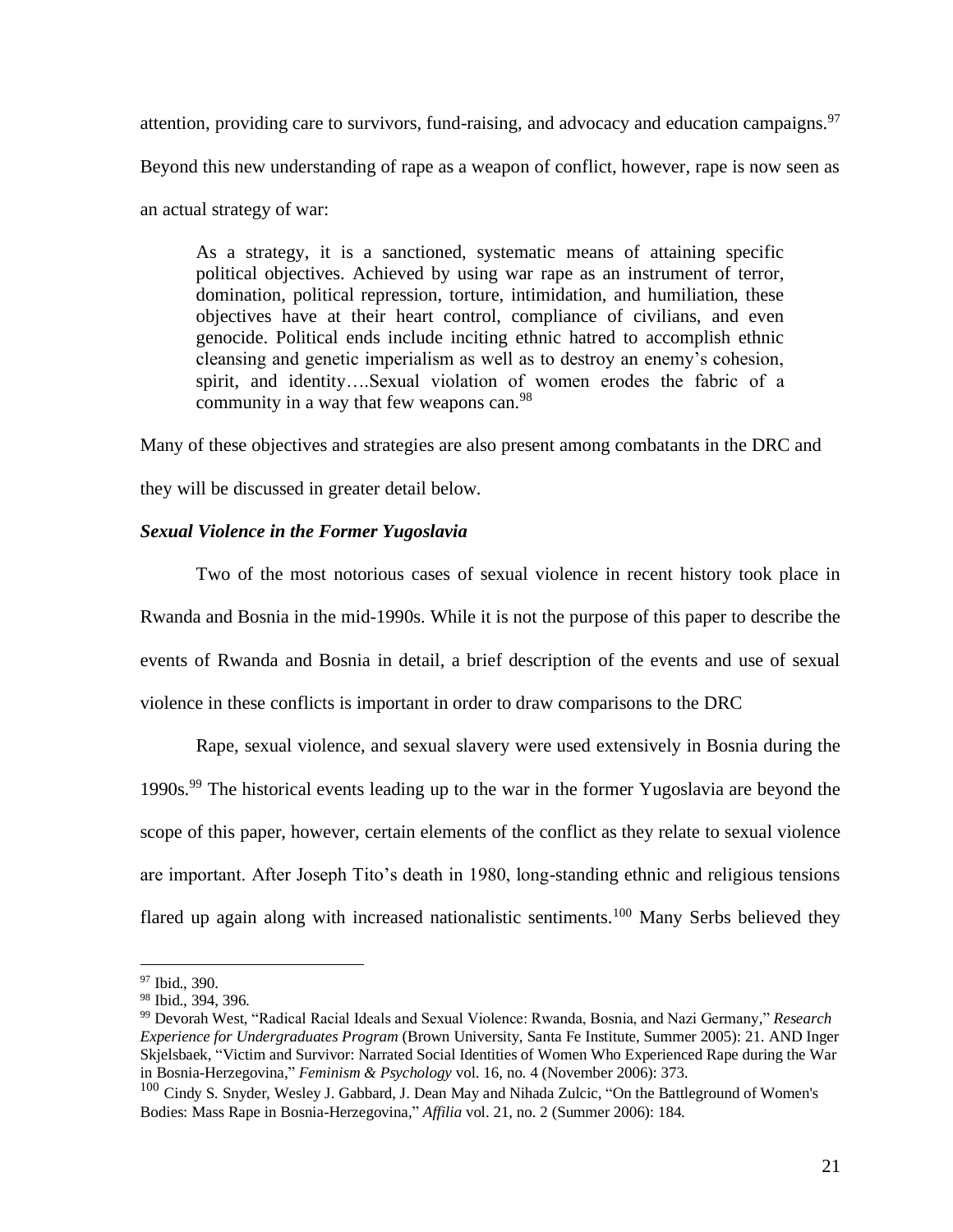had been treated poorly during Tito's time in power and had suffered more than people in other regions through "economic and political discrimination at the hands of the Croats and the Slovenes."<sup>101</sup> These ethnic and political rivalries, as well as strong nationalist sentiments prevalent in the country after Tito's death, set the stage for the resulting violent conflict.<sup>102</sup>

 By 1991, Serbia desired to create a Greater Serbia in order to unite all Serbians in one state that would include a large portion of the territory of Bosnia, while at the same time Croatia planned on creating a Croatian territory out of the remaining sections of Bosnia. This desire for territory led to a clash over Bosnia between these two powers.<sup>103</sup> In 1992, when Bosnia declared its independence from Yugoslavia, war erupted. Mass rape was used as a weapon in this conflict and the majority of rapes were committed by Serbian men against Muslim women.<sup>104</sup>

Rape spread terror across the conquered territories… It often involved gang rapes that were performed in public places as a spectacle that would terrorize the local population and induce them to flee the region….Women were also transported from rape camps to the front lines for the entertainment of soldiers. Women in the camps were raped frequently, with an alleged strategy by their captors to impregnate them in an effort to breed Serbian children.<sup>105</sup>

Approximately 200,000 people died in the war, two million were displaced, and at least

 $60,000$  women were raped.<sup>106</sup>

<sup>101</sup> Devorah West, "Radical Racial Ideals and Sexual Violence: Rwanda, Bosnia, and Nazi Germany," *Research Experience for Undergraduates Program* (Brown University, Santa Fe Institute, Summer 2005): 23. <sup>102</sup> [Cindy S.](http://search0.scholarsportal.info.ezproxy.uwindsor.ca/ids70/p_search_form.php?field=au&query=snyder+cindy+s&log=literal&SID=8a0074029ff2575b4019a46e4ca961b6) Snyder, Wesley J[. Gabbard,](http://search0.scholarsportal.info.ezproxy.uwindsor.ca/ids70/p_search_form.php?field=au&query=gabbard+wesley+j&log=literal&SID=8a0074029ff2575b4019a46e4ca961b6) [J. Dean](http://search0.scholarsportal.info.ezproxy.uwindsor.ca/ids70/p_search_form.php?field=au&query=may+j+dean&log=literal&SID=8a0074029ff2575b4019a46e4ca961b6) May and Nihada [Zulcic,](http://search0.scholarsportal.info.ezproxy.uwindsor.ca/ids70/p_search_form.php?field=au&query=zulcic+nihada&log=literal&SID=8a0074029ff2575b4019a46e4ca961b6) "On the Battleground of Women's [Bodies: Mass Rape in Bosnia-Herzegovina,](http://search0.scholarsportal.info.ezproxy.uwindsor.ca/ids70/view_record.php?id=8&recnum=34&log=from_res&SID=8a0074029ff2575b4019a46e4ca961b6)" *Affilia* vol. 21, no. 2 (Summer 2006): 184.

<sup>103</sup> Ibid., 189.

<sup>104</sup> Ibid., 189.

<sup>105</sup> Ibid., 190.

<sup>106</sup> Patricia Weitsman, "The Politics of Identity and Sexual Violence: A Review of Bosnia and Rwanda," Paper prepared for the *Annual Meeting of the International Studies Association* (2007): 12. AND Ruth [Seifert,](http://search0.scholarsportal.info.ezproxy.uwindsor.ca/ids70/p_search_form.php?field=au&query=seifert+ruth&log=literal&SID=8a0074029ff2575b4019a46e4ca961b6) ["The](http://search0.scholarsportal.info.ezproxy.uwindsor.ca/ids70/view_record.php?id=8&recnum=5&log=from_res&SID=8a0074029ff2575b4019a46e4ca961b6)  [Second Front: The Logic of Sexual Violence](http://search0.scholarsportal.info.ezproxy.uwindsor.ca/ids70/view_record.php?id=8&recnum=5&log=from_res&SID=8a0074029ff2575b4019a46e4ca961b6) in Wars," *Women's Studies International Forum* vol. 19, no. 1-2 (Jan-Apr 1996): 35.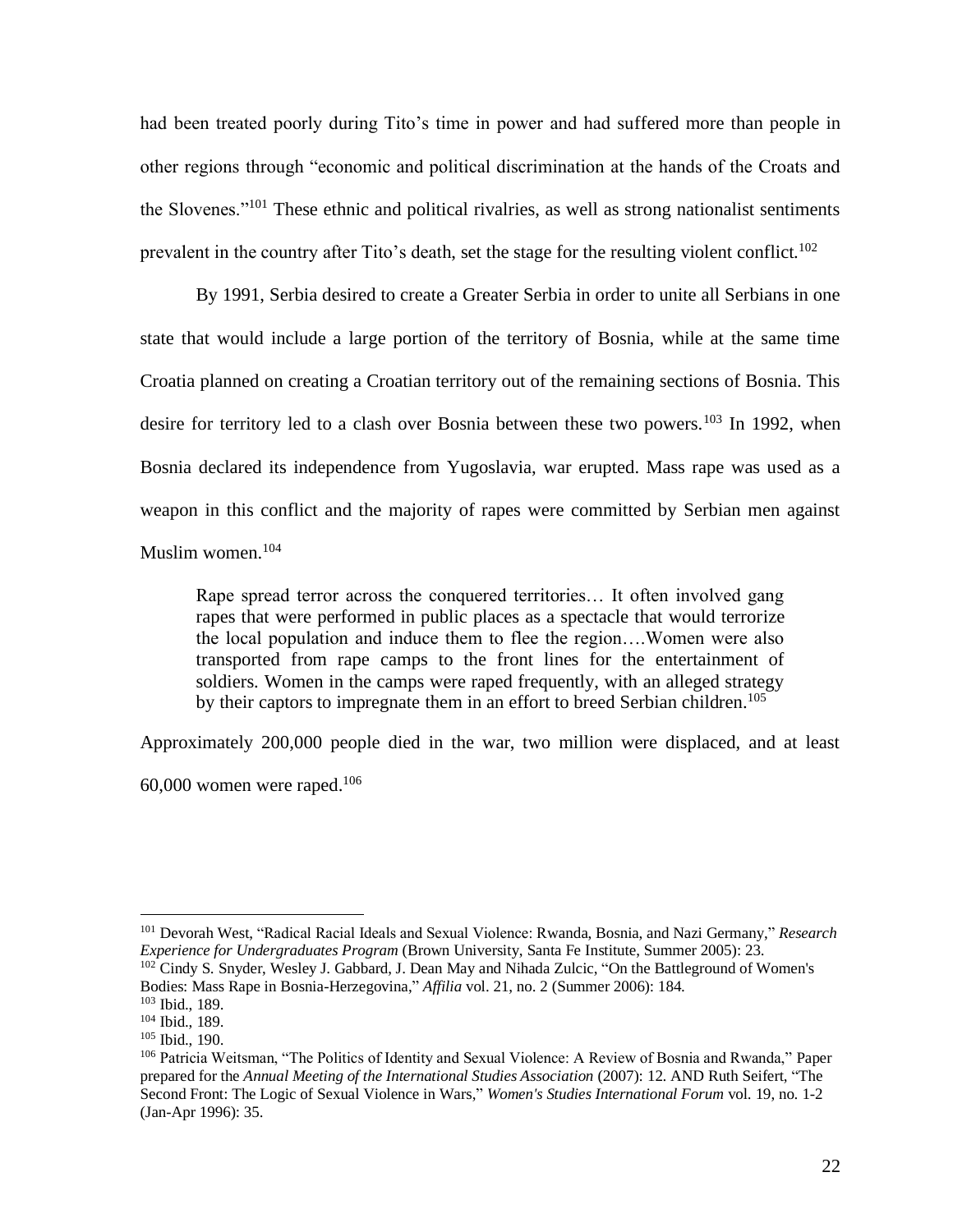## *Sexual Violence in Rwanda*

 Catrien Bijleveld et al. discuss how rape was used deliberately in the Rwandan genocide to destroy "in whole or in part" the Tutsi community.<sup>107</sup> The authors estimate that a little more than 350,000 women, mostly Tutsi, were raped during the genocide through the application of a methodology which uses "conservative victimization estimates, disaggregating between victims who were killed and victims who survived."<sup>108</sup>

 As noted above, the Rwandan genocide had severe repercussions for the Congo with the mass migration of Hutus and the subsequent similarities in sexual violence used in both Rwanda and the Congo. Neighbours killed their own neighbours with machetes and knives while the Hutu government publicly exhorted Hutus on the radio to attack Tutsi men, women, and children.<sup>109</sup> Mass rape was an important component of the genocide:

Frequently, rape was merely a prelude to death. Some of the women were penetrated with tools of all sorts—spears, gun barrels, bottles or the stamens of banana trees. Women's sexual organs were mutilated with machetes, boiling water and acid…Assailants sometimes mutilated women in the course of a rape or before killing them. They cut off breasts, punctured the vagina with spears, arrows, or pointed sticks, or cut off or disfigured body parts that looked particularly 'Tutsi,' such as long fingers or thin noses. They also humiliated the women.<sup>110</sup>

In this way, the severity and specific forms of the sexual violence committed on a large scale in the Congo are extremely similar and in some ways an extension of the atrocities that took place during the Rwandan genocide.

 Christopher Mullins examines the "nature and dynamics of sexual violence" during the 1994 Rwandan genocide through an analysis of testimonies given to the International

<sup>&</sup>lt;sup>107</sup> Catrie[n Bijleveld, Aafke](http://search0.scholarsportal.info.ezproxy.uwindsor.ca/ids70/p_search_form.php?field=au&query=bijleveld+catrien&log=literal&SID=8a0074029ff2575b4019a46e4ca961b6) [Morssinkhof, a](http://search0.scholarsportal.info.ezproxy.uwindsor.ca/ids70/p_search_form.php?field=au&query=morssinkhof+aafke&log=literal&SID=8a0074029ff2575b4019a46e4ca961b6)nd Alette [Smeulers,](http://search0.scholarsportal.info.ezproxy.uwindsor.ca/ids70/p_search_form.php?field=au&query=smeulers+alette&log=literal&SID=8a0074029ff2575b4019a46e4ca961b6) ["Counting the Countless: Rape](http://search0.scholarsportal.info.ezproxy.uwindsor.ca/ids70/view_record.php?id=11&recnum=3&log=from_res&SID=8a0074029ff2575b4019a46e4ca961b6) Victimization [During the Rwandan Genocide,"](http://search0.scholarsportal.info.ezproxy.uwindsor.ca/ids70/view_record.php?id=11&recnum=3&log=from_res&SID=8a0074029ff2575b4019a46e4ca961b6) *International Criminal Justice Review* vol. 19, no. 2 (June 2009): 208. <sup>108</sup> Ibid., 208.

<sup>109</sup> Patricia Weitsman, "The Politics of Identity and Sexual Violence: A Review of Bosnia and Rwanda," Paper prepared for the *Annual Meeting of the International Studies Association* (2007): 16.  $110$  Ibid., 17-18, 20.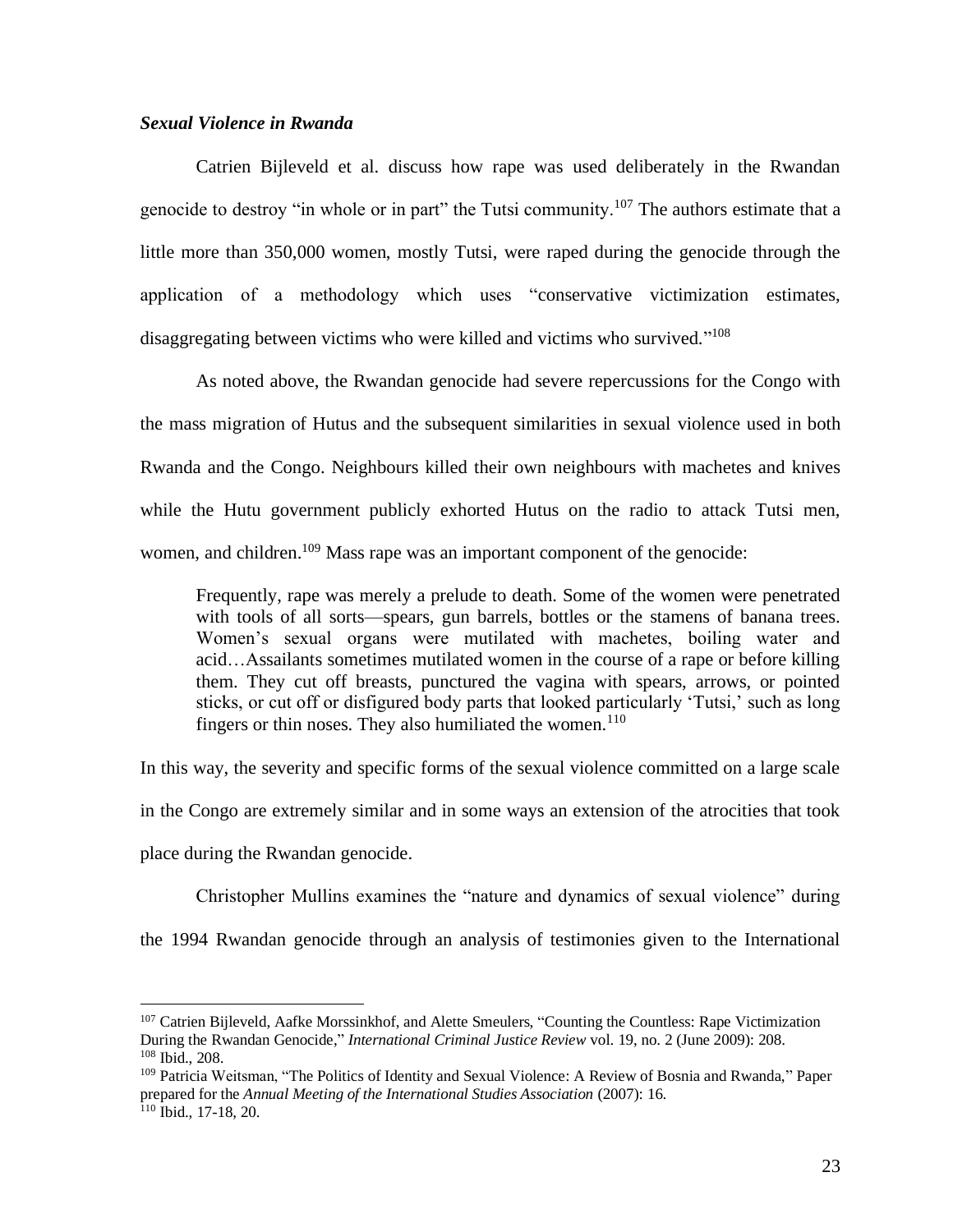Criminal Tribunal for Rwanda (ICTR).<sup>111</sup> He identifies three main forms of sexual violence during the genocide. First, opportunistic rapes were a product of the chaos of the genocide, they did not seem to be controlled or organized, and were motivated by individual desire for sexual gratification or pre-existing ethnic tension. This was the least common of the three categories of rape. Second, sexual enslavement involved cases where women were abducted or detained, usually in the home of an Interhamwe, for the specific purpose of on-going rape and other forms of sexual violence. Finally, structured genocidal rapes were carried out as part of the genocide, were often ordered and/or encouraged by those in positions of authority, and were "accompanied by additional forms of violence, humiliation and mutilation." These rapes were the most common of the cases analyzed by the author and were part of a larger plan to eliminate an entire group of people.<sup>112</sup>

 It is important to note that all three forms of rape and sexual violence present in Rwanda are also seen in the DRC today. Years of conflict and chaos created an environment where both civilians and members of armed groups have the opportunity to commit rapes with little fear of punishment. Though the use of genocidal rape in the DRC is not as explicit as it was in Rwanda, the widespread use of sexual violence, along with the astonishing brutality, is almost identical to Rwanda.

 The use of rape and other forms of sexual violence were widespread and brutal in both Rwanda and Bosnia. Despite this, the situation in present-day Congo is more extreme. It is important to stress that while this claim is not intended to negate the experiences of survivors of sexual violence in Rwanda and the former Yugoslavia, these two conflicts have received extensive media and scholarly attention, as well as the formation of international

<sup>&</sup>lt;sup>111</sup> Christopher W. Mullins, "'We Are Going To Rape You And Taste Tutsi Women:' Rape During the 1994 Rwandan Genocide," *British Journal of Criminology* vol. 49, no. 6 (2009): 719. <sup>112</sup> Ibid., 726-728.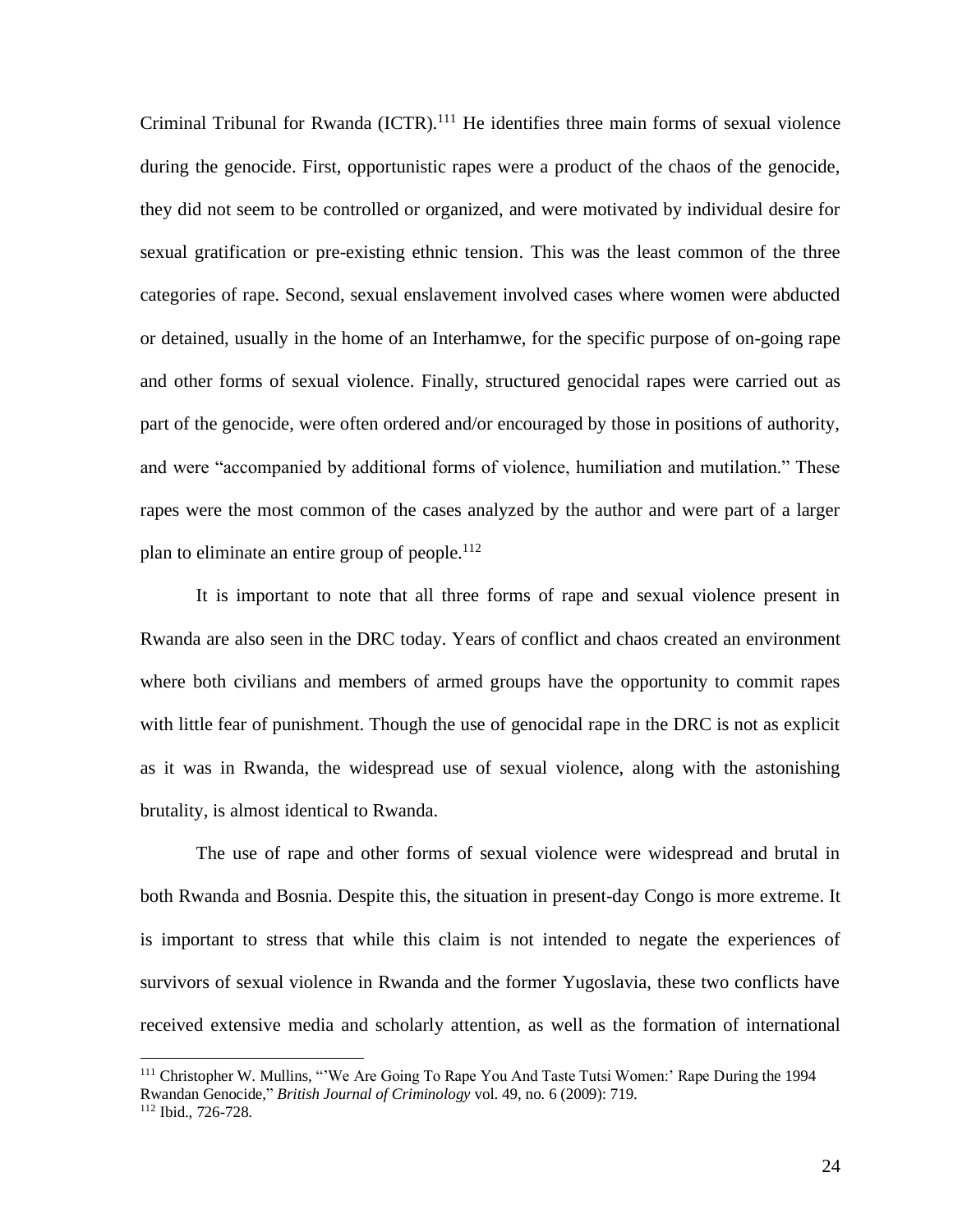tribunals. On the other hand, the media attention and scholarly examination of sexual violence in the Congo is significantly less, despite the large number of victims, the brutal nature of the attacks, and the many years these abuses have occurred. The only recent conflict that may surpass the DRC in terms of number of victims is Rwanda, but the severity is the same and the attacks in the Congo are increasing in brutality with the passage of time. Further, sexual violence has been used systematically for fifteen years in the Congo; the length of time concentrated attacks occurred in Rwanda was much less. This research therefore addresses an important gap in the literature.

#### *Bosnia, Rwanda and the Use of Rape in War*

Throughout history, sexual violence in times of war has not been perceived as violence on the same level as for instance torture or killings. This perception has excluded the possibility that sexual violence can have a strategic purpose in a conflict situation. The wars in Bosnia and Rwanda have challenged us to think differently.<sup>113</sup>

 The events in Bosnia and Rwanda changed both international law and the way many in the international community viewed the use of sexual violence in war. Snyder et al. summarize the changes that occurred both in the literature and in international law after the events in Bosnia came to light:

The Bosnian conflict signaled the end of the invisibility of women who are raped in war. No longer could war rape be viewed as an unfortunate byproduct of war. It was now clear that it was being used as an intentional strategy to achieve genocide. $114$ 

<sup>113</sup> Inger [Skjelsbaek, "](http://search0.scholarsportal.info.ezproxy.uwindsor.ca/ids70/p_search_form.php?field=au&query=skjelsbaek+inger&log=literal&SID=8a0074029ff2575b4019a46e4ca961b6)Sexual Violence [in Times of War: A New Challenge for Peace Operations?"](http://search0.scholarsportal.info.ezproxy.uwindsor.ca/ids70/view_record.php?id=8&recnum=4&log=from_res&SID=8a0074029ff2575b4019a46e4ca961b6) *International Peacekeeping* vol. 8, no. 2 (Summer 2001): 71.

<sup>114</sup> [Cindy S.](http://search0.scholarsportal.info.ezproxy.uwindsor.ca/ids70/p_search_form.php?field=au&query=snyder+cindy+s&log=literal&SID=8a0074029ff2575b4019a46e4ca961b6) Snyder, Wesley J[. Gabbard,](http://search0.scholarsportal.info.ezproxy.uwindsor.ca/ids70/p_search_form.php?field=au&query=gabbard+wesley+j&log=literal&SID=8a0074029ff2575b4019a46e4ca961b6) [J. Dean](http://search0.scholarsportal.info.ezproxy.uwindsor.ca/ids70/p_search_form.php?field=au&query=may+j+dean&log=literal&SID=8a0074029ff2575b4019a46e4ca961b6) May and Nihada [Zulcic,](http://search0.scholarsportal.info.ezproxy.uwindsor.ca/ids70/p_search_form.php?field=au&query=zulcic+nihada&log=literal&SID=8a0074029ff2575b4019a46e4ca961b6) ["On the Battleground of Women's](http://search0.scholarsportal.info.ezproxy.uwindsor.ca/ids70/view_record.php?id=8&recnum=34&log=from_res&SID=8a0074029ff2575b4019a46e4ca961b6)  [Bodies: Mass Rape in Bosnia-Herzegovina,](http://search0.scholarsportal.info.ezproxy.uwindsor.ca/ids70/view_record.php?id=8&recnum=34&log=from_res&SID=8a0074029ff2575b4019a46e4ca961b6)" *Affilia* vol. 21, no. 2 (Summer 2006): 191.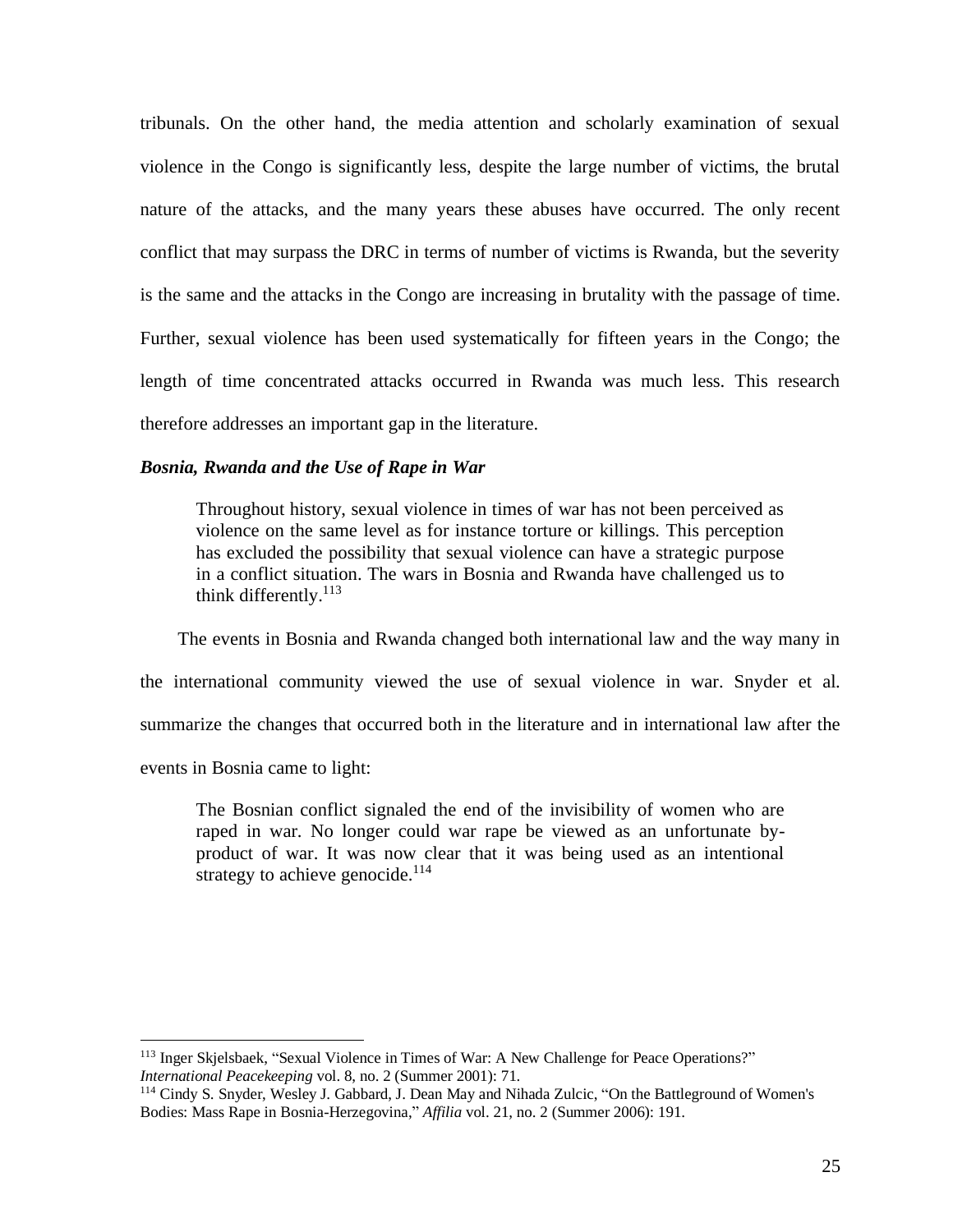This realization and acknowledgment that rape was used as a systematic strategy during the war in Bosnia also ushered in a change in the long history of the international community's inability or unwillingness to prosecute and punish perpetrators of war rape.<sup>115</sup>

In 2001, for the first time in history, the United Nations war crimes tribunal for the former Yugoslavia (ICTY) ruled that war rape was a crime against humanity.<sup>116</sup> The Foca case led to the conviction of three former Bosnian Serb soldiers for running rape camps in the town of Foca during the Bosnian war. The three defendants were found guilty of crimes against humanity on the charges of enslavement, rape, and torture.<sup>117</sup> Their sentences ranged from twelve to 28 years in prison.<sup>118</sup> Inger Skjelsbaek argues that the level of domestic and international attention to sexual violence in the Bosnian war "led to a degree of openness about a phenomenon that has historically been hidden and ridden with shame."<sup>119</sup> In this way, the events in Bosnia were the catalyst for increased international attention, prosecutions for crimes of sexual violence carried out during war, and changes to international law.

Finally, Bosnia ignited widespread concern and questions involving the use of sexual violence for two reasons. First, camps were set up in Bosnia for the express purpose of sexually abusing women, a strategy that indicated a clear intensification in violence against women.<sup>120</sup> Second, by the 1990s, the status of women, especially in North America, had changed compared to previous conflicts. Women now held influential positions in academia,

<sup>115</sup> Ibid., 191.

<sup>116</sup> Institute for War and Peace Reporting. "Analysis: Foca's Monumental Jurisprudence." *Institute for War and Peace Reporting* (November 11, 2005). [http://www.iwpr.net/report-news/analysis-focas-monumental](http://www.iwpr.net/report-news/analysis-focas-monumental-jurisprudence)[jurisprudence](http://www.iwpr.net/report-news/analysis-focas-monumental-jurisprudence) (accessed April 20, 2010).

<sup>117</sup> ICTY, "Sentencing Judgement in the Kunarac, Kovac and Vukovic (Foca) Case," *International Criminal Tribunal for the Former Yugoslavia* (The Hague, June 12, 2002), <http://www.icty.org/sid/8095> (accessed April 20, 2010).

<sup>118</sup> Ibid.

<sup>119</sup> Inger [Skjelsbaek,](http://search0.scholarsportal.info.ezproxy.uwindsor.ca/ids70/p_search_form.php?field=au&query=skjelsbaek+inger&log=literal&SID=8a0074029ff2575b4019a46e4ca961b6) ["Victim and Survivor: Narrated Social Identities](http://search0.scholarsportal.info.ezproxy.uwindsor.ca/ids70/view_record.php?id=8&recnum=6&log=from_res&SID=8a0074029ff2575b4019a46e4ca961b6) of Women Who Experienced Rape during [the War in Bosnia-Herzegovina,](http://search0.scholarsportal.info.ezproxy.uwindsor.ca/ids70/view_record.php?id=8&recnum=6&log=from_res&SID=8a0074029ff2575b4019a46e4ca961b6)" *Feminism & Psychology* vol. 16, no. 4 (November 2006): 373.

<sup>120</sup> [Ruth](http://search0.scholarsportal.info.ezproxy.uwindsor.ca/ids70/p_search_form.php?field=au&query=seifert+ruth&log=literal&SID=8a0074029ff2575b4019a46e4ca961b6) Seifert, ["The Second Front: The Logic of Sexual](http://search0.scholarsportal.info.ezproxy.uwindsor.ca/ids70/view_record.php?id=8&recnum=5&log=from_res&SID=8a0074029ff2575b4019a46e4ca961b6) Violence in Wars," *Women's Studies International Forum* vol. 19, no. 1-2 (Jan-Apr 1996): 35.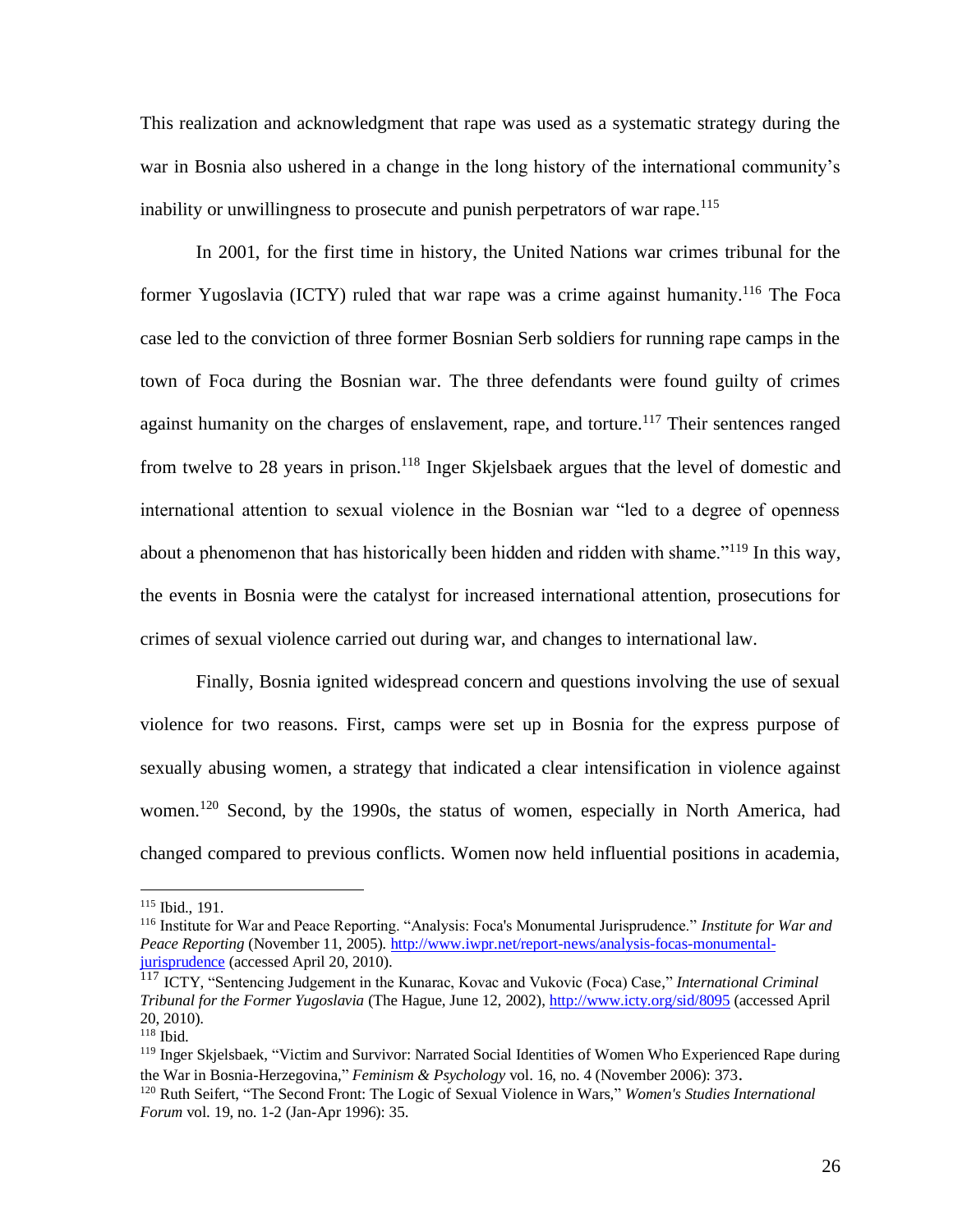politics, and the media, enabling them to bring public attention to sexual violence and question long held assumptions on this issue.<sup>121</sup> The following section discusses the traditional beliefs and theories surrounding the use of sexual violence in the literature and how these theories have evolved in recent years.

#### *Theoretical Explanations*

 Using the case study of the former Yugoslavia, Snyder et al. critically examine the literature involving mass rape during times of war in order to identify and better understand the specific factors that encourage and facilitate its use. The authors conclude that women's experiences of war rape are often determined by a combination of several factors including age, race, class, religion, ethnicity, and nationality.<sup>122</sup>

 Ruth Seifert discusses the way the "gender-specific atrocities" committed in Bosnia and Herzegovina received international attention, leading to an examination and questioning of the long-held beliefs surrounding sexual violence.<sup>123</sup> Traditional explanations of sexual violence in both war and peace are based on the beliefs that men commit rape for sexual gratification and that sexual violence is a "regrettable side effect" or natural by-product of war.<sup>124</sup> These arguments have been challenged in recent years. Rape in war occurs even when there are willing women, such as prostitutes, available.<sup>125</sup> It is also widely accepted that rape

<sup>121</sup>[Ruth](http://search0.scholarsportal.info.ezproxy.uwindsor.ca/ids70/p_search_form.php?field=au&query=seifert+ruth&log=literal&SID=8a0074029ff2575b4019a46e4ca961b6) Seifert, ["The Second Front: The Logic of Sexual Violence](http://search0.scholarsportal.info.ezproxy.uwindsor.ca/ids70/view_record.php?id=8&recnum=5&log=from_res&SID=8a0074029ff2575b4019a46e4ca961b6) in Wars," *Women's Studies International Forum* vol. 19, no. 1-2 (Jan-Apr 1996): 35. AND [Cindy S.](http://search0.scholarsportal.info.ezproxy.uwindsor.ca/ids70/p_search_form.php?field=au&query=snyder+cindy+s&log=literal&SID=8a0074029ff2575b4019a46e4ca961b6) Snyder, Wesley J[. Gabbard,](http://search0.scholarsportal.info.ezproxy.uwindsor.ca/ids70/p_search_form.php?field=au&query=gabbard+wesley+j&log=literal&SID=8a0074029ff2575b4019a46e4ca961b6) [J. Dean](http://search0.scholarsportal.info.ezproxy.uwindsor.ca/ids70/p_search_form.php?field=au&query=may+j+dean&log=literal&SID=8a0074029ff2575b4019a46e4ca961b6) May and Nihada [Zulcic,](http://search0.scholarsportal.info.ezproxy.uwindsor.ca/ids70/p_search_form.php?field=au&query=zulcic+nihada&log=literal&SID=8a0074029ff2575b4019a46e4ca961b6) ["On the Battleground of Women's Bodies: Mass Rape in Bosnia-Herzegovina,](http://search0.scholarsportal.info.ezproxy.uwindsor.ca/ids70/view_record.php?id=8&recnum=34&log=from_res&SID=8a0074029ff2575b4019a46e4ca961b6)" *Affilia* vol. 21, no. 2 (Summer 2006): 186.

<sup>&</sup>lt;sup>122</sup> [Cindy S.](http://search0.scholarsportal.info.ezproxy.uwindsor.ca/ids70/p_search_form.php?field=au&query=snyder+cindy+s&log=literal&SID=8a0074029ff2575b4019a46e4ca961b6) Snyder, Wesley J[. Gabbard,](http://search0.scholarsportal.info.ezproxy.uwindsor.ca/ids70/p_search_form.php?field=au&query=gabbard+wesley+j&log=literal&SID=8a0074029ff2575b4019a46e4ca961b6) [J. Dean](http://search0.scholarsportal.info.ezproxy.uwindsor.ca/ids70/p_search_form.php?field=au&query=may+j+dean&log=literal&SID=8a0074029ff2575b4019a46e4ca961b6) May and Nihada [Zulcic,](http://search0.scholarsportal.info.ezproxy.uwindsor.ca/ids70/p_search_form.php?field=au&query=zulcic+nihada&log=literal&SID=8a0074029ff2575b4019a46e4ca961b6) "On the Battleground of Women's [Bodies: Mass Rape in Bosnia-Herzegovina,](http://search0.scholarsportal.info.ezproxy.uwindsor.ca/ids70/view_record.php?id=8&recnum=34&log=from_res&SID=8a0074029ff2575b4019a46e4ca961b6)" *Affilia* vol. 21, no. 2 (Summer 2006): 184.

<sup>123</sup> [Ruth](http://search0.scholarsportal.info.ezproxy.uwindsor.ca/ids70/p_search_form.php?field=au&query=seifert+ruth&log=literal&SID=8a0074029ff2575b4019a46e4ca961b6) Seifert, ["The Second Front: The Logic of Sexual Violence](http://search0.scholarsportal.info.ezproxy.uwindsor.ca/ids70/view_record.php?id=8&recnum=5&log=from_res&SID=8a0074029ff2575b4019a46e4ca961b6) in Wars," *Women's Studies International Forum* vol. 19, no. 1-2 (Jan-Apr 1996): 35.

<sup>124</sup> Ibid., 35-36.

<sup>125</sup> Ibid., 35-36.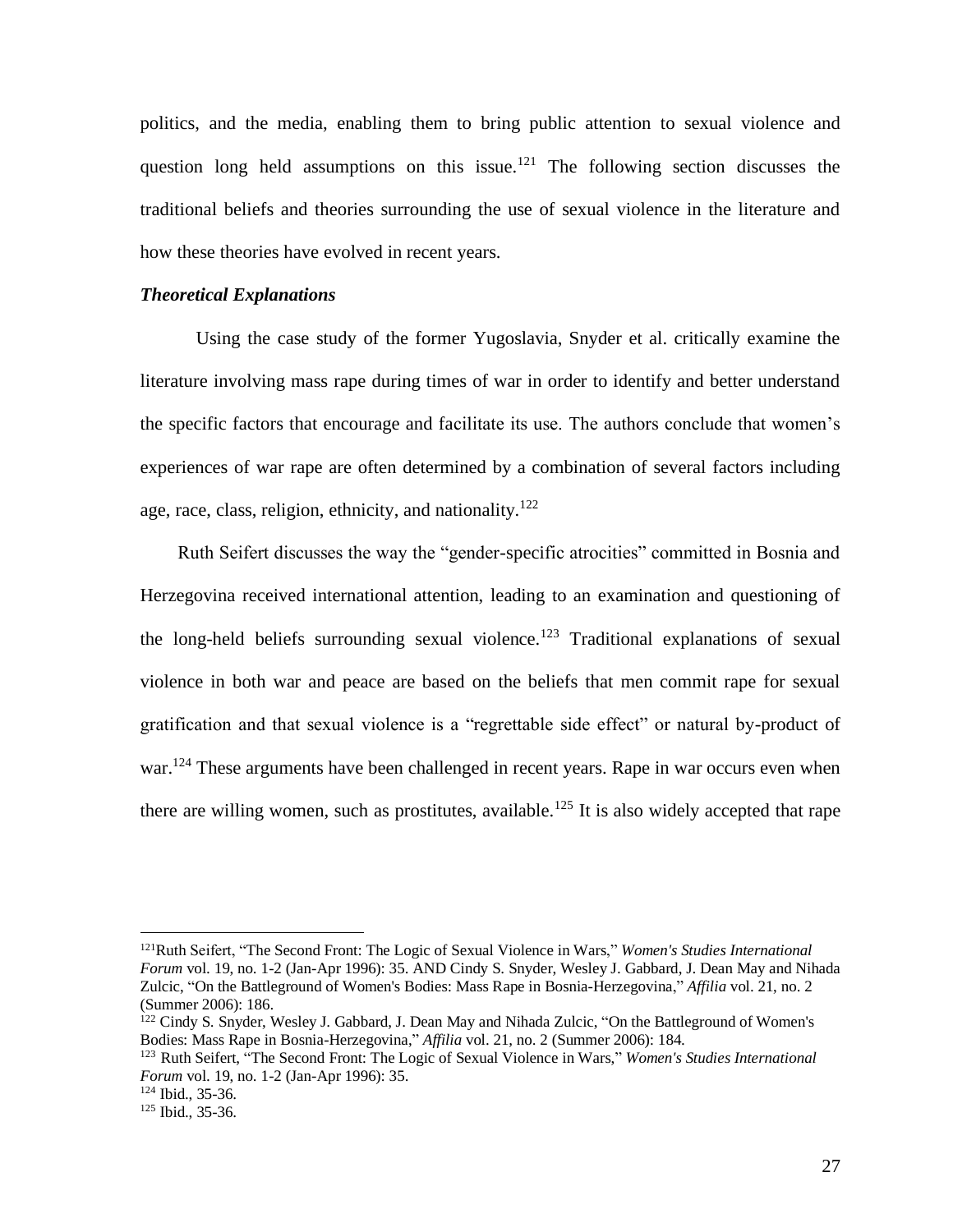has more to do with power and the desire to humiliate and dominate victims rather than motivated solely by a desire for sex.<sup>126</sup>

 Biology-based theories assume that rape is "natural" for men because they possess "genetically wired instincts for sexual aggression that spew forth in the chaotic environment of combat."<sup>127</sup> In other words, rape is explained by men's need for sexual release combined with the chaos and stress they experience during combat situations.<sup>128</sup> Traditional depictions of war often view rape as a way to reward or motivate troops.<sup>129</sup> Sexual violence was viewed as a natural by-product of war that while regrettable, was rarely taken seriously nor was steps taken to prevent it.<sup>130</sup> Few scholars today adhere to a strictly biological explanation for war rape but also take into account social and cultural factors when attempting to understand the motivations for sexual violence in war.<sup>131</sup> Further, a biological explanation does not explain why there are many men who do not rape during times of war. $132$ 

 Using the cases of Bosnia and Herzegovina, Rwanda, and Sierra Leone, Megan Gerecke categorizes four common theories of sexual violence drawn from the existing literature. In the first theory, sexual violence in war is caused by male desire and increased opportunities, due to an increase in men's access to women, impunity for perpetrators of sexual violence, and social breakdown. The second explanation is based on gender inequalities and distorted gender norms. Also, since women in many societies are often seen

<sup>126</sup> [Ruth](http://search0.scholarsportal.info.ezproxy.uwindsor.ca/ids70/p_search_form.php?field=au&query=seifert+ruth&log=literal&SID=8a0074029ff2575b4019a46e4ca961b6) Seifert, ["The Second Front: The Logic of Sexual Violence](http://search0.scholarsportal.info.ezproxy.uwindsor.ca/ids70/view_record.php?id=8&recnum=5&log=from_res&SID=8a0074029ff2575b4019a46e4ca961b6) in Wars," *Women's Studies International Forum* vol. 19, no. 1-2 (Jan-Apr 1996): 35-36. AND Chloe Angyal, "Sex and Power, From North Carolina to Congo," *The Huffington Post* (March 11, 2010), [http://www.huffingtonpost.com/chloe-angyal/sex-and-power](http://www.huffingtonpost.com/chloe-angyal/sex-and-power-from-north_b_495296.html)[from-north\\_b\\_495296.html](http://www.huffingtonpost.com/chloe-angyal/sex-and-power-from-north_b_495296.html) (accessed April 20, 2010).

<sup>&</sup>lt;sup>127</sup> [Cindy S.](http://search0.scholarsportal.info.ezproxy.uwindsor.ca/ids70/p_search_form.php?field=au&query=snyder+cindy+s&log=literal&SID=8a0074029ff2575b4019a46e4ca961b6) Snyder, Wesley J[. Gabbard,](http://search0.scholarsportal.info.ezproxy.uwindsor.ca/ids70/p_search_form.php?field=au&query=gabbard+wesley+j&log=literal&SID=8a0074029ff2575b4019a46e4ca961b6) [J. Dean](http://search0.scholarsportal.info.ezproxy.uwindsor.ca/ids70/p_search_form.php?field=au&query=may+j+dean&log=literal&SID=8a0074029ff2575b4019a46e4ca961b6) May and Nihada [Zulcic,](http://search0.scholarsportal.info.ezproxy.uwindsor.ca/ids70/p_search_form.php?field=au&query=zulcic+nihada&log=literal&SID=8a0074029ff2575b4019a46e4ca961b6) "On the Battleground of Women's [Bodies: Mass Rape in Bosnia-Herzegovina,](http://search0.scholarsportal.info.ezproxy.uwindsor.ca/ids70/view_record.php?id=8&recnum=34&log=from_res&SID=8a0074029ff2575b4019a46e4ca961b6)" *Affilia* vol. 21, no. 2 (Summer 2006): 184.

<sup>128</sup> Christophe[r Mullins,](http://search0.scholarsportal.info.ezproxy.uwindsor.ca/ids70/p_search_form.php?field=au&query=mullins+christopher&log=literal&SID=8a0074029ff2575b4019a46e4ca961b6) ["'He Would Kill Me With His Penis:' Genocidal Rape in Rwanda](http://search0.scholarsportal.info.ezproxy.uwindsor.ca/ids70/view_record.php?id=9&recnum=8&log=from_res&SID=8a0074029ff2575b4019a46e4ca961b6) as a State Crime," *Critical Criminology* vol. 17, no. 1 (March 2009): 16.

<sup>&</sup>lt;sup>129</sup> [Cindy S.](http://search0.scholarsportal.info.ezproxy.uwindsor.ca/ids70/p_search_form.php?field=au&query=snyder+cindy+s&log=literal&SID=8a0074029ff2575b4019a46e4ca961b6) Snyder, Wesley J[. Gabbard,](http://search0.scholarsportal.info.ezproxy.uwindsor.ca/ids70/p_search_form.php?field=au&query=gabbard+wesley+j&log=literal&SID=8a0074029ff2575b4019a46e4ca961b6) [J. Dean](http://search0.scholarsportal.info.ezproxy.uwindsor.ca/ids70/p_search_form.php?field=au&query=may+j+dean&log=literal&SID=8a0074029ff2575b4019a46e4ca961b6) May and Nihada [Zulcic,](http://search0.scholarsportal.info.ezproxy.uwindsor.ca/ids70/p_search_form.php?field=au&query=zulcic+nihada&log=literal&SID=8a0074029ff2575b4019a46e4ca961b6) "On the Battleground of Women's [Bodies: Mass Rape in Bosnia-Herzegovina,](http://search0.scholarsportal.info.ezproxy.uwindsor.ca/ids70/view_record.php?id=8&recnum=34&log=from_res&SID=8a0074029ff2575b4019a46e4ca961b6)" *Affilia* vol. 21, no. 2 (Summer 2006): 184.

<sup>130</sup> Ibid., 185.

<sup>131</sup> Ibid., 185.

<sup>132</sup> Ibid., 185.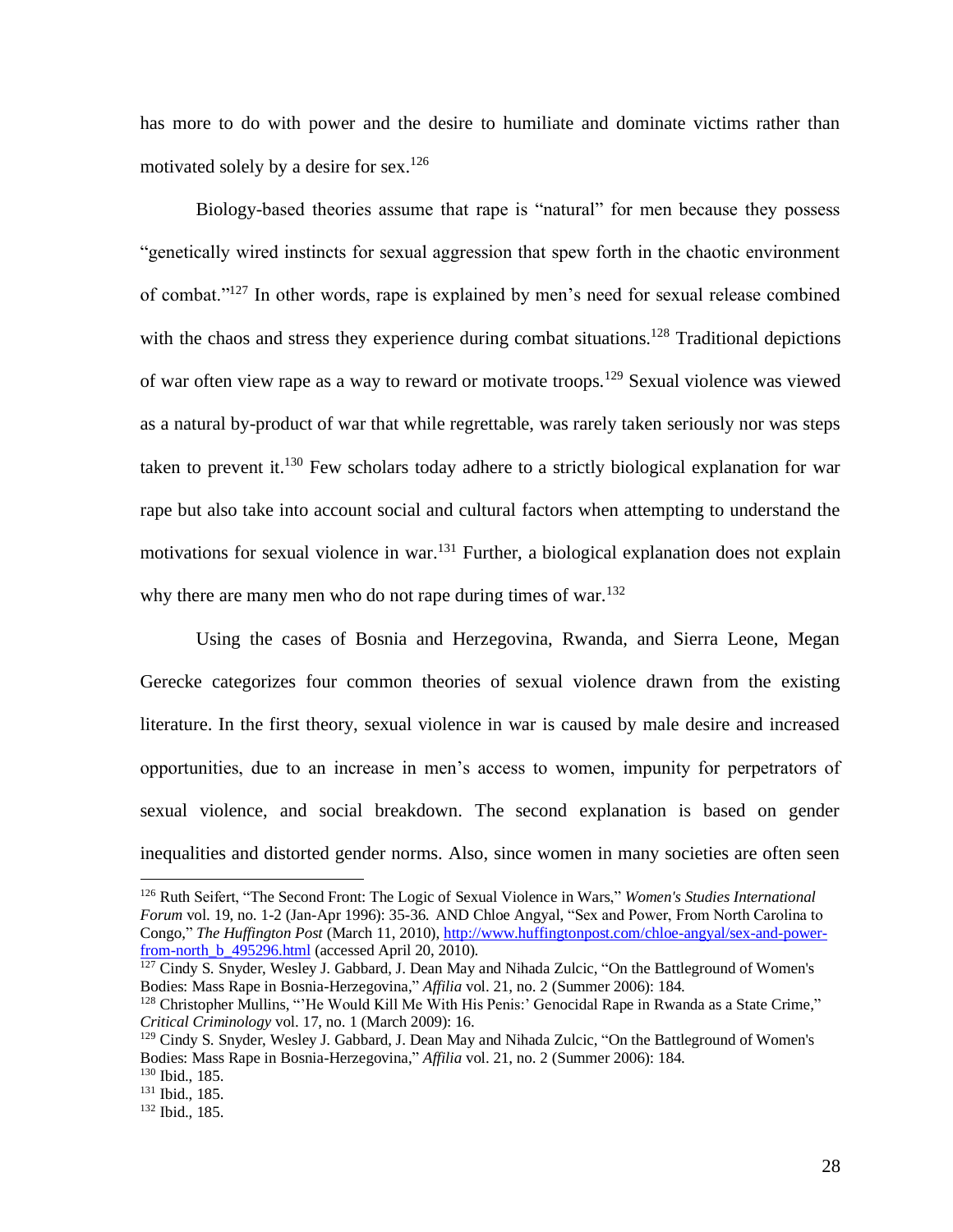to represent the honour of their communities, rape is used as a strategic weapon of war to bring shame to the enemy's family and entire society. A final explanation argues that certain aspects of the organization and structure of militaries and armed groups makes it more likely members will commit rape and other acts of sexual violence.<sup>133</sup> All of these explanations could also be applied to the Democratic Republic of the Congo. Numerous armed groups and militias, the army, and increasingly civilians, are utilizing rape and sexual violence as a strategic weapon of war. The lack of discipline and accountability in these groups, perpetrators' impunity, social breakdown due to years of war, gender inequality, and the role of ethnicity are all present in the Congo.

 Other scholars discuss theories behind war rape in general and Bosnia in particular. Bulent Diken and Carsten Bagge Laustse argue that events in Bosnia were more complex than the traditional depiction in most studies of war rape that portray the "woman as victim" or the "soldiers as aggressor." For example, some victims in Bosnia were forced to rape family members or watch while a family member was raped, while on the other hand some perpetrators were forced to rape as part of a "rite of initiation" that made the men "true Serbs."<sup>134</sup> Some Serbian soldiers who refused to rape were castrated or killed.<sup>135</sup> These complexities blurred the line between aggressor and victim. By forcing individuals to violate social norms through committing acts of rape or incest, they were forced to choose sides. Through sharing a crime such as gang rape, all the men involved shared this "brotherhood of guilt" causing them to remain with the group. This dynamic helps to explain the frequent use

<sup>133</sup> Megan Gerecke, "Explaining Sexual Violence in Conflict Situations: Preliminary Findings from Bosnia and Herzegovina, Rwanda and Sierra Leone," *Paper presented at the annual meeting of the ISA's 50th Annual Convention "Exploring the Past, Anticipating the Future,"* (New York, February 15, 2009).

<sup>134</sup> Bulent Diken and Carsten Bagge Laustsen, "Becoming Abject: Rape as a Weapon of War," *Body & Society*  vol. 11, no. 1 (March 2005): 112, 125.

<sup>135</sup> Ibid., 112.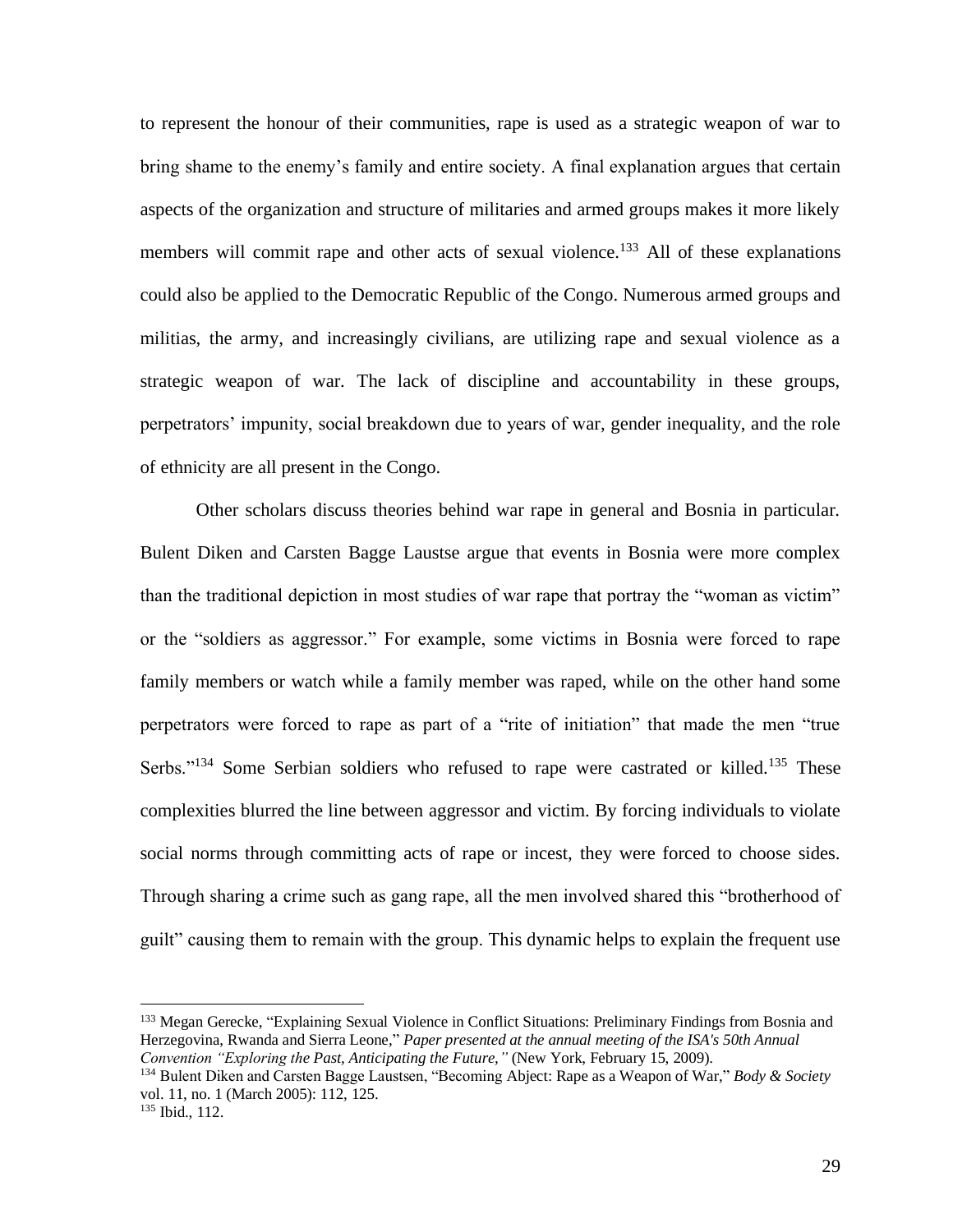of gang rape.<sup>136</sup> Forcing unwilling soldiers to use knives, rather than machine guns, is another element that made attacks against friends and neighbours extremely personal and clearly showed that in the right circumstances "a knife can be a high-tech weapon." $137$ Though this research dealt with the use of rape in Bosnia, this study may also help explain the dynamics among armed groups who use rape as a weapon in the DRC. The use of gang rape in the Congo may be so common due to this "brotherhood of guilt" and accompanying loyalty and group solidarity.

#### *Soldiers' Voices*

It is important to note that the majority of recent scholarly sources examining atrocities in the DRC do not include testimony from soldiers or members of armed groups.<sup>138</sup> Most scholarly sources and human rights groups interview survivors of sexual violence, aid workers, doctors, government officials, and members of the international community because they are easier and safer to interview. Findings are then based on these interviews, leaving a significant gap in our understanding of the motivations for sexual violence in conflict, as well as the steps necessary to eradicate it.

By demonizing them, you make them incomprehensible…Instead of saying these men are demons and how can they do these terrible things, we say, these are men, and why are they doing things that should never happen? $139$ 

According to Jocelyn Kelly, "[t]o truly understand a conflict, it is necessary to ask questions not only of those who experience violence, but also of those who perpetrate it."<sup>140</sup> Before the problem of sexual violence can be solved, it is necessary to first understand why it

<sup>136</sup> Ibid., 120.

<sup>137</sup> Ibid., 125-126.

<sup>138</sup> [Maria Eriksson](http://search0.scholarsportal.info.ezproxy.uwindsor.ca/ids70/p_search_form.php?field=au&query=baaz+maria+eriksson&log=literal&SID=8a0074029ff2575b4019a46e4ca961b6) Baaz and Maria Stern, ["Making Sense of Violence: Voices of Soldiers in the Congo \(DRC\),](http://search0.scholarsportal.info.ezproxy.uwindsor.ca/ids70/view_record.php?id=9&recnum=49&log=from_res&SID=8a0074029ff2575b4019a46e4ca961b6)" *The Journal of Modern African Studies* vol. 46, no. 1 (March 2008): 57.

<sup>139</sup> Alvin Powell, "Harvard Researchers Probe the Roots of 'Crimes against Humanity," *Harvard News Office*, <http://www.news.harvard.edu/hwm/congo/stories/research.html> (accessed May 3, 2010).

<sup>140</sup> Jocelyn Kelly, "Rape in Congo: Speaking to Soldiers," *change.org* (February 11, 2009), [http://humanrights.change.org/blog?guest\\_blogger\\_id=143](http://humanrights.change.org/blog?guest_blogger_id=143) (accessed May 3, 2010).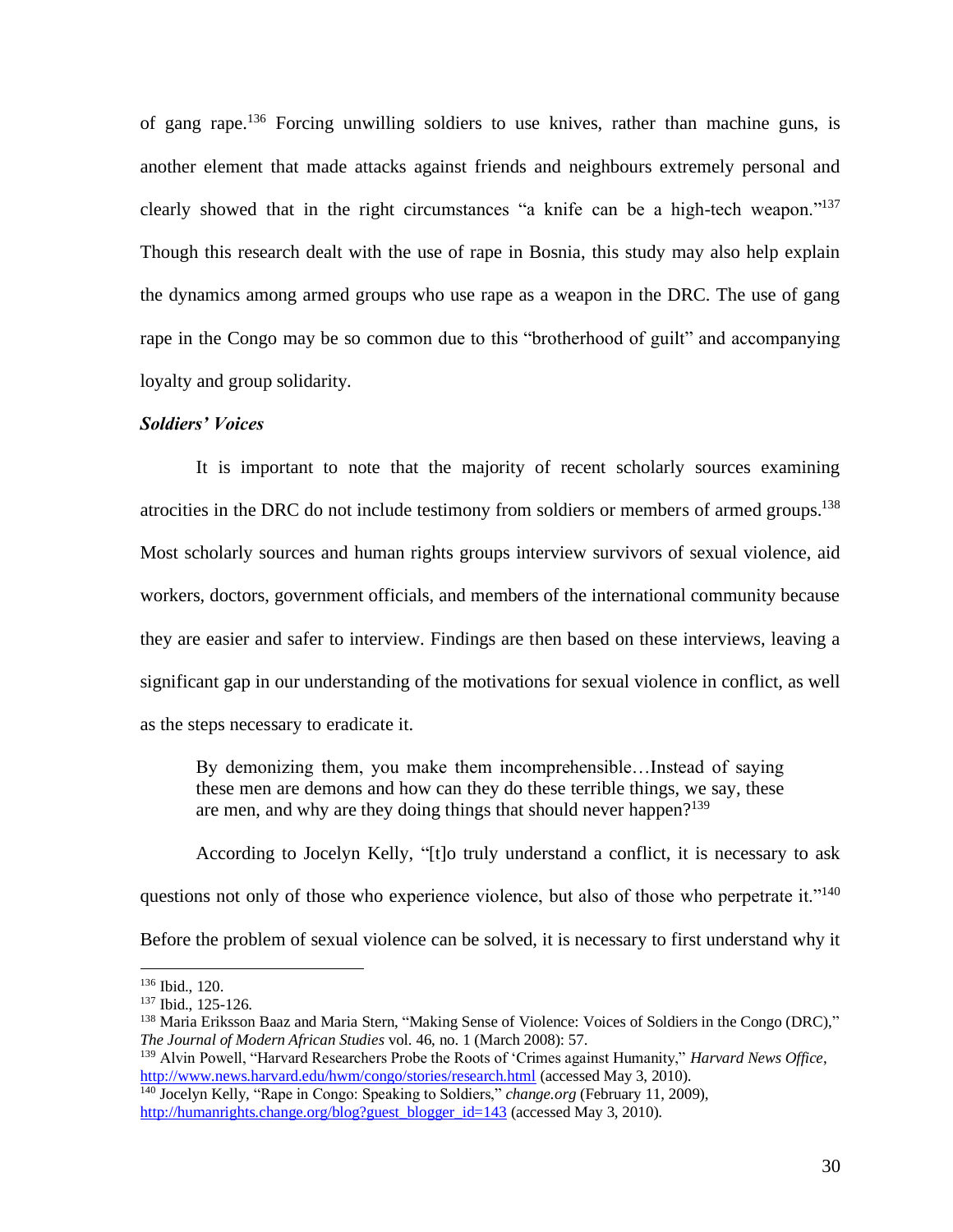is occurring in the first place, and in order to understand rape within the DRC it is imperative that researchers understand the men who fight the on-going wars. If men are the source of the problem of sexual violence, then they must also be the key to solving it.<sup>141</sup>

The level of ongoing violence in eastern DRC, however, makes it extremely difficult for researchers and human rights workers to gain access to areas controlled by armed groups. Very few researchers go to remote villages to talk to soldiers or militias due to the danger and difficulty in gaining access to combatants willing to speak with outsiders, logistical problems, security concerns, and precarious travel conditions.<sup>142</sup> Even if they could get face to face interviews with combatants, most will not personally admit to committing acts of sexual violence. Consequently, this absence of soldiers' voices makes it more difficult to understand the ongoing violence and it reinforces the stereotype that African men are by nature driven by violence and ethnic hatred.<sup>143</sup>

Due in large part to the above issues, Maria Eriksson Baaz, Maria Stern, and Jocelyn Kelly are three of only a small number of researchers to focus specifically on the experiences of soldiers and their understanding of sexual violence through first-hand interviews. This lack of availability means that the following section will rely on only a small number of sources.

Baaz and Stern conducted interviews between October 2005 and November 2006 with soldiers from the Integrated Armed Forces, a group formed from surrendered militias

<sup>141</sup> Alvin Powell, "Harvard Researchers Probe the Roots of 'Crimes against Humanity," *Harvard News Office*, <http://www.news.harvard.edu/hwm/congo/stories/research.html> (accessed May 3, 2010).  $142$  Ibid.

<sup>143</sup> [Maria Eriksson](http://search0.scholarsportal.info.ezproxy.uwindsor.ca/ids70/p_search_form.php?field=au&query=baaz+maria+eriksson&log=literal&SID=8a0074029ff2575b4019a46e4ca961b6) Baaz and Maria Stern, ["Making Sense of Violence: Voices of Soldiers in the Congo \(DRC\),](http://search0.scholarsportal.info.ezproxy.uwindsor.ca/ids70/view_record.php?id=9&recnum=49&log=from_res&SID=8a0074029ff2575b4019a46e4ca961b6)" *The Journal of Modern African Studies* vol. 46, no. 1 (March 2008): 57.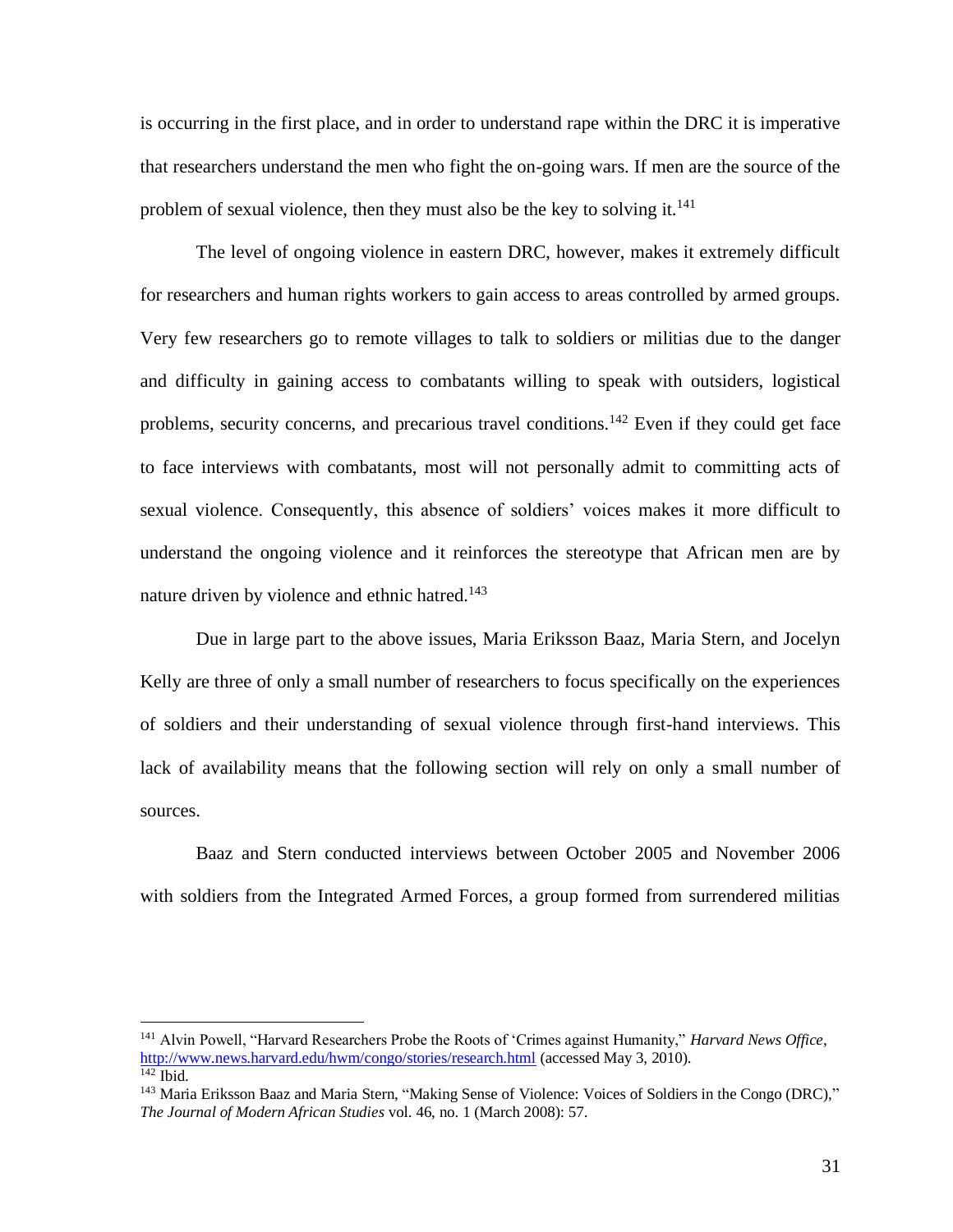and former government armed forces. Most of the soldiers who were interviewed joined the army after 1997 and most had recent experience, within one year, in conflict areas.<sup>144</sup>

Jocelyn Kelly, research coordinator with the Harvard Humanitarian Initiative, has also spent a considerable amount of time in the Congo examining the effects of war, specifically sexual violence. In February 2009, she traveled to Katokota, a village in eastern DRC near the Rwandan border, to assist in the coordination of interviews with Mai Mai combatants. The interviews were conducted by Congolese social workers alongside researchers from the Harvard Humanitarian Initiative through a partnership with a local nonprofit organization, the Centre d'Assistance Médico-Psychosociale (CAMPS).<sup>145</sup>

 Some of the findings from these interviews challenge some of the most popular narratives surrounding Congolese perpetrators of sexual violence. For example, the majority of soldiers viewed working behind a desk as the "ultimately desirable position" rather than fighting bravely on the front lines of battle to prove their courage and strength.<sup>146</sup> Most of the soldiers interviewed who were not forced or abducted, but rather chose to join the army, said they did so because of poverty and a desire to get an education, not out of a desire for violence.<sup>147</sup> Other men said they joined the Mai Mai due to intense feelings of rage and helplessness after witnessing horrific violence and experiencing the loss of family members.<sup>148</sup>

[http://humanrights.change.org/blog?guest\\_blogger\\_id=143](http://humanrights.change.org/blog?guest_blogger_id=143) (accessed May 3, 2010).

<sup>144</sup> [Maria Eriksson](http://search0.scholarsportal.info.ezproxy.uwindsor.ca/ids70/p_search_form.php?field=au&query=baaz+maria+eriksson&log=literal&SID=8a0074029ff2575b4019a46e4ca961b6) Baaz and Maria Stern, ["Making Sense of Violence: Voices of Soldiers in the Congo \(DRC\),](http://search0.scholarsportal.info.ezproxy.uwindsor.ca/ids70/view_record.php?id=9&recnum=49&log=from_res&SID=8a0074029ff2575b4019a46e4ca961b6)" *The Journal of Modern African Studies* vol. 46, no. 1 (March 2008): 61.

<sup>145</sup> Alvin Powell, "Harvard Researchers Probe the Roots of 'Crimes against Humanity," *Harvard News Office*, <http://www.news.harvard.edu/hwm/congo/stories/research.html> (accessed May 3, 2010).

<sup>&</sup>lt;sup>146</sup> [Maria Eriksson](http://search0.scholarsportal.info.ezproxy.uwindsor.ca/ids70/p_search_form.php?field=au&query=baaz+maria+eriksson&log=literal&SID=8a0074029ff2575b4019a46e4ca961b6) Baaz and Maria Stern, ["Making Sense of Violence: Voices of Soldiers in the Congo \(DRC\),](http://search0.scholarsportal.info.ezproxy.uwindsor.ca/ids70/view_record.php?id=9&recnum=49&log=from_res&SID=8a0074029ff2575b4019a46e4ca961b6)" *The Journal of Modern African Studies* vol. 46, no. 1 (March 2008): 70. <sup>147</sup> Ibid., 71.

<sup>148</sup> Alvin Powell, "Harvard Researchers Probe the Roots of 'Crimes against Humanity," *Harvard News Office*, <http://www.news.harvard.edu/hwm/congo/stories/research.html> (accessed May 3, 2010). AND Jocelyn Kelly, "Rape in Congo: Speaking to Soldiers," *change.org* (February 11, 2009),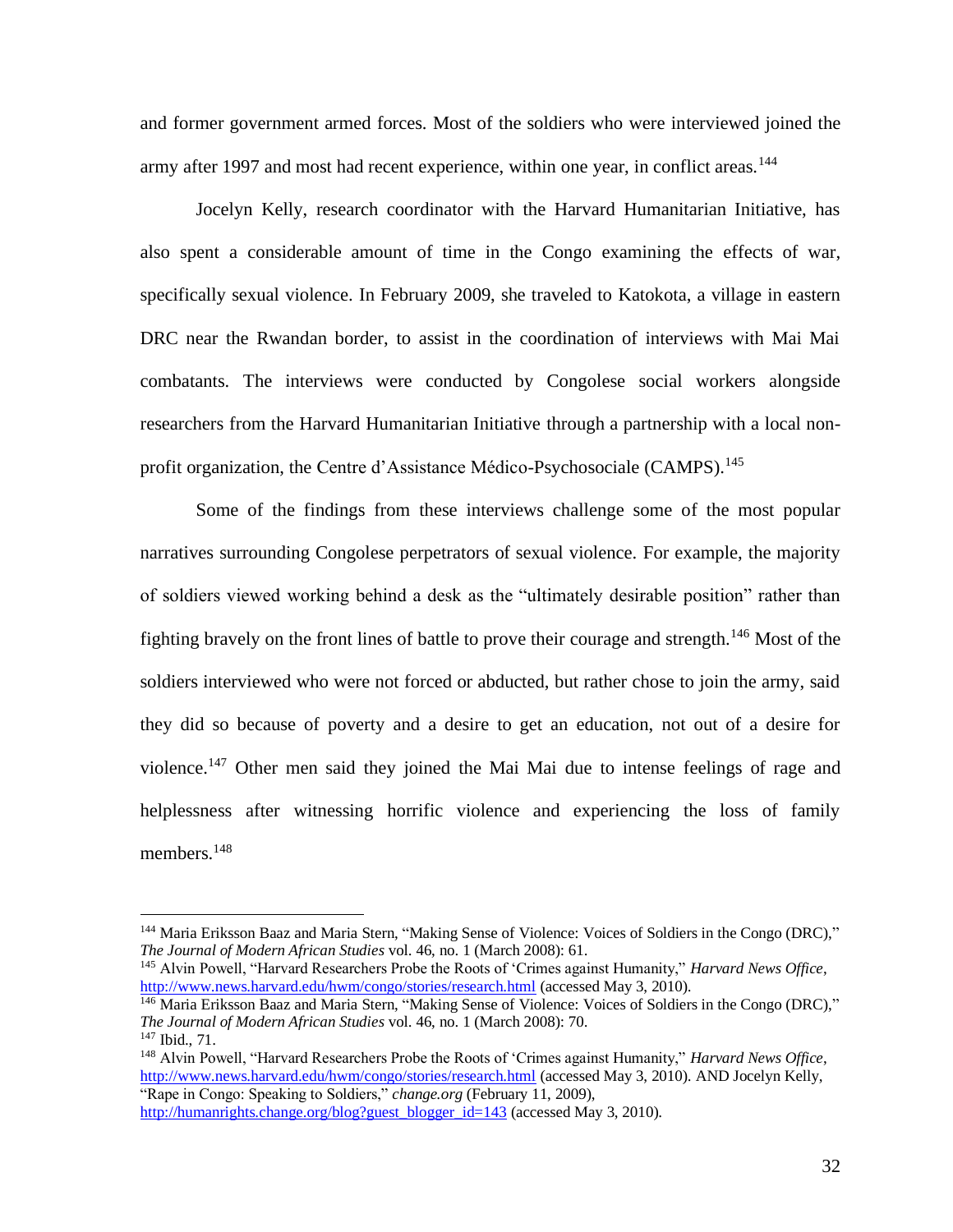When interviewed about incidents of rape, most soldiers said that rape was wrong or it was forbidden according to the rules of the military.<sup>149</sup> The explanations for sexual violence given by the soldiers did not indicate an intrinsic violent nature, hatred, revenge against the enemy, or the desire to protect a specific national, ethnic, or religious group. Instead, the main factors brought forward by the soldiers to explain these incidents of violence include suffering due to poverty, the "craziness of war" and drug use, and an ineffective security sector run by poor leadership who fail to provide their soldiers with basic necessities.<sup>150</sup> These responses indicate that an overhaul of the military structure is needed. Soldiers need to be paid a living wage and superiors should be held accountable for their actions. Many of those interviewed also stressed that the way to end violence committed by soldiers was through severe punishment for their crimes.<sup>151</sup>

The soldiers interviewed also differentiated between "normal" rapes driven by lust and "evil" rapes.<sup>152</sup> According to the soldiers, "normal" rapes are driven by a man's need to release sexual tension when they are away from women for any length of time. In this way, if a man goes without sex for a long time, eventually he will "take a woman by force."<sup>153</sup> Under this theory, poverty is also a factor since men who do not have a lot of money can not pursue a woman the normal way, such as buying her food or a drink, and will have no other option but to rape.<sup>154</sup> On the other hand, "evil" rapes are described as resulting from the war and violence in which they live when "previously unthinkable behavior becomes conceivable." This form of rape was considered "evil" because of the extreme level of

<sup>149</sup> [Maria Eriksson](http://search0.scholarsportal.info.ezproxy.uwindsor.ca/ids70/p_search_form.php?field=au&query=baaz+maria+eriksson&log=literal&SID=8a0074029ff2575b4019a46e4ca961b6) Baaz and Maria Stern, ["Making Sense of Violence: Voices of Soldiers in the Congo \(DRC\),](http://search0.scholarsportal.info.ezproxy.uwindsor.ca/ids70/view_record.php?id=9&recnum=49&log=from_res&SID=8a0074029ff2575b4019a46e4ca961b6)" *The Journal of Modern African Studies* vol. 46, no. 1 (March 2008): 73.

<sup>150</sup> Ibid., 75-76.

<sup>151</sup> Ibid., 79.

<sup>152</sup> [Maria Eriksson](http://search2.scholarsportal.info.ezproxy.uwindsor.ca/ids70/p_search_form.php?field=au&query=b+aaz+m+aria+e+riksson&log=literal&SID=6307c64bf81157c0e59d30b28859c685) Baaz and Maria Stern, ["Why Do Soldiers Rape? Masculinity, Violence, and Sexuality in the](http://search2.scholarsportal.info.ezproxy.uwindsor.ca/ids70/view_record.php?id=2&recnum=0&log=from_res&SID=6307c64bf81157c0e59d30b28859c685)  [Armed Forces in the Congo \(DRC\),](http://search2.scholarsportal.info.ezproxy.uwindsor.ca/ids70/view_record.php?id=2&recnum=0&log=from_res&SID=6307c64bf81157c0e59d30b28859c685)" *International Studies Quarterly* vol. 53, no. 2 (June 2009): 508-511. <sup>153</sup> Ibid., 509.

<sup>154</sup> Ibid., 509.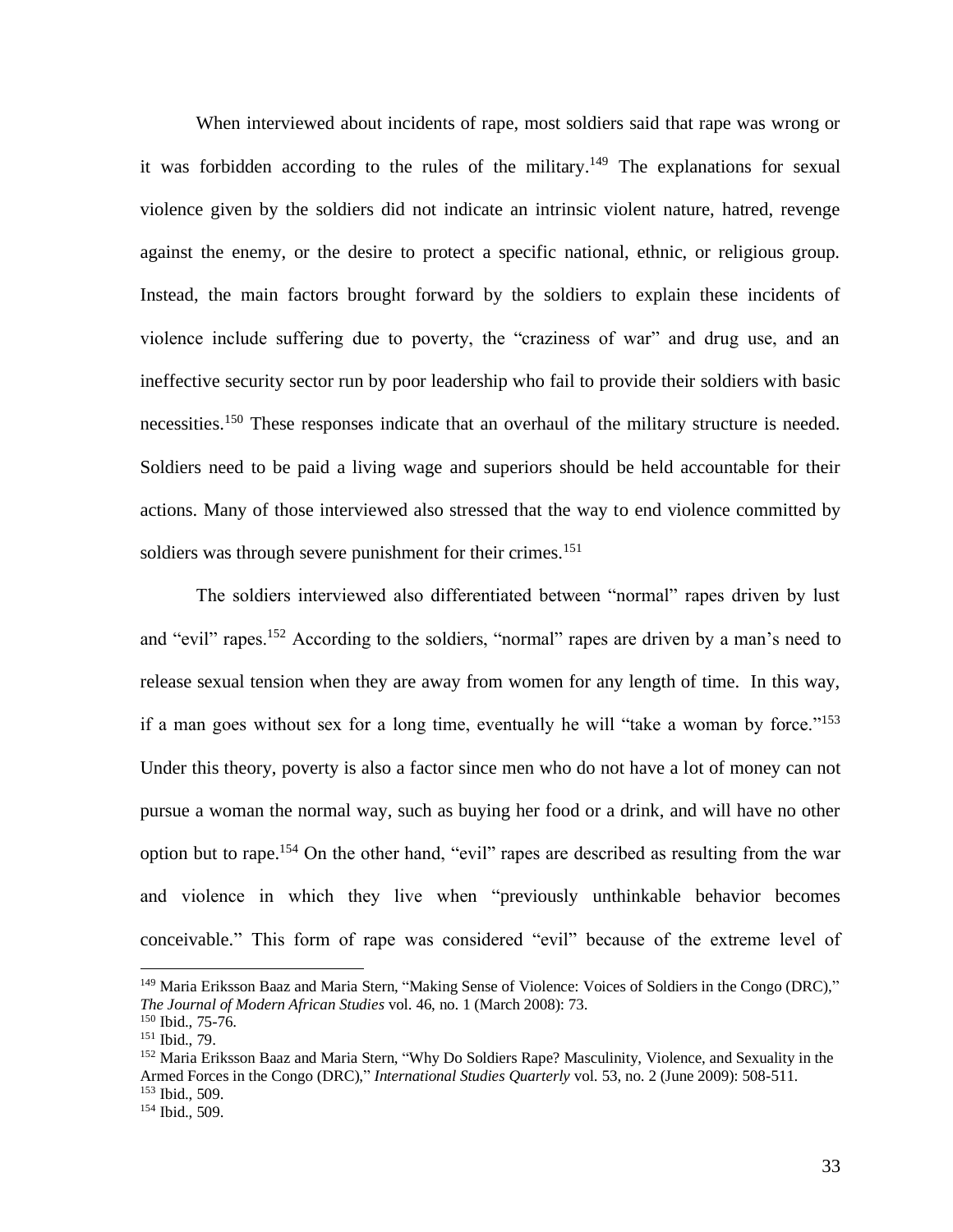brutality that accompanies the rape, including mutilations and/or murder, as well as the intentions behind the act to humiliate or destroy.<sup>155</sup> One of the soldiers interviewed was very clear in the distinction between the two types of rape:

…if it is only lust, then why do you sometimes kill her? Also if it is about lust, you will use the organ that you have. Why would you put a stick in her? We see that a lot…That is not about lust. It is not about the physical needs. That is from a need to destroy, to destroy the dignity, the human dignity of a person.<sup>156</sup>

The first type of rape is driven by sexual need while the second is driven by this need to destroy. Though these two forms of rape are separate in theory, they seem to combine when the soldiers mention how rape, poverty, frustration, having power through weapons, and the chaos of war are "all connected."<sup>157</sup>

Finally, knowing whether or not sexual violence occurred in the Congo in similar ways before armed conflict is important, however, this is a very difficult question to answer since there was not a lot of research conducted on this area before the war.<sup>158</sup> While rape existed in the Congo before the fighting began, there is no evidence that "sexual violence was especially severe in the DRC before the war compared to other countries."<sup>159</sup>

While most rape cases before the war—as now—never reached the courts, rape was (according to these local NGOs) considered a serious crime in most parts of the country…and was punished…After the outbreak of the war, these traditional systems have disintegrated and been replaced by total impunity at all levels, surely also contributing to the normalization of sexual violence in the communities. $160$ 

In other words, the drastic increase in the number of rapes is due in large part to the on-going conflict rather than merely an extension of sexual violence during peace.

<sup>155</sup> Ibid., 510.

<sup>156</sup> Ibid., 511.

<sup>157</sup> Ibid., 511.

<sup>158</sup> Ibid., 502.

<sup>159</sup> Ibid., 503.

<sup>160</sup> Ibid., 503.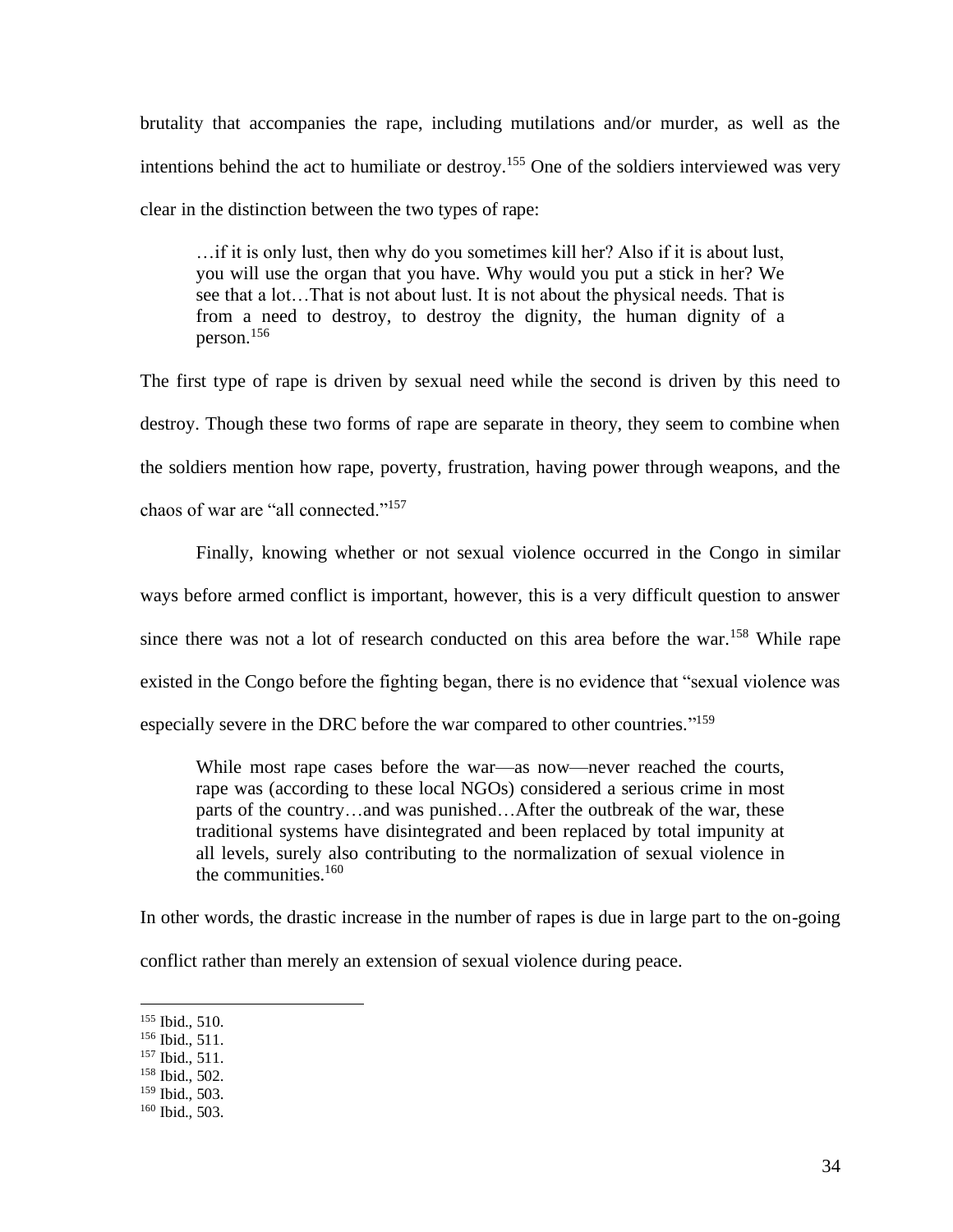## **Chapter Three: The Reasons Sexual Violence is Used as a Weapon in the DRC**

 The existing literature on sexual violence suggests that the use of rape in the DRC is more widespread and severe than in most other recent conflicts. Sexual violence is used as a systemic and strategic weapon due to its effectiveness in accomplishing economic and military goals, the Congo's hostile political environment, perpetrators' impunity, the large number of actors in the on-going conflict, and the many physical, psychological, and social consequences associated with rape.

## *Economic and Military Objectives*

In the DRC, rape is used by the army and all armed groups because it is effective in accomplishing important economic and military objectives. Within this context, rape is used to ensure survival and/or economic prosperity. Rape spreads fear, causes people to flee their homes and enables perpetrators to gain control of land and resources, such as diamonds, gold, coltan, timber, livestock or crops.<sup>161</sup> In other words, sexual violence is an excellent tool to control and terrorize civilian populations, gain access to money, land, animals and food through pillage, rape, and looting, as well as gain control of mines and the resources within them.

Thousands of Congolese civilians have been tortured and killed during military operations to secure mineral-rich lands. Foreign forces have promoted interethnic conflicts and mass killings as a means to secure mining zones…The ambition of all theses combatant forces to exploit eastern DRC's mineral and economic wealth has been the biggest single factor in the continuing violence. $162$ 

<sup>161</sup> Sarah Gieseke, "Rape as a Tool of War in the Eastern Democratic Republic of the Congo," Julius Nyerere Human Rights Symposium on "Human Rights in Africa: An Ongoing Narrative of Struggle and Hope" for *The Center on Rights Development* (April 13, 2007):16-17. AND Marion Pratt, Ph.D. and Leah Werchick, J.D. with Anaia Bewa, Marie-Louise Eagleton, Claudine Lumumba, Katherine Nichols, and Lina Piripiri, "Sexual Terrorism: Rape as a Weapon of War in Eastern Democratic Republic of Congo," *USAID/DCHA Assessment Report* (March 18, 2004): 9. AND Nancy Farwell, "War Rape: New Conceptualizations and Responses," *Affilia-Journal of Women and Social Work* vol. 19, no. 4 (Winter 2004): 396.

<sup>&</sup>lt;sup>162</sup> Amnesty International, "Democratic Republic of Congo: 'Our Brothers Who Help Kill Us': Economic Exploitation and Human Rights Abuses in the East," *Amnesty International* (2003): 4.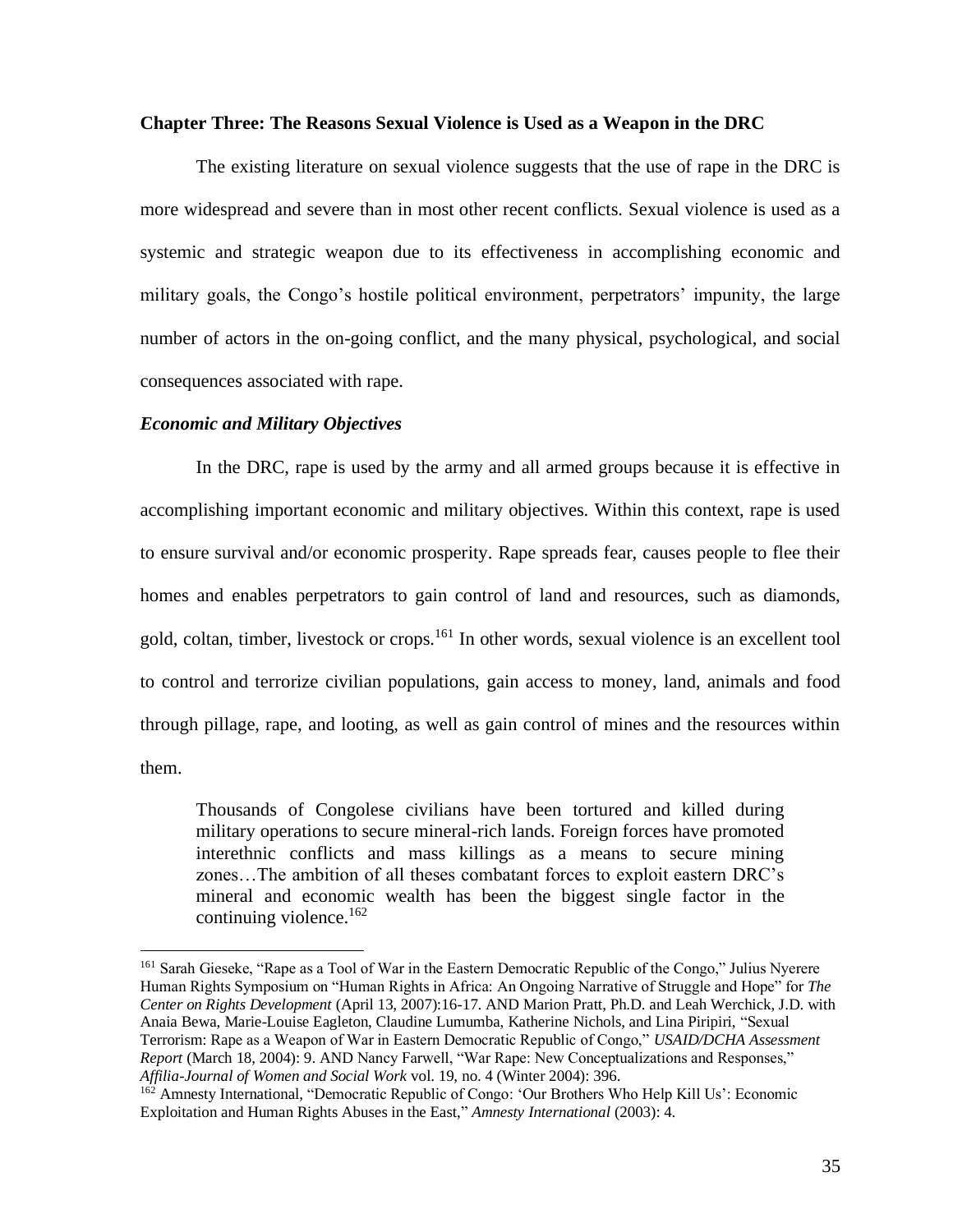Eastern DRC, where the conflict is heaviest, contains large quantities of gold, diamonds, coltan, copper, cobalt, oil, timber, coffee, and palm oil. Parties to Congo's conflicts desire economic gain and control of these valuable minerals and resources.<sup>163</sup> These economic interests in turn fuel the violence committed by all groups in the region aimed at civilians.

The desire for control of natural resources is intricately linked to conflict over land.<sup>164</sup> Factions from different clans, tribes, and families throughout eastern Congo continually fight over land ownership due to both historical grievances and more recent tensions. For example, the Mai Mai, a local ethnic militia in northern Katanga, have fought amongst themselves and against the national army for control of mining sites in the region.<sup>165</sup> For all armed groups involved in the Congo's conflict, "access to resources means the ability to buy arms and reward troops, and thus to secure political power; political power, in turn, guarantees access to land and resources."<sup>166</sup> This link between resources and power is the most important factor fueling the on-going cycle of violence and exploitation in the Congo.

 Another factor closely linked to resource exploitation is the tendency of neighbouring countries to interfere in the Congo. After the overthrow of Mobutu, Rwanda supported Laurent Kabila because it hoped he would help root out the genocidaires hiding in Congo's forests. Instead of expelling the Hutus from his country, however, Kabila recruited them into his army. This caused Rwanda to invade again.<sup>167</sup> At this point the foreign armies "provided local militias and rebel groups with arms to do their fighting for them, and set about looting Congo's minerals."<sup>168</sup> In other words, a conflict that began over security concerns soon

<sup>163</sup> Ibid.

<sup>164</sup> Severin[e Autesserre,](http://search0.scholarsportal.info.ezproxy.uwindsor.ca/ids70/p_search_form.php?field=au&query=autesserre+severine&log=literal&SID=8a0074029ff2575b4019a46e4ca961b6) ["The Trouble With Congo: How Local Disputes Fuel Regional Conflict,](http://search0.scholarsportal.info.ezproxy.uwindsor.ca/ids70/view_record.php?id=7&recnum=23&log=from_res&SID=8a0074029ff2575b4019a46e4ca961b6)" *Foreign Affairs* vol.87, no.3 (May/June 2008): 96.

<sup>165</sup> Ibid.

<sup>166</sup> Ibid., 97.

<sup>&</sup>lt;sup>167</sup> ["Survey: Coping with Conflict,"](http://search0.scholarsportal.info.ezproxy.uwindsor.ca/ids70/view_record.php?id=7&recnum=12&log=from_res&SID=8a0074029ff2575b4019a46e4ca961b6) *The Economist* vol.370, no.8358 (January 17, 2004): 8. <sup>168</sup> Ibid.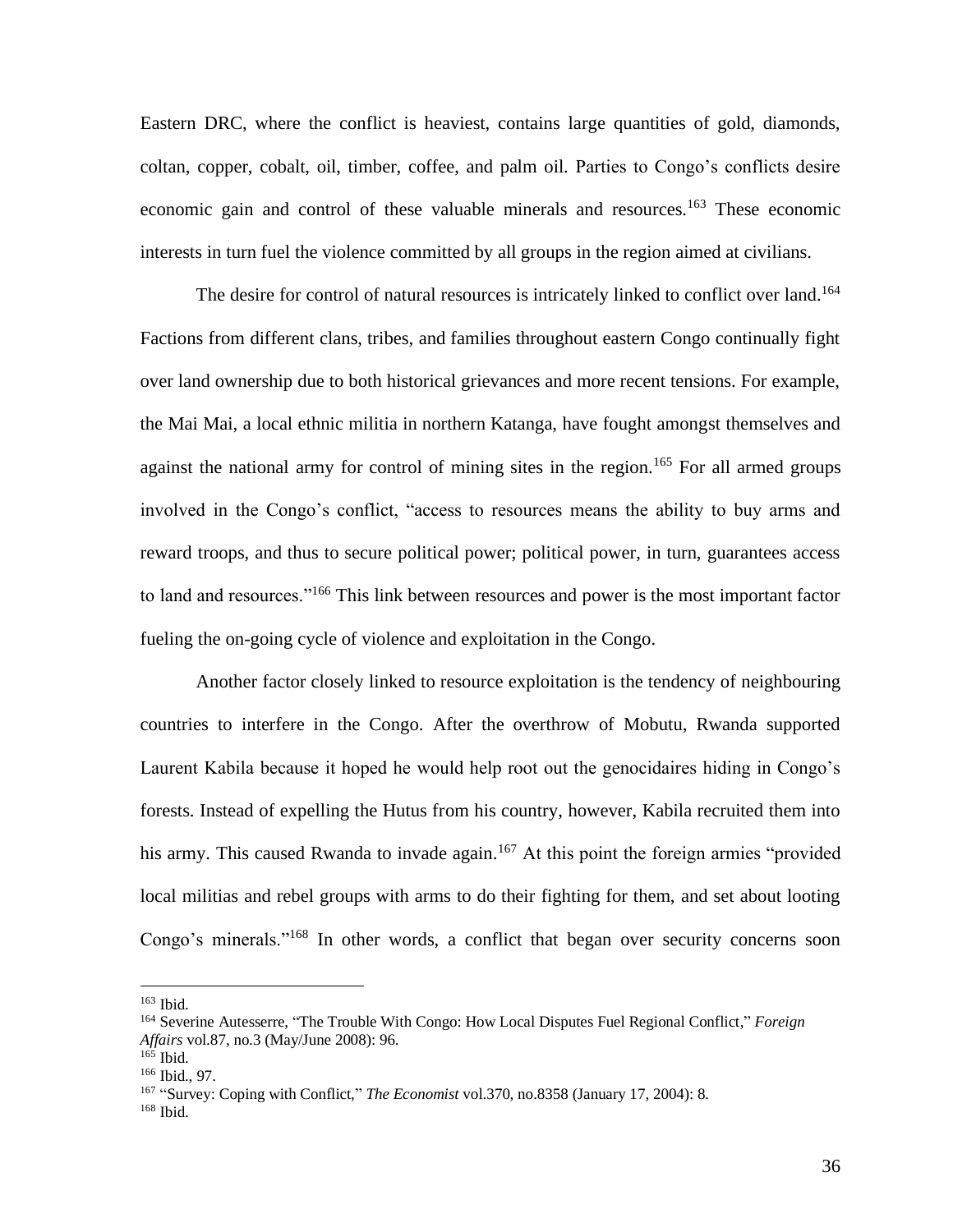evolved into a fight to exploit the Congo's riches. Further, even though the two larger rebel groups signed a peace agreement with the Congolese government in 2003, dozens of smaller armed groups remain active, killing and pillaging civilians because that is the way they get food to eat and ultimately survive.<sup>169</sup>

 In the first years of the conflict in the DRC, soldiers from Rwanda and Uganda occupied a large part of northern and eastern DRC.<sup>170</sup> After these forces withdrew between 2002 and 2003, unregulated militia groups took their place and were strengthened through funding and support by the countries that had previously occupied the region. $171$  These militias then exploited much of the Congo's natural resources with the assistance of multinational corporations and Western nations that facilitated the sale of illegally obtained resources:

While there are ideological, ethical and political motivations that drove the occupation and its surrounding violence, the main drive – control of the mineral fields – is underwritten by scores of transnational corporations. These transnationals, undeterred by the wanton violence and gross violations of international law and human rights, enter the Congolese jungles to negotiate with warlords over access to the minerals.<sup>172</sup>

Countries that have requested access into areas rich in minerals include India, China, Canada, Australia, Thailand, Pakistan, South Africa, and the United States.<sup>173</sup> While it is true that not all countries requesting mining permits harbour ill intentions towards the Congolese population, what is important is that many of these countries have little interest in peace in the Congo or possess an in-depth knowledge of the links between resource exploitation and

<sup>169</sup> Ibid.

<sup>170</sup> [Christopher W.](http://search0.scholarsportal.info.ezproxy.uwindsor.ca/ids70/p_search_form.php?field=au&query=mullins+christopher+w&log=literal&SID=8a0074029ff2575b4019a46e4ca961b6) Mullins and Dawn L. Rothe, ["Gold, Diamonds and Blood: International State-Corporate](http://search0.scholarsportal.info.ezproxy.uwindsor.ca/ids70/view_record.php?id=3&recnum=36&log=from_res&SID=8a0074029ff2575b4019a46e4ca961b6)  [Crime in the Democratic Republic of the Congo,](http://search0.scholarsportal.info.ezproxy.uwindsor.ca/ids70/view_record.php?id=3&recnum=36&log=from_res&SID=8a0074029ff2575b4019a46e4ca961b6)" *Contemporary Justice Review* vol. 11, no. 2 (June 2008): 89. <sup>171</sup> Ibid., 81.

<sup>172</sup> Ibid., 81.

<sup>173</sup> Jim Freedman, "International Remedies for Resource-Based Conflict," *International Journal* vol. 62, no. 1 (Winter 2006): 108.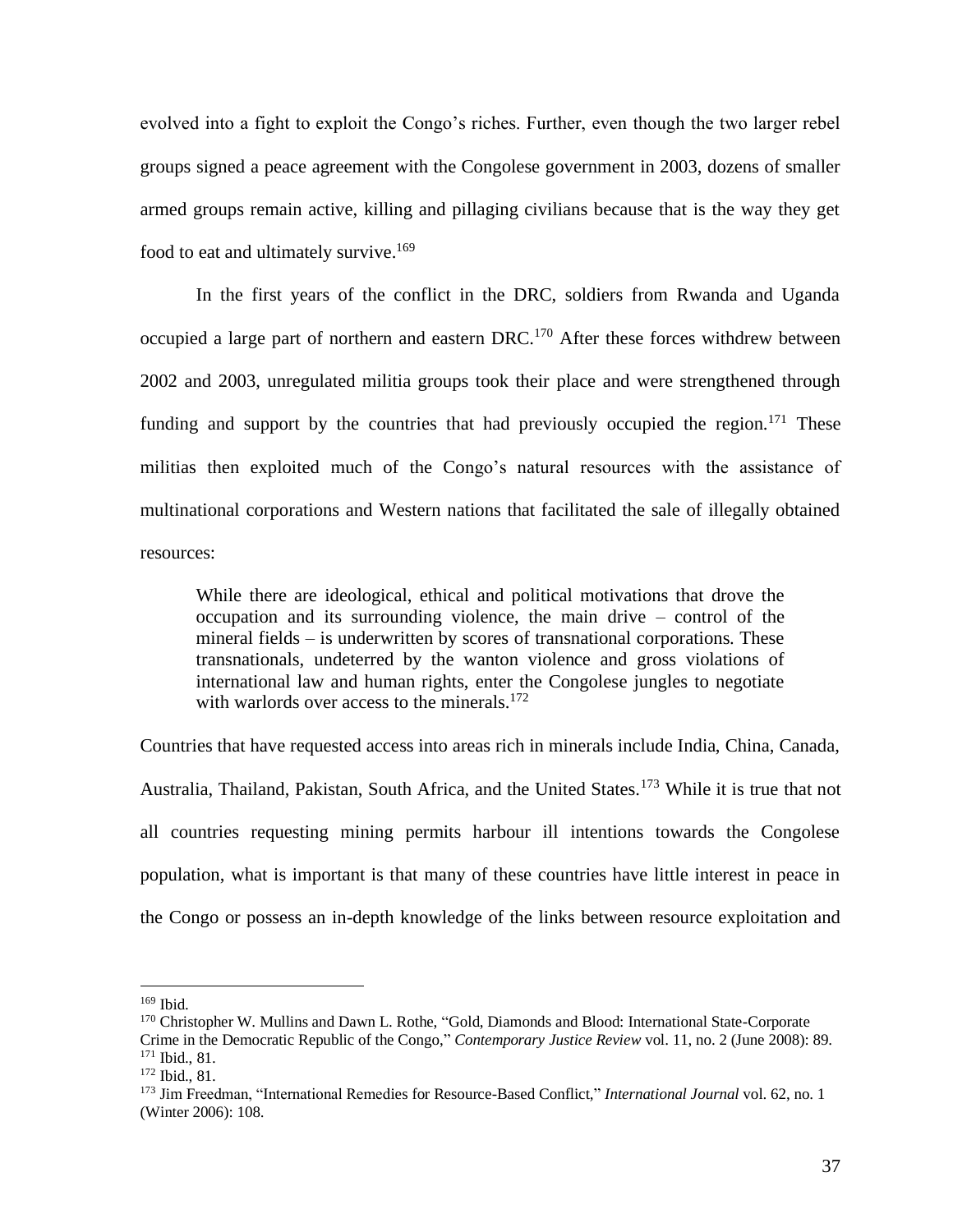the recent history of conflict in the country. The main concern of the majority of these petitioners is how much money they can make off the minerals they will extract.<sup>174</sup>

 The illegal exploitation and struggle to control the Congo's mineral riches is the most important reason that the country's conflict continues today.<sup>175</sup> The main reason this strategy is so effective is because all armed groups use rape and other forms of sexual violence to control and terrorize civilian populations in order to gain access to valuable resources, thereby accomplishing economic and military objectives. In this way, there is a tangible link between the ongoing sexual violence in the DRC and economic exploitation. Further, the desire for resources has fuelled the conflict and caused it to continue, ensuring the on-going presence of numerous armed groups throughout the region who are constantly fighting for control. In their attempts to accomplish these objectives, every armed group in the country uses rape and other forms of sexual violence, the most effective weapon at their disposal. This is a weapon that inspires fear which makes it easier to control civilians, as well as destroy the social fabric of any enemy who gets in the way of their objectives.

#### *Political Environment*

The Congo is surrounded by Angola, Burundi, the Central African Republic, Rwanda, Sudan, Tanzania, Uganda, and Zambia.<sup>176</sup> As noted above, many of the countries that surround the Congo are involved in exploiting the country's resources at the expense of the Congolese. Further, recent events in neighbouring nations, such as the Rwandan genocide,

<sup>175</sup> [Christopher W.](http://search0.scholarsportal.info.ezproxy.uwindsor.ca/ids70/p_search_form.php?field=au&query=mullins+christopher+w&log=literal&SID=8a0074029ff2575b4019a46e4ca961b6) Mullins and Dawn L. Rothe, "Gold, Diamonds and Blood: International State-Corporate [Crime in the Democratic Republic of the Congo,](http://search0.scholarsportal.info.ezproxy.uwindsor.ca/ids70/view_record.php?id=3&recnum=36&log=from_res&SID=8a0074029ff2575b4019a46e4ca961b6)" *Contemporary Justice Review* vol. 11, no. 2 (June 2008): 81. AND Amnesty International, "Democratic Republic of Congo: 'Our Brothers Who Help Kill Us': Economic Exploitation and Human Rights Abuses in the East," *Amnesty International* (2003): 4. AND Aaron Ezekiel, ["The Application of International Criminal Law to Resource Exploitation: Ituri, Democratic Republic of the](http://search0.scholarsportal.info.ezproxy.uwindsor.ca/ids70/view_record.php?id=3&recnum=1&log=from_res&SID=8a0074029ff2575b4019a46e4ca961b6)  [Congo,](http://search0.scholarsportal.info.ezproxy.uwindsor.ca/ids70/view_record.php?id=3&recnum=1&log=from_res&SID=8a0074029ff2575b4019a46e4ca961b6)" *Natural Resources Journal* vol. 47, no. 1 (Winter 2007): 225.

<sup>174</sup> Ibid., 108.

<sup>176</sup> "Democratic Republic of the Congo," *CIA World Factbook* (December 22, 2009), <https://www.cia.gov/library/publications/the-world-factbook/geos/cg.html> (accessed January 19, 2010).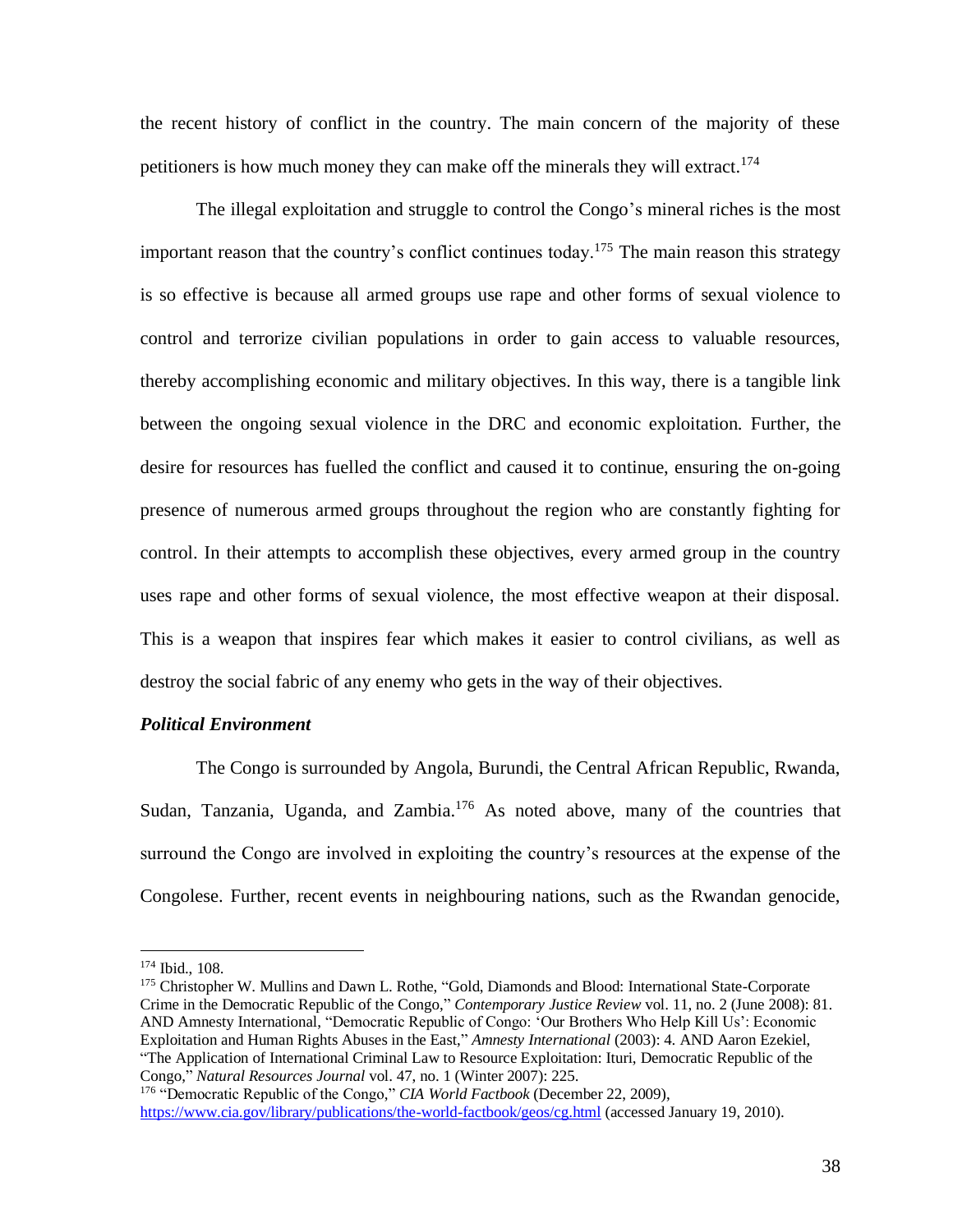had serious effects on the Congo and are closely linked to the use of rape as a weapon of war. For example, during the Rwandan genocide, women and girls were raped and endured other forms of sexual violence by members of extremist Hutu militias, the Rwandan army, and even civilians:

Thousands of women were raped by one or several individuals, with objects such as sharpened sticks or rifle barrels, and subjected to sexual slavery. They were raped after being forced to watch the torture and murder of their families, as well as the ransacking of their houses. Many women were killed after being raped.<sup>177</sup>

 The brutality of the sexual violence during the Rwandan genocide is similar to the extreme levels of violence meted out towards women in the DRC since conflict began there in 1996. Notably, many of the perpetrators of mass atrocities in Rwanda during the genocide evaded justice by escaping into the forests of the Congo, and have since been accused of committing crimes of sexual violence against women and girls in the DRC, including exploiting and pillaging the local population, demanding supplies and money.<sup>178</sup> The Rwandan government fears that the Hutu rebels in the DRC still have "genocidal plans" and demand that the Congolese government or the United Nations address this problem.<sup>179</sup>

The recent agreement between the DRC and Rwanda to coordinate efforts to weaken their common enemy, the Rwandan Hutu militia known as the Democratic Liberation Forces of Rwanda (FDLR), has raised concerns that Rwanda's involvement is based on broader

<sup>&</sup>lt;sup>177</sup> "Women's Bodies as a Battleground: Sexual Violence Against Women and Girls During the War in the Democratic Republic of Congo," *Réseau des Femmes pour un Développement Associatif (RFDA), Réseau des Femmes pour la Défense des Droits et la Paix (RFDP), International Alert* (2004): 28.

<sup>178</sup> Human Rights Watch, "Seeking Justice: The Prosecution of Sexual Violence in the Congo War," *Human Rights Watch* (2005): 52. AND Jeffrey Gettleman, "Rape Epidemic Raises Trauma of Congo War," *The New York Times* (October 7, 2007),

[http://www.nytimes.com/2007/10/07/world/africa/07congo.html?\\_r=1&hp&oref=slogin](http://www.nytimes.com/2007/10/07/world/africa/07congo.html?_r=1&hp&oref=slogin) (accessed May 18, 2009). AND "Killers Next Door: Congo and Rwanda," *The Economist* vol. 371, no. 8373 (May 1, 2004): 48. <sup>179</sup> "Killers Next Door: Congo and Rwanda," *The Economist* vol. 371, no. 8373 (May 1, 2004): 48.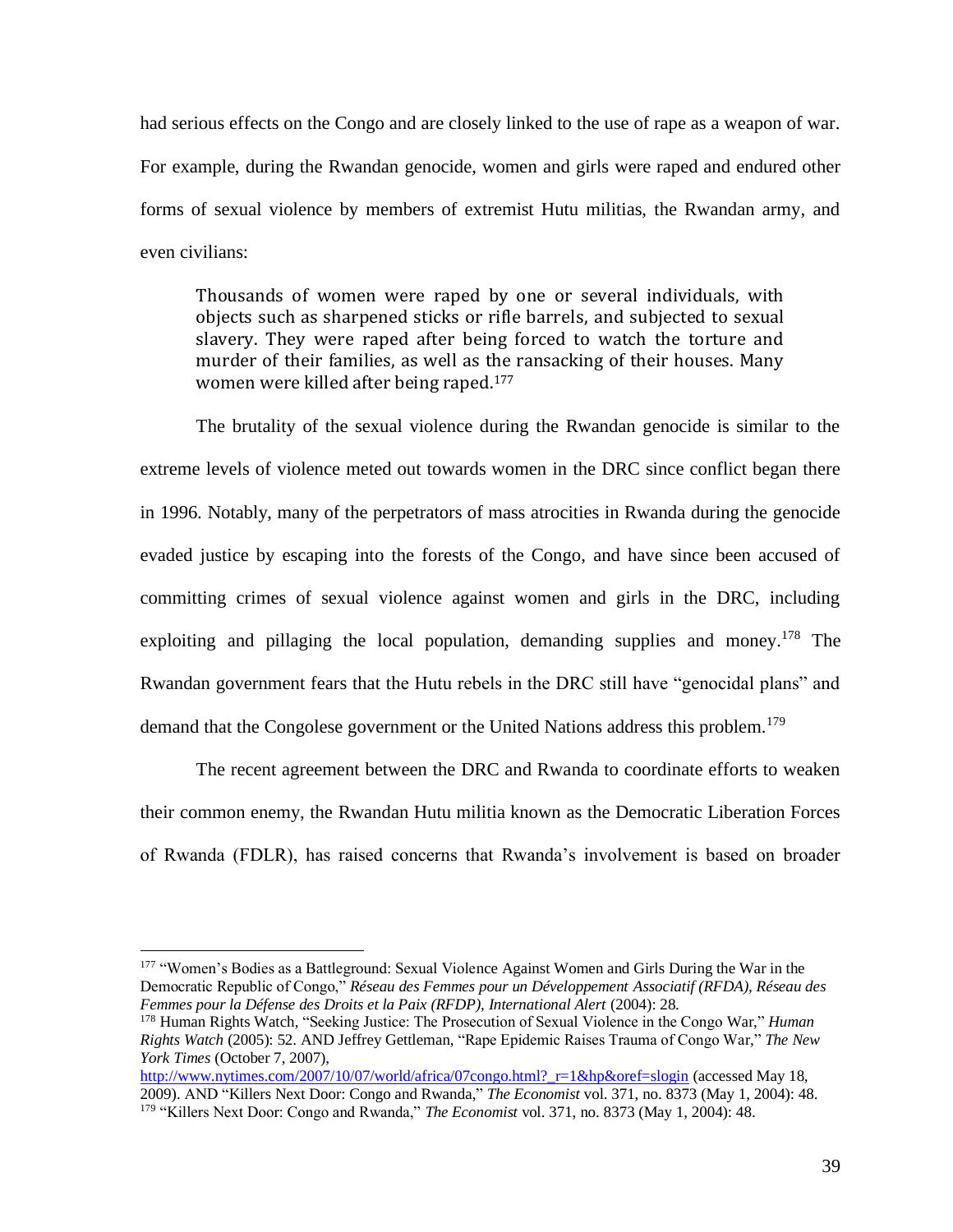political and economic motives.<sup>180</sup> This is the third time Rwanda has involved itself militarily in the Congo over the past decade and there is concern that the new offensive may create more regional instability than it resolves:

Rwanda's two earlier invasions succeeded in disrupting the militia's operations but also helped spawn more than a decade of conflict that at one point drew in as many as eight African nations in a scramble for regional supremacy and a piece of Congo's vast mineral wealth.<sup>181</sup>

 While these invasions had devastating consequences for the Congo, they provided economic benefit to Rwanda. For this reason, Rwanda's motivation for its recent involvement in the DRC is suspect. In October 2008, Rwandan officials said that the approximately 6,000 members of the Hutu militia were a "Congolese problem," and not an "immediate military threat" to Rwanda.<sup>182</sup> If the FDLR was not a problem for Rwanda, why is it now willing to send thousands of troops into the Congo? It is possible that both Congo and Rwanda realized they were both suffering from the ongoing proxy war, cooperation would benefit both countries, and interests would be better served by a stable region without the presence of numerous armed groups. Others believe Rwanda is entering the DRC under the cloak of security in order to benefit economically and politically.<sup>183</sup>

 Rwanda is not the only neighbour responsible for interfering in the DRC. Beginning in 1998, Uganda occupied lands in northern DRC that contained rich deposits of gold.<sup>184</sup> Uganda used the chaos surrounding the on-going conflict to its advantage and "established

<sup>180</sup> Stephanie McCrummen, "Rwanda's Move Into Congo Fuels Suspicion," *The Washington Post* (February 13, 2009), <http://www.washingtonpost.com/wpdyn/content/article/2009/02/12/AR2009021204082.html> (accessed January 23, 2010).

<sup>181</sup> Ibid.

<sup>182</sup> Ibid.

<sup>183</sup> Ibid.

<sup>184</sup> [Christopher W.](http://search0.scholarsportal.info.ezproxy.uwindsor.ca/ids70/p_search_form.php?field=au&query=mullins+christopher+w&log=literal&SID=8a0074029ff2575b4019a46e4ca961b6) Mullins and Dawn L. Rothe, ["Gold, Diamonds and Blood: International State-Corporate](http://search0.scholarsportal.info.ezproxy.uwindsor.ca/ids70/view_record.php?id=3&recnum=36&log=from_res&SID=8a0074029ff2575b4019a46e4ca961b6)  [Crime in the Democratic Republic of the Congo,](http://search0.scholarsportal.info.ezproxy.uwindsor.ca/ids70/view_record.php?id=3&recnum=36&log=from_res&SID=8a0074029ff2575b4019a46e4ca961b6)" *Contemporary Justice Review* vol. 11, no. 2 (June 2008): 90.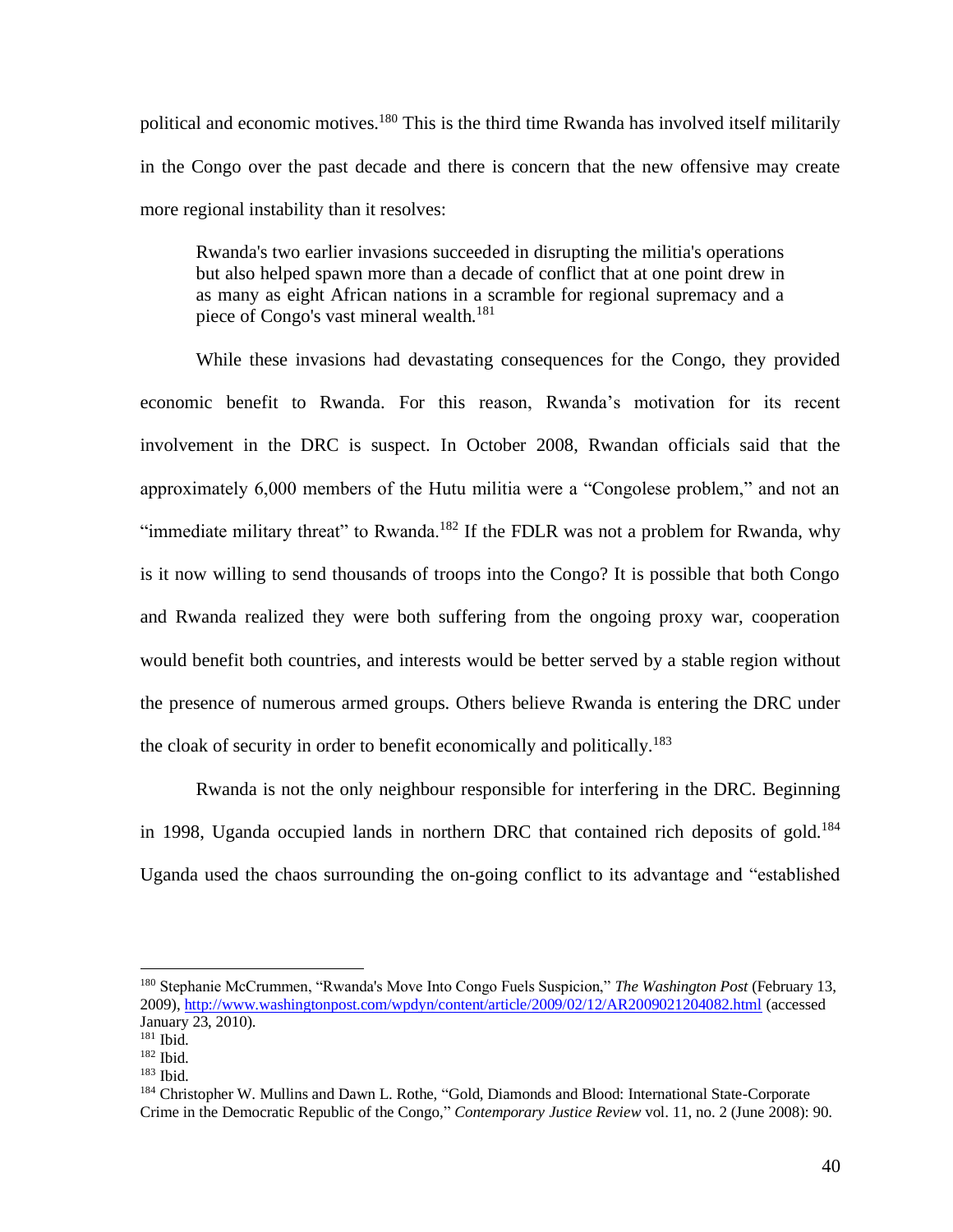patterns of illegal resource appropriations, especially in the areas of gold and diamonds."<sup>185</sup> Burundi also sent forces to South Kivu "where they conducted military operations against Burundian armed opposition groups operating from that territory for many years."<sup>186</sup>

 In part then, Congo's conflicts are so difficult to resolve because of the close proximity of several countries that continue to interfere in the Congo and support rebel groups that compete for control of land and resources and commit crimes of sexual violence against civilians.

## *Perpetrators' Impunity*

The perpetrators of sexual violence in the Congo are rarely effectively punished. Their impunity is linked to many factors including the collapsed infrastructure and weak judicial system, the lack of resources and political will to prosecute perpetrators, the severity of the problem, the size of the country, and the structure of the military.

 In July 2009, Human Rights Watch published a report that focused on the actions of members of the government army (FARDC) who commit acts of sexual violence against women and girls. The organization found that Congolese military courts rarely hold soldiers or officers responsible for acts of sexual violence and commanders often protect accused soldiers under their command. Also, the number of prosecutions of soldiers accused of sexual violence is extremely low, and most prosecutions focus on soldiers of low rank rather than high-ranking officers.<sup>187</sup> The highest-ranking officer convicted of rape is Lieutenant Colonel Ndayambaje Kipanga but "[n]o general has yet been convicted either for his own actions or

<sup>185</sup> Ibid., 91.

<sup>186</sup> Watchlist on Children and Armed Conflict, "Struggling to Survive: Children in Armed Conflict in the Democratic Republic of the Congo," *Watchlist on Children and Armed Conflict* (April 2006). [http://www.watchlist.org/reports/files/dr\\_congo.report.20060426.php?p=6](http://www.watchlist.org/reports/files/dr_congo.report.20060426.php?p=6) (accessed January 19, 2010).

<sup>&</sup>lt;sup>187</sup> "Human Rights Watch, "Soldiers Who Rape, Commanders Who Condone: Sexual Violence and Military Reform in the Democratic Republic of Congo," *Human Rights Watch* (July 2009): 5-6.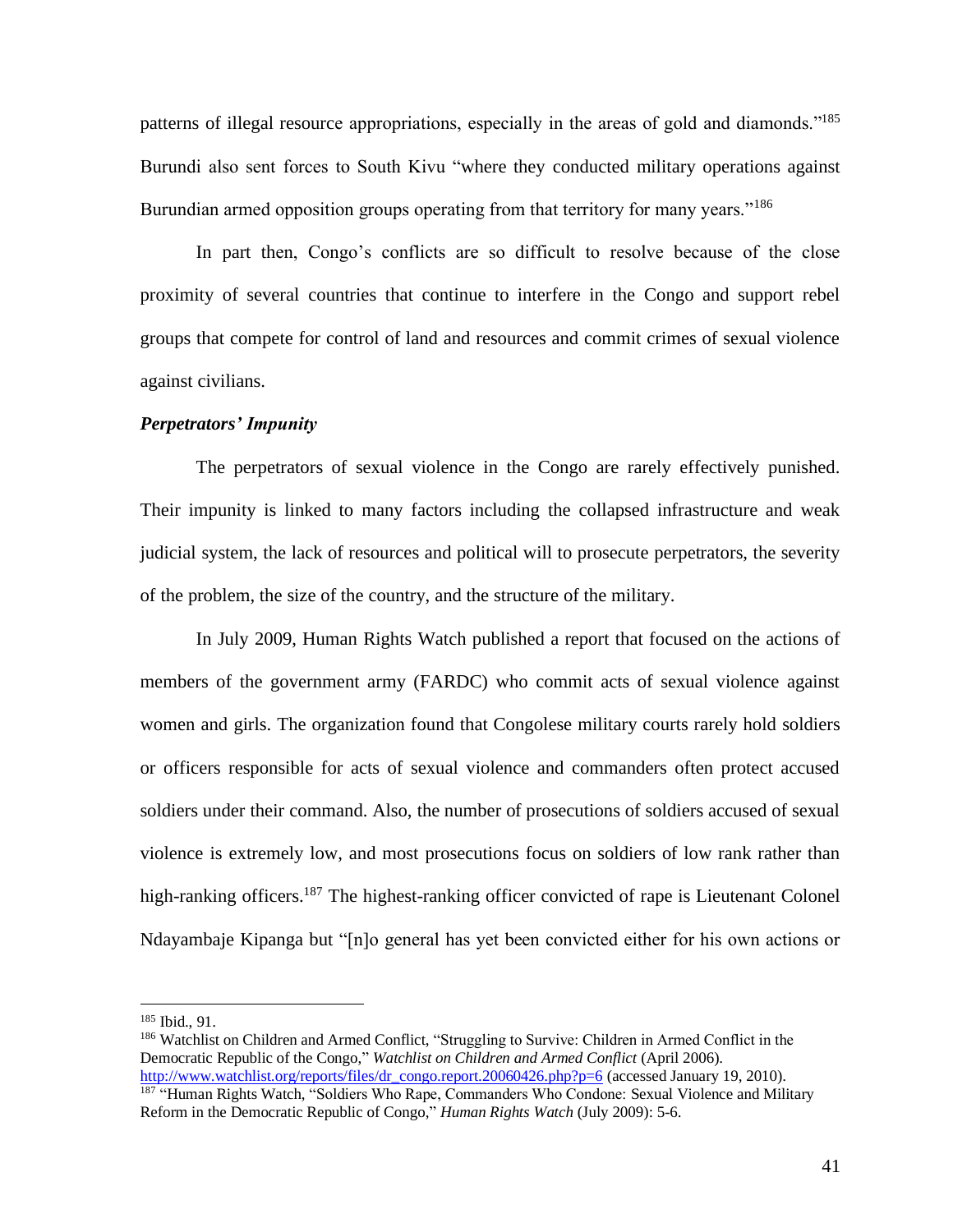for failing to control his own troops."<sup>188</sup> This reinforces the tradition of military commanders being treated and perceived as untouchable, thereby allowing serious sexual abuse to continue unpunished. $189$ 

 Several high-ranking commanders have been implicated of serious human rights violations, yet rather than be held accountable for their actions they continue to retain their positions within the military. This failure to prosecute, punish, and remove from the armed forces those officers who have committed acts of violence against civilians is a serious impediment to ending perpetrators' impunity throughout the country. For example, former CNDP commander Bosco Ntaganda is "an accused war criminal with a gruesome record."<sup>190</sup> Despite being known as "The Terminator," indicted by the International Criminal Court, and accused of massacring civilians, Ntaganda continues to hold a senior rank in the Congolese military, which collaborates with the UN in military operations.<sup>191</sup>

 The structure of the military and the armed groups is a factor often overlooked in the discussion on why sexual violence occurs with widespread impunity for perpetrators. The structure of the various armed groups involved in the conflict makes local peace building difficult. The Rwandan Hutu militias, dissident Tutsis, and Mai Mai rebels fight amongst themselves and often do not have a hierarchical unified command structure:

The factions are so subdivided that many brigade commanders do not control their own battalion commanders. Even the national army cannot rein in its soldiers; both officers and members of the rank and file regularly loot, rape,

<sup>190</sup> Geoffrey York, "The Bleak Calculus of Congo's War Without End," *The Globe and Mail* (Friday, March 26, 2010)[, http://www.theglobeandmail.com/news/world/the-bleak-calculus-of-congos-war-without](http://www.theglobeandmail.com/news/world/the-bleak-calculus-of-congos-war-without-end/article1513795/)[end/article1513795/](http://www.theglobeandmail.com/news/world/the-bleak-calculus-of-congos-war-without-end/article1513795/) (accessed March 27, 2010).

<sup>188</sup> Human Rights Watch, "Q & A: DR Congo – [Dossier for Hillary Clinton's Visit,](http://www.hrw.org/en/news/2009/08/10/faq-drc-human-rights-watch-dossier-hillary-clinton-s-visit)" *Human Rights Watch*  (August 10, 2009), [http://www.hrw.org/en/news/2009/08/10/faq-drc-human-rights-watch-dossier-hillary](http://www.hrw.org/en/news/2009/08/10/faq-drc-human-rights-watch-dossier-hillary-clinton-s-visit)[clinton-s-visit](http://www.hrw.org/en/news/2009/08/10/faq-drc-human-rights-watch-dossier-hillary-clinton-s-visit) (accessed September 11, 2009).

<sup>&</sup>lt;sup>189</sup> "Human Rights Watch, "Soldiers Who Rape, Commanders Who Condone: Sexual Violence and Military Reform in the Democratic Republic of Congo," *Human Rights Watch* (July 2009): 5-6.

 $191$  Ibid.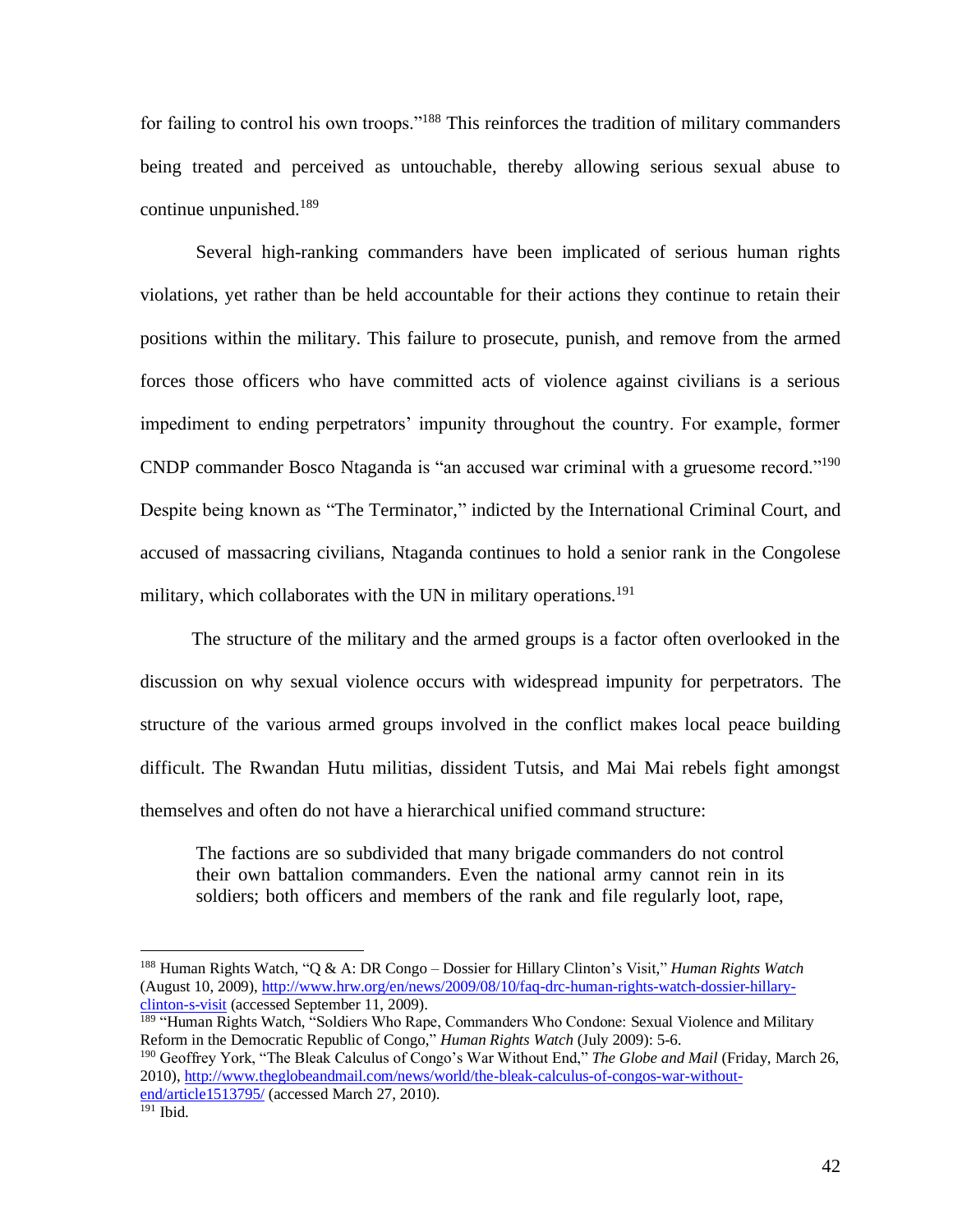and commit other human rights violations or strike deals with the militias they are ostensibly fighting in order to gain access to resources.<sup>192</sup>

This lack of cohesion in the national army and rebel groups makes it extremely difficult to address human rights abuses and hold perpetrators responsible.

 Tom Nevin defines nominal sovereignty as a condition where a central, legal authority exists but does not operate in large parts of the country and there is uncertainty concerning who actually has authority in a given area.<sup>193</sup> The national government of the DRC could be said to have nominal sovereignty. Years of conflict have created a situation of chaos, collapsed infrastructure, and a complete breakdown of authority. Though the conflict in the DRC officially ended in 2003 after the signing of a peace treaty and the withdrawal of foreign armed forces, the national government still does not have any real control over large parts of the Congo, including the military and armed groups.<sup>194</sup> This situation contributes to a lack of accountability, widespread impunity for perpetrators, the continuation of conflict, and a failure to adequately rebuild the desperately needed infrastructure in the country.

 The rebuilding of the Congo's collapsed judicial system and the use of international law may curb perpetrators' impunity. The Congolese government restored a court in Bunia that later convicted ten people on rape charges.<sup>195</sup> The government also referred crimes involving sexual violence to the International Criminal Court (ICC) prosecutor for investigation.<sup>196</sup> Due to time and financial constraints, however, as well as the large number of crimes involving severe sexual violence, the ICC is only able to investigate and prosecute

<sup>192</sup> Severin[e Autesserre,](http://search0.scholarsportal.info.ezproxy.uwindsor.ca/ids70/p_search_form.php?field=au&query=autesserre+severine&log=literal&SID=8a0074029ff2575b4019a46e4ca961b6) ["The Trouble With Congo: How Local Disputes Fuel Regional Conflict,](http://search0.scholarsportal.info.ezproxy.uwindsor.ca/ids70/view_record.php?id=7&recnum=23&log=from_res&SID=8a0074029ff2575b4019a46e4ca961b6)" *Foreign Affairs* vol.87, no.3 (May/June 2008): 98.

<sup>193</sup> To[m Nevin, "](http://search0.scholarsportal.info.ezproxy.uwindsor.ca/ids70/p_search_form.php?field=au&query=nevin+tom&log=literal&SID=8a0074029ff2575b4019a46e4ca961b6)The Business of Conflict, The Conflict of Business," *African Business* (July 2005): 21.

<sup>194</sup> Monika Thakur, "Elusive Peace in the DR Congo: Armed Groups and Militias in the Kivus and Ituri," *Paper presented at the annual meeting of the ISA's 49th Annual Convention "Bridging Multiple Divides"* (San Francisco March 26, 2008).

<sup>195</sup> Human Rights Watch, "Seeking Justice: The Prosecution of Sexual Violence in the Congo War," *Human Rights Watch* (2005): 2.

 $196$  Ibid.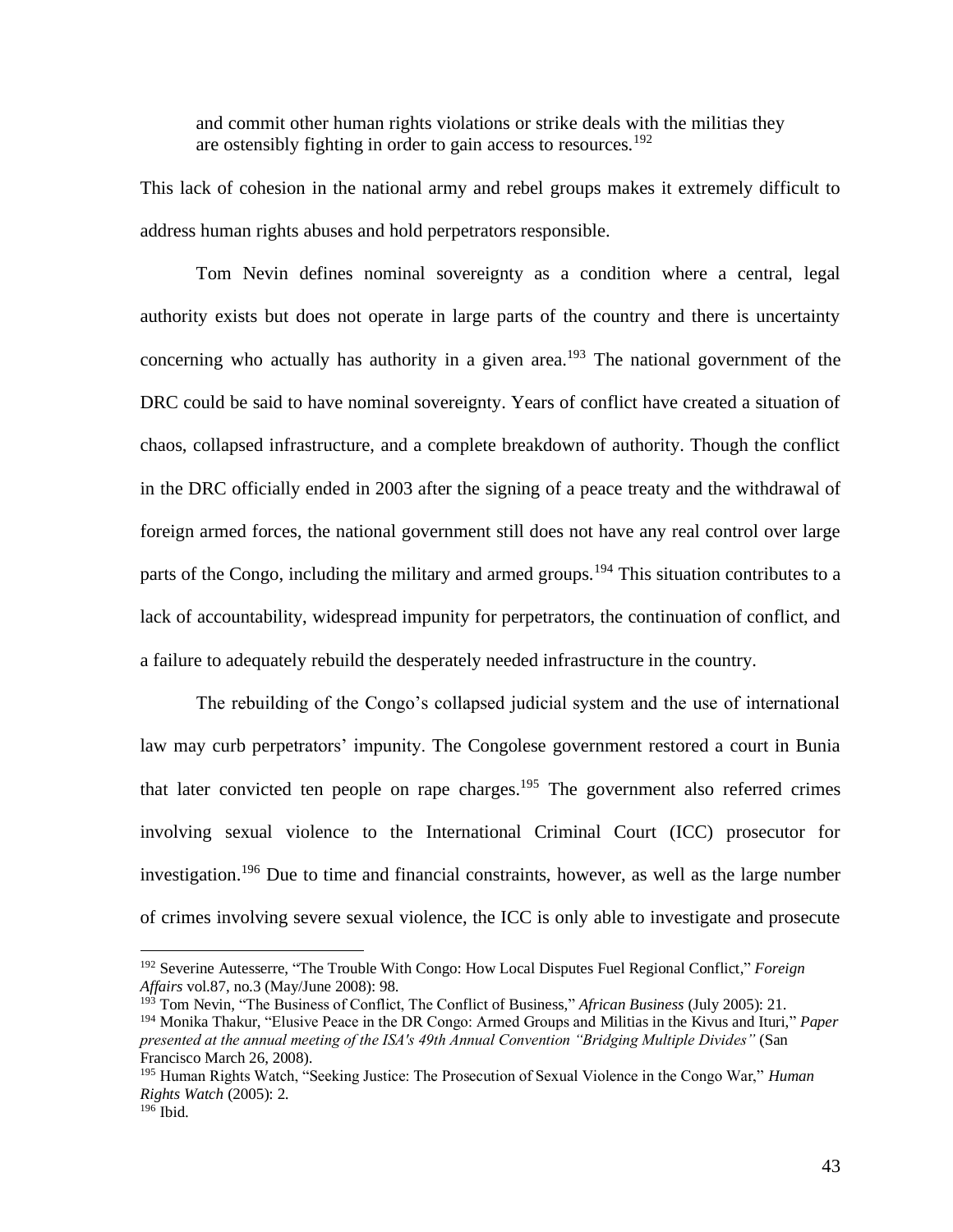a small number of people who bear the greatest amount of responsibility. It will be up to the Congolese courts to prosecute the majority of these cases, a task that will be quite difficult due to numerous structural and procedural problems.<sup>197</sup>

 The Congolese government's, rights groups', and the international community's attention to abuses committed by the army has led to the prosecution and conviction of only a small number of cases. In 2008, the United Nations registered 7,703 new cases of sexual violence in North and South Kivu, but only 27 soldiers were convicted for committing acts of sexual violence.<sup>198</sup> The number of convictions for rape does not come close to the number of reported cases and thousands of alleged perpetrators never see the inside of a courtroom or a jail cell.

# *The Large Number of Armed Groups*

 The number of actors in the Congo's conflicts makes them extremely complex and difficult to resolve. There are so many actors fighting for control who use sexual violence as a weapon and it is difficult to identify them all and hold them accountable. The long-term presence of foreign and national militaries and armed groups in the Congo, as well as the many years of conflict, are factors contributing to sexual violence since almost every armed entity is responsible for raping women and girls.<sup>199</sup>

 According to evidence gathered by Human Rights Watch, the following groups are responsible for rapes and other acts of sexual violence: the former Congolese Rally for Democracy-Goma (RCD-Goma) supported by Rwanda, Mai Mai rebels, Burundian and Rwandan Hutu armed groups, the Congolese Rally for Democracy Kisangani Liberation

<sup>197</sup> Ibid.

<sup>&</sup>lt;sup>198</sup> "Human Rights Watch, "Soldiers Who Rape, Commanders Who Condone: Sexual Violence and Military Reform in the Democratic Republic of Congo," *Human Rights Watch* (July 2009): 6.

<sup>199</sup> Amnesty International, "Democratic Republic of Congo: Mass Rape - Time for Remedies," *Amnesty International* (2004): 13.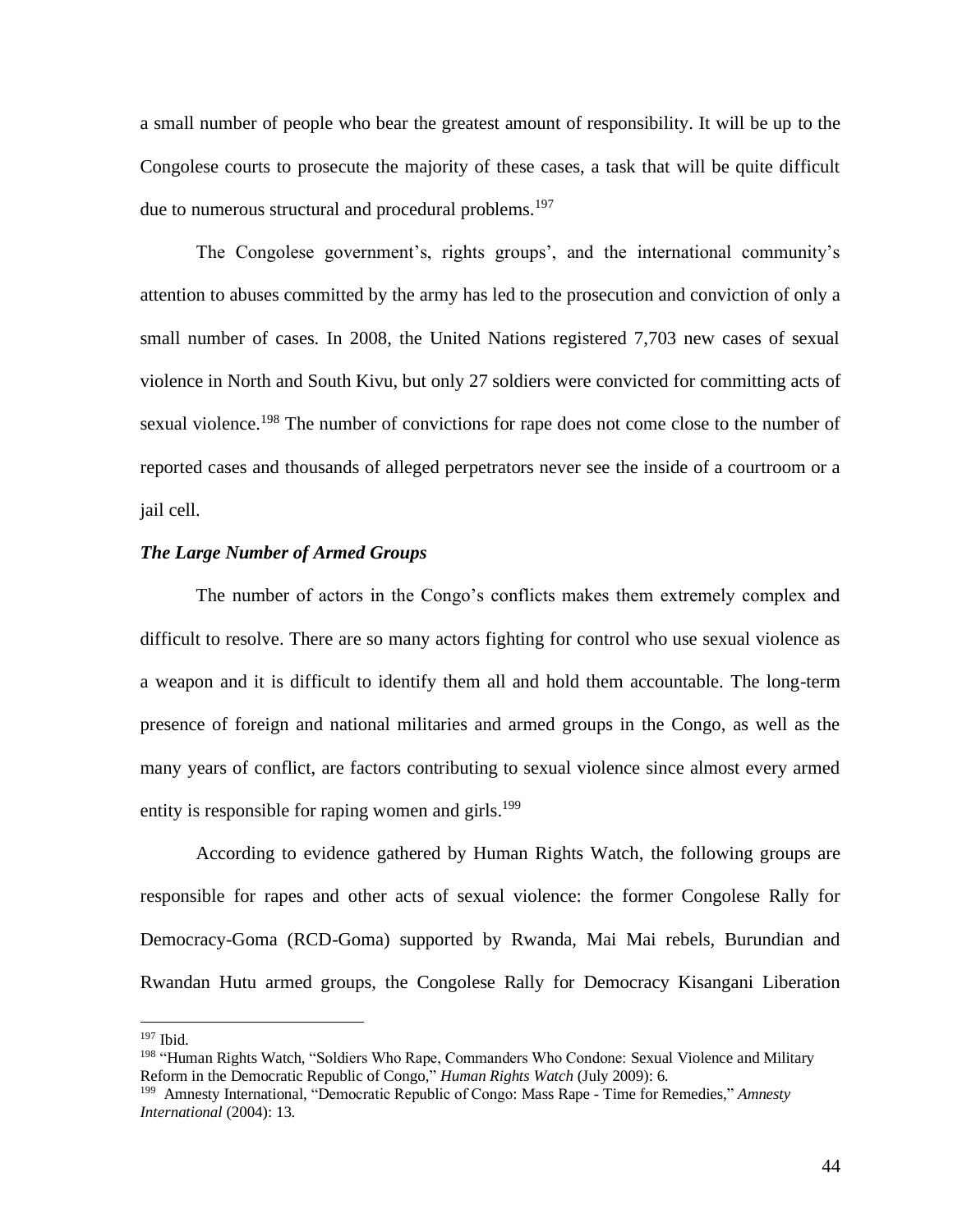Movement (RCD-ML), the Movement for the Liberation of Congo (MLC), the Union of Congolese Peoples (UPC), the Front for National Integration (FNI), the Congolese Armed Forces (FAC) comprised of members of the former government army, and the new national army known as the Armed Forces of the Democratic Republic of Congo (FARDC).<sup>200</sup>

 RCD-Goma is a rebel group backed by Rwanda that made up a large part of the transitional government.<sup>201</sup> In June 2004, RCD-Goma forces under the control of renegade commanders Colonel Mutebutsi and General Laurent Nkunda, supported by officers of the Rwandan army, fought for control of Bukavu. During their attack on the city, fighters raped women and girls, some as young as three-years-old.<sup>202</sup>

 The Mai Mai is comprised of local Congolese fighters who oppose what they view as occupation by foreign powers.<sup>203</sup> They operate throughout eastern DRC but do not have one central command structure as they work with constantly changing agendas and alliances.<sup>204</sup> In the eastern province of Katanga alone, more than nineteen warlords command 5,000 to 8,000 Mai Mai combatants.<sup>205</sup> Since 2002, different Mai Mai groups have fought amongst themselves and the Congolese national army in an effort to gain control of various mining sites.<sup>206</sup> Mai Mai combatants rape women walking to their fields, and abduct women and keep them as sex slaves for months or years at a time, raping and beating them regularly.<sup>207</sup>

<sup>200</sup> Human Rights Watch, "Seeking Justice: The Prosecution of Sexual Violence in the Congo War," *Human Rights Watch* (2005): 1.

 $^{201}$  Ibid., 51.

<sup>202</sup> Ibid., 10.

<sup>203</sup> Ibid., 51.

<sup>&</sup>lt;sup>204</sup> Watchlist on Children and Armed Conflict, "Struggling to Survive: Children in Armed Conflict in the Democratic Republic of the Congo," *Watchlist on Children and Armed Conflict* (April 2006), [http://www.watchlist.org/reports/files/dr\\_congo.report.20060426.php?p=6](http://www.watchlist.org/reports/files/dr_congo.report.20060426.php?p=6) (accessed January 19, 2010).  $205$  Ibid.

<sup>206</sup> Ibid.

<sup>207</sup> Human Rights Watch, "Seeking Justice: The Prosecution of Sexual Violence in the Congo War," *Human Rights Watch* (2005): 16-17.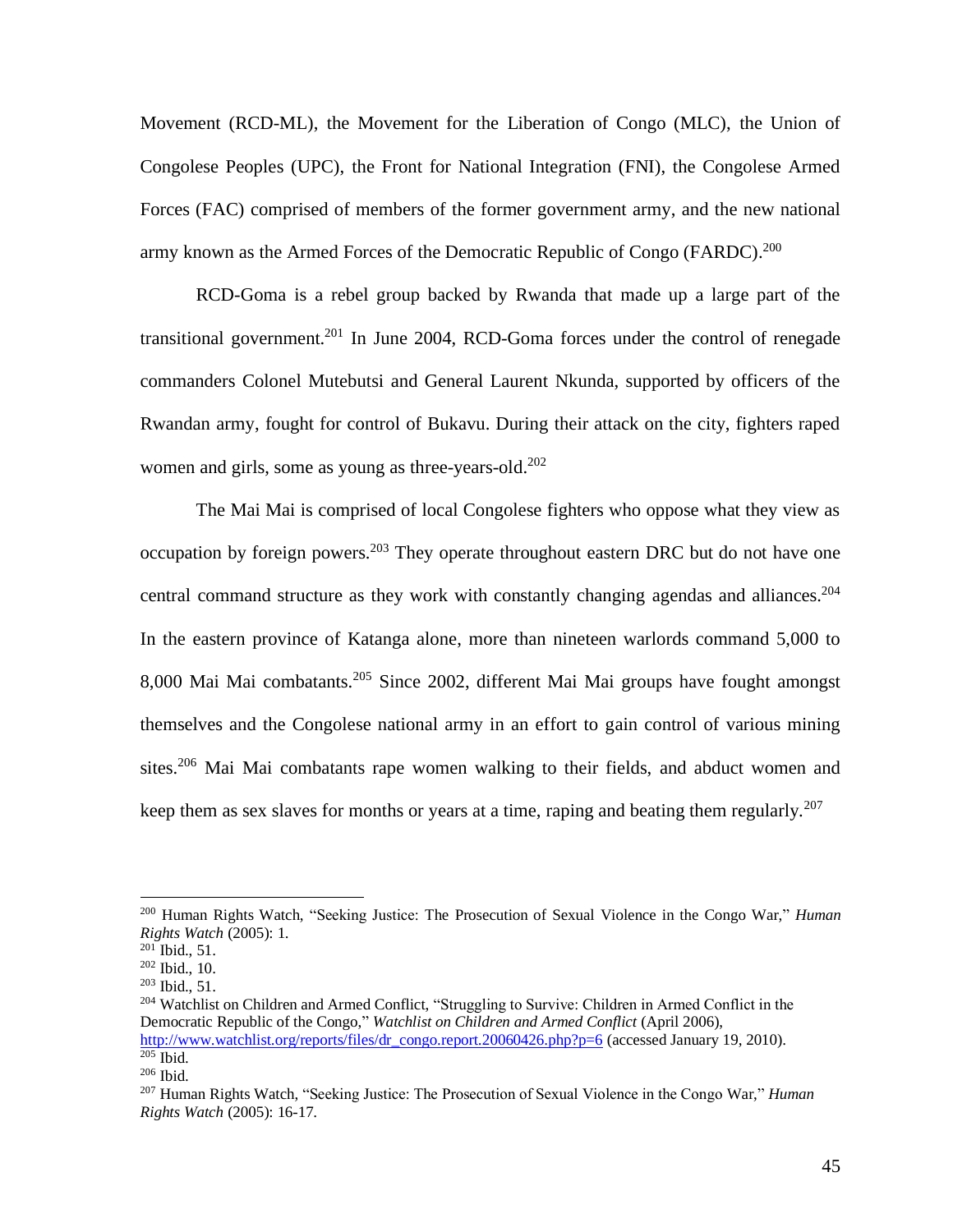Former members of the Rwandan army, as well as individuals suspected of being involved in the 1994 Rwandan genocide, belong to the Democratic Liberation Forces of Rwanda (FDLR).<sup>208</sup> John Holmes, UN Under-Secretary-General for Humanitarian Affairs and Emergency Relief Coordinator, said Hutu militias involved in the Rwandan genocide are responsible for "the most vicious attacks" committed against women in the DRC.<sup>209</sup> For example, Rwandan fighters based in the Kahuzi Biega forest in South Kivu attack and rape civilians. In late 2003, 35 percent of sexual violence cases registered at Panzi hospital came from an area right next to this forest.<sup>210</sup>

 Originally supported by Rwanda, the RCD-ML formed in 1999 when a faction of the RDC-Goma broke away to form their own group.<sup>211</sup> During a clash with RCD-Goma forces in North Kivu, defeated members of the former RCD-ML committed twenty-two reported cases of sexual violence, many of them against children.<sup>212</sup>

 MLC forces supported by Uganda and the UPC, an armed group supported by Rwanda and Uganda, are also responsible for many cases of sexual violence. In December 2003, former MLC members who had recently been integrated into the FARDC gang-raped 120 women and girls, however, no one was arrested or prosecuted. In May 2003, members of the UPC raped 125 women and girls and looted villages during their attempts to regain control over Bunia and surrounding areas in Ituri.<sup>213</sup>

<sup>208</sup> Ibid., 52.

<sup>209</sup> Jeffrey Gettleman, "Rape Epidemic Raises Trauma of Congo War," *The New York Times* (October 7, 2007), http://www.nytimes.com/2007/10/07/world/africa/07congo.html? r=1&hp&oref=slogin (accessed May 18, 2009).

<sup>210</sup> Human Rights Watch, "Seeking Justice: The Prosecution of Sexual Violence in the Congo War," *Human Rights Watch* (2005): 15.

 $^{211}$  Ibid., 51.

<sup>212</sup> Ibid., 14.

<sup>213</sup> Ibid., 19-20.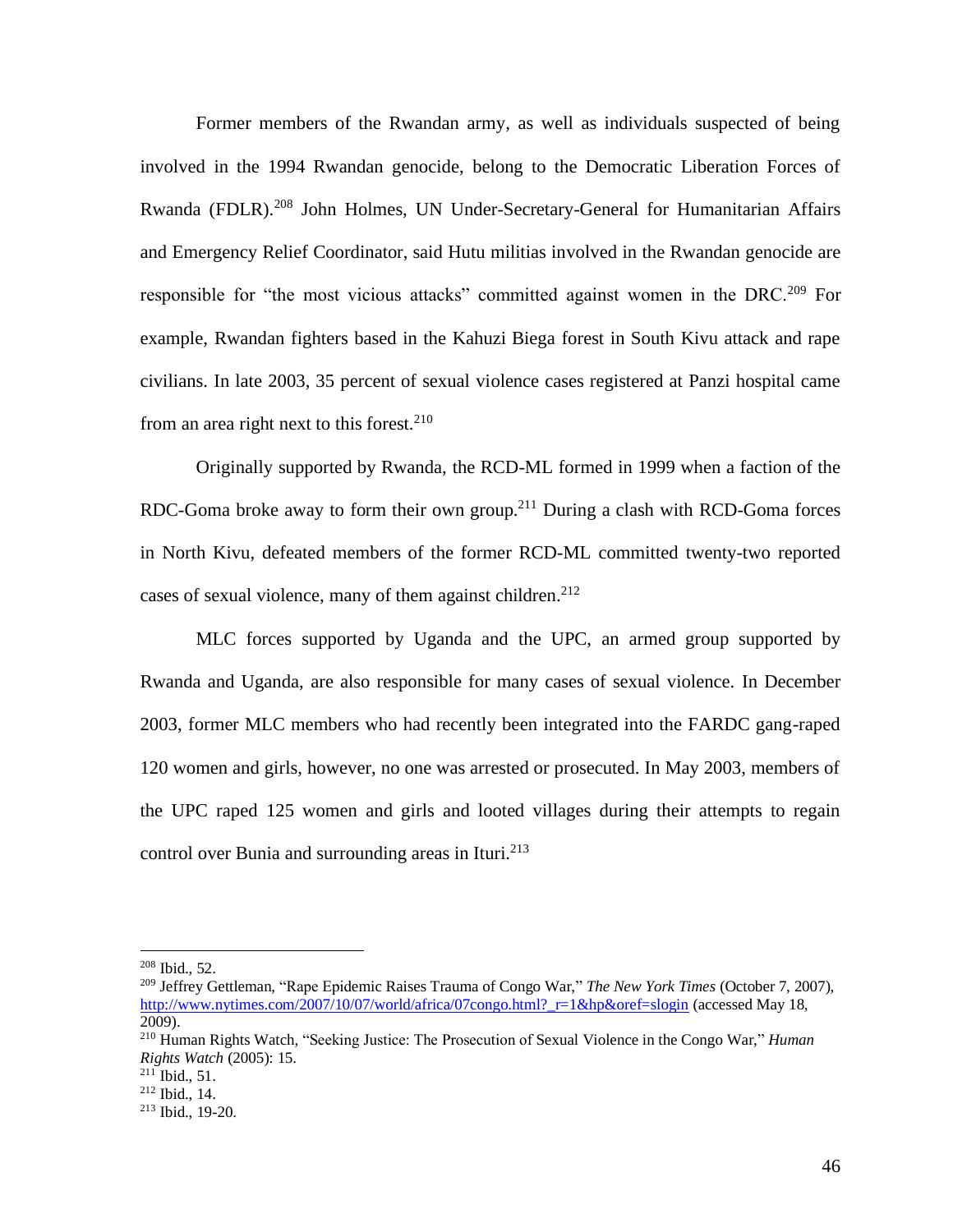The Congolese Armed Forces (FAC) is now integrated with the Armed Forces of the Democratic Republic of Congo (FARDC), and is comprised of forces from the former Kabila government along with several rebel groups that signed the Pretoria Agreement in  $2002<sup>214</sup>$ The FARDC soldiers are involved in serious violations of international humanitarian law including gang rapes, sexual violence causing severe injury or death, and the kidnapping of women and girls as sex slaves.<sup>215</sup> In January 2009, thousands of poorly trained and poorly paid Congolese soldiers were deployed to hunt Rwandan rebels in an operation backed by the United States and supported by the United Nations.<sup>216</sup> Instead of protecting civilians from rebel attacks, soldiers blamed separation from their wives, long deployments, and low pay for their attacks on women:

Although all sides in Congo's messy 15-year conflict have used rape as a weapon of war -- particularly the Rwandan rebels -- the spike since January is being widely blamed mostly on the army. The number of soldiers roaming these eastern hills has almost tripled to 60,000, and rapes have doubled or tripled in the areas they are deployed. Aid groups said the number of rapes so far this year is probably in the thousands. $217$ 

 New armed groups, such as Rastas, are also responsible for killing, raping, and abducting civilians since 2004. Reported incidents include attacks with clubs, pickaxes, and machetes, taking hostages and holding them for ransom, locking women and children in their homes and burning them alive, and raping women during military operations.<sup>218</sup>

[dyn/content/article/2009/08/10/AR2009081000492.html](http://www.washingtonpost.com/wp-dyn/content/article/2009/08/10/AR2009081000492.html) (accessed January 23, 2010).  $217$  Ibid.

 $214$  Ibid.,  $51$ .

<sup>&</sup>lt;sup>215</sup> "Human Rights Watch, "Soldiers Who Rape, Commanders Who Condone: Sexual Violence and Military Reform in the Democratic Republic of Congo," *Human Rights Watch* (July 2009): 4.

<sup>216</sup> Stephanie McCrummen, "Congo's Rape Epidemic Worsens During U.S.-Backed Military Operation," *The Washington Post* (August 10, 2009), [http://www.washingtonpost.com/wp-](http://www.washingtonpost.com/wp-dyn/content/article/2009/08/10/AR2009081000492.html)

<sup>218</sup> Watchlist on Children and Armed Conflict, "Struggling to Survive: Children in Armed Conflict in the Democratic Republic of the Congo," *Watchlist on Children and Armed Conflict* (April 2006), [http://www.watchlist.org/reports/files/dr\\_congo.report.20060426.php?p=6](http://www.watchlist.org/reports/files/dr_congo.report.20060426.php?p=6) (accessed January 19, 2010).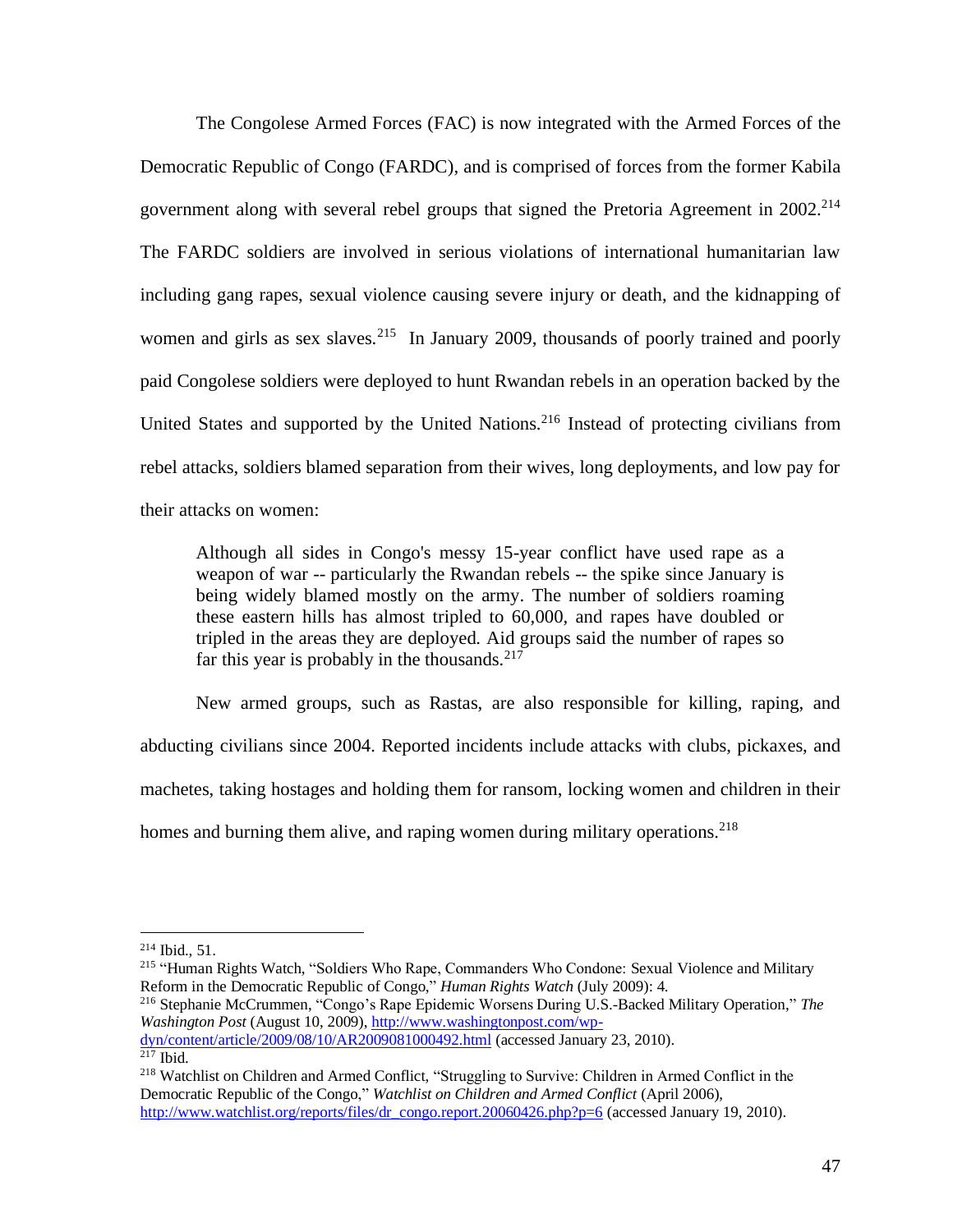In 2004 and 2005, MONUC civilian and military personnel were found to have committed "severe and ongoing" sexual abuse and exploitation of girls in eastern DRC, including sex with underage girls, sex in exchange for food or protection, and rape.<sup>219</sup> These acts exacerbated an already serious problem of sexual violence throughout the region. The response of the United Nations to these abuses has been criticized as slow and inadequate with only a few cases disciplined internally or tried in the home countries of the accused.<sup>220</sup>

Almost all foreign and national armed groups and armies have used sexual violence as a weapon on a large scale, however, men in uniform are no longer the only ones using rape in this conflict. Many attacks are carried out by civilian men in areas where the rule of law no longer exists.<sup>221</sup> The long-term presence of so many foreign armies and national armed groups, as well as recent events in neighbouring countries, have completely militarized and destabilized the Congo and contributed to the extensive use of sexual violence in the region.

Finally, despite President Kabila's supposed zero tolerance policy for sexual violence, fewer than a dozen soldiers were convicted of rape in the first half of  $2009$ <sup>222</sup> It is often very difficult for survivors to identify and hold perpetrators accountable since "deliberate confusion and blame of the other side is a tactic of several groups."<sup>223</sup> Further, the extreme sexual violence in the DRC causes numerous short- and long-term physical, psychological, and social effects so shameful and debilitating that many women do not come forward to

<sup>219</sup> Watchlist on Children and Armed Conflict, "Struggling to Survive: Children in Armed Conflict in the Democratic Republic of the Congo," *Watchlist on Children and Armed Conflict* (April 2006), [http://www.watchlist.org/reports/files/dr\\_congo.report.20060426.php?p=6](http://www.watchlist.org/reports/files/dr_congo.report.20060426.php?p=6) (accessed January 19, 2010). AND Human Rights Watch, "Seeking Justice: The Prosecution of Sexual Violence in the Congo War," *Human Rights Watch* (2005): 50.

<sup>220</sup> Human Rights Watch, "Seeking Justice: The Prosecution of Sexual Violence in the Congo War," *Human Rights Watch* (2005): 50.

<sup>221</sup> Chris McGreal, "Hundreds of Thousands of Women Raped for Being on the Wrong Side," *The Guardian*  (November 12, 2007), <http://www.guardian.co.uk/world/2007/nov/12/congo.international> (accessed January 19, 2010).

<sup>&</sup>lt;sup>222</sup> Stephanie McCrummen, "Congo's Rape Epidemic Worsens During U.S.-Backed Military Operation." <sup>223</sup> Victoria Brittain, "Calvary of the Women of Eastern Democratic Republic of Congo (DRC)," *Review of African Political Economy* vol. 29 issue 93 (September 2002): 597.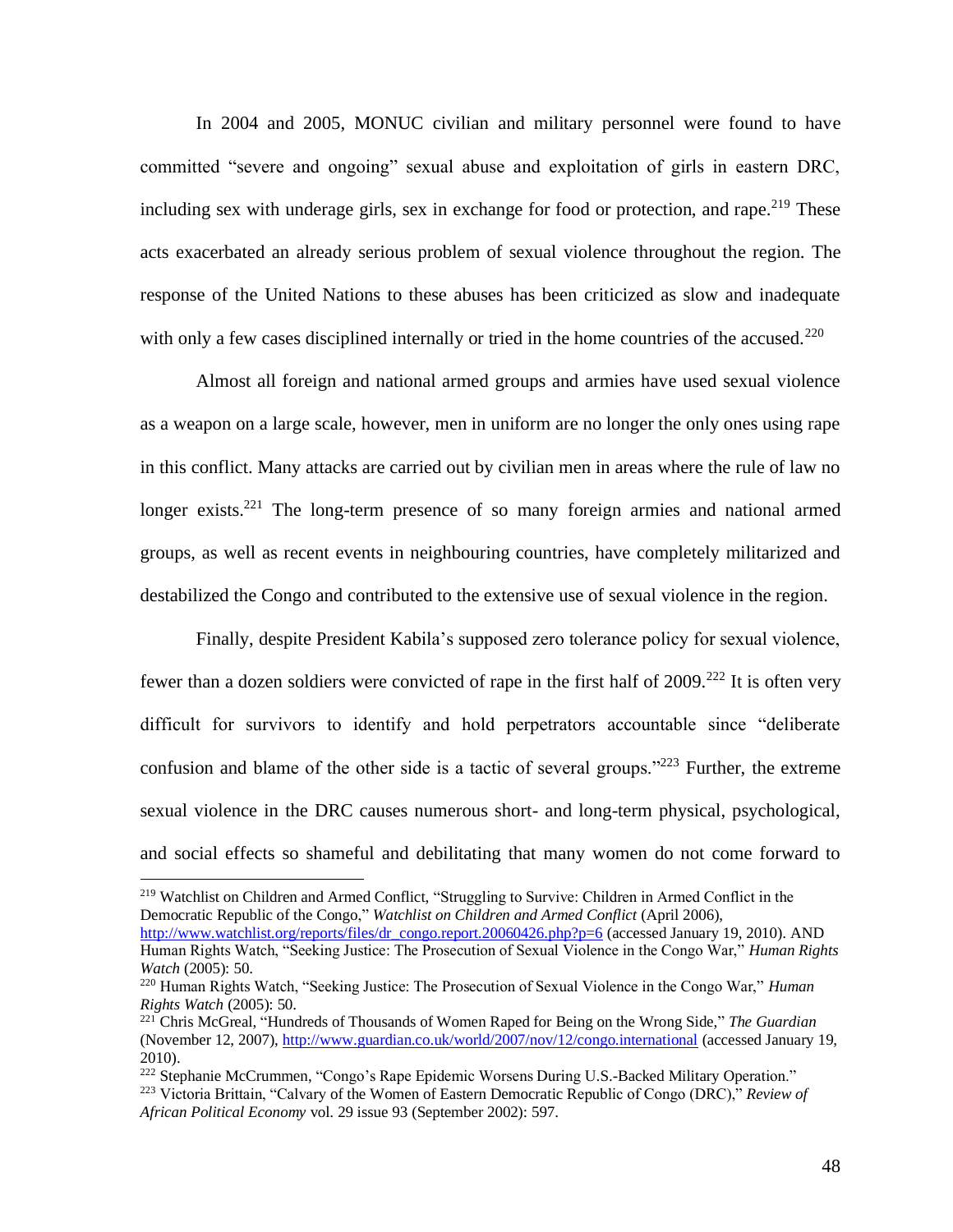report the attack. This reinforces armed groups' impunity for crimes of sexual violence and allows these groups to control civilians more effectively.

## *Destructive Consequences*

Sexual violation of women erodes the fabric of a community in a way that few weapons can. Rape's damage can be devastating because of the strong communal reaction to the violation and pain stamped on entire families. The harm inflicted in such cases on a woman by a rapist is an attack on her family and culture, as in many societies women are viewed as repositories of a community's cultural and spiritual values.<sup>224</sup>

Rape destroys a society unlike any other weapon. It tears apart families and communities "with the rupture of trust and the poison of shame."<sup>225</sup> When family members and neighbors are forced to watch their mother or daughter raped, there are serious psychological ramifications. Shame often causes the witnesses to reject and ostracize the survivors.<sup>226</sup> According to Ambassador at Large for Global Women's Issues Melanne Verveer, "Rape…destroys the fabric of societies from within and does so more efficiently than do guns or bombs."<sup>227</sup>

 One of the most visible and traumatic physical ramifications of rape in the Congo is also intricately linked to severe psychological and social consequences that contribute to the breakdown of families and entire communities. A large number of women and girls suffer from traumatic genital fistula, a hole or tear in the tissue connecting the vagina to the bladder

<sup>227</sup> Melanne Verveer, "Testimony Before the U.S. Senate Subcommittees on African Affairs, and Human Rights, Democracy, and Global Women's Issues," (May 13, 2009),

<http://www.state.gov/s/gwi/rls/rem/2009/123500.htm> (accessed May 18, 2009).

<sup>224</sup> "Sexual Violence as a Weapon of War," *The State of the World's Children 1996 – UNICEF* (1996), <http://www.unicef.org/sowc96pk/sexviol.htm> (accessed February 10, 2010).

<sup>&</sup>lt;sup>225</sup> Victoria Brittain, "Calvary of The Women of Eastern Democratic Republic of Congo (DRC)," *Review of African Political Economy* vol. 29 no. 93 (September 2002): 597.

<sup>226</sup> Victoria Brittain, "Calvary of The Women of Eastern Democratic Republic of Congo (DRC)," *Review of African Political Economy* vol. 29 no. 93 (September 2002): 597 AND "Atrocities Beyond Words: Congo," *The Economist* vol. 387, no. 8578 (May 3, 2008): 69.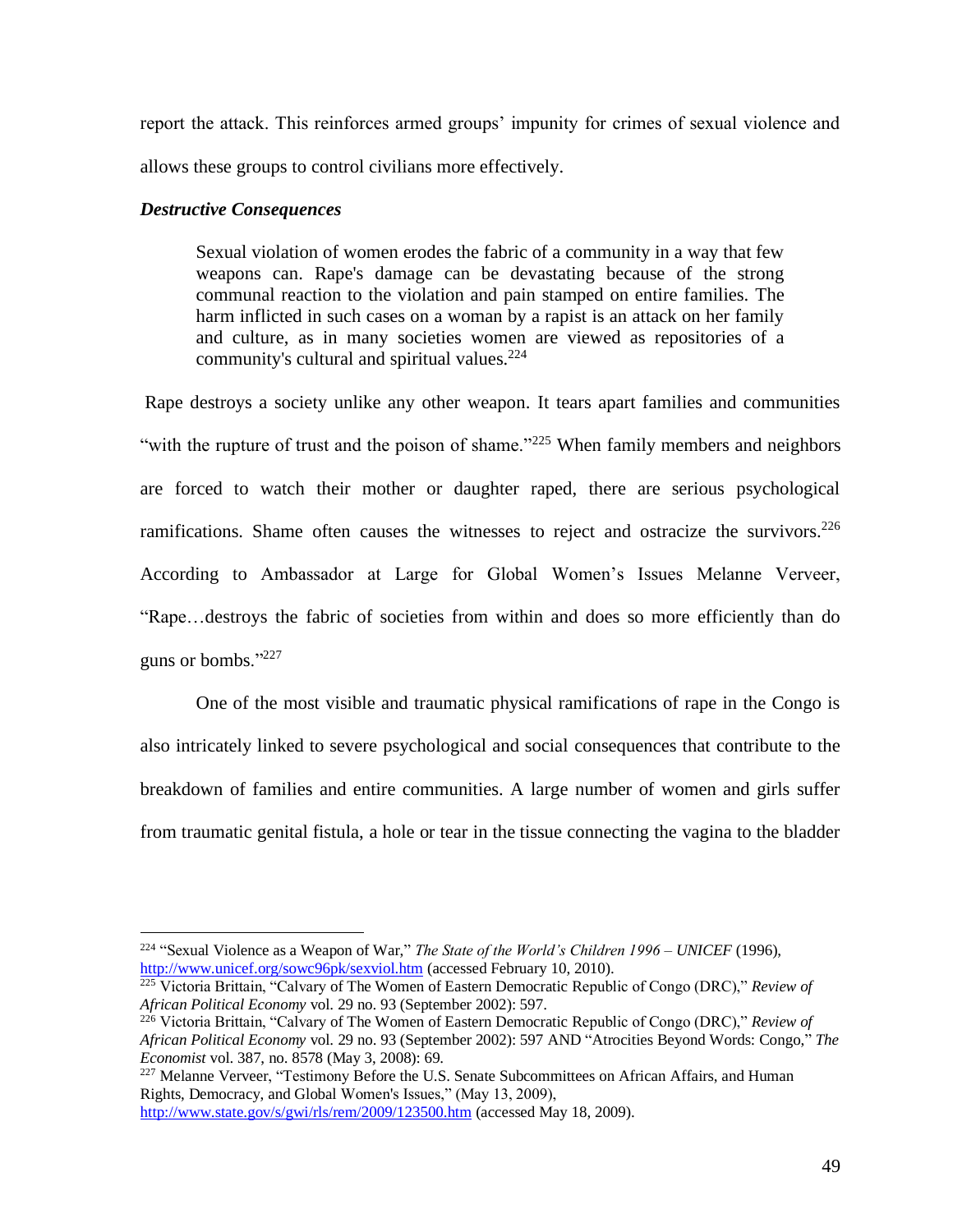and/or rectum.<sup>228</sup> Though fistulas can also be caused from traumatic labour and delivery during childbirth, the majority of cases of genital fistula in the Congo are the result of brutal sexual violence and/or mutilation, including gang rape, the forcible insertion of objects, and the shooting or stabbing of women inside their bodies.<sup>229</sup> Longombe et al. examined  $4,715$ cases of women and girls who reported experiencing sexual violence between April 2003 and June 2006. Of these cases, 702 had genital fistula. $^{230}$ 

 While this is a medical problem requiring urgent and specialized care, fistulas create serious psychological and social problems for those who experience this type of injury. The number of women treated at Panzi Hospital in South Kivu, the main facility that provides services to the most damaging cases of sexual violence, is indicative of the severity of the attacks. Every year, almost 3,500 women who suffer from fistula and other extreme genital injuries as a result of sexual violence are treated at Panzi Hospital.<sup>231</sup> Many women live in remote areas, however, and are unable to reach the facilities that can treat them. Further, the number of women requiring care far exceeds the number of beds, medicine, or surgeons trained to perform this complicated procedure.<sup>232</sup> While surgeons are able to repair some women, many more suffer from injuries too extensive to be successfully treated. These women, along with those who never reach hospitals or clinics, are often ostracized and

<sup>228</sup> [Ahuka Ona](http://search0.scholarsportal.info.ezproxy.uwindsor.ca/ids70/p_search_form.php?field=au&query=longombe+ahuka+ona&log=literal&SID=0850191d0c8cf81dbd48c8bb3342610c) Longombe, [Kasereka Masumbuko](http://search0.scholarsportal.info.ezproxy.uwindsor.ca/ids70/p_search_form.php?field=au&query=claude+kasereka+masumbuko&log=literal&SID=0850191d0c8cf81dbd48c8bb3342610c) Claude, an[d Joseph](http://search0.scholarsportal.info.ezproxy.uwindsor.ca/ids70/p_search_form.php?field=au&query=ruminjo+joseph&log=literal&SID=0850191d0c8cf81dbd48c8bb3342610c) Ruminjo, ["Fistula and Traumatic Genital](http://search0.scholarsportal.info.ezproxy.uwindsor.ca/ids70/view_record.php?id=2&recnum=0&log=from_res&SID=0850191d0c8cf81dbd48c8bb3342610c)  [Injury from Sexual Violence in a Conflict Setting in Eastern Congo: Case Studies,](http://search0.scholarsportal.info.ezproxy.uwindsor.ca/ids70/view_record.php?id=2&recnum=0&log=from_res&SID=0850191d0c8cf81dbd48c8bb3342610c)" *Reproductive Health Matters* vol. 16, no. 31 (May 2008): 133.

<sup>229</sup> Ibid., 132-133.

<sup>230</sup> Ibid., 133.

<sup>&</sup>lt;sup>231</sup> Yakin Ertürk, "UN Expert on Violence against Women Expresses Serious Concerns Following Visit to Democratic Republic of Congo," *United Nations Press Release* (July 30, 2007). <http://www.unhchr.ch/huricane/huricane.nsf/0/B5D0053875B01B8CC1257328003A8FEE?opendocument>

<sup>(</sup>accessed February 26, 2010).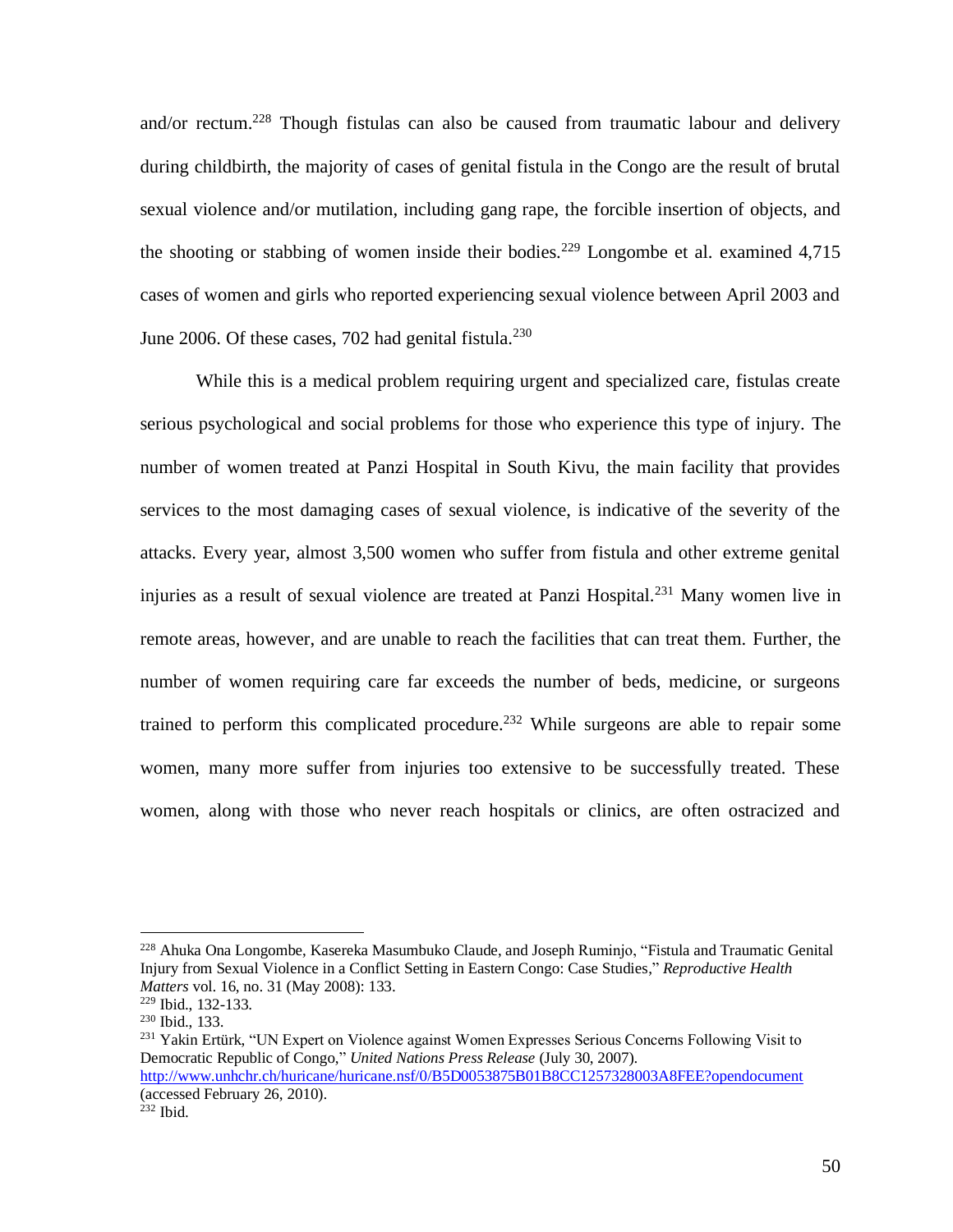rejected by their families and communities due to the smell from the uncontrollable leaking of urine and feces.<sup>233</sup>

 Another serious complication associated with fistulas is damage to women's reproductive organs. Many attacks are so violent and the internal damage so extensive that survivors are no longer able to have children. This creates an additional social consequence as women and girls who have been raped and/or are unable to have children are no longer seen as marriageable if they are single, or they are abandoned by their husbands if married. This further imperils women and reduces their chances for survival in a society that links a woman's value to her status as wife and mother.

 In 2004, researchers from USAID/DCHA spent three weeks in eastern DRC meeting with national, regional, and local authorities, members of the UN, international and local NGOs, and representatives from groups affected by the violence to discuss the side-effects of rape. Interviewees mentioned effects including internal tearing and fistulas, infertility, and severe problems and complications with childbirth, menstruation, and the elimination of urine and feces. They also discussed other consequences of pervasive sexual violence including health problems from sexually transmitted infections and HIV/AIDS, as well as psychological trauma including fear, depression, and anxiety.<sup>234</sup> In addition to the above consequences, researchers with International Alert, Réseau des Femmes pour un Développement Associatif (RFDA), and Réseau des Femmes pour la Défense des Droits et la Paix (RFDP*)* noted damages and complications to women's physical and reproductive health,

<sup>&</sup>lt;sup>233</sup> [Ahuka Ona](http://search0.scholarsportal.info.ezproxy.uwindsor.ca/ids70/p_search_form.php?field=au&query=longombe+ahuka+ona&log=literal&SID=0850191d0c8cf81dbd48c8bb3342610c) Longombe, [Kasereka Masumbuko](http://search0.scholarsportal.info.ezproxy.uwindsor.ca/ids70/p_search_form.php?field=au&query=claude+kasereka+masumbuko&log=literal&SID=0850191d0c8cf81dbd48c8bb3342610c) Claude, an[d Joseph](http://search0.scholarsportal.info.ezproxy.uwindsor.ca/ids70/p_search_form.php?field=au&query=ruminjo+joseph&log=literal&SID=0850191d0c8cf81dbd48c8bb3342610c) Ruminjo, "Fistula and Traumatic Genital [Injury from Sexual Violence in a Conflict Setting in Eastern Congo: Case Studies,](http://search0.scholarsportal.info.ezproxy.uwindsor.ca/ids70/view_record.php?id=2&recnum=0&log=from_res&SID=0850191d0c8cf81dbd48c8bb3342610c)" *Reproductive Health Matters* vol. 16, no. 31 (May 2008): 132, 139.

<sup>&</sup>lt;sup>234</sup> Marion Pratt, Ph.D. and Leah Werchick, J.D. with Anaia Bewa, Marie-Louise Eagleton, Claudine Lumumba, Katherine Nichols, and Lina Piripiri, "Sexual Terrorism: Rape as a Weapon of War in Eastern Democratic Republic of Congo," *USAID/DCHA Assessment Report* (March 18, 2004): 8, 12-13.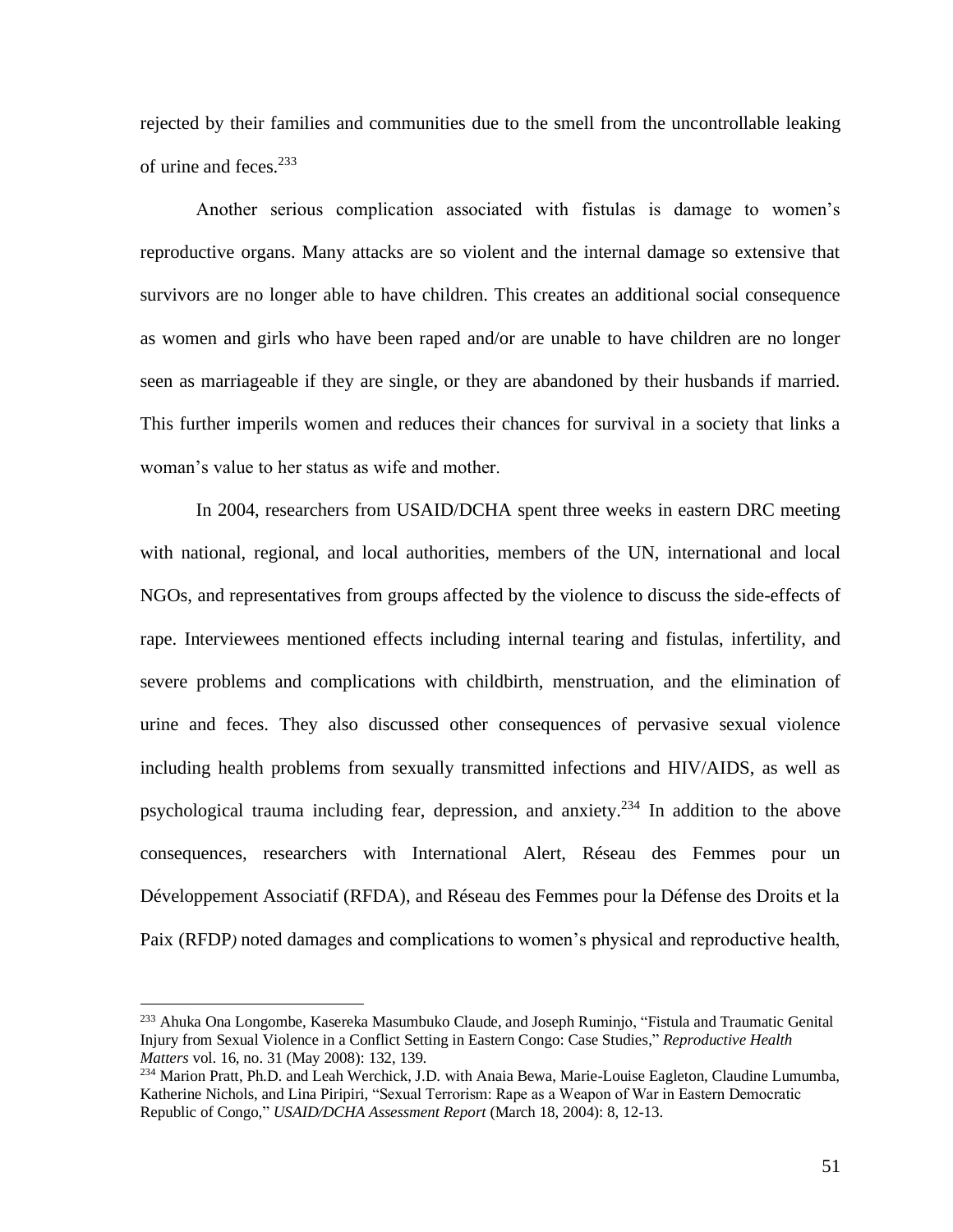including pain, miscarriages, vaginal tearing, unplanned pregnancies, prolapsed uterus, and heavy periods.<sup>235</sup> Other psychological and physical consequences include shame, insomnia, nightmares, withdrawal, broken bones, burns, and severed limbs.<sup>236</sup>

 Additional consequences of sexual violence include malnutrition and gaps in children's education.<sup>237</sup> While physical and psychological effects are more obvious, women who fear being raped or attacked are often unable to work the fields, gather firewood or go to the market.<sup>238</sup> This then creates a situation where many women and children live in poverty and suffer from malnutrition. Similarly, when women fear for their children's safety they often keep them home from school, thereby negatively affecting the chances of the next generation to emerge from the present cycle of poverty and violence.<sup>239</sup>

 Rape is therefore an extremely effective weapon of war that allows perpetrators to accomplish economic and military objectives since sexual violence causes physical, psychological, sexual, emotional and social effects that last a lifetime; enables perpetrators to spread fear and shame; and destroys the families and communities of their enemies.

## *Inability of the International Community to Effectively Address Sexual Violence*

Resource exploitation, the involvement of neighbouring countries, perpetrators' impunity, the complexity of the conflict, and debilitating consequences of rape are the most important factors contributing to the widespread use of severe sexual violence in the Congo. Closely linked to these factors is the inability or unwillingness of the international

<sup>235</sup> International Alert, "Women's Bodies as a Battleground: Sexual Violence Against Women and Girls During the War in the Democratic Republic of Congo," *Réseau des Femmes pour un Développement Associatif (RFDA), Réseau des Femmes pour la Défense des Droits et la Paix (RFDP), International Alert* (2004): 39-41. <sup>236</sup> Ibid., 42. AND Wairagala Wakabi, "Sexual Violence Increasing in Democratic Republic of Congo," *The Lancet* vol. 371 no. 9606 (January 2008): 15

<sup>237</sup> Marion Pratt, Ph.D. and Leah Werchick, J.D. with Anaia Bewa, Marie-Louise Eagleton, Claudine Lumumba, Katherine Nichols, and Lina Piripiri, "Sexual Terrorism: Rape as a Weapon of War in Eastern Democratic Republic of Congo," *USAID/DCHA Assessment Report* (March 18, 2004): 12-13.  $238$  Ibid.

<sup>239</sup> Ibid.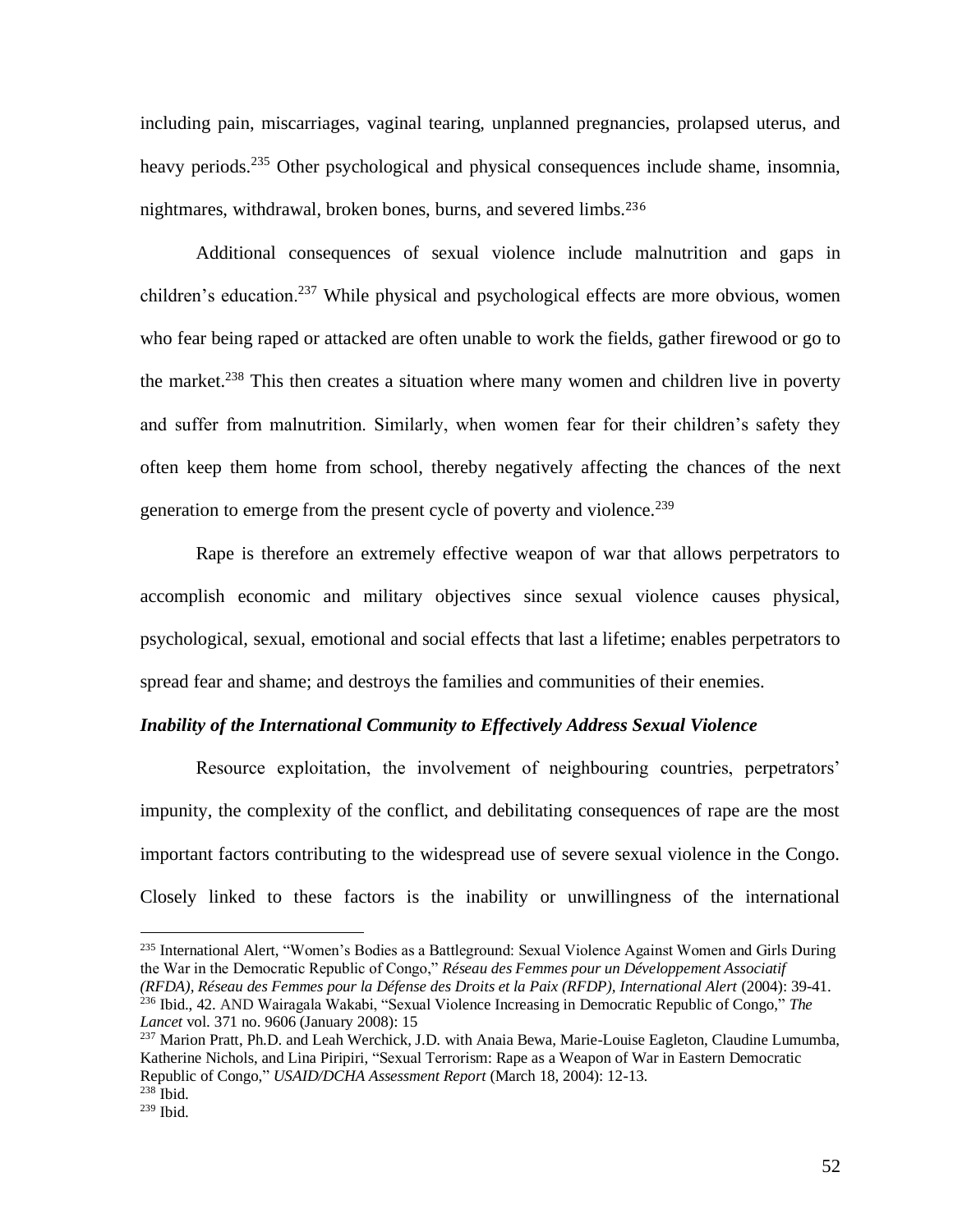community to effectively address rampant war rape in the DRC. This lack of political will is not directly responsible for sexual violence in the country. It is one of the most crucial factors, however, that allows rape in this conflict to continue unabated.

Despite the thousands of women brutally raped and mutilated in the Congo over the past fifteen years, the response of the international community is still seen as "inconsistent, inadequate, and piecemeal in fashion."<sup>240</sup> Even though many in power know that sexual violence against women and girls is used as a strategy to accomplish both economic and political ends, negotiations to determine the terms that will end the fighting do not include the weapon of rape, and there is little change in the situation for women both during conflict and "so-called peace."<sup>241</sup> In the words of international human rights activists Eve Ensler and Stephen Lewis:

There are Security Council resolutions, dramatic visits by western Foreign Ministers, increasing news coverage, coalitions of UN agencies, statements by humanitarian NGO's, 17,000 peacekeepers on the ground, and yet the sexual violence never ceases. $242$ 

It is this tendency to talk more than act that sends the message that the international community is not fully politically and economically committed to addressing and resolving the root causes of sexual violence in the Congo. For example, despite the recent U.S. pledge of millions of dollars to reform the military and assist survivors of sexual violence in the Congo, their aid program to the country has traditionally been weak since "The efforts here

<sup>240</sup> Wairagala Wakabi, "Sexual Violence Increasing in Democratic Republic of Congo," *The Lancet* vol. 371 no. 9606 (January 2008): 15.

 $241$  Eve Ensler and Stephen Lewis, "The Never-Ending War," (December 12, 2008),

[http://www.huffingtonpost.com/eve-ensler-and-stephen-lewis/the-never-ending-war\\_b\\_150668.html](http://www.huffingtonpost.com/eve-ensler-and-stephen-lewis/the-never-ending-war_b_150668.html) (accessed May 18, 2009).

 $242$  Ibid.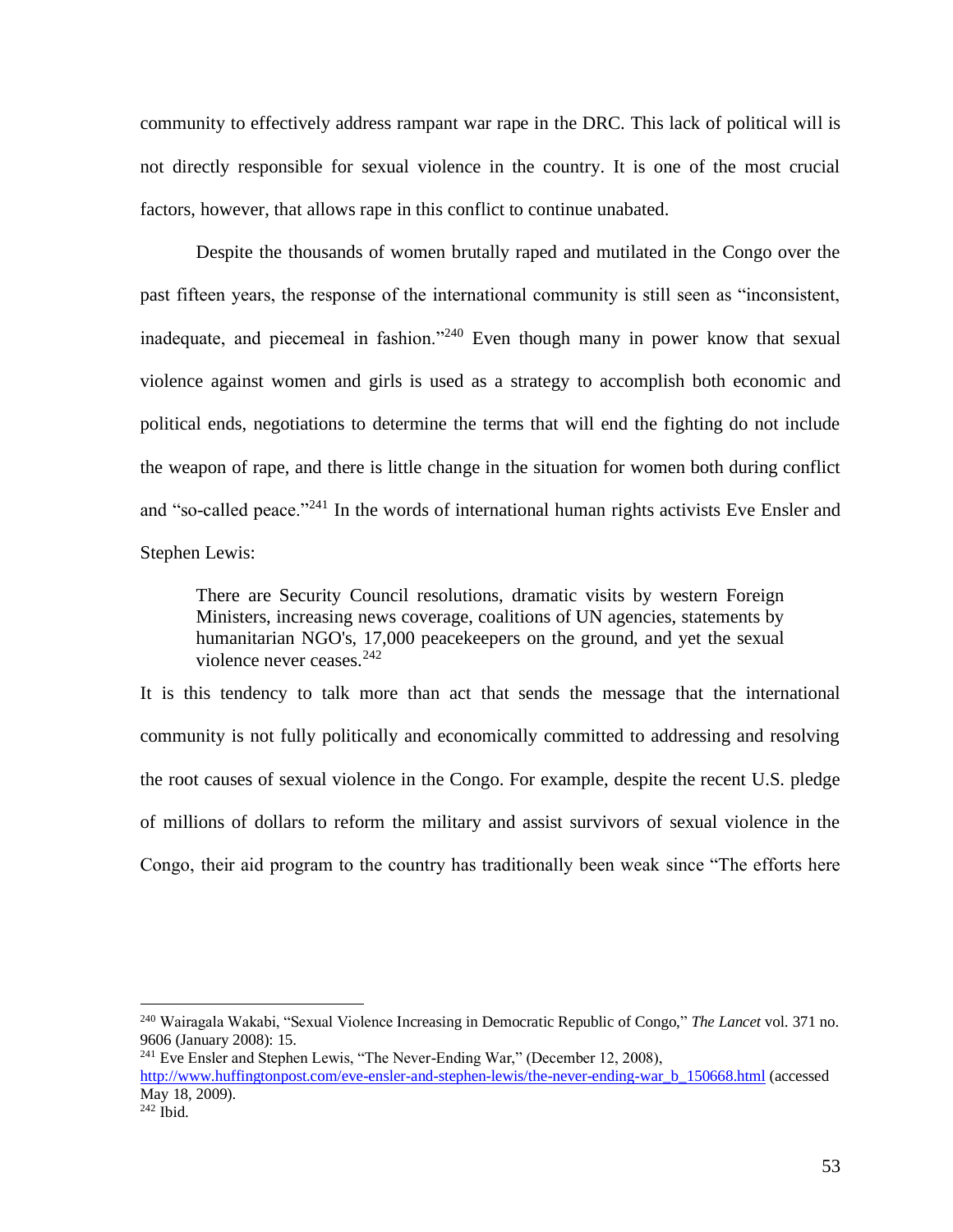for peace, and even for the alleviation of the massive rape crisis, has not been a major U.S. priority."<sup>243</sup>

Weak and ineffective resolutions passed by the United Nations Security Council are another factor that reveals the lack of political will on behalf of the international community to seriously address global sexual violence and provide the necessary resources to underscore that commitment. UN Security Council Resolution 1325 on Women, Peace and Security (2000) requires all parties involved in armed conflict to "take special measures to protect women and girls from gender-based violence, particularly rape and other forms of sexual abuse, and all other forms of violence in situations of armed conflict."<sup>244</sup> More effort and resources are needed, however, to fulfill this resolution. After years of receiving reports detailing numerous and severe acts of systematic sexual violence around the world, the United Nations Security Council then passed Resolution 1820 in June 2008 which clearly outlines specific obligations for individual countries and UN bodies to "prevent and punish sexual violence when it is used as a weapon of war."<sup>245</sup>

Despite these resolutions and strong words from the Security Council, rape continues to be used as a weapon of war around the world and in some places worsened without the Council acting to stop it.<sup>246</sup> According to Marianne Mollmann, women's rights advocate with Human Rights Watch, the Security Council does not back up their strong words on sexual violence with action that will truly help women in war zones, especially the DRC.<sup>247</sup>

<sup>244</sup> Jeanne Ward and Mendy Marsh, "Sexual Violence against Women and Girls in War and its Aftermath: Realities, Responses, and Required Resources," *Symposium on Sexual Violence in Conflict and Beyond* (2006). <sup>245</sup> Human Rights Watch, "Sexual Violence Soaring a Year after the Security Council Promised Prevention," *Human Rights Watch* (June 19, 2009), <http://www.hrw.org/en/news/2009/06/19/un-end-rape-war> (accessed September 11, 2009). <sup>246</sup> Ibid.

<sup>243</sup> Danny Schechter, "War in the Congo. An Ongoing Humanitarian Catastrophe," *Global Research* (December 16, 2009),<http://www.globalresearch.ca/index.php?aid=16549&context=va> (accessed May 1, 2010).

 $247$  Ibid.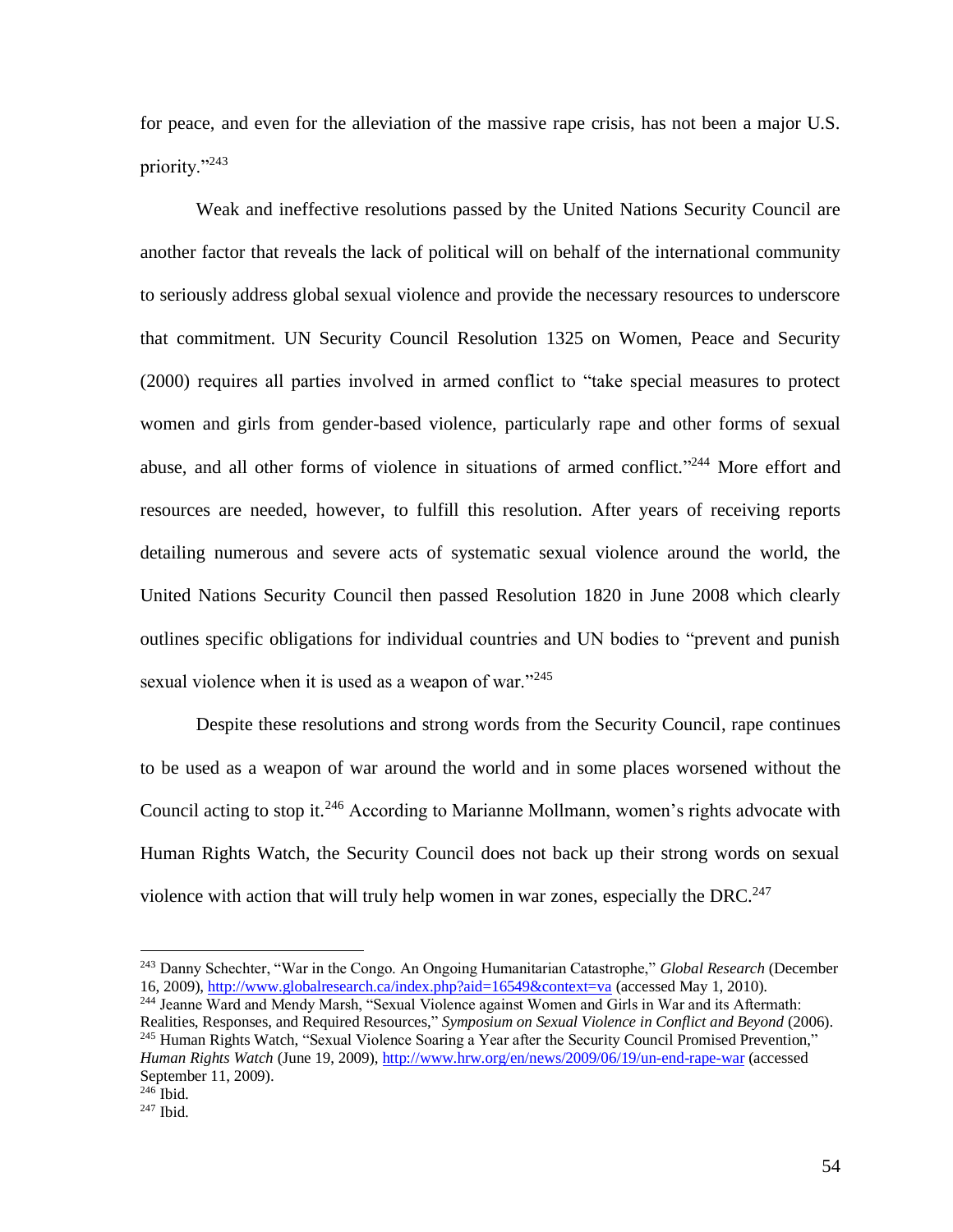Focusing on initiatives that do little in getting to the root of why sexual violence is effective and used in the first place is another shortcoming in the traditional response of the international community:

One important step to ending crimes of sexual violence by armed forces would be to reform the army and enable the military hierarchy to better discipline soldiers. Reluctant to become directly involved in such efforts, international leaders have focused on providing assistance to victims.<sup>248</sup>

Providing medical and psychological care to victims is important. Without structural and institutional changes, however, there will continue to be a steady stream of victims requiring the assistance of the international community. Further, even the medical assistance currently provided is grossly inadequate when compared to the number of women requiring help.<sup>249</sup> Despite the efforts by individual agencies such as UNICEF, Doctors on Call for Service (DOCS), the International Rescue Committee (IRC), and Medicines Sans Frontieres, the response of the international community to the mass and systemic rape in eastern DRC has been "devastatingly slow."<sup>250</sup>

There have been positive contributions from the international community including assistance in reforming and rebuilding the judiciary, investigations into sexual violence by the International Criminal Court (ICC), and increased human rights monitoring and documentation by MONUC.<sup>251</sup> The shortcomings of MONUC, however, further reinforce the failure of the international community in the Congo.

<sup>248</sup> Human Rights Watch, "Seeking Justice: The Prosecution of Sexual Violence in the Congo War," *Human Rights Watch* (2005): 48.

 $249$  Ibid.

<sup>250</sup> Ibid., 49.

 $251$  Ibid., 49-50.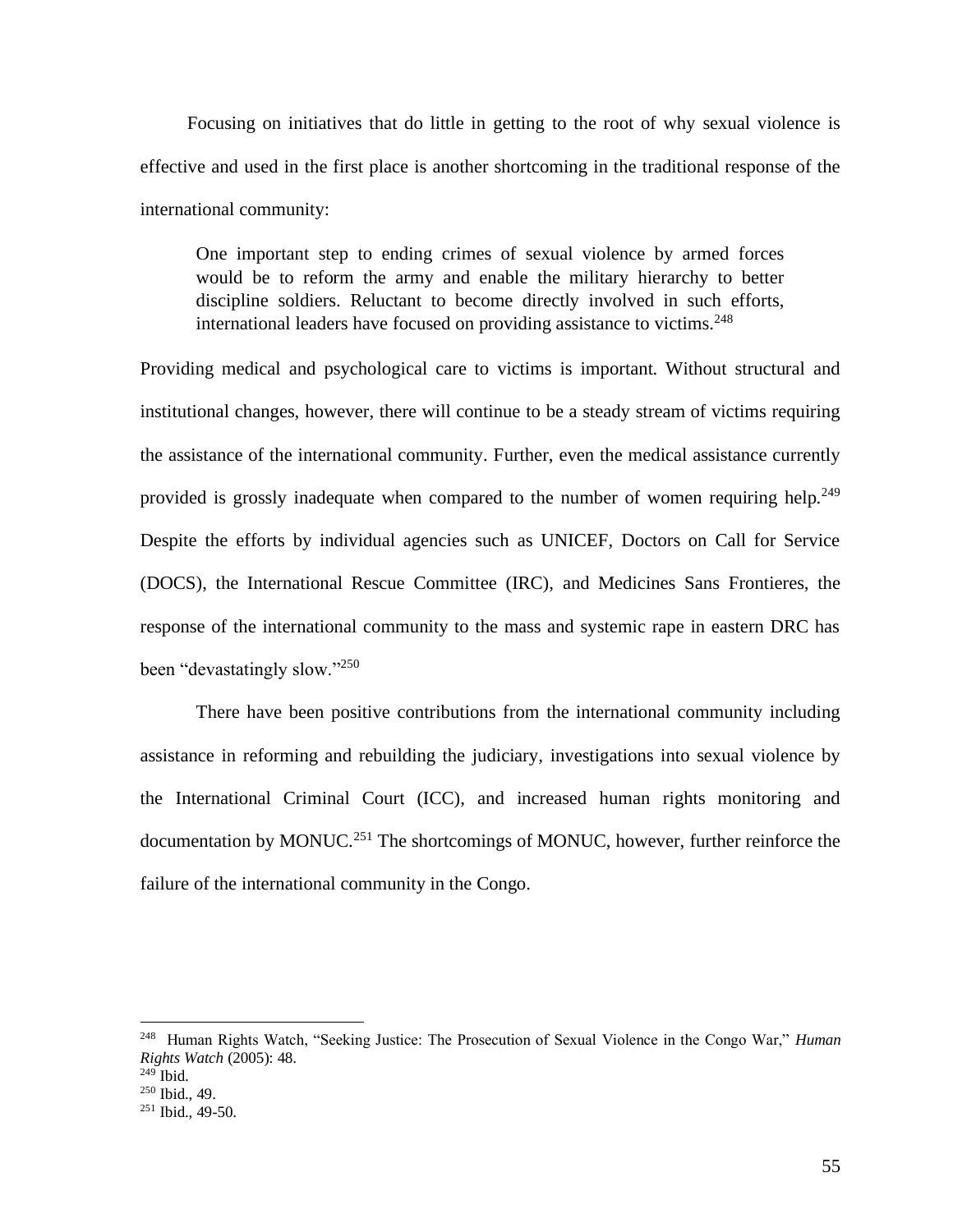The UN Organization Mission in the DRC (MONUC) was created in 1999 and is "one of the biggest and most expensive missions ever deployed by the UN."<sup>252</sup> Some of the elements of MONUC's mandate included facilitating the demobilization and repatriation of foreign combatants, security sector reform, and deterring violence and protecting civilians.<sup>253</sup> For the most part, success in these areas was limited. The repatriation of foreign forces, such as the FDLR, was extremely slow and thousands of rebels are still in the DRC. Security sector reform was also a failure, but not solely because of MONUC. Much of the blame also rests on "the absence of Congolese and international will to commit to a long-term reform of the security sector." MONUC also has a poor record in protecting civilians and preventing violence resulting at times in heavy civilian casualties.<sup>254</sup> Despite its often lackluster performance, MONUC was constrained by an extremely challenging political environment, lack of resources, and a lack of political will on the part of the major powers to resolve the conflict.<sup>255</sup>

World leaders fight terrorism all the time, with summit meetings and sound bites and security initiatives. But they have studiously ignored one of the most common and brutal varieties of terrorism in the world today…It involves not W.M.D. but simply AK-47s, machetes and pointed sticks. It is mass rape...and it thrives in part because the world shrugs.<sup>256</sup>

This attitude of indifference and inaction on the part of the international community is one of the main reasons sexual violence continues unabated in the DRC. On the other hand, this paper acknowledges that galvanizing support for armed humanitarian intervention is often difficult and this step is not one that should be taken lightly:

<sup>252</sup> [Denis M.](http://search0.scholarsportal.info.ezproxy.uwindsor.ca/ids70/p_search_form.php?field=au&query=tull+denis+m&log=literal&SID=8a0074029ff2575b4019a46e4ca961b6) Tull, ["Peacekeeping in the Democratic Republic of Congo: Waging Peace and Fighting War,](http://search0.scholarsportal.info.ezproxy.uwindsor.ca/ids70/view_record.php?id=3&recnum=44&log=from_res&SID=8a0074029ff2575b4019a46e4ca961b6)" *International Peacekeeping* vol. 16, no. 2 (April 2009): 215.

<sup>253</sup> Ibid., 219-221.

<sup>254</sup> Ibid., 219-221.

<sup>255</sup> Ibid., 226.

<sup>256</sup> Nicholas D. Kristof, "The Weapon of Rape," *The New York Times* (June 15, 2008), [http://www.nytimes.com/2008/06/15/opinion/15kristof.html?\\_r=3&oref=slogin&oref=slogin](http://www.nytimes.com/2008/06/15/opinion/15kristof.html?_r=3&oref=slogin&oref=slogin) (accessed May 20, 2009).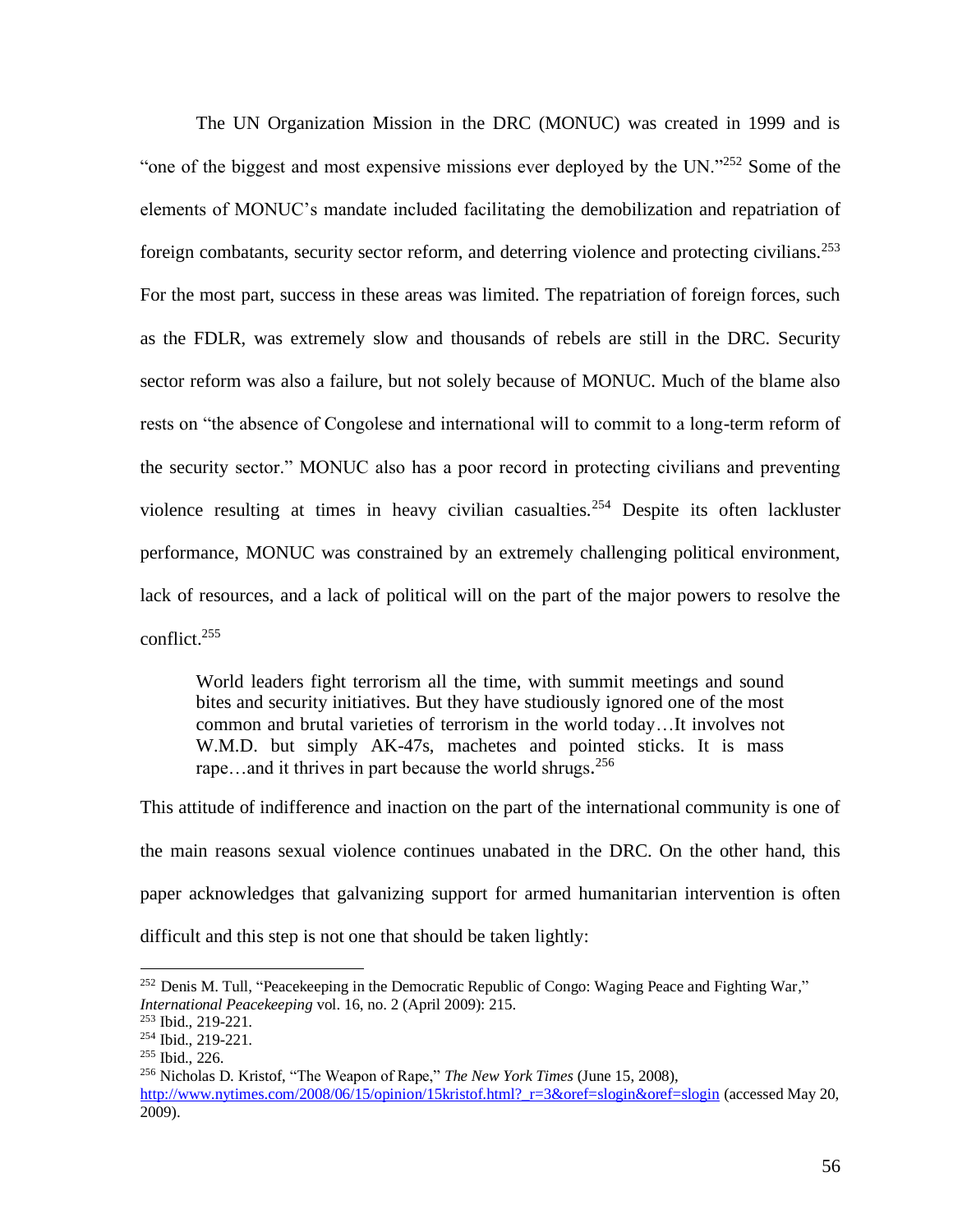Given the death, destruction, and disorder that are often inherent in war and its aftermath, humanitarian intervention should be reserved as an option only in situations of ongoing or imminent mass slaughter. Only the direst cases of large-scale slaughter can justify war's deliberate taking of life.<sup>257</sup>

The historical events and international law surrounding this issue is beyond the scope of this paper, however, the level of slaughter, torture, and sexual violence is so widespread in the DRC that the large peace keeping presence in the country is justified and should be given all the resources it needs to fulfill its mandate. An effective humanitarian intervention, along with the initiatives discussed below, will require a level of political and economic commitment from the international community to address sexual violence that has so far been absent in this conflict.

<sup>257</sup> Kenneth Roth, "Setting the Standard: Justifying Humanitarian Intervention," *Harvard International Review* vol. 26, no. 1 (Spring 2004),<http://hir.harvard.edu/index.php?page=article&id=1218> (accessed April 21, 2010).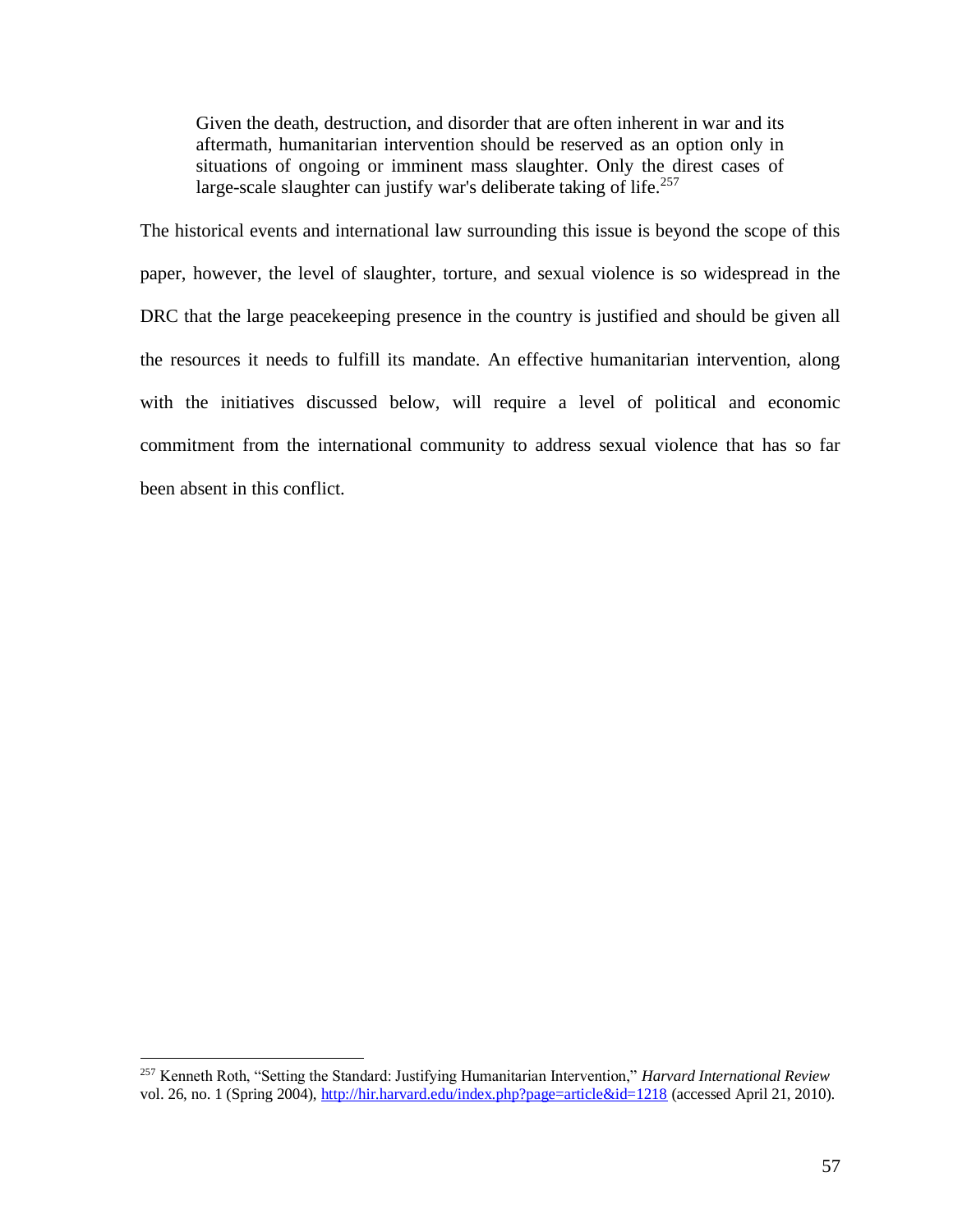#### **Chapter Four: Strategies to Reduce the Prevalence of Sexual Violence in the DRC**

This paper examines several important factors that have led to the widespread and severe use of rape as a systemic and strategic weapon of war in the DRC. These factors include the effectiveness of rape in accomplishing economic and military goals, including the exploitation of the country's vast mineral wealth; the Congo's hostile political environment; a culture of impunity for perpetrators of sexual violence that reaches to all levels of the military and armed groups; the large number of actors in the on-going conflict; and the many physical, psychological, and social consequences associated with rape.

There are recent national and international initiatives undertaken in the Congo that have led to various levels of success in reducing sexual violence in certain areas and changing long-held beliefs. The continued use of rape by all armed groups suggests, however, that many politicians, human rights organizations, and the United Nations are unable or unwilling to effectively address the above issues. Initiatives focus instead on quick fixes rather than devoting the time, energy, and resources necessary to develop a comprehensive strategy that addresses the numerous structural issues that contribute to the continuation of sexual violence in the Congo.

Further, many of the recommendations for ways to eradicate sexual violence are developed by international human rights organizations or U.N. representatives. Many of these groups and individuals possess an in-depth knowledge and level of experience often lacking among scholars and politicians, and if implemented, many of their recommendations have the potential to reduce sexual violence in the Congo. The drawback of these recommendations, however, is that they often do not consider the political context in which these changes would be taking place. In other words, while some recommendations are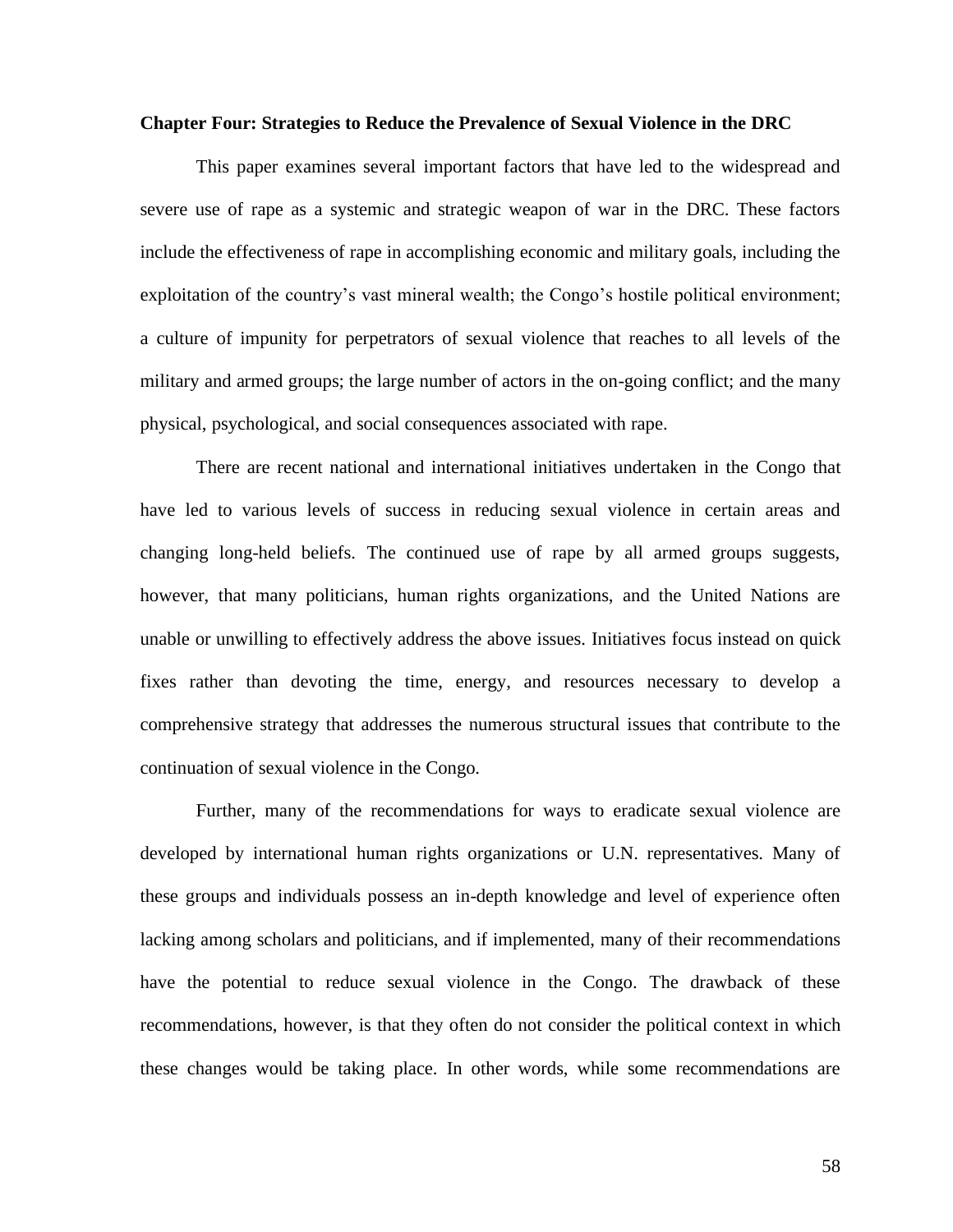theoretically capable of reducing sexual violence, many are not economically or politically viable in light of the on-the-ground realities. It is therefore important to remember that all of the recommendations discussed in this paper must be carried out in a complicated and politically-charged environment, a factor that greatly reduces the chances that many initiatives will succeed under the present conditions in the Congo. On paper these recommendations have the potential to reduce sexual violence; the reality, however, is that the odds of them being implemented in the near future are quite small.

## *Ending Perpetrators' Impunity*

President Kabila referred cases of serious human rights violations to the International Criminal Court (ICC) in 2004. William Burke-White discusses possible reasons that President Kabila was willing to refer the situation in his own country to the ICC. He argues that "the existence of the Court sufficiently shifted the incentive structure for the national government such that President Kabila perceived it to be in his own interests to refer the case."<sup>258</sup> In other words, cooperating with the ICC was to his political advantage in light of the upcoming election. The composition of the transitional government also helps to explain this decision. This government was led by Joseph Kabila and under him were four vice presidents, "one from each of the primary factions to the Congolese civil war."<sup>259</sup> In the period before the national elections the main political actors therefore had a strong motivation to undermine other parties to the peace agreement in order to increase their own chances of winning the election:

Given that many of the key political actors are implicated in international crimes, criminal justice offers a powerful mechanism to discredit enemies and

<sup>258</sup> [William W.](http://search0.scholarsportal.info.ezproxy.uwindsor.ca/ids70/p_search_form.php?field=au&query=burke+white+william+w&log=literal&SID=8a0074029ff2575b4019a46e4ca961b6) Burke-White, ["Complementarity in Practice: The International Criminal Court as](http://search0.scholarsportal.info.ezproxy.uwindsor.ca/ids70/view_record.php?id=3&recnum=17&log=from_res&SID=8a0074029ff2575b4019a46e4ca961b6) Part of a [System of Multi-Level Global Governance in the Democratic Republic of Congo,](http://search0.scholarsportal.info.ezproxy.uwindsor.ca/ids70/view_record.php?id=3&recnum=17&log=from_res&SID=8a0074029ff2575b4019a46e4ca961b6)" *Leiden Journal of International Law* vol. 18, no. 3 (October 2005): 564.  $259$ Ibid., 564.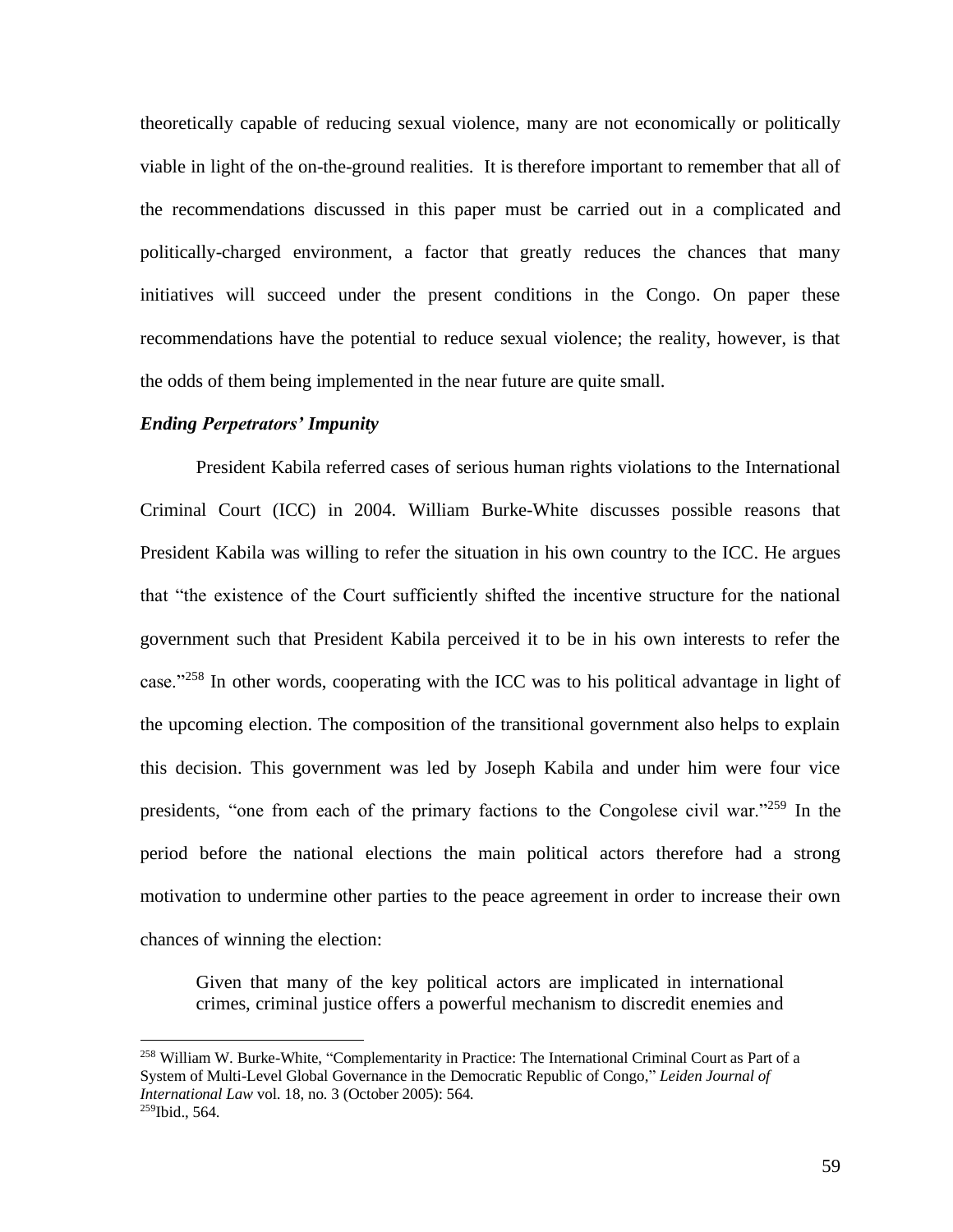reshape the domestic political landscape…If a senior government official were indicted or prosecuted, that individual might be unable to effectively compete in the upcoming balloting or might already be in The Hague facing prosecution. If used strategically, this could greatly enhance the electoral prospects of unindicted opponents.<sup>260</sup>

The ICC was therefore a political weapon President Kabila could use to increase his chances of winning the national elections, especially since two of his potential opponents were among those who would likely be facing an investigation by the ICC.<sup>261</sup>

In June 2004, the ICC's first investigation in the DRC began and as a result, three senior militia leaders were arrested and transferred to The Hague.<sup>262</sup> Due to the fact that the ICC is operating with insufficient resources, however, and is only able to prosecute a few high-ranking individuals responsible for widespread abuses, it is impossible for the ICC to deal with the issues of accountability and perpetrators' impunity by itself. Further, the ICC can only prosecute cases if a country's domestic government is unable or unwilling to do so and is only able to investigate and prosecute crimes committed since July 1, 2002, when the Rome Statute went into effect and the ICC was formed.<sup>263</sup>

These weaknesses necessitate the strengthening, reform, and use of the domestic judicial system. Since July 2009, several rape trials were initiated in the Congo and one led to the conviction of two high-ranking officers while four other officers were investigated for allegations involving sexual violence.<sup>264</sup> Domestic prosecutions are not politically viable for Kabila, however, and the "Congolese judiciary is extremely weak and likely unable to mount

<sup>260</sup> Ibid., 565.

<sup>261</sup> Ibid., 565.

<sup>&</sup>lt;sup>262</sup> Géraldine Mattioli and Anneke van Woudenberg, "The ICC in the Democratic Republic of Congo: Global [Catalyst for National Prosecutions?"](http://www.hrw.org/en/news/2008/03/15/global-catalyst-national-prosecutions)(March 15, 2008)[, http://www.hrw.org/en/news/2008/03/15/global-catalyst](http://www.hrw.org/en/news/2008/03/15/global-catalyst-national-prosecutions)[national-prosecutions](http://www.hrw.org/en/news/2008/03/15/global-catalyst-national-prosecutions) (accessed May 18, 2009).

<sup>&</sup>lt;sup>263</sup> [Elizabeth C.](http://search0.scholarsportal.info.ezproxy.uwindsor.ca/ids70/p_search_form.php?field=au&query=minogue+elizabeth+c&log=literal&SID=8a0074029ff2575b4019a46e4ca961b6) Minogue, "Increasing the Effectiveness of the Security Council's Chapter VII Authority in the [Current Situations Before the International Criminal Court,](http://search0.scholarsportal.info.ezproxy.uwindsor.ca/ids70/view_record.php?id=7&recnum=20&log=from_res&SID=8a0074029ff2575b4019a46e4ca961b6)" *Vanderbilt Law Review* vol.61, no.2 (2008): 654. <sup>264</sup> Human Rights Watch, "Stopping Rape as a Weapon of War in Congo," *Human Rights Watch* (September 18, 2009)[, http://www.hrw.org/en/news/2009/09/18/stopping-rape-weapon-war-congo](http://www.hrw.org/en/news/2009/09/18/stopping-rape-weapon-war-congo) (accessed January 5, 2010).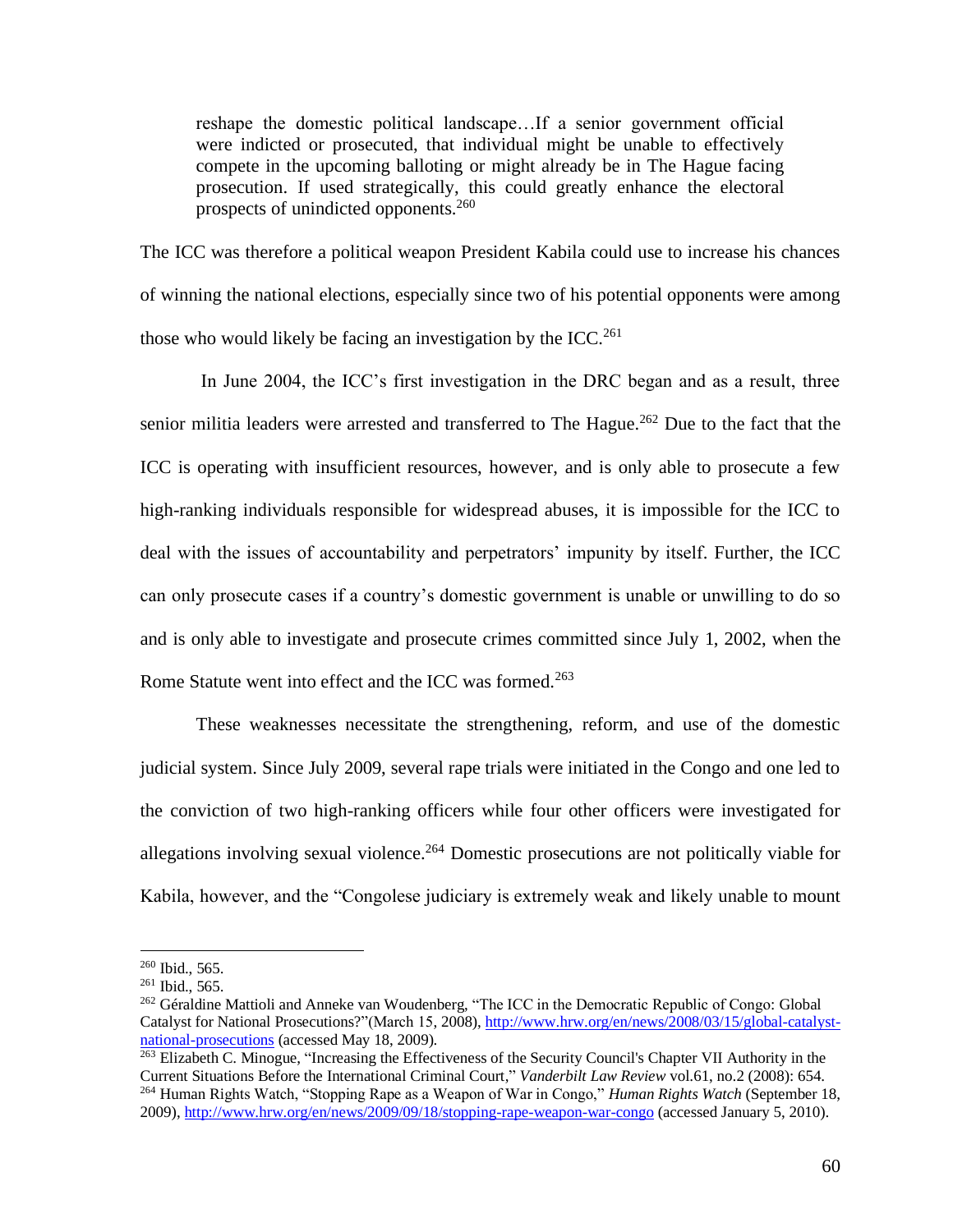a serious investigation of sitting government leaders."<sup>265</sup> For example, in the locker rooms of a soccer stadium in a district north of Goma, two investigators for the local military prosecutor are responsible for investigating and prosecuting several thousand Congolese soldiers despite a lack of electricity, functioning toilets, transportation, or court house.<sup>266</sup> This is just one stark example of the limitations of the Congolese judicial system.

Despite these weaknesses and failure to hold many perpetrators accountable, the Congolese government, international donors, and civil society organizations have implemented important initiatives to address perpetrators' impunity throughout the country. These initiatives include providing international humanitarian law and Congolese law training, improving the effectiveness of the military justice system and the police, paying army soldiers regularly and adequately,  $267$  and making important changes to domestic law. $268$ For example, a new law was enacted in 2006 that redefined rape to include men and women, as well as all forms of penetration. In addition to increasing the penalties for those convicted of sexual violence, the law also expanded to include sexual slavery, mutilations, and forced prostitution and marriage.<sup>269</sup> European aid agencies also provided millions of dollars to build new courthouses and prisons in eastern DRC, mobile courts are now used to try alleged rapists in areas far from permanent court houses, and the American Bar Association opened a

<sup>265</sup> [William W.](http://search0.scholarsportal.info.ezproxy.uwindsor.ca/ids70/p_search_form.php?field=au&query=burke+white+william+w&log=literal&SID=8a0074029ff2575b4019a46e4ca961b6) Burke-White, ["Complementarity in Practice: The International Criminal Court as](http://search0.scholarsportal.info.ezproxy.uwindsor.ca/ids70/view_record.php?id=3&recnum=17&log=from_res&SID=8a0074029ff2575b4019a46e4ca961b6) Part of a [System of Multi-Level Global Governance in the Democratic Republic of Congo,](http://search0.scholarsportal.info.ezproxy.uwindsor.ca/ids70/view_record.php?id=3&recnum=17&log=from_res&SID=8a0074029ff2575b4019a46e4ca961b6)" *Leiden Journal of International Law* vol. 18, no. 3 (October 2005): 566-567.

<sup>266</sup> Geoffrey York, "The Bleak Calculus of Congo's War Without End," *The Globe and Mail* (Friday, March 26, 2010)[, http://www.theglobeandmail.com/news/world/the-bleak-calculus-of-congos-war-without](http://www.theglobeandmail.com/news/world/the-bleak-calculus-of-congos-war-without-end/article1513795/)[end/article1513795/](http://www.theglobeandmail.com/news/world/the-bleak-calculus-of-congos-war-without-end/article1513795/) (accessed March 27, 2010).

<sup>&</sup>lt;sup>267</sup> Human Rights Watch, "Soldiers Who Rape, Commanders Who Condone: Sexual Violence and Military Reform in the Democratic Republic of Congo," *Human Rights Watch* (July 2009): 6.

<sup>268</sup> Claudia Rodriguez, "Sexual Violence in South Kivu, Congo," *Forced Migration Review* no. 27 (2007): 45- 46.

<sup>269</sup> Ibid.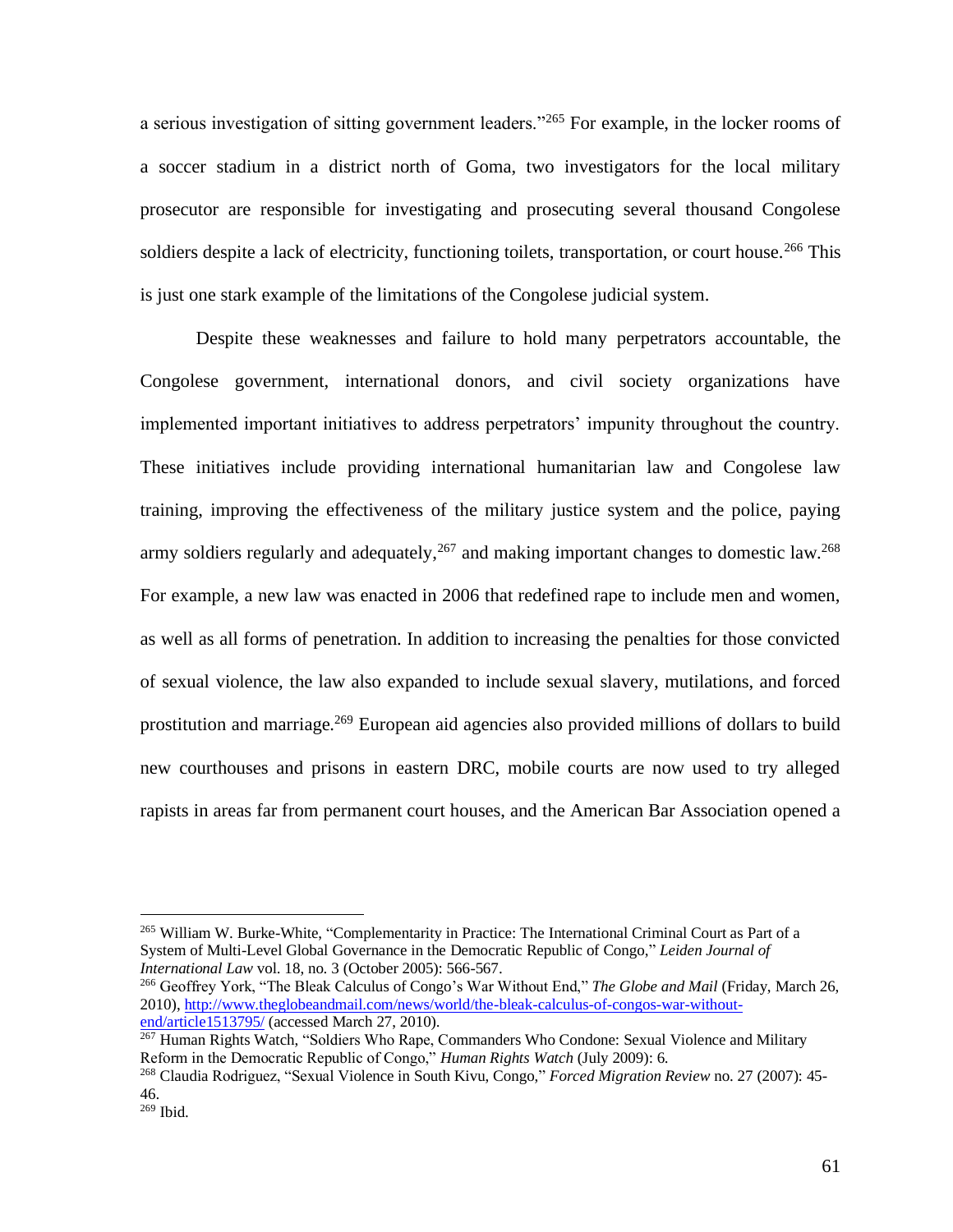legal clinic to help rape survivors bring their cases to trial.<sup>270</sup> These initiatives contributed to eight recent convictions. $271$ 

The percentage of arrests compared to actual perpetrators who remain free is still small, despite these positive developments and initiatives, a fact that reveals the amount of work that still needs to be done.<sup>272</sup> Domestic prosecutions and creating an environment where it is easier for women to come forward to report rape are important steps in ending the impunity currently enjoyed by perpetrators of sexual violence throughout the country. On the other hand, years of fighting decimated the country's infrastructure, including the criminal justice system, thereby making it almost impossible for the Congolese government to be able to handle the number of cases that need to be prosecuted. The continued utilization of the International Criminal Court to try the most high-profile cases would possibly send a message that high-ranking officials are no longer above the law. During these trials, the Congolese government could take the time to implement reforms to its judicial system and ensure police and lawyers receive the training and resources necessary to arrest and prosecute those responsible for participating in or ordering large scale abuses.

Efforts to end perpetrators' impunity through continued judicial and legal reforms, as well as an increase in prosecutions, are integral steps in reducing the effectiveness and use of rape in the DRC. While these initiatives are important, on their own they are not sufficient to curb and ultimately eradicate sexual violence. Increasing public awareness through media attention and research and advocacy campaigns can also greatly contribute to changing the way people think about and respond to sexual violence, both internationally and in the DRC.

<sup>270</sup> Jeffrey Gettleman, "Rape Victims' Words Help Jolt Congo into Change," *The New York Times* (October 17, 2008)[, http://www.nytimes.com/2008/10/18/world/africa/18congo.html?fta=y](http://www.nytimes.com/2008/10/18/world/africa/18congo.html?fta=y) (accessed May 18, 2009). <sup>271</sup> Ibid.

 $272$  Ibid.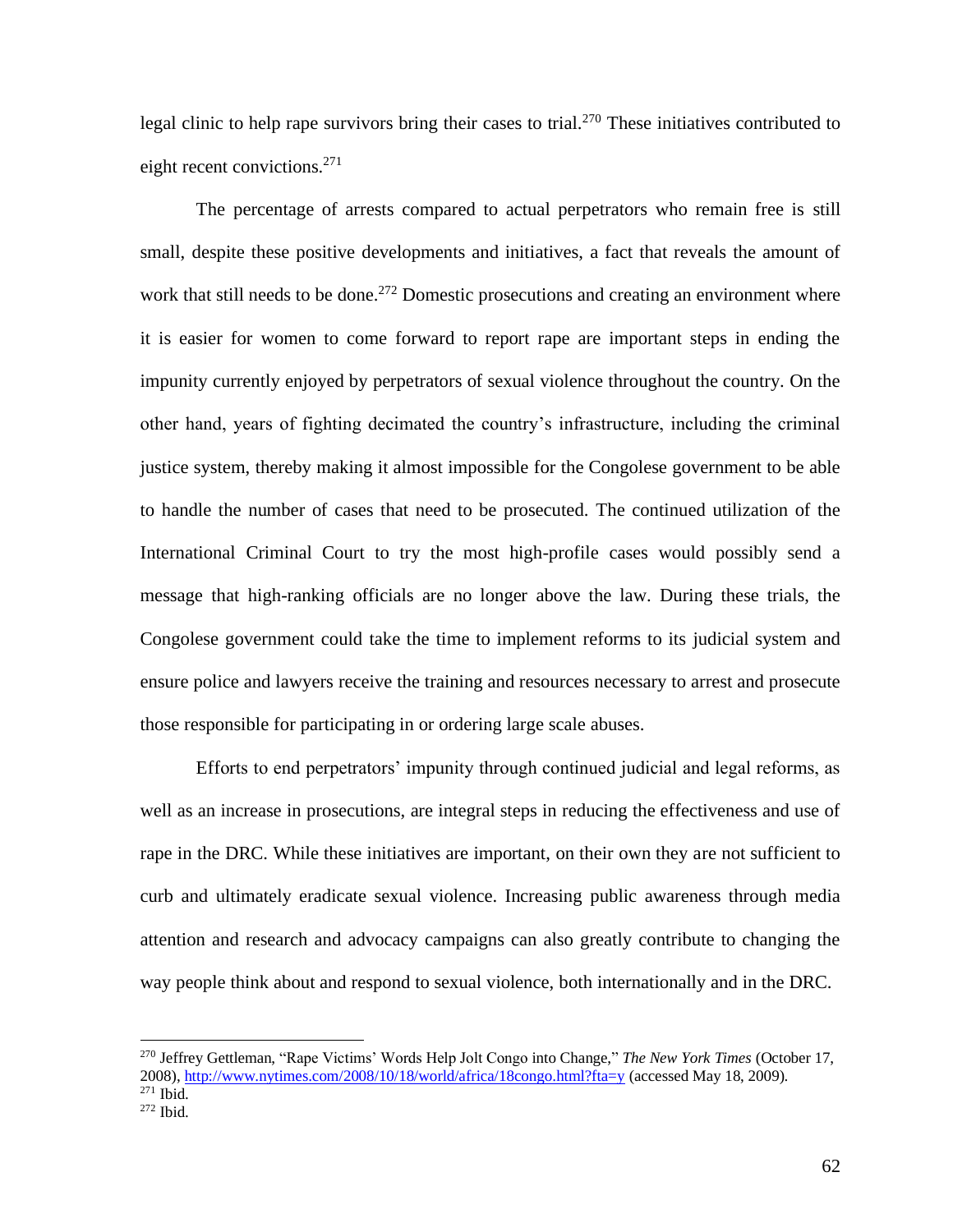#### *Public Awareness, Research and Advocacy*

Numerous national and international human rights groups are involved in research, analysis and advocacy related to the understanding and reduction of rape in the Congo, including Amnesty International, Human Rights Watch, and Medicines sans Frontiers.<sup>273</sup> These organizations highlight the sexual violence committed by all parties to the conflict, describe the wide range of consequences for survivors, provide first-hand accounts, and discuss recommendations to the Congolese government and international community designed to reduce the effectiveness and prevalence of sexual violence. Through these efforts, as well as the contributions of journalists, aid workers, and members of Congolese civil society, public awareness concerning rape as a weapon of war in the DRC is slowly increasing.

One of the visible results of these efforts occurred in July 2009 when President Kabila agreed to meet with Human Rights Watch to work on an anti-rape strategy.<sup>274</sup> U.S. Secretary of State Hillary Clinton traveled to the Congo one month later and met with women's rights activists and promised US \$17 million in new funding to aid survivors of sexual violence.<sup>275</sup> The United Nations Security Council also passed a resolution that "unequivocally mandated the United Nations to address sexual violence as a weapon of war and a threat to international

<sup>273</sup> Amnesty International, "Democratic Republic of Congo: Mass Rape - Time for Remedies," *Amnesty International* (2004). AND Amnesty International, "Democratic Republic of Congo: North Kivu; No End to War on Women and Children," *Amnesty International Publications* (September 2008). AND "The War Within the War: Sexual Violence against Women and Girls in Eastern Congo," *Human Rights Watch* (June 2002). AND "I Have no Joy, no Peace of Mind: Medical, Psychological, and Socio-Economic Consequences of Sexual Violence in Eastern DRC," *Medicines sans Frontiers* (2004).

<sup>274</sup> Human Rights Watch, "Stopping Rape as a Weapon of War in Congo," *Human Rights Watch* (September 18, 2009)[, http://www.hrw.org/en/news/2009/09/18/stopping-rape-weapon-war-congo](http://www.hrw.org/en/news/2009/09/18/stopping-rape-weapon-war-congo) (accessed January 5, 2010). <sup>275</sup> Alexis Arieff, "Sexual Violence in African Conflicts," *Congressional Research Service* (November 25, 2009): 21.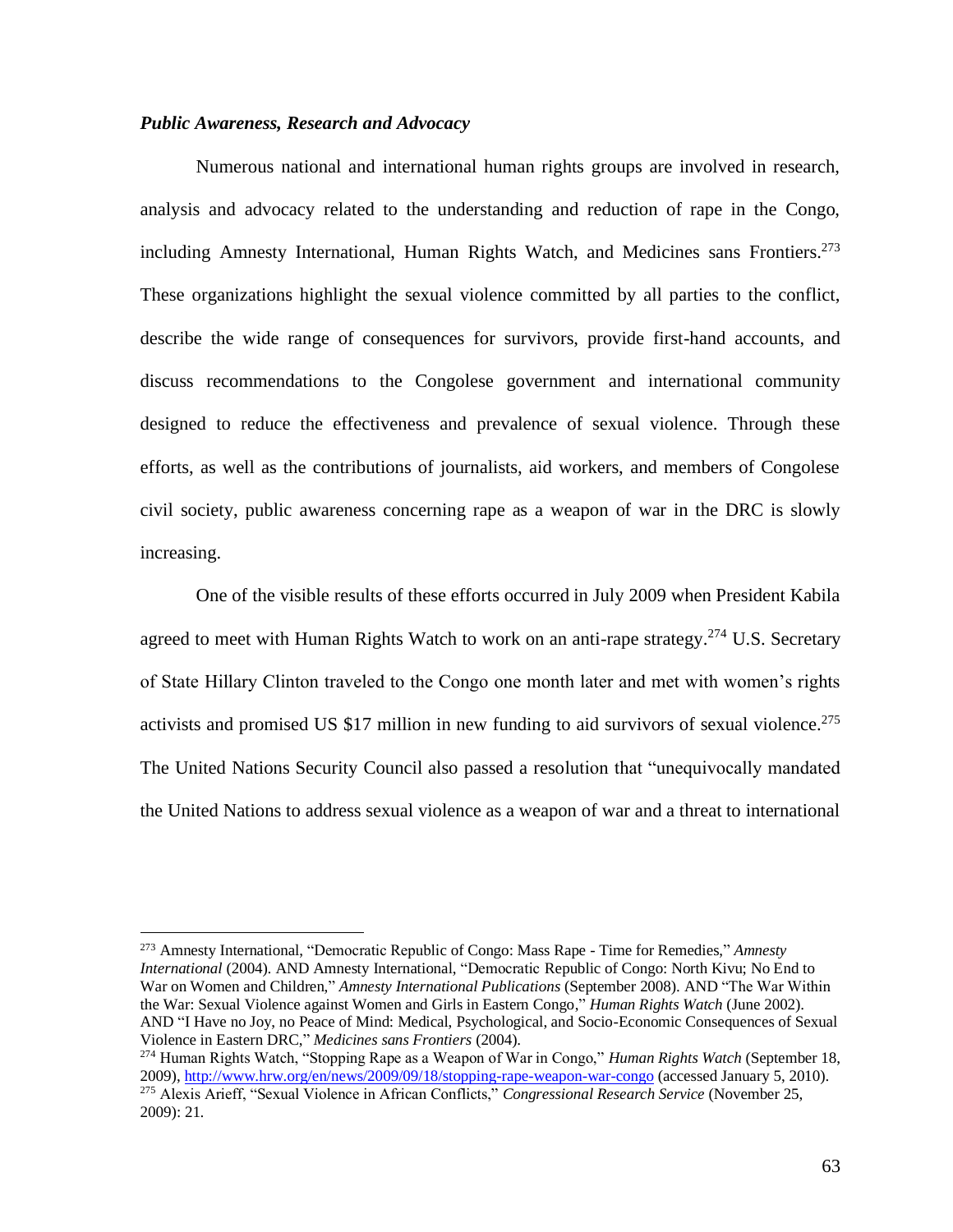peace and security."<sup>276</sup> Public and immediate enforcement of this resolution, along with the appointment of a special representative on sexual violence,  $277$  are important steps to show that the international community considers war rape and other forms of sexual violence serious violations of humanitarian norms requiring an urgent response.

In the ongoing effort to raise public awareness concerning the use of rape in the DRC and change the way society views this crime, innovative strategies are being utilized. Though a large number of rape survivors in the DRC remain silent due to fear and shame, many local human rights groups are now encouraging rape survivors to "speak out in open forums, like a courtroom full of spectators, just with no accused" in an effort to change the tradition of silence surrounding sexual violence.<sup>278</sup> Activists also walk or ride bicycles to different villages to spread a "simple but often novel message: rape is wrong."<sup>279</sup>

The inclusion of men in projects aimed at reducing sexual violence is also becoming more common. Men whose wives are raped by soldiers or members of armed groups often reject them and kick them out of the family home for a variety of reasons. Some men view their wives who are raped as "damaged goods" or possibly suffering from AIDS. Often men feel shame that they were not able to protect their wives and fear ridicule from other members of their community.<sup>280</sup> In light of the social disintegration resulting from severe and widespread sexual violence in the DRC, organizations such as Women for Women International are now focusing on the role of men in preventing rape, rather than the

<sup>276</sup> Human Rights Watch, "US: Act to Prevent Rape in War," *Human Rights Watch* (May 13, 2009). <http://www.hrw.org/en/news/2009/05/13/us-act-prevent-rape-war> (accessed January 5, 2010).  $\overline{\text{277}}$  Ibid.

<sup>278</sup> Jeffrey Gettleman, "Rape Victims' Words Help Jolt Congo Into Change," *The New York Times* (October 17, 2008)[. http://www.nytimes.com/2008/10/18/world/africa/18congo.html?fta=y](http://www.nytimes.com/2008/10/18/world/africa/18congo.html?fta=y) (accessed May 18, 2009). <sup>279</sup> Ibid.

<sup>280</sup> Matthew Clark, "Congo: Confronting Rape as a Weapon of War," *The Christian Science Monitor* (August 2, 2009): 17.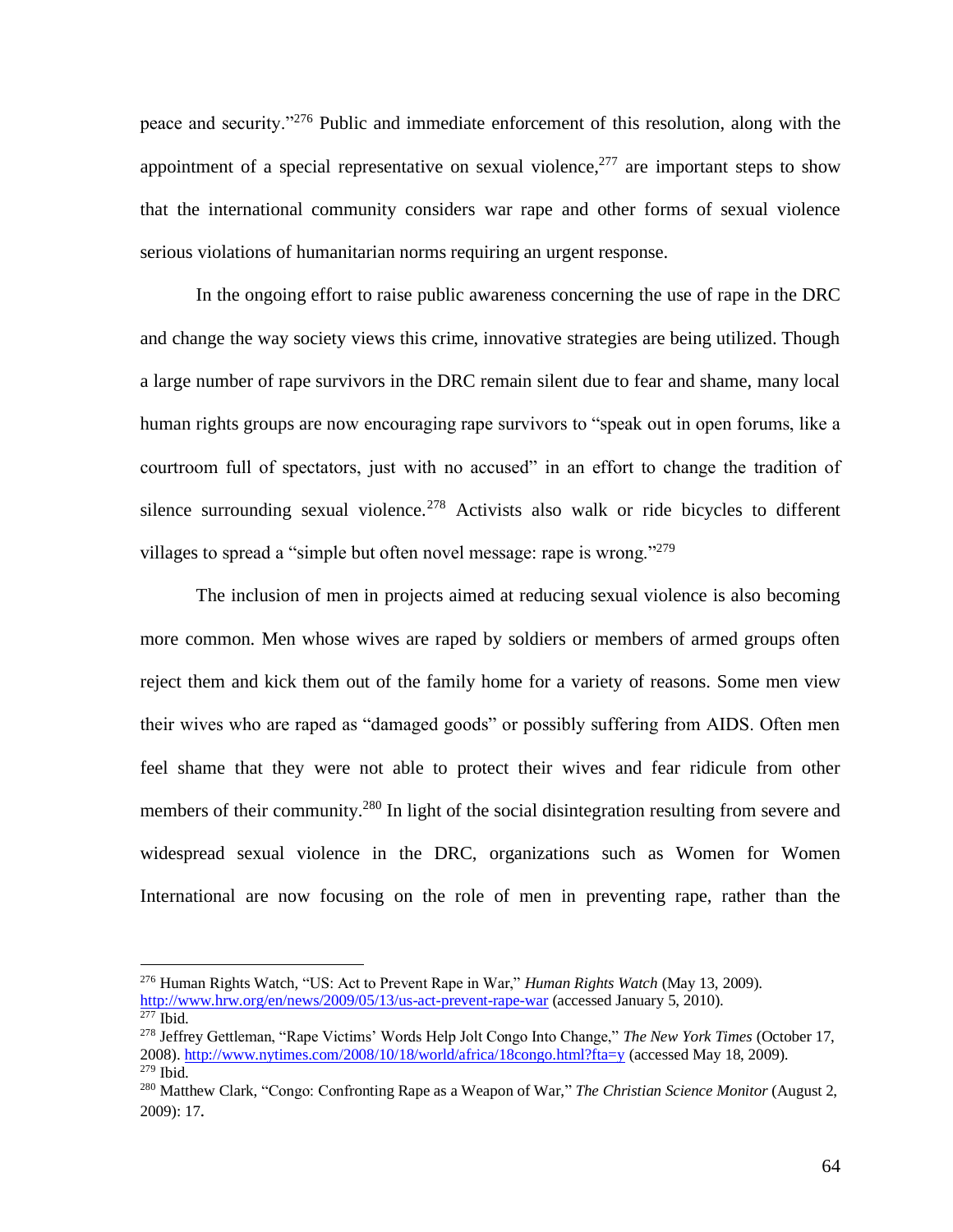traditional exclusive focus on female survivors. According to Lyric Thompson, policy analyst with Women for Women:

While we are an organization that values investment in women, you have to engage larger communities…In many places we work, the community leaders are men, so we use men's position of influence. Our program in Congo is a model for other programs. It involves a huge paradigm shift from approaching men as the perpetrators - the enemy - to engaging them as allies; as fathers, sons, brothers. $2^{81}$ 

As a result of the program, some men reunited with the wives they rejected after they were raped.<sup>282</sup> The program also provides training for local leaders to educate men that they are not responsible for the rape of their wives, and facilitators train senior members of the military and police in how to prevent rape by the men under their command.<sup>283</sup> While it is not clear how widespread this change of attitude is in light of the continuing abuse against women and the difficulties in gathering accurate statistics, some commanders are now telling soldiers not to rape due to its destructive effects on both the woman and the nation as a whole.<sup>284</sup>

Finally, some women such as Honorata Kizende are challenging traditional taboos surrounding rape and have chosen to speak out in order to empower themselves, encourage other survivors, and raise public awareness:

There was no dinner. It was me who was dinner. Me, because they kicked me roughly to the ground, and they ripped off all my clothes, and between the two of them, they held my feet. One took my left foot, one took my right, and the same with my arms, and between the two of them they proceeded to rape me. Then all five of them raped me. $^{285}$ 

<sup>281</sup> Ibid.

<sup>282</sup> Ibid.

<sup>283</sup> Ibid.

<sup>284</sup> Ibid.

<sup>285</sup> Jeffrey Gettleman, "Rape Victims' Words Help Jolt Congo Into Change," *The New York Times* (October 17, 2008)[. http://www.nytimes.com/2008/10/18/world/africa/18congo.html?fta=y](http://www.nytimes.com/2008/10/18/world/africa/18congo.html?fta=y) (accessed May 18, 2009).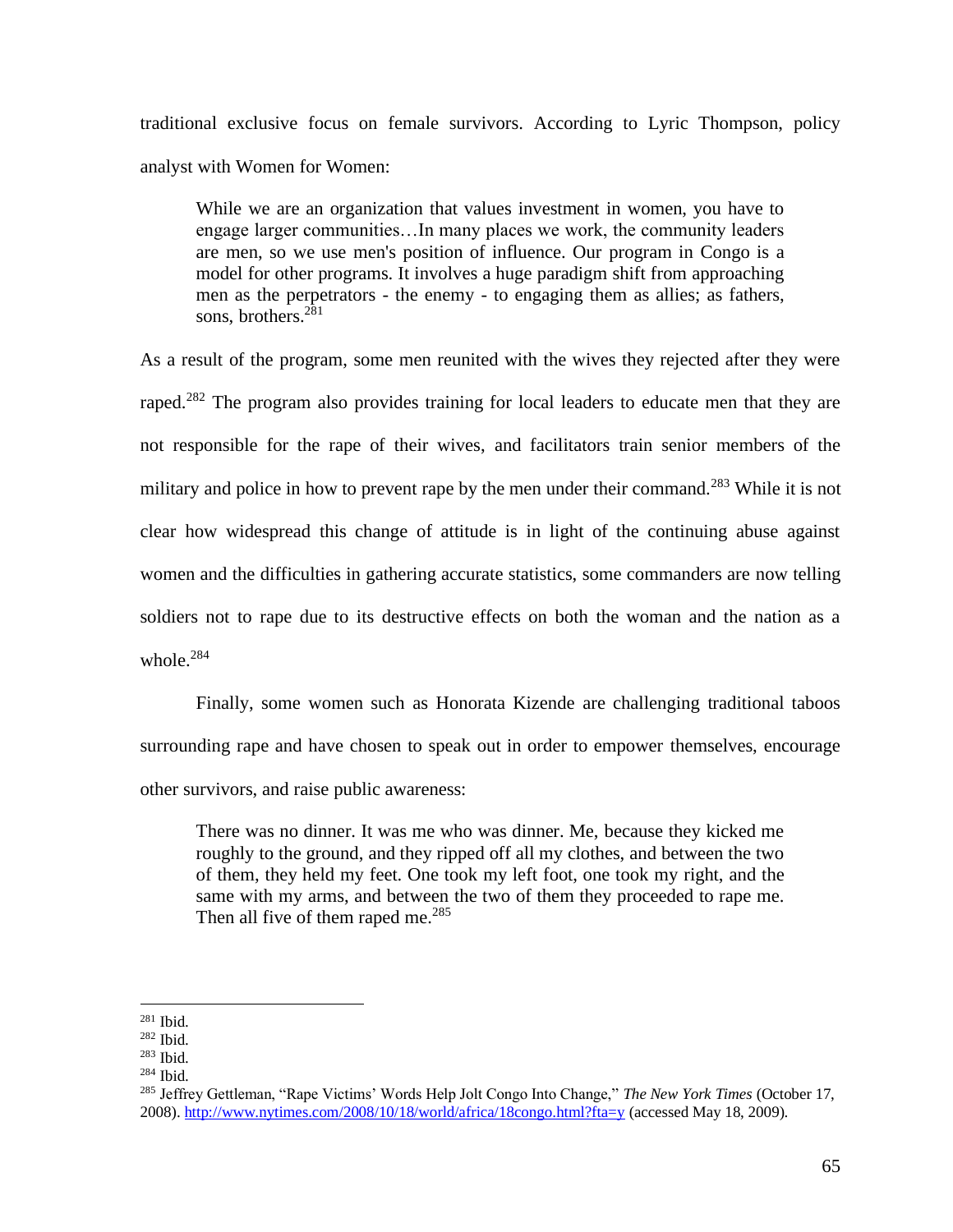This public discussion of rape is a relatively new phenomenon but one with the potential to create significant changes in the Congo. When women like Kizende speak publicly regarding their experiences of rape and sexual violence, national and international awareness surrounding this crime dramatically increases. When human rights organizations, governments, journalists and academic scholars investigate, research, analyze, and publicize acts of sexual violence, the reasons behind the continued use of rape as a weapon of war and the strategies that should be implemented for its eradication are better understood. When perpetrators of sexual violence are prosecuted and punished for their crimes under both Congolese and international humanitarian law, impunity for those who use rape as a weapon will decrease.

## *Obstacles to Eradication*

Despite the strategies and positive developments discussed above, several obstacles to eradicating sexual violence in the DRC remain a serious concern. While ending impunity for perpetrators of sexual violence is a necessary step to changing the attitudes and actions of armed groups, international tribunals are only able to prosecute a small number of cases and "many national governments do not have the resources or the commitment to pursue sexual crimes against women."<sup>286</sup> Additional reasons for the small number of prosecuted rape cases include the difficulty in gathering evidence and testimony, as well as the trauma and fear that keep many survivors from coming forward and testifying.<sup>287</sup>

 Cultural norms that view violence against women and girls in both peace and war as inevitable and normal must also be challenged in order to reduce the levels of sexual abuse:

<sup>&</sup>lt;sup>286</sup> Jeanne Ward and Mendy Marsh, "Sexual Violence against Women and Girls in War and its Aftermath: Realities, Responses, and Required Resources," *Symposium on Sexual Violence in Conflict and Beyond* (2006): 28.

<sup>287</sup> Lene Hansen, "Gender, Nation, Rape: Bosnia and the Construction of Security," *International Feminist Journal of Politics* vol. 3, issue 1 (April 2000): 55-75.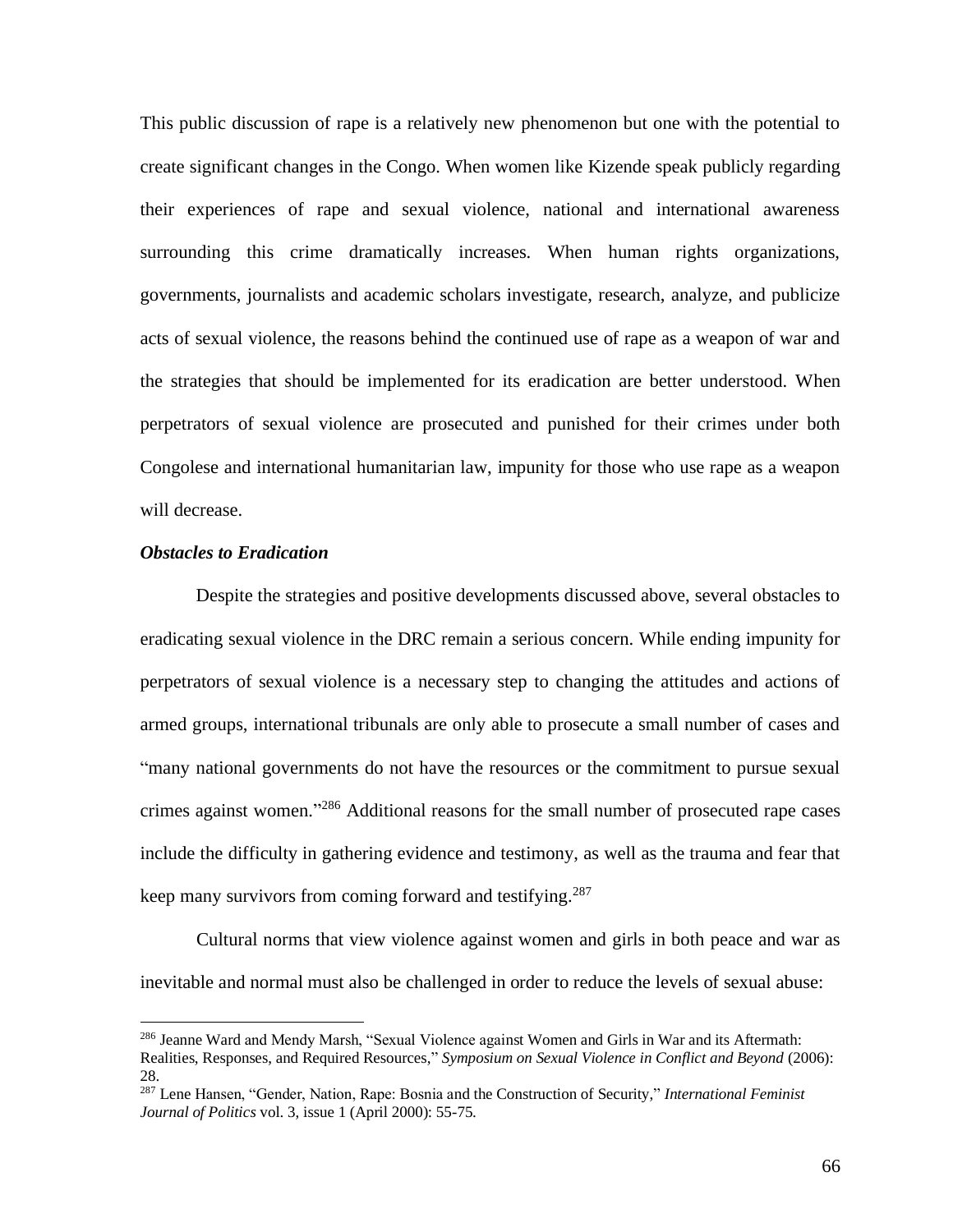In a world where sex crimes are too often regarded as misdemeanors during times of law and order, surely rape will not be perceived as a high crime during war, when all the rules of human interaction are turned on their heads...humankind's level of tolerance for sexual violence is not established by international tribunals after war. That baseline is established by societies, in times of peace. The rules of war can never really change as long as violent aggression against women is tolerated in everyday life.<sup>288</sup>

It is therefore necessary to address all incidences of physical and sexual violence against women in the home and in the street during times of peace, whether the abuse is committed by family members or the state. The time to clearly establish an unwillingness to tolerate any form of violence against women is during peace, rather than wait until a major conflict reveals widespread systemic sexual abuse. By then it is often too late to implement the necessary structural changes. If rape and other forms of sexual violence are not prosecuted during times of peace, it will be almost impossible to change entrenched ways of thinking and practice during conflict.

The low status of women in Congolese society also exacerbates the often accepted acts of violence committed against them and is a major obstacle to the eradication of sexual violence:

In peacetime, the demands on Congolese women are limitless; but in this war, the most insane fantasies have found their expression. When seven soldiers rape a women or little girl, and thrust a knife or fire shots into her vagina, for them the woman is no longer a human being, she is an object. And since there are no longer any laws or rules, combatants pour out their anger and their madness on to women and little girls.<sup>289</sup>

In the Congo, as in many other patriarchal societies, men hold most leadership positions in politics, economics, and religion. Even though many ethnic groups in the Congo pass down inheritance through the mother's side of the family, "women are regarded as lower than

<sup>288</sup> Paula Donovan, "Rape and HIV/AIDS in Rwanda," *Supplement to The Lancet: Medicine and Conflict* vol. 360 (December 2002): 18.

<sup>289</sup> Amnesty International, "Democratic Republic of Congo: Mass Rape - Time for Remedies," *Amnesty International Publications* (October 25, 2004).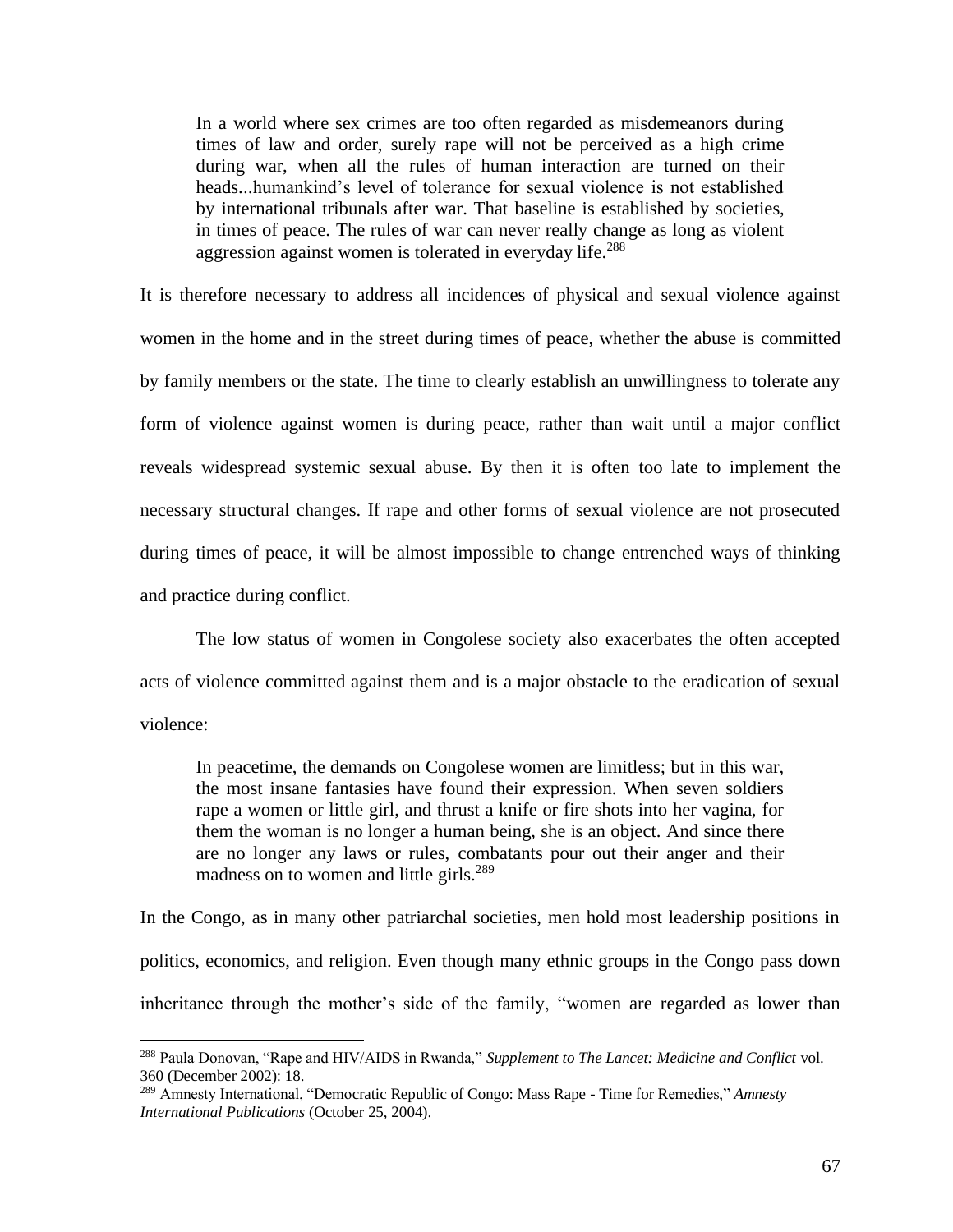males on the scale of social hierarchy."<sup>290</sup> Especially in rural areas, men often have many wives, a situation that at times creates competition between the women for food, children, and attention from their husband.<sup>291</sup> Women in Congolese society are largely responsible for the survival of their families through a daily workload that includes cutting firewood for cooking, carrying large buckets of water, cleaning clothes, planting crops and harvesting the fields, collecting fruit, cooking, raising children, paying school fees, and making baskets and pottery to sell at local markets. Most of this work is done while carrying their babies on their backs.<sup>292</sup> Finally, even though women carry such a large responsibility and make important contributions in their families and communities, women are still at an economic disadvantage because most husbands are the head of the home and make all the financial decisions on behalf of the entire family.<sup>293</sup>

Women also continue to be underrepresented and underestimated in the institutions and government of the DRC.<sup>294</sup> For example, even though women campaigned for their ideas to be taken into account, there was not a significant level of female participation in making decisions in the transitional government.<sup>295</sup> Finally, since women are affected by war, malnutrition, disease and illiteracy, the involvement of women in the decision-making process would contribute greatly to solving these problems and improving development.<sup>296</sup>

<sup>294</sup> Annie Matundu-Mbambi, "Congolese Women: Peacemakers for Security and Development in the Democratic Republic of Congo," *International Peace Update* (June 1, 2009), [http://www.thefreelibrary.com/Congolese+women:+peacemakers+for+security+and+development+in+the...](http://www.thefreelibrary.com/Congolese+women:+peacemakers+for+security+and+development+in+the...-a0210666751) [a0210666751](http://www.thefreelibrary.com/Congolese+women:+peacemakers+for+security+and+development+in+the...-a0210666751) (accessed February 14, 2010).

<sup>&</sup>lt;sup>290</sup> Jennifer J. Ziemke, "Countries and their Cultures: Democratic Republic of the Congo,"

<http://www.everyculture.com/Bo-Co/Democratic-Republic-of-the-Congo.html> (accessed February 19, 2010).  $291$  Ibid.

<sup>292</sup> Ibid.

<sup>293</sup> Ibid.

<sup>295</sup> Chantal Malamba Kifungo, "Can Women Take a Role in the New DRC?" *Developments Magazine*, <http://www.developments.org.uk/articles/can-women-take-a-role-in-the-new-drc/> (accessed February 14, 2010).  $296$  Ibid.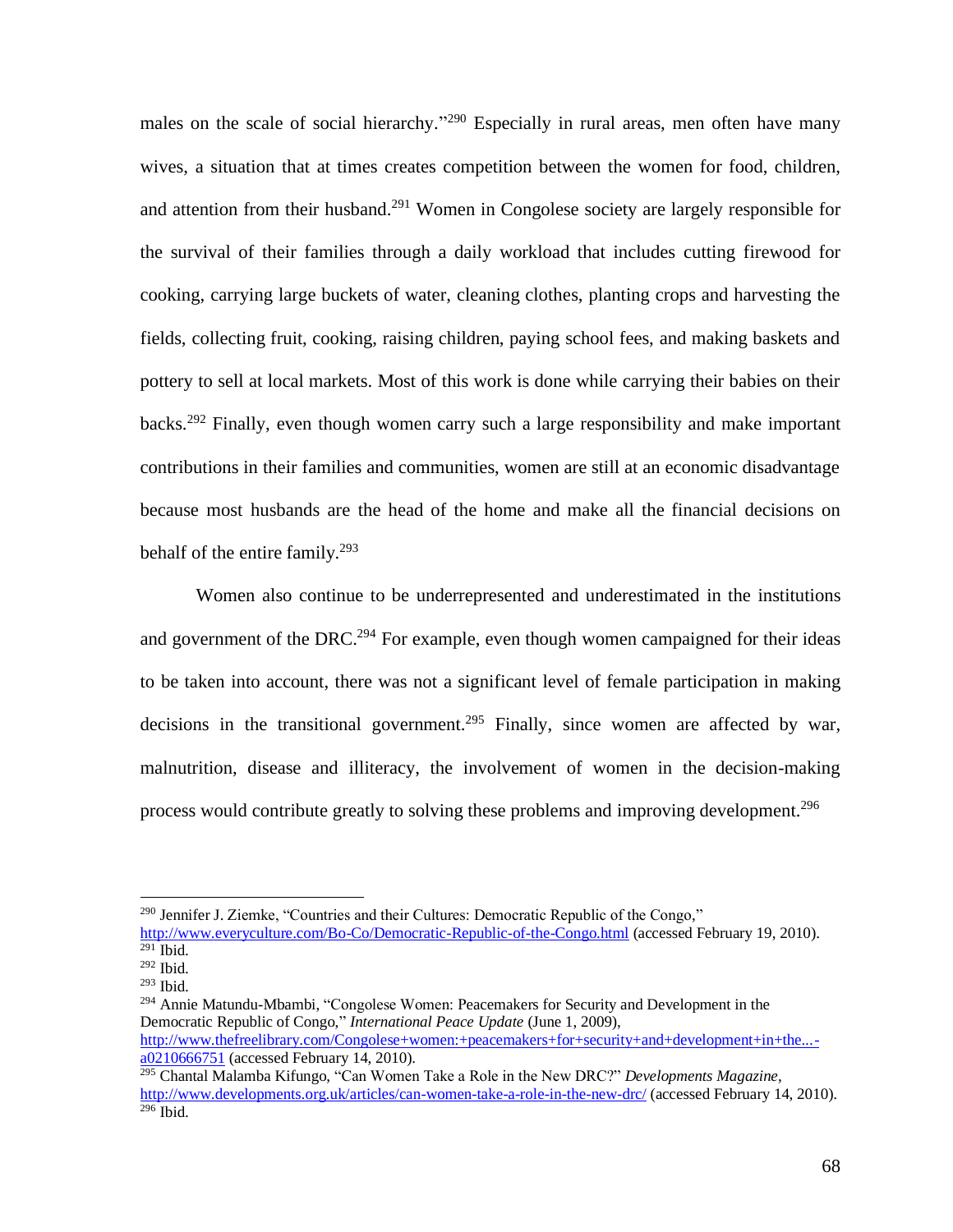In "Silence=Rape," Jan Goodwin discusses several additional factors that make eradicating rape in the DRC extremely difficult. The country has devolved into "an utter state of lawlessness," where perpetrators know they will not be held responsible for their actions. Rape is also an extremely effective weapon of war that is cheaper than bullets and still not effectively prosecuted in proportion to the amount of sexual violence actually taking place. Further, the United Nations peacekeeping mission to the country (MONUC) has not been effective in stemming the tide of sexual violence due to a lack of human resources and the responsibility of patrolling an area the size of Western Europe. There is also a lack of political will, both domestically and internationally, to bring perpetrators to justice.<sup>297</sup>

Further, while rape during the Rwandan genocide and in Bosnia both received extensive international media coverage, similar events in the DRC have received less attention and demands for justice.<sup>298</sup> This is despite the fact that many within the Congo and in the international human rights, U.N. and NGO communities believe the number of women raped in the DRC "greatly exceeds that in both Bosnia and Rwanda."<sup>299</sup> There are several reasons that current events in the DRC do not receive the same amount of media coverage that Bosnia received. Factors include the size of the countries, geopolitical interests, ease of access, the high level of danger in the DRC, and the complexity of the Congo's conflict.<sup>300</sup> The international media must address these factors immediately and begin to cover the events in the Congo more extensively in order for public awareness concerning sexual violence in the DRC to increase.

<sup>297</sup> Jan Goodwin, "Silence=Rape," *The Nation* (March 8, 2004),

<http://www.thenation.com/doc/20040308/goodwin> (accessed January 19, 2010).  $298$  Ibid.

<sup>299</sup> Ibid.

 $300$  Ibid.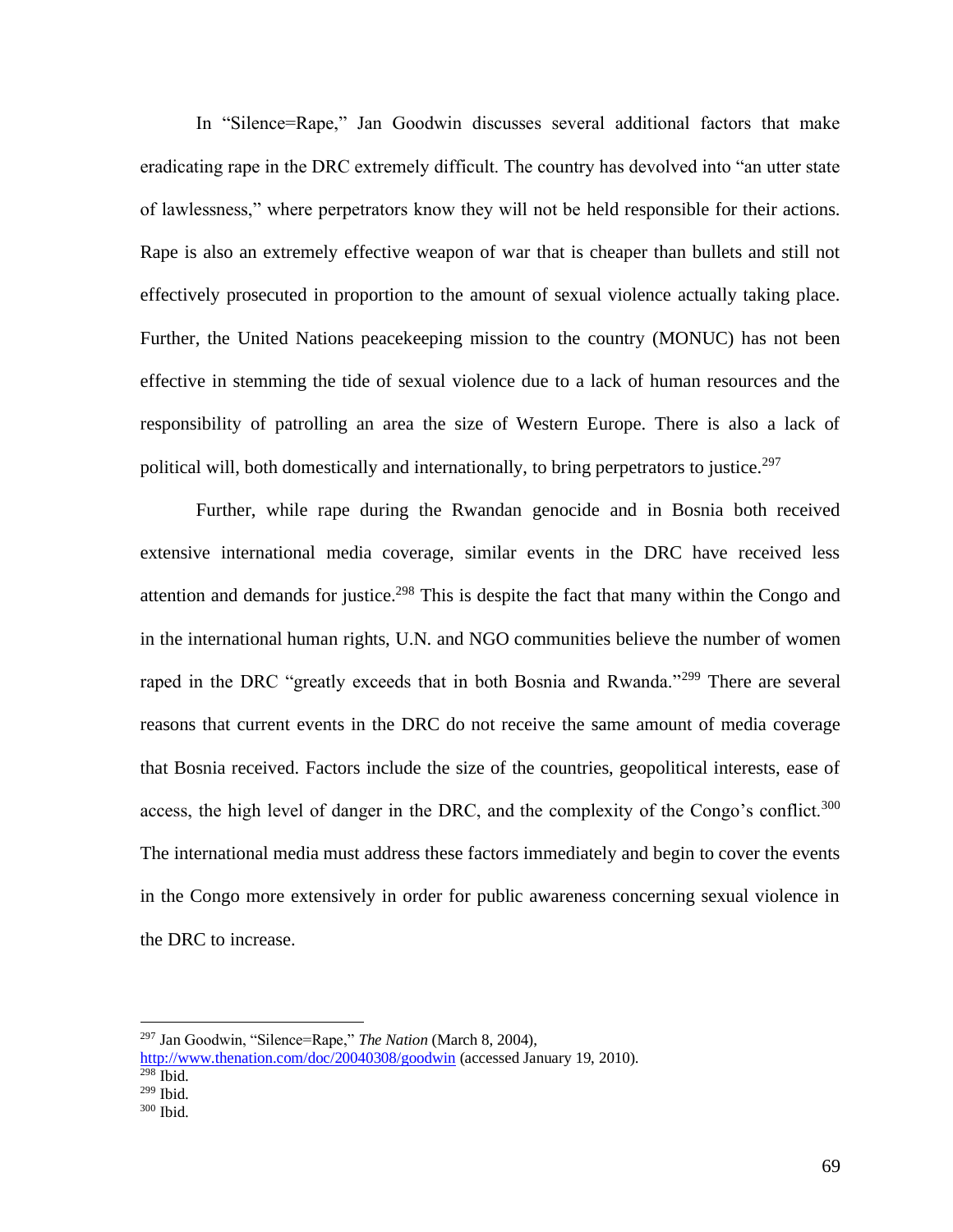# *Positive Developments*

Despite the many obstacles to eradicating sexual violence in the DRC, there have been a few recent positive developments. For example, Margot Wallstrom, former vice president of the European Commission, was appointed the U.N. special representative for ending conflict-zone sexual violence in February 2010 by U.N. Secretary General Ban Kimoon. On March 1, 2010, she began her two-year position and said she would go "right away" to the DRC, a "global epicenter of mass rape."<sup>301</sup>

Wallstrom said she plans to work with the Congolese government, U.N. peacekeepers, and numerous non-governmental organizations to implement the strategy devised by MONUC to curb sexual violence throughout the country. In addition to calling for specialized training for members of the military, police, and peacekeepers in order to prevent sexual violence, the comprehensive strategy includes several additional elements:

The plan also envisions improving victims' access to justice by informing women of their rights, strengthening local police units, organizing mobile courts in rural areas, providing protection for victims, witnesses and others associated with cases and not requiring victims to pay legal fees. It also focuses on applying the country's 2006 law on sexual violence, which criminalizes sexual mutilation and slavery and the insertion of objects into a woman's vagina.<sup>302</sup>

Other suggestions Wallstrom brought forward include the use of modern technology such as laboratories and DNA to identify assailants, as well as the use of GPS to protect women. She also suggested combining traditional approaches, such as radio programs or soap operas to

<sup>301</sup> Danielle Shapiro, "U.N.'s Wallstrom Says Congo Will Be Her First Stop," *Women's eNews* (February 25, 2010)[, http://www.womensenews.org/story/international-policyunited-nations/100224/uns-wallstrom-says](http://www.womensenews.org/story/international-policyunited-nations/100224/uns-wallstrom-says-congo-will-be-her-first-stop)[congo-will-be-her-first-stop](http://www.womensenews.org/story/international-policyunited-nations/100224/uns-wallstrom-says-congo-will-be-her-first-stop) (accessed March 18, 2010). <sup>302</sup> Ibid.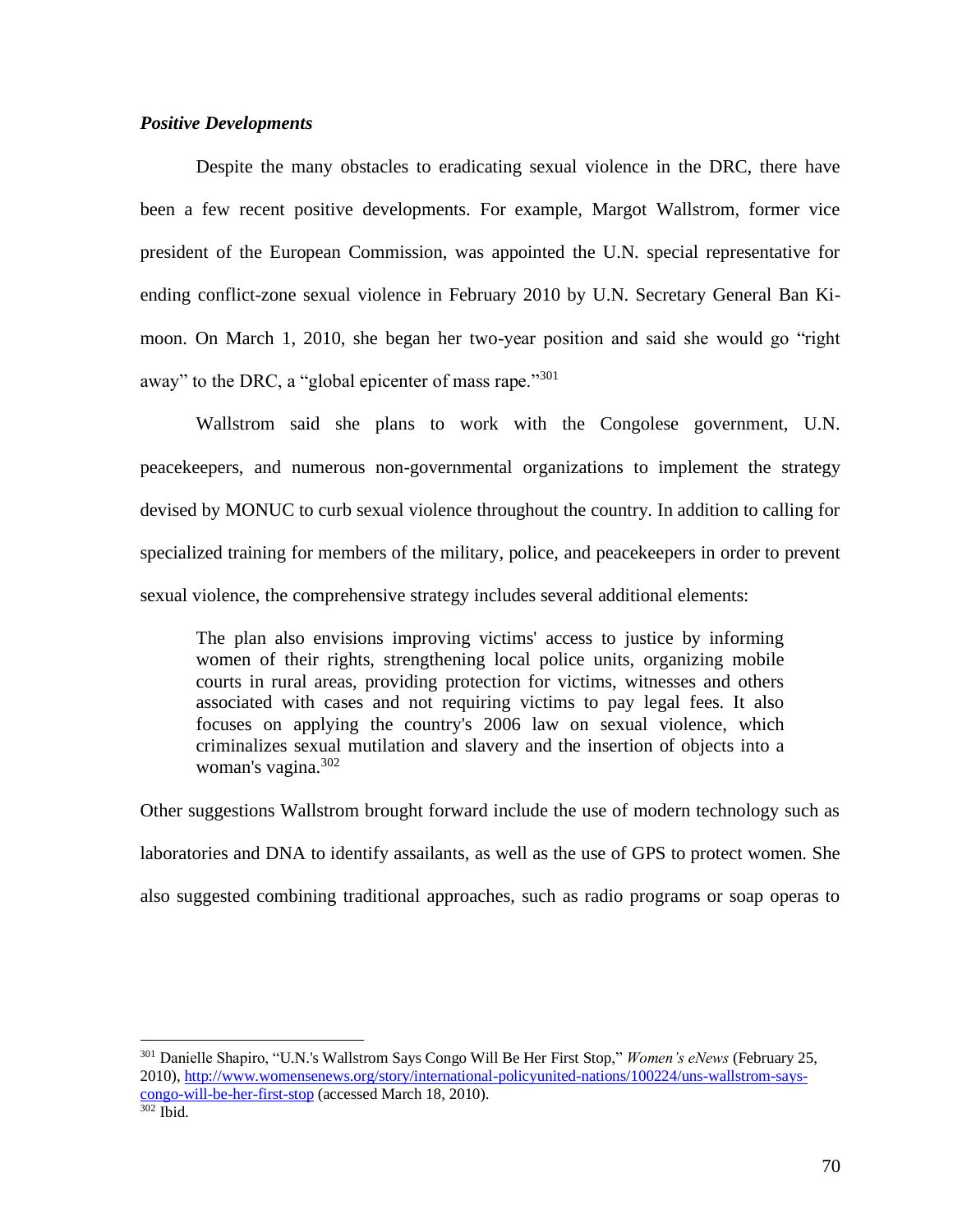educate women regarding sexual violence, and high-tech strategies, such as providing women with video cameras and mobile phones to "signal when they need protection."<sup>303</sup>

While some of these suggestions look good on paper, many are not practical. Would the use of mobile phones and video cameras really work in a country the size of Western Europe with virtually no infrastructure and on a problem as widespread as it is in the DRC? Who would respond to calls for help? Underlying issues that presently keep women from coming forward, such as fear, shame, and impunity for perpetrators, must also be addressed before some of these strategies could be implemented with any measure of success.

The Congolese government, with assistance from the international community, should increase efforts to ensure justice and end perpetrators' impunity in the country through reforms to the civilian court and police services so they are able to investigate and prosecute cases involving sexual violence.<sup>304</sup> Protecting and supporting victims and witnesses in these cases should become a priority, along with providing adequate financial, material, and training resources for police, prosecutors and judges.<sup>305</sup> It is also important that women's rights NGOs have a role in designing and implementing strategies addressing sexual violence and peace.<sup>306</sup> Further, the Congolese government should immediately investigate all rape allegations, incorporate the provisions of the Rome Statute of the International Criminal Court into domestic law, and ensure that the revised 2006 national laws concerning sexual violence are carried out by the judiciary and police.<sup>307</sup> Initiatives such as these may assist in reducing the effectiveness and use of rape as a weapon in this conflict.

<sup>303</sup> Ibid.

<sup>&</sup>lt;sup>304</sup> Amnesty International, "Democratic Republic of Congo: North Kivu; No End to War on Women and Children," *Amnesty International Publications* (September 29, 2008): 23.

<sup>305</sup> Ibid.

<sup>306</sup> Ibid., 23-24.

<sup>307</sup> Ibid., 26.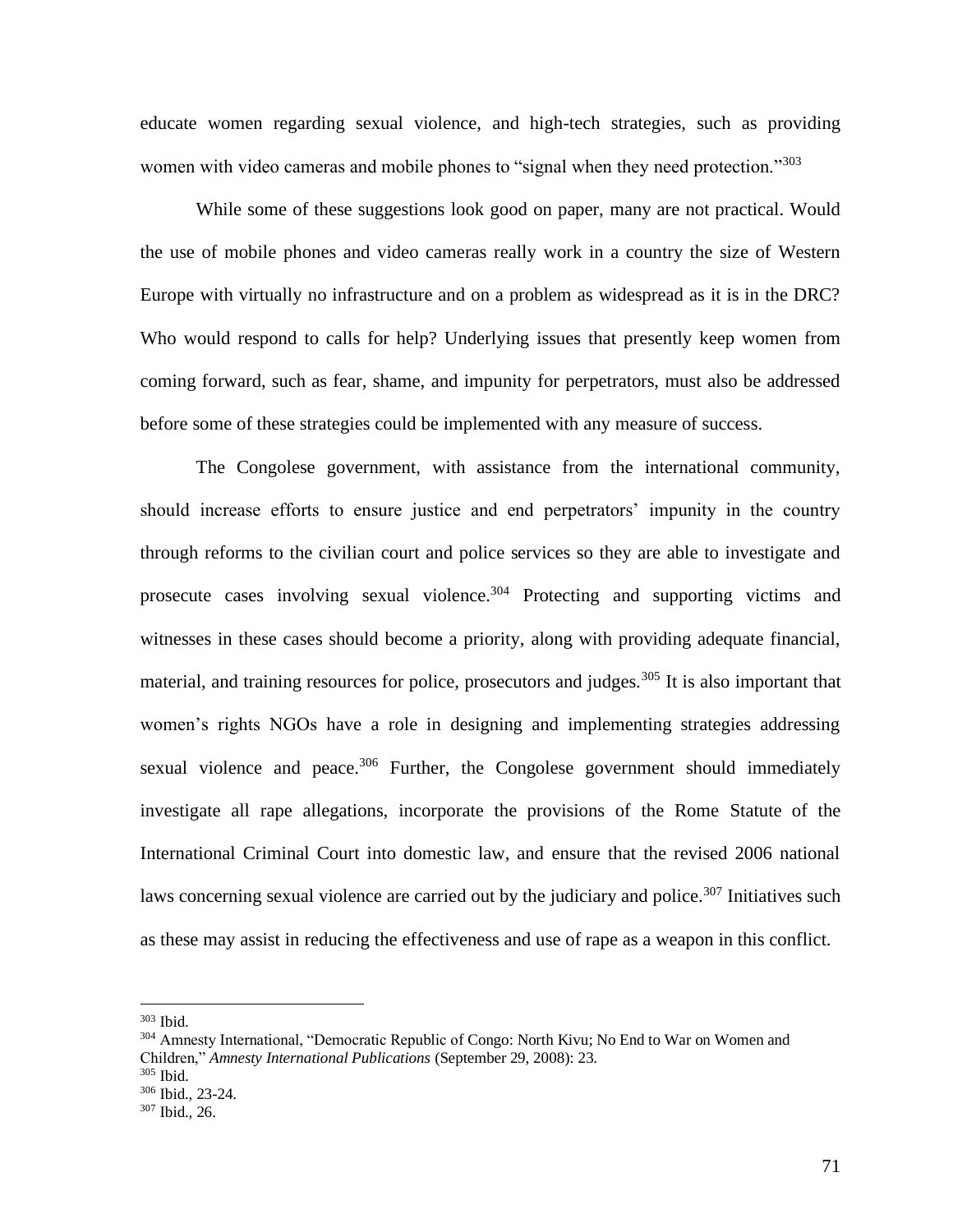#### **Chapter Five: Conclusion**

I think what's different in Congo is the scale and the systematic nature of it, indeed, as well, the brutality. This is not rape because soldiers have got bored and have nothing to do. It is a way to ensure that communities accept the power and authority of that particular armed group. This is about showing terror. This is about using it as a weapon of war.  $308$ 

 The use of rape in the DRC is more widespread and severe than in most recent conflicts, including Rwanda and the former Yugoslavia. This paper argues that sexual violence is used as a systemic and strategic weapon in the DRC due to its effectiveness in accomplishing economic and military goals, the Congo's hostile political environment, impunity for perpetrators of sexual violence, the large number of actors in the on-going conflict that makes allocating responsibility almost impossible, and the many physical, psychological, and social consequences associated with rape that benefit perpetrators.

The nation's bloody history of violence, oppression and exploitation has led to constant instability, a militarized state, and a collapsed infrastructure, which in turn created an environment where sexual violence flourishes with nearly complete impunity for perpetrators. Rape terrorizes communities, allowing armed groups to control civilians and gain access to valuable minerals and resources. The destructive consequences of sexual violence destroy entire communities more efficiently, effectively and cheaply than guns or bombs, while perpetrators can hide these crimes because of the shame and fear that silence many survivors. It is also easier to hide rape victims than piles of dead bodies.

In light of the seriousness of the present situation, many recommendations have been made with the aim of reducing sexual violence in the DRC. As noted above, however, these recommendations should be considered through the lens of the present political context in the

<sup>308</sup> Senior Congo Researcher at Human Rights Watch, Anneka Van Woudenberg, cited in "War against Women: The Use of Rape as a Weapon in Congo's Civil War," *CBS News* (August 17, 2008), <http://www.cbsnews.com/stories/2008/01/11/60minutes/main3701249.shtml> (accessed May 6, 2009).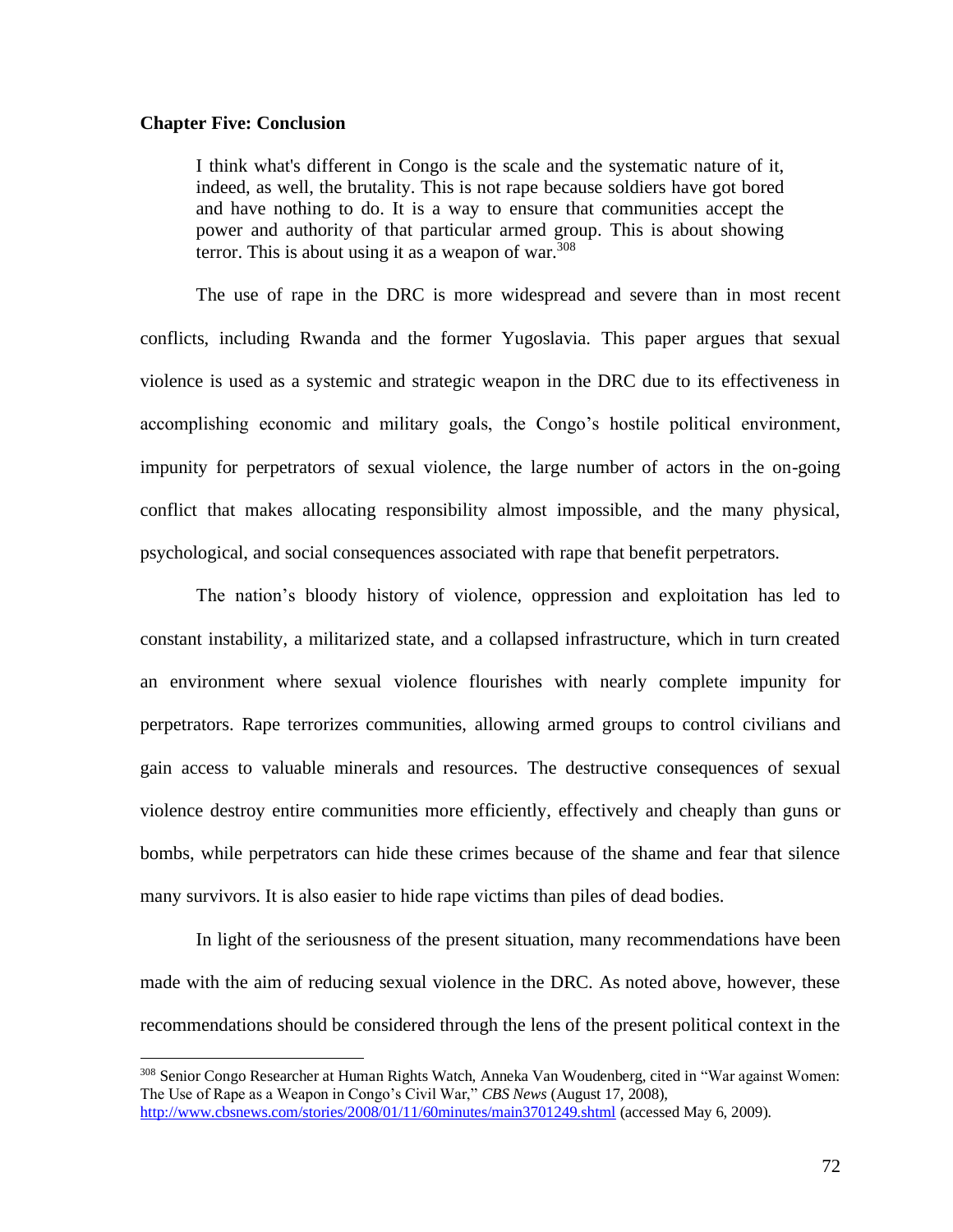country. Several examples highlight the challenges in reducing sexual violence due to the highly charged political environment that makes implementing the necessary changes extremely difficult. One of the most important factors to consider is the fact that years of fighting destroyed the Congo's infrastructure, seriously hampering the government's ability to effectively administer large parts of the country. This nominal sovereignty means that the Congolese government has little control over the numerous armed groups roaming the country committing acts of sexual violence.

Further, the decades of exploitation by Mobutu and the years of war have depressed the economy to the point that joining the national army or an armed group is one of the only ways to escape poverty. It is therefore necessary that any recommendations pushing for the demobilization of all armed groups consider the fact that this process is almost impossible unless former combatants know they have a viable alternative. This means that economic development in eastern DRC must become a priority. A collapsed economy has also led to an extremely weak judicial system. Presently, there are very few highly trained lawyers or judges in the Congo and the national government does not have the resources necessary to rebuild the judiciary, pay members of law enforcement an adequate wage, or to investigate and prosecute crimes of sexual violence. In this way, it will be extremely difficult to implement the recommendations involving increased domestic prosecutions without the immediate and long-term financial support and administrative backing from the international community.

There are also numerous issues that must be addressed before many of the recommendations made by human rights groups and U.N. representatives can be implemented. For example, the involvement of neighbouring countries is a serious factor

73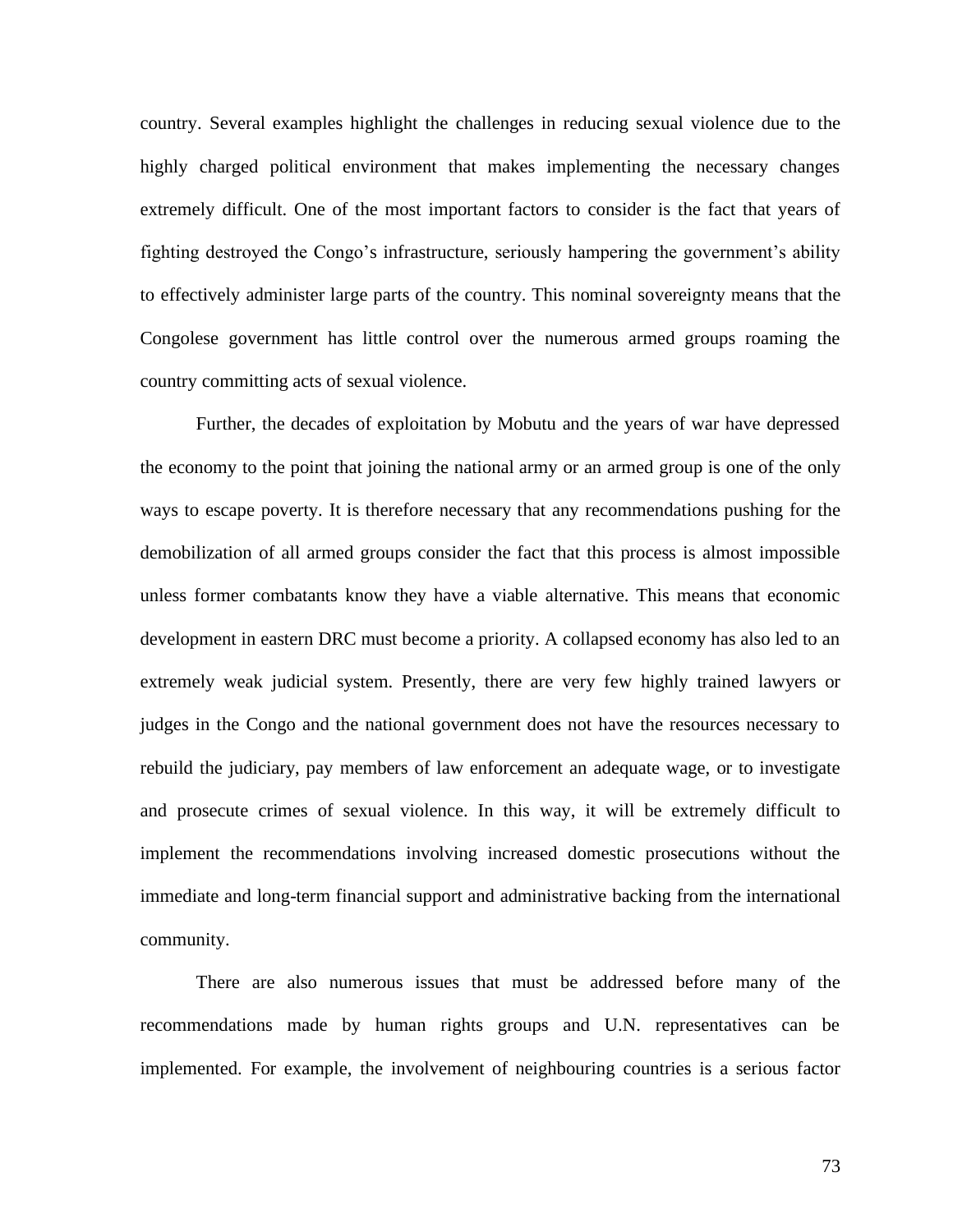contributing to the continuation of the conflict and the resulting sexual violence. The violence will not stop until all foreign governments withdraw their support for armed groups fighting for access to the Congo's mineral wealth. It is not likely that this involvement will cease any time soon, however, because foreign governments and mining corporations make a significant profit when they exploit the Congo's resources. National armed groups also continue to fight for control and access to resources because it ensures their survival and continued political power. Stopping the illegal exploitation of the Congo's mineral wealth by foreign and national groups, as well as transnational corporations, would take a firm commitment from the international community to impose sanctions or refuse to buy Congolese resources known to be illegally extracted by foreign powers.

The international community, however, has so far proved inadequate in addressing sexual violence. It is unwilling to hold Rwanda accountable for their continued involvement in the Congo, it provides ineffective aid to conflict zones in Africa rather than devising and implementing comprehensive strategies for peace and the reduction of war rape, and it has failed to utilize the full force of international law in attempting to stop the on-going sexual violence. The international community has also traditionally been unwilling to make the necessary financial and time commitments to address the root causes of conflict and sexual violence in the Congo, as well as make the necessary structural changes. Further, the international media has largely ignored sexual violence in the country, as well as the conflict itself.

It is important to stress that continued support for MONUC, reforms to the domestic judicial system and the military, the utilization of the ICC for high-ranking officers accused of sexual violence, increased training and discipline for soldiers, additional research, and

74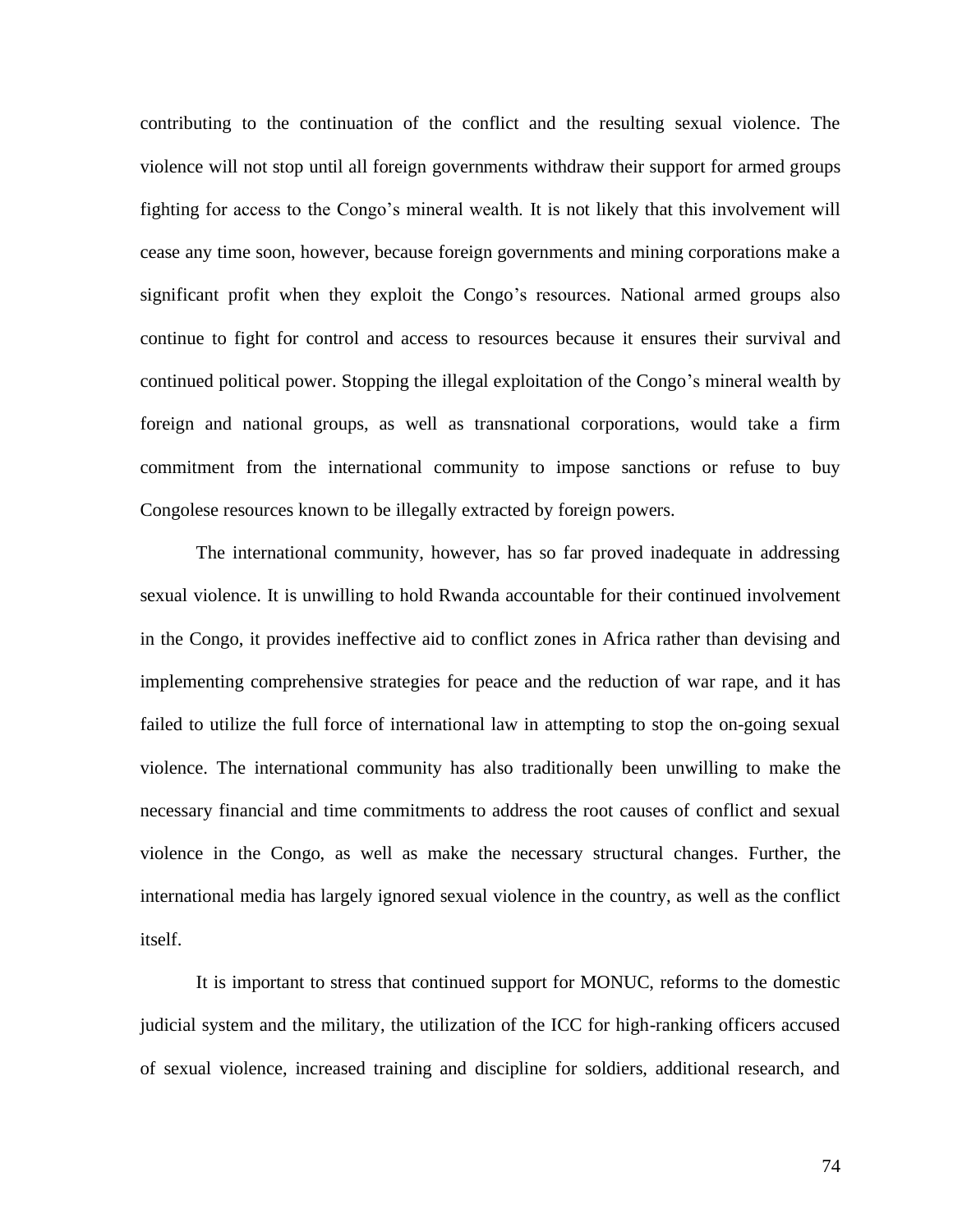increased public awareness and advocacy are all important and must happen if there is any hope of reducing sexual violence in the Congo. There are, however, still many obstacles to implementing these changes including competing national and regional interests, lack of funds, and the failure of various organizations and levels of government to coordinate with each other and develop a comprehensive strategy to address sexual violence.

The use of sexual violence in the Congo may seem like an insurmountable problem with many of the recommendations for its eradication having little chance for success in the present political context and with the present level of financial and political commitment from the international community. The obstacles to reducing sexual violence in the Congo are so large in part due to the fact that attempts to address it have come too late. For example, a study conducted by the Harvard Humanitarian Initiative and Oxfam International found that from 2004 to 2008, the number of rapes committed by civilians increased dramatically, a finding that suggests the "normalization of rape among the civilian population."<sup>309</sup>

It is therefore imperative that the international community learn from what is happening to women in the Congo in order to devise strategies and implement policies designed to reduce future sexual violence in other countries. If rape is tolerated during times of peace, by the time sexual violence becomes rampant during times of war, it is often too late to make the necessary structural changes. The time to vigorously address all forms of violence against women is during times of peace.<sup>310</sup> It is necessary to implement programs that educate men on the proper treatment of women, prosecute perpetrators of all forms of violence against women, work towards women's full participation in all facets of public life,

<sup>&</sup>lt;sup>309</sup> Harvard Humanitarian Initiative and Oxfam International, "Now, the World is Without Me:' An Investigation of Sexual Violence in Eastern Democratic Republic of Congo," Harvard Humanitarian Initiative and Oxfam International (April 2010): 2.

<sup>310</sup> Paula Donovan, "Rape and HIV/AIDS in Rwanda," *Supplement to The Lancet: Medicine and Conflict* vol. 360 (December 2002): 18.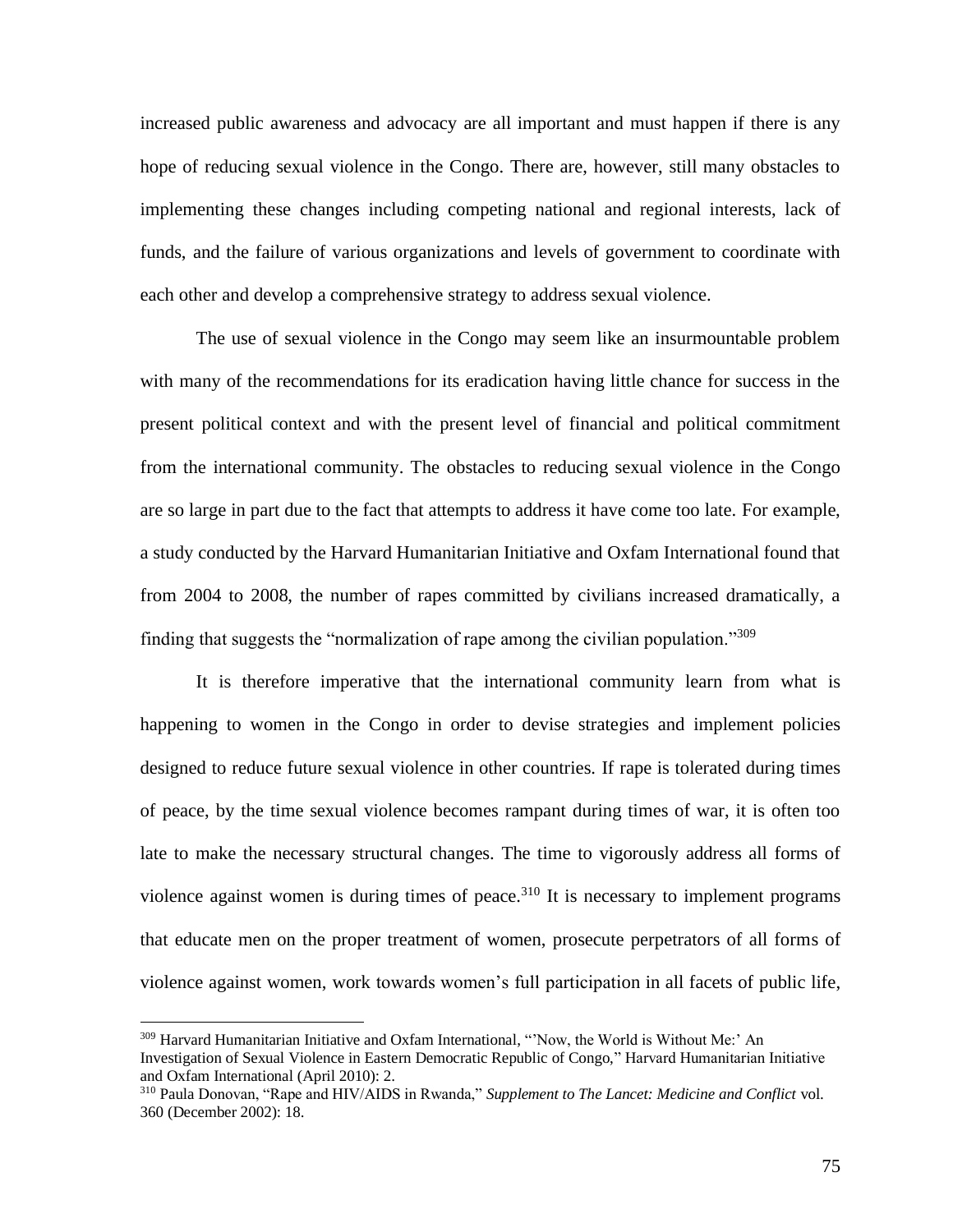and address unequal power relations between men and women long before violent conflict begins. Rather than waiting for war to reveal disparity and violence, preventive measures to improve women's status in society are necessary during times of peace. Further, it is important that the international community addresses the root causes of a conflict at the beginning of the fighting, rather than wait until a violent conflict has been raging for many years before working towards a sustainable peace or tackling widespread sexual violence.

This paper uses the DRC as a case study due to the severity of sexual violence there, the number of women affected, the lack of international attention, and the fact that the use of rape as a weapon of war is not just an historical event, but an ongoing crime against humanity. It is important to stress, however, that war rape is not unique to the Congo. The events occurring today in the DRC are used to highlight a much wider global phenomenon.<sup>311</sup> Further, while it is outside the scope of this paper, men are also targeted for rape and sexual violence in the Congo and in other conflicts around the world.<sup>312</sup> War rape is therefore not simply a "women's issue." The use of rape as a weapon of war is a severe human rights violation that impacts men and women all over the world and is a serious impediment to achieving sustainable peace, women's equality, economic and social stability, and international security.<sup>313</sup>

[http://www.unifem.org/gender\\_issues/violence\\_against\\_women/facts\\_figures.php?page=7](http://www.unifem.org/gender_issues/violence_against_women/facts_figures.php?page=7) (accessed January 20, 2010). AND "Civilians in War [Zones: Women and Children Worst,"](http://search0.scholarsportal.info.ezproxy.uwindsor.ca/ids70/view_record.php?id=2&recnum=4&log=from_res&SID=8a0074029ff2575b4019a46e4ca961b6) *The Economist* vol. 390 (February 21, 2009): 61. AND "Sexual Violence as a Weapon of War," *The State of the World's Children 1996 – UNICEF* <http://www.unicef.org/sowc96pk/sexviol.htm> (accessed February 10, 2010).

<http://www.nytimes.com/2009/08/05/world/africa/05congo.html> (accessed January 17, 2010).

<sup>311</sup> Jeanne Ward, "Broken Bodies-Broken Dreams: Violence against Women Exposed," *OCHA/IRIN* (November 2005): 177-189. AND UNIFEM, "Facts and Figures on VAW,"

<sup>312</sup> Human Rights Watch, "Seeking Justice: The Prosecution of Sexual Violence in the Congo War," *Human Rights Watch* (2005): 20-21. AND Jeffrey Gettleman, "Latest Tragic Symbol of an Unhealed Congo: Male Rape Victims," *The New York Times* (August 5, 2009),

<sup>313</sup> "Civilians in War [Zones: Women and Children Worst."](http://search0.scholarsportal.info.ezproxy.uwindsor.ca/ids70/view_record.php?id=2&recnum=4&log=from_res&SID=8a0074029ff2575b4019a46e4ca961b6) *The Economist* vol. 390 (February 21, 2009): 61.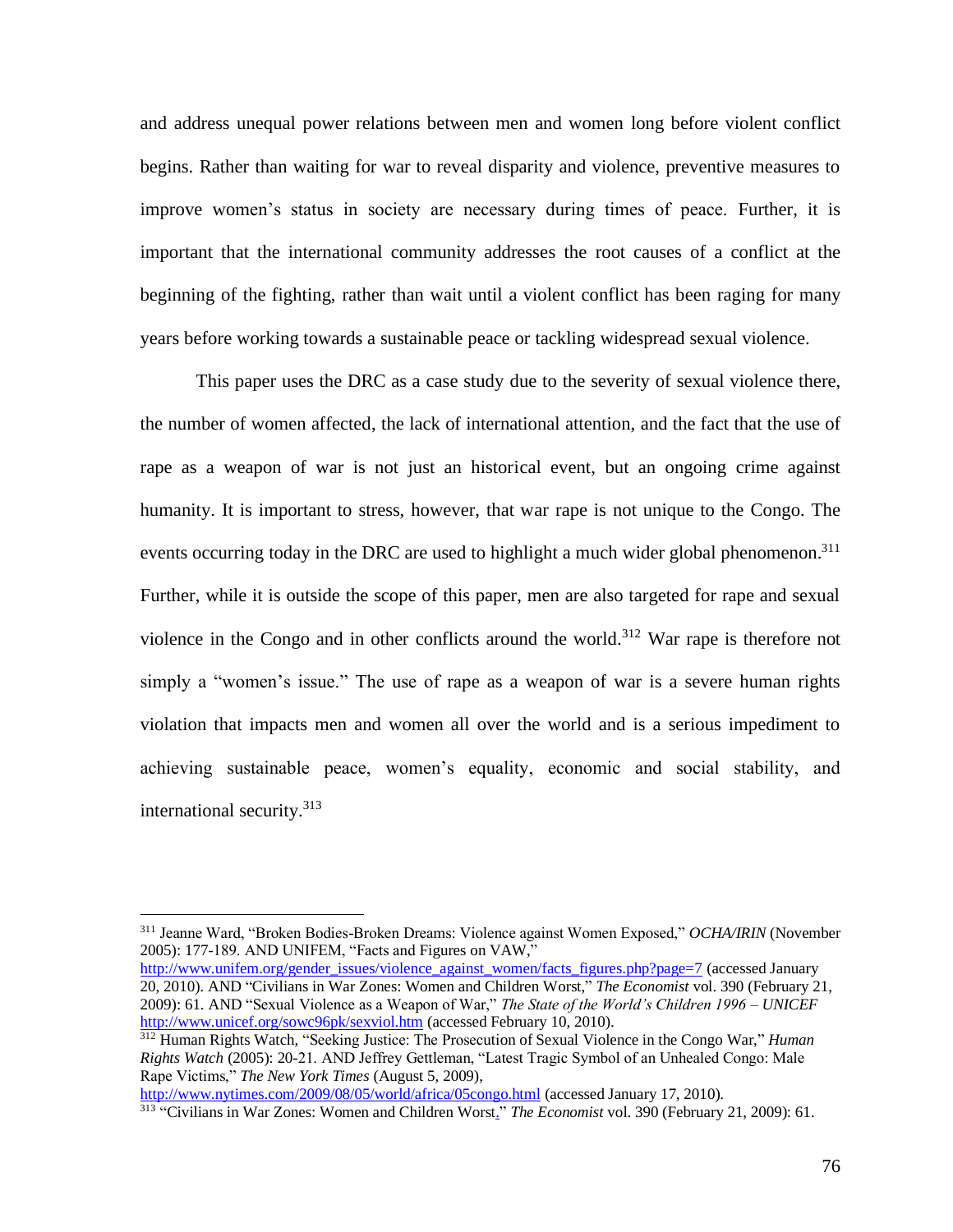Sexual violence in war has traditionally received little attention and scholarly examination; consequently there is a lack of understanding regarding why sexual violence is used on such a wide scale in modern-day conflicts, including the Congo. Further, the sexual violence in the Congo, as well as the conflict itself, has received insufficient attention in the media and the scholarly literature. Research is needed to better understand the nature of the conflict in order to better understand the reasons for sexual violence. Right now, many journalists and scholars do not address this conflict because it is extremely complex and difficult to understand. This paper therefore addresses significant gaps in the current literature, raises important questions for further study, and examines a current case of systemic sexual violence in order to enhance the understanding of sexual violence in the Congo.

Many scholarly sources examining sexual violence in the Congo focus on what is happening, or discuss one or two of the factors discussed in this paper. This research, however, analyzes the existing research and human rights reports to examine the reasons why sexual violence is used in the DRC, why it is effective, and how it has become an actual strategic weapon rather than simply an unfortunate byproduct of violent conflict. This paper also builds on the recent literature (since the mid-1990s) that questions long-held beliefs and assumptions surrounding sexual violence. Some of the traditional theories state that men commit rapes for sexual gratification, rape is inevitable in war, and that rape is natural for men because they are "genetically wired" for sexual violence during the chaos of combat.<sup>314</sup> This research challenges these old assumptions and builds on increasingly accepted feminist

<sup>314</sup> [Ruth](http://search0.scholarsportal.info.ezproxy.uwindsor.ca/ids70/p_search_form.php?field=au&query=seifert+ruth&log=literal&SID=8a0074029ff2575b4019a46e4ca961b6) Seifert, ["The Second Front: The Logic of Sexual Violence](http://search0.scholarsportal.info.ezproxy.uwindsor.ca/ids70/view_record.php?id=8&recnum=5&log=from_res&SID=8a0074029ff2575b4019a46e4ca961b6) in Wars," *Women's Studies International Forum* vol. 19, no. 1-2 (Jan-Apr 1996): 35-36. AN[D Cindy S.](http://search0.scholarsportal.info.ezproxy.uwindsor.ca/ids70/p_search_form.php?field=au&query=snyder+cindy+s&log=literal&SID=8a0074029ff2575b4019a46e4ca961b6) Snyder, Wesley J[. Gabbard,](http://search0.scholarsportal.info.ezproxy.uwindsor.ca/ids70/p_search_form.php?field=au&query=gabbard+wesley+j&log=literal&SID=8a0074029ff2575b4019a46e4ca961b6) [J. Dean](http://search0.scholarsportal.info.ezproxy.uwindsor.ca/ids70/p_search_form.php?field=au&query=may+j+dean&log=literal&SID=8a0074029ff2575b4019a46e4ca961b6) May and Nihada [Zulcic,](http://search0.scholarsportal.info.ezproxy.uwindsor.ca/ids70/p_search_form.php?field=au&query=zulcic+nihada&log=literal&SID=8a0074029ff2575b4019a46e4ca961b6) ["On the Battleground of Women's Bodies: Mass Rape in Bosnia-Herzegovina,](http://search0.scholarsportal.info.ezproxy.uwindsor.ca/ids70/view_record.php?id=8&recnum=34&log=from_res&SID=8a0074029ff2575b4019a46e4ca961b6)" *Affilia* vol. 21, no. 2 (Summer 2006): 184-185. AND Christopher [Mullins,](http://search0.scholarsportal.info.ezproxy.uwindsor.ca/ids70/p_search_form.php?field=au&query=mullins+christopher&log=literal&SID=8a0074029ff2575b4019a46e4ca961b6) ["'He Would Kill Me With His Penis:' Genocidal](http://search0.scholarsportal.info.ezproxy.uwindsor.ca/ids70/view_record.php?id=9&recnum=8&log=from_res&SID=8a0074029ff2575b4019a46e4ca961b6)  Rape in Rwanda [as a State Crime,](http://search0.scholarsportal.info.ezproxy.uwindsor.ca/ids70/view_record.php?id=9&recnum=8&log=from_res&SID=8a0074029ff2575b4019a46e4ca961b6)" *Critical Criminology* vol. 17, no. 1 (March 2009): 16.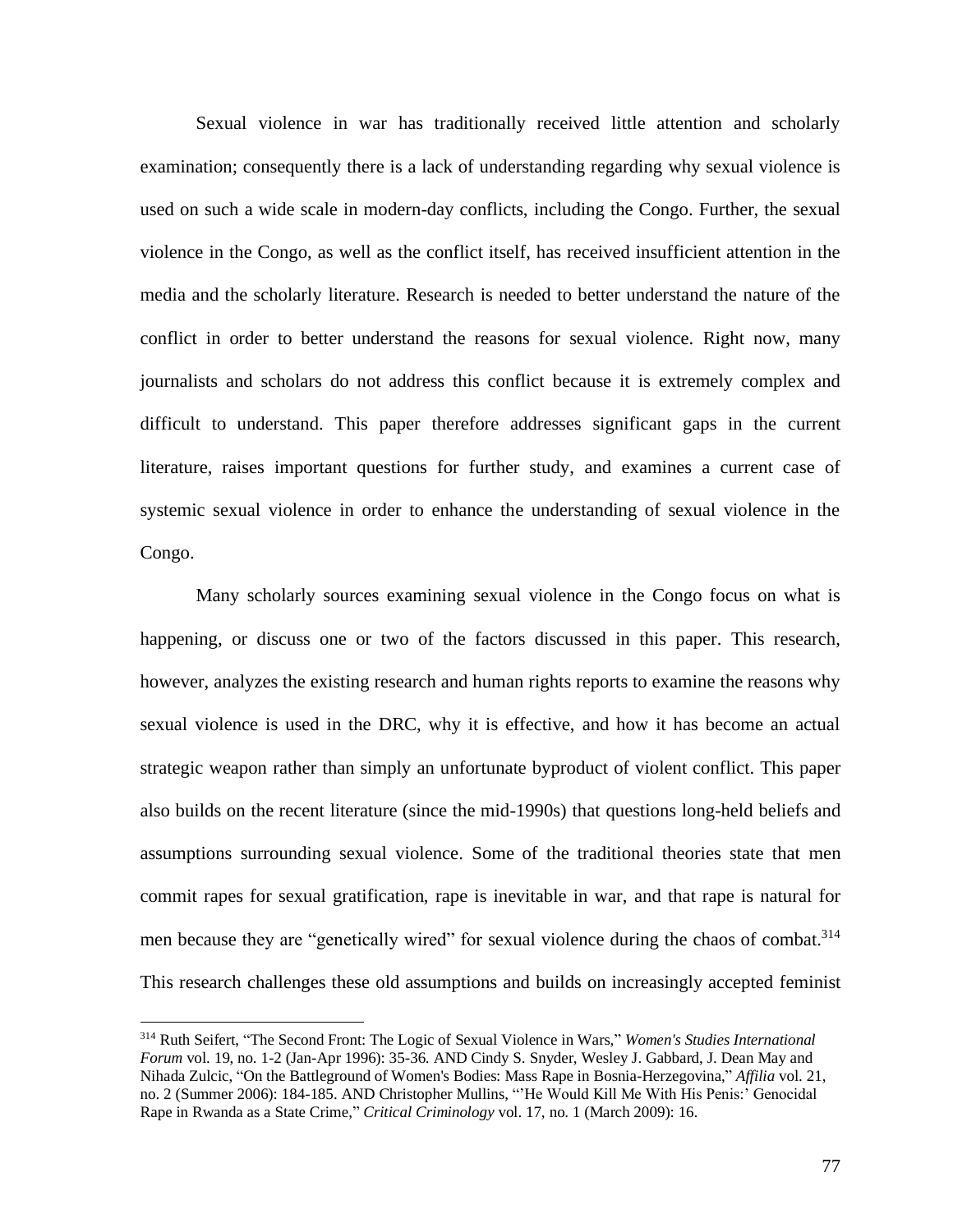theories that state rape has more to do with power and the desire to dominate or control rather than the desire for sex.<sup>315</sup> This paper argues that in the Congo, rape is not a natural byproduct of war, but is rather used as a strategic weapon to accomplish specific objectives.

One of the most significant gaps in the present literature on sexual violence in the Congo is the absence of perpetrators' voices. This paper stresses the need for more investigations into the motivations of perpetrators through extensive interviews with combatants. Most researchers interview survivors, government or UN officials, NGOs, or medical personnel. Most sources do not include interviews with combatants due to inaccessibility, danger, and the unwillingness of many armed groups to speak with outsiders. This paper therefore stresses the need for further research and interviews conducted with combatants since this absence leaves us with an important gap in our understanding of their motivations for using sexual violence, as well as the steps necessary to eradicate it.

The findings from this paper underscore the urgent need for more scholarly research to examine why rape is used as such an extensive and severe weapon of war in the DRC, as well as in other conflicts around the world. This research is needed to increase understanding and awareness of this problem and ultimately enable policy makers to take steps to reduce its effectiveness as a strategy. If rape is no longer an effective weapon for all the armed groups in the area, then they may stop using this strategy in such record numbers. It is only through understanding why rape is used as such an effective weapon that true change can ever take place.

<sup>315</sup> Nora Bashir, Analysis of the Anti-Rape Movement, In "Feminist Theory and its Validity to Anti-Sexual Assault Work," *Connections* vol. 4, no. 2 (Spring/Summer 2003): 10. AN[D Ruth](http://search0.scholarsportal.info.ezproxy.uwindsor.ca/ids70/p_search_form.php?field=au&query=seifert+ruth&log=literal&SID=8a0074029ff2575b4019a46e4ca961b6) Seifert, ["The Second Front:](http://search0.scholarsportal.info.ezproxy.uwindsor.ca/ids70/view_record.php?id=8&recnum=5&log=from_res&SID=8a0074029ff2575b4019a46e4ca961b6)  [The Logic of Sexual Violence](http://search0.scholarsportal.info.ezproxy.uwindsor.ca/ids70/view_record.php?id=8&recnum=5&log=from_res&SID=8a0074029ff2575b4019a46e4ca961b6) in Wars," *Women's Studies International Forum* vol. 19, no. 1-2 (Jan-Apr 1996): 35-36. AND Chloe Angyal, "Sex and Power, From North Carolina to Congo," *The Huffington Post* (March 11, 2010)[, http://www.huffingtonpost.com/chloe-angyal/sex-and-power-from-north\\_b\\_495296.html](http://www.huffingtonpost.com/chloe-angyal/sex-and-power-from-north_b_495296.html) (accessed April 20, 2010).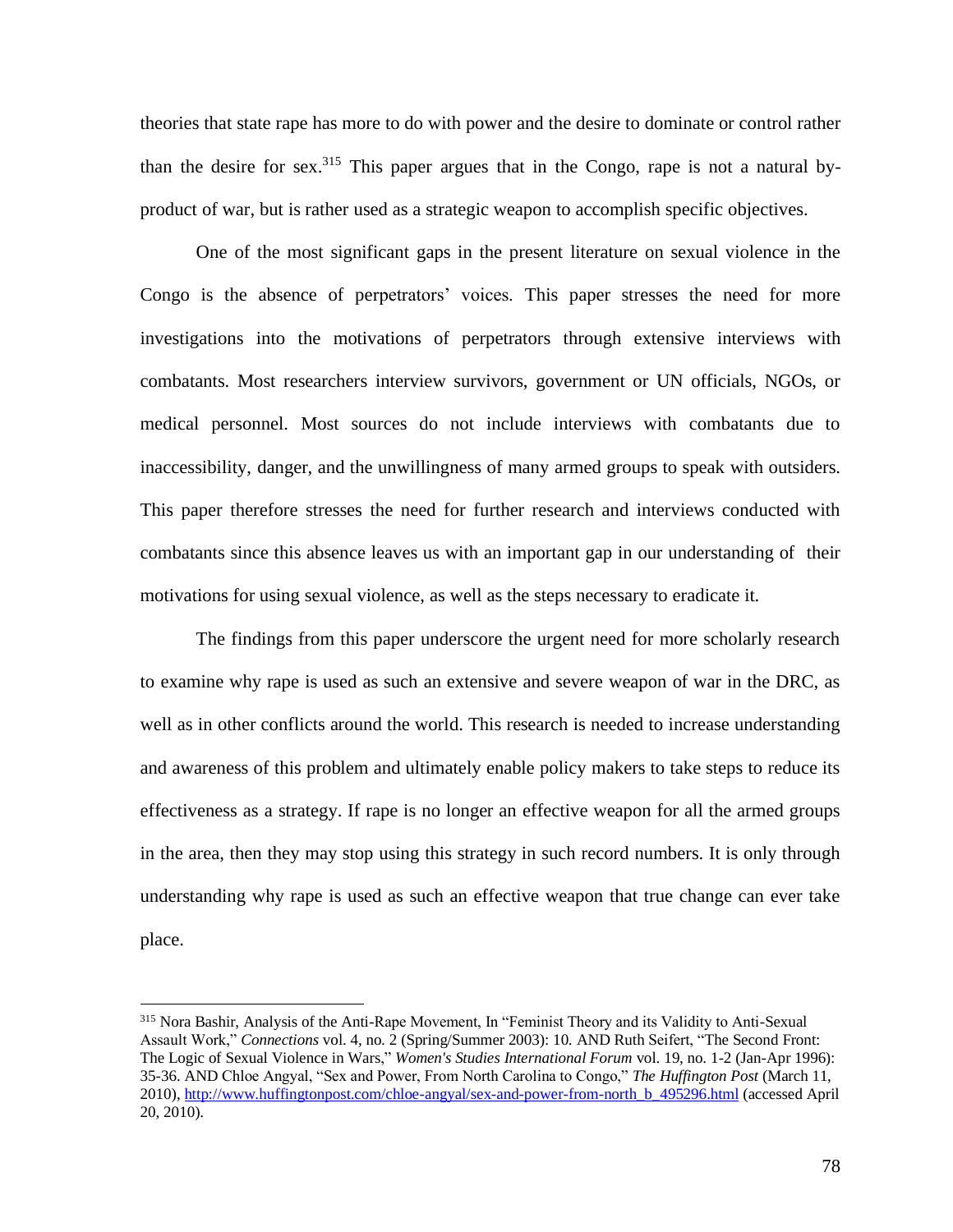## **Bibliography**

- Amnesty International. "Democratic Republic of Congo: Mass Rape Time for Remedies." *Amnesty International Publications* (October 25, 2004).
- Amnesty International. "Democratic Republic of Congo: North Kivu; No End to War on Women and Children." *Amnesty International Publications* (September 29, 2008).
- Amnesty International. "Democratic Republic of Congo: 'Our Brothers Who Help Kill Us': Economic Exploitation and Human Rights Abuses in the East." *Amnesty International Publications* (March 31, 2003).
- Amnesty International. "Lives Blown Apart: Crimes against Women in Times of Conflict: Stop Violence against Women." *Amnesty International Publications* (December 8, 2004).
- Amnesty International USA. "Stop Violence against Women: Rape as a Tool of War: A Fact Sheet." *Amnesty International USA* (2007). <http://www.amnestyusa.org/women/rapeinwartime.html> (accessed January 26, 2010).
- Amnesty International. "Women Raped during Bosnia and Herzegovina Conflict Still Waiting for Justice." *Amnesty International* (September 30, 2009). [http://www.amnesty.org/en/news-and-updates/report/women-raped-during-bosnia](http://www.amnesty.org/en/news-and-updates/report/women-raped-during-bosnia-herzegovina-conflict-waiting-justice-20090930)[herzegovina-conflict-waiting-justice-20090930](http://www.amnesty.org/en/news-and-updates/report/women-raped-during-bosnia-herzegovina-conflict-waiting-justice-20090930) (accessed February 10, 2010).
- Angyal, Chloe. "Sex and Power, From North Carolina to Congo." *The Huffington Post* (March 11, 2010). [http://www.huffingtonpost.com/chloe-angyal/sex-and-power-from](http://www.huffingtonpost.com/chloe-angyal/sex-and-power-from-north_b_495296.html)north b 495296.html (accessed April 20, 2010).
- Arieff, Alexis. "Sexual Violence in African Conflicts." *Congressional Research Service* (November 25, 2009).
- "Atrocities Beyond Words: Congo." *The Economist* vol. 387, no. 8578 (May 3, 2008): 69.
- [Autesserre, Severine.](http://search0.scholarsportal.info.ezproxy.uwindsor.ca/ids70/p_search_form.php?field=au&query=autesserre+severine&log=literal&SID=8a0074029ff2575b4019a46e4ca961b6) ["Local Violence, National Peace? Postwar 'Settlement' in the Eastern](http://search0.scholarsportal.info.ezproxy.uwindsor.ca/ids70/view_record.php?id=3&recnum=20&log=from_res&SID=8a0074029ff2575b4019a46e4ca961b6)  [D.R. Congo \(2003-2006\).](http://search0.scholarsportal.info.ezproxy.uwindsor.ca/ids70/view_record.php?id=3&recnum=20&log=from_res&SID=8a0074029ff2575b4019a46e4ca961b6)" *African Studies Review* vol. 49, no. 3 (December 2006): 1- 29.
- [Autesserre, Severine.](http://search0.scholarsportal.info.ezproxy.uwindsor.ca/ids70/p_search_form.php?field=au&query=autesserre+severine&log=literal&SID=8a0074029ff2575b4019a46e4ca961b6) ["The Trouble With Congo: How Local Disputes Fuel Regional](http://search0.scholarsportal.info.ezproxy.uwindsor.ca/ids70/view_record.php?id=7&recnum=23&log=from_res&SID=8a0074029ff2575b4019a46e4ca961b6)  [Conflict.](http://search0.scholarsportal.info.ezproxy.uwindsor.ca/ids70/view_record.php?id=7&recnum=23&log=from_res&SID=8a0074029ff2575b4019a46e4ca961b6)" *Foreign Affairs* vol.87, no.3 (May/June 2008): 94-110.
- [Baaz, Maria Eriksson](http://search0.scholarsportal.info.ezproxy.uwindsor.ca/ids70/p_search_form.php?field=au&query=baaz+maria+eriksson&log=literal&SID=8a0074029ff2575b4019a46e4ca961b6) and Maria Stern. ["Making Sense of Violence: Voices of Soldiers in the](http://search0.scholarsportal.info.ezproxy.uwindsor.ca/ids70/view_record.php?id=9&recnum=49&log=from_res&SID=8a0074029ff2575b4019a46e4ca961b6)  [Congo \(DRC\).](http://search0.scholarsportal.info.ezproxy.uwindsor.ca/ids70/view_record.php?id=9&recnum=49&log=from_res&SID=8a0074029ff2575b4019a46e4ca961b6)" *The Journal of Modern African Studies* vol. 46, no. 1 (March 2008): 57-86.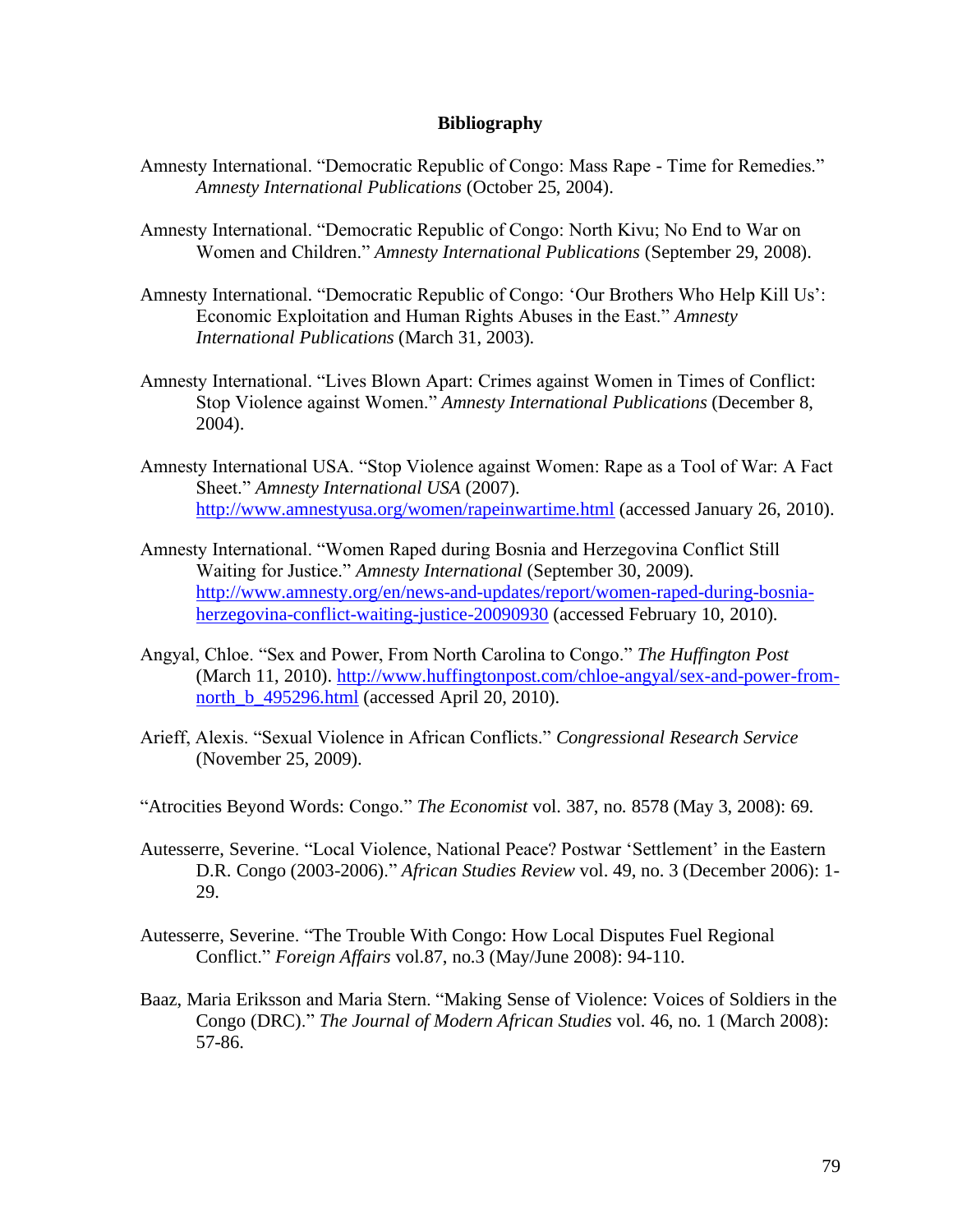- [Baaz, Maria Eriksson](http://search2.scholarsportal.info.ezproxy.uwindsor.ca/ids70/p_search_form.php?field=au&query=b+aaz+m+aria+e+riksson&log=literal&SID=6307c64bf81157c0e59d30b28859c685) and Maria Stern. ["Why Do Soldiers Rape? Masculinity, Violence, and](http://search2.scholarsportal.info.ezproxy.uwindsor.ca/ids70/view_record.php?id=2&recnum=0&log=from_res&SID=6307c64bf81157c0e59d30b28859c685)  [Sexuality in the Armed Forces in the Congo \(DRC\).](http://search2.scholarsportal.info.ezproxy.uwindsor.ca/ids70/view_record.php?id=2&recnum=0&log=from_res&SID=6307c64bf81157c0e59d30b28859c685)" *International Studies Quarterly* vol. 53, no. 2 (June 2009): 495-518.
- Bashir, Nora. Analysis of the Anti-Rape Movement, In "Feminist Theory and its Validity to Anti-Sexual Assault Work." *Connections* vol. 4, no. 2 (Spring/Summer 2003): 10-11.
- [Bijleveld, Catrien;](http://search0.scholarsportal.info.ezproxy.uwindsor.ca/ids70/p_search_form.php?field=au&query=bijleveld+catrien&log=literal&SID=8a0074029ff2575b4019a46e4ca961b6) [Morssinkhof, Aafke;](http://search0.scholarsportal.info.ezproxy.uwindsor.ca/ids70/p_search_form.php?field=au&query=morssinkhof+aafke&log=literal&SID=8a0074029ff2575b4019a46e4ca961b6) [Smeulers, Alette.](http://search0.scholarsportal.info.ezproxy.uwindsor.ca/ids70/p_search_form.php?field=au&query=smeulers+alette&log=literal&SID=8a0074029ff2575b4019a46e4ca961b6) ["Counting the Countless: Rape](http://search0.scholarsportal.info.ezproxy.uwindsor.ca/ids70/view_record.php?id=11&recnum=3&log=from_res&SID=8a0074029ff2575b4019a46e4ca961b6) [Victimization During the Rwandan Genocide."](http://search0.scholarsportal.info.ezproxy.uwindsor.ca/ids70/view_record.php?id=11&recnum=3&log=from_res&SID=8a0074029ff2575b4019a46e4ca961b6) *International Criminal Justice Review* vol. 19, no. 2 (June 2009): 208-24.
- Bowcott, Owen. "Reports Detail Congo Atrocities." *The Guardian* (November 26, 2008). <http://www.guardian.co.uk/world/2008/nov/26/congo-human-rights-abuses-un> (accessed May 6, 2009).
- [Brittain, Victoria.](http://search0.scholarsportal.info.ezproxy.uwindsor.ca/ids70/p_search_form.php?field=au&query=brittain+victoria&log=literal&SID=8a0074029ff2575b4019a46e4ca961b6) "A Nation that Hates its Women." *New Statesman* vol.15, no.712 (2002): 14-15.
- Brittain, Victoria. "Calvary of the Women of Eastern Democratic Republic of Congo (DRC)." *Review of African Political Economy* vol. 29 issue 93 (September 2002): 595-601.
- [Brownmiller, Susan.](http://search0.scholarsportal.info.ezproxy.uwindsor.ca/ids70/p_search_form.php?field=au&query=brownmiller+susan&log=literal&SID=8a0074029ff2575b4019a46e4ca961b6) ["Making Female Bodies the Battlefield."](http://search0.scholarsportal.info.ezproxy.uwindsor.ca/ids70/view_record.php?id=8&recnum=22&log=from_res&SID=8a0074029ff2575b4019a46e4ca961b6) *Newsweek* vol. 121 (January 4 1993): 37.
- [Burke-White, William W.](http://search0.scholarsportal.info.ezproxy.uwindsor.ca/ids70/p_search_form.php?field=au&query=burke+white+william+w&log=literal&SID=8a0074029ff2575b4019a46e4ca961b6) ["Complementarity in Practice: The International Criminal Court](http://search0.scholarsportal.info.ezproxy.uwindsor.ca/ids70/view_record.php?id=3&recnum=17&log=from_res&SID=8a0074029ff2575b4019a46e4ca961b6)  [As Part of a System of Multi-Level Global Governance in the Democratic Republic](http://search0.scholarsportal.info.ezproxy.uwindsor.ca/ids70/view_record.php?id=3&recnum=17&log=from_res&SID=8a0074029ff2575b4019a46e4ca961b6)  [of Congo.](http://search0.scholarsportal.info.ezproxy.uwindsor.ca/ids70/view_record.php?id=3&recnum=17&log=from_res&SID=8a0074029ff2575b4019a46e4ca961b6)" *Leiden Journal of International Law* vol. 18, no. 3 (October 2005): 557- 590.
- Butler, Christopher K., Tali Gluch, and Neil J. Mitchell. "Security Forces and Sexual Violence: A Cross-National Analysis of a Principal-Agent Argument." *Journal of Peace Research* vol. 44, no. 6 (2007): 669-687.
- ["Campaign against Post-War Sexual Violence](http://search0.scholarsportal.info.ezproxy.uwindsor.ca/ids70/view_record.php?id=16&recnum=2&log=from_res&SID=8a0074029ff2575b4019a46e4ca961b6) in Liberia." *Reproductive Health Matters* vol. 15, no. 29 (2007): 215.
- CARE International. "Tens of Thousands More Women and Girls at Risk of Rape and Attack in DRC, Warns CARE." *CARE International* (November 6, 2008). [http://www.careinternational.org.uk/11826/media-releases/tens-of-thousands-more](http://www.careinternational.org.uk/11826/media-releases/tens-of-thousands-more-women-and-girls-at-risk-of-rape-and-attack-in-drc-warns-care-international.html)[women-and-girls-at-risk-of-rape-and-attack-in-drc-warns-care-international.html](http://www.careinternational.org.uk/11826/media-releases/tens-of-thousands-more-women-and-girls-at-risk-of-rape-and-attack-in-drc-warns-care-international.html) (accessed January 17, 2010).
- [Chappell,](http://journals2.scholarsportal.info.ezproxy.uwindsor.ca/search-advanced.xqy?q=Louise%20Chappell&field=AU) Louise. "Women, Gender and International Institutions: Exploring New Opportunities at the International Criminal Court." *Policy and Society* vol. 22, no. 1 (January 2003): 3-25.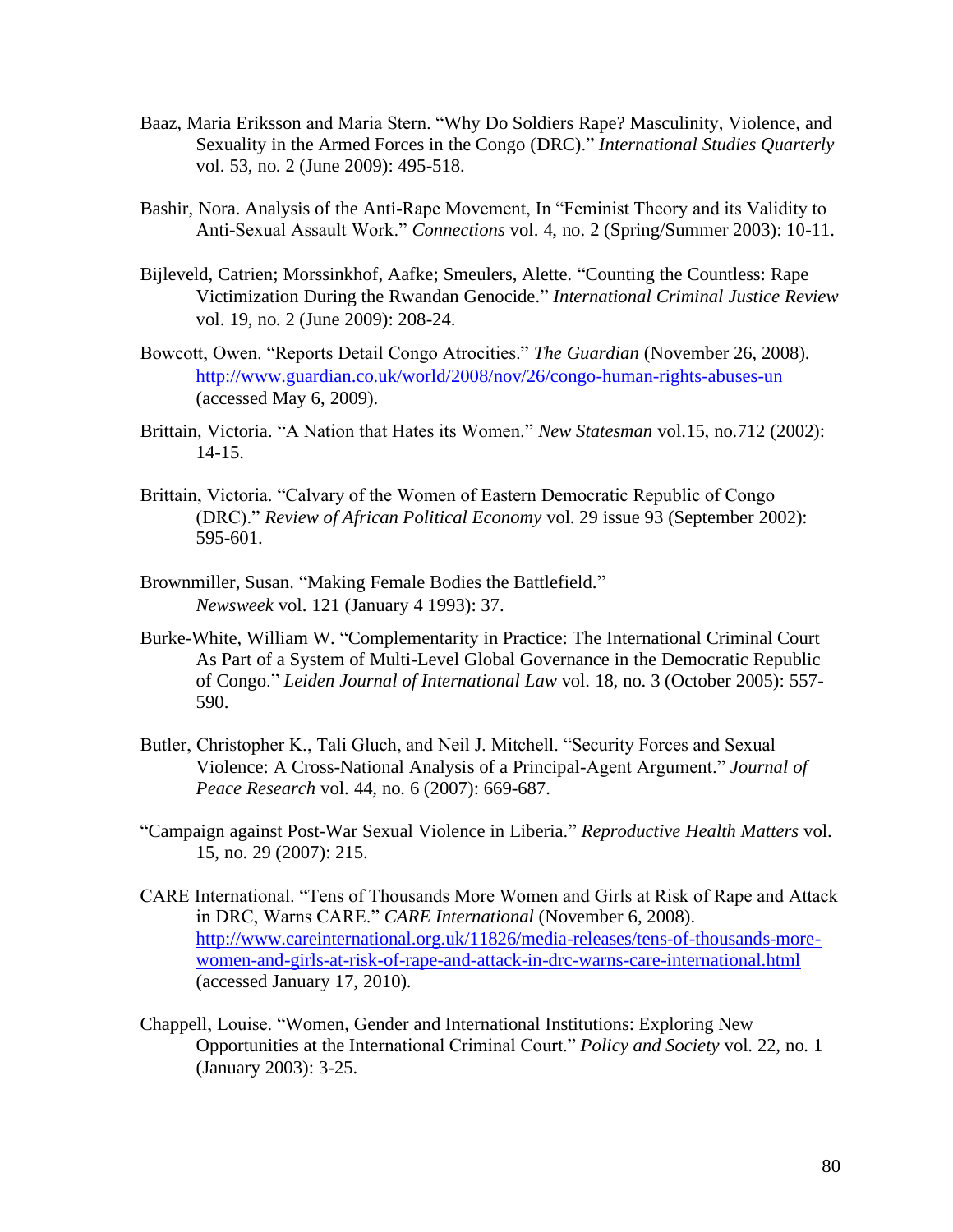- Chiwengo, [Ngwarsungu. "When Wounds and Corpses Fail to Speak: Narratives of Violence](http://muse.jhu.edu/search/results?action=search&searchtype=author§ion1=author&search1=%22Ngwarsungu%20Chiwengo.%22)  [and Rape in Congo \(DRC\)."](http://muse.jhu.edu/search/results?action=search&searchtype=author§ion1=author&search1=%22Ngwarsungu%20Chiwengo.%22) *Comparative Studies of South Asia, Africa, and the Middle East* vol. 28, no. 1 (2008): 78-92.
- "Civilians in War [Zones: Women and Children Worst."](http://search0.scholarsportal.info.ezproxy.uwindsor.ca/ids70/view_record.php?id=2&recnum=4&log=from_res&SID=8a0074029ff2575b4019a46e4ca961b6) *The Economist* vol. 390 (February 21, 2009): 61.
- Clark, Matthew. "Congo: Confronting Rape as a Weapon of War." *The Christian Science Monitor* (August 2, 2009): 17.
- Clark, Matthew. "US Senate Tackles Rape as a Weapon of War." *The Christian Science Monitor* (May 13, 2009). [http://features.csmonitor.com/globalnews/2009/05/13/us](http://features.csmonitor.com/globalnews/2009/05/13/us-senate-tackles-rape-as-weapon-of-war/)[senate-tackles-rape-as-weapon-of-war/](http://features.csmonitor.com/globalnews/2009/05/13/us-senate-tackles-rape-as-weapon-of-war/) (accessed May 20, 2009).
- Cohen, Tobi. "Congo rumours laid to rest: Lt.-Gen. Leslie appointed new CF chief of transformation." *Canwest News Service* (April 30, 2010). [http://www.windsorstar.com/news/Congo+rumours+laid+rest+military+chief/297222](http://www.windsorstar.com/news/Congo+rumours+laid+rest+military+chief/2972221/story.html#ixzz0me2fwI1i) [1/story.html#ixzz0me2fwI1i](http://www.windsorstar.com/news/Congo+rumours+laid+rest+military+chief/2972221/story.html#ixzz0me2fwI1i) (accessed April 30, 2010).
- Couldrey, Marion and Dr. Tim Morris. "Listening to the Women of Darfur." *Forced Migration*, issue 27 (January 2007): 42-43.
- Crilly, Rob. "Over 250,000 Displaced as Sexual Violence Erupts in DRC." *The Times* (November 15, 2008). <http://www.timesonline.co.uk/tol/news/world/africa/article5158488.ece> (accessed May 20, 2009).
- [Dahrendorf, Nicola](http://search0.scholarsportal.info.ezproxy.uwindsor.ca/ids70/p_search_form.php?field=au&query=dahrendorf+nicola&log=literal&SID=8a0074029ff2575b4019a46e4ca961b6) and Pamela [Shifman.](http://search0.scholarsportal.info.ezproxy.uwindsor.ca/ids70/p_search_form.php?field=au&query=shifman+pamela&log=literal&SID=8a0074029ff2575b4019a46e4ca961b6) ["Sexual Violence in Conflict and Post Conflict: A](http://search0.scholarsportal.info.ezproxy.uwindsor.ca/ids70/view_record.php?id=3&recnum=27&log=from_res&SID=8a0074029ff2575b4019a46e4ca961b6)  [Need for More Focused Action.](http://search0.scholarsportal.info.ezproxy.uwindsor.ca/ids70/view_record.php?id=3&recnum=27&log=from_res&SID=8a0074029ff2575b4019a46e4ca961b6)" *Refugee Survey Quarterly* vol. 23, no. 2 (2004): 7- 19.
- Deibert, Mchael. "Congo: Between Hope and Despair." *World Policy Journal* vol. 25, no. 2 (Summer 2008): 63-68.
- "Democratic Republic of Congo." *Global Policy Forum.* [http://www.globalpolicy.org/security-council/index-of-countries-on-the-security](http://www.globalpolicy.org/security-council/index-of-countries-on-the-security-council-agenda/democratic-republic-of-congo.html)[council-agenda/democratic-republic-of-congo.html](http://www.globalpolicy.org/security-council/index-of-countries-on-the-security-council-agenda/democratic-republic-of-congo.html) (accessed January 23, 2010)
- "Destruction of the Vagina in Violent Rape a War Crime in Congo." *Reproductive Health Matters* vol. 12, no. 23 (2004): 181-182.
- Diken, Bulent and Carsten Bagge Laustsen. "Becoming Abject: Rape as a Weapon of War." *Body & Society* vol. 11, no. 1 (March 2005): 111-128.
- Donovan, Paula. "Rape and HIV/AIDS in Rwanda." *Supplement to The Lancet: Medicine and Conflict* vol. 360 (December 2002): 17-18.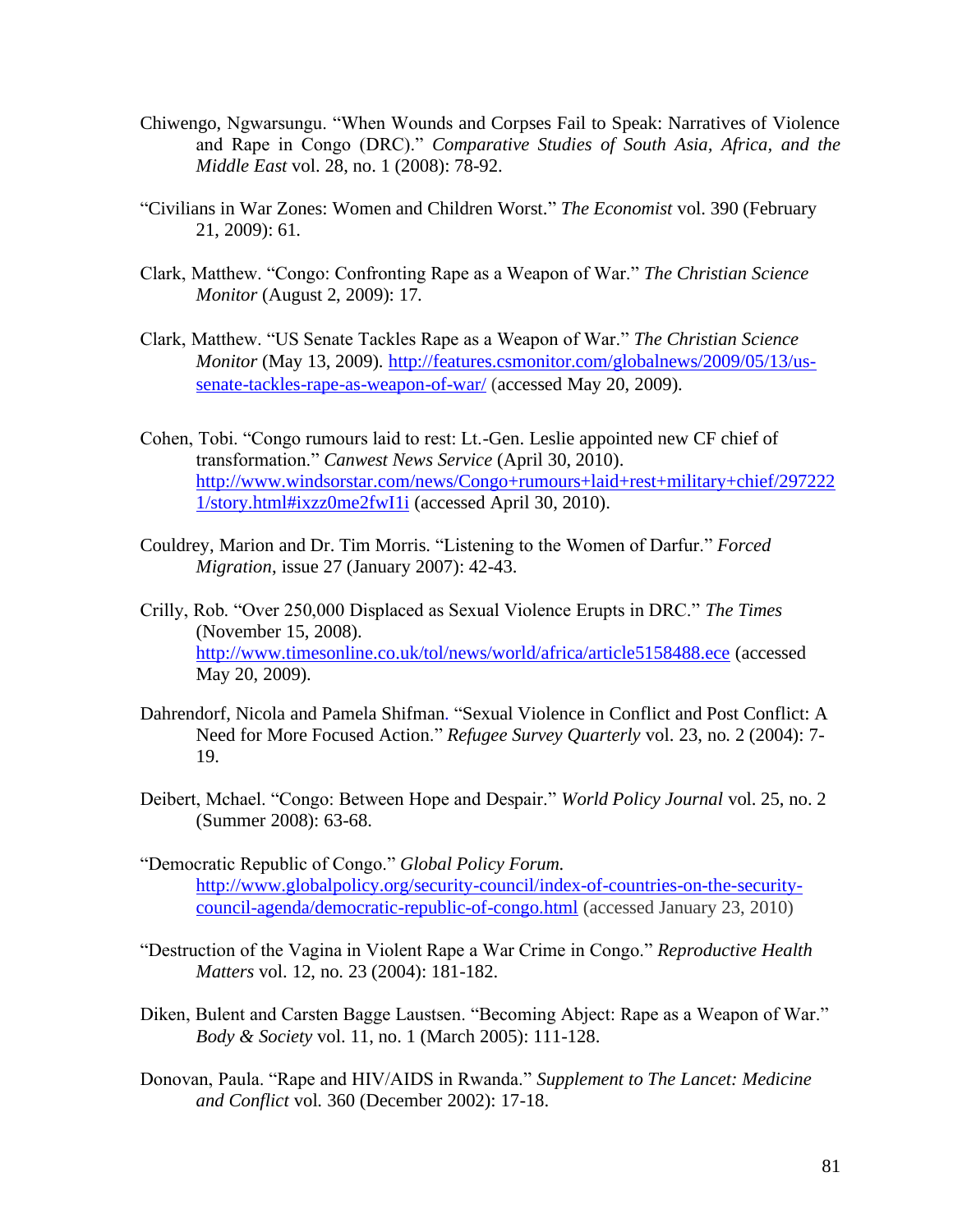- "DRC: 'Majority of Rapists go Unpunished.'" *Humanitarian News and Analysis: A Project of the UN Office for the Coordination of Humanitarian Affairs (IRIN).*  <http://www.irinnews.org/Report.aspx?ReportId=77340> (accessed May 18, 2009).
- Egeland, J. "International Responsibilities." *Forced Migration Review* vol. 27 (2007): 8-9.
- Ensler, Eve and Stephen Lewis. "The Never-Ending War." (December 12, 2008). [http://www.huffingtonpost.com/eve-ensler-and-stephen-lewis/the-never-ending](http://www.huffingtonpost.com/eve-ensler-and-stephen-lewis/the-never-ending-war_b_150668.html)[war\\_b\\_150668.html](http://www.huffingtonpost.com/eve-ensler-and-stephen-lewis/the-never-ending-war_b_150668.html) (accessed May 18, 2009).
- Ensler, Eve. "Women Left for Dead and the Man Who's Saving Them." *Glamour Magazine* (August 1, 2007). [http://www.glamour.com/magazine/2007/08/rape-in-the](http://www.glamour.com/magazine/2007/08/rape-in-the-congo)[congo](http://www.glamour.com/magazine/2007/08/rape-in-the-congo) (accessed May 18, 2009).
- "Ensuring Future Stability in Democratic Republic of Congo Will Depend on Evolving Situation, Simplified Mandates, Mission Chief Tells Security Council." *United Nations Security Council* (6244<sup>th</sup> Meeting). <http://www.un.org/News/Press/docs/2009/sc9820.doc.htm> (accessed February 14, 2010).
- Ertürk, Yakin. "UN Expert on Violence against Women Expresses Serious Concerns Following Visit to Democratic Republic of Congo." *United Nations Press Release*  (July 30, 2007). [http://www.unhchr.ch/huricane/huricane.nsf/0/B5D0053875B01B8CC1257328003A](http://www.unhchr.ch/huricane/huricane.nsf/0/B5D0053875B01B8CC1257328003A8FEE?opendocument) [8FEE?opendocument](http://www.unhchr.ch/huricane/huricane.nsf/0/B5D0053875B01B8CC1257328003A8FEE?opendocument) (accessed February 26, 2010).
- [Ezekiel, Aaron.](http://search0.scholarsportal.info.ezproxy.uwindsor.ca/ids70/p_search_form.php?field=au&query=ezekiel+aaron&log=literal&SID=8a0074029ff2575b4019a46e4ca961b6) ["The Application of International Criminal Law to Resource Exploitation:](http://search0.scholarsportal.info.ezproxy.uwindsor.ca/ids70/view_record.php?id=3&recnum=1&log=from_res&SID=8a0074029ff2575b4019a46e4ca961b6)  [Ituri, Democratic Republic of the Congo.](http://search0.scholarsportal.info.ezproxy.uwindsor.ca/ids70/view_record.php?id=3&recnum=1&log=from_res&SID=8a0074029ff2575b4019a46e4ca961b6)" *Natural Resources Journal* vol. 47, no. 1 (Winter 2007): 225-45.
- Farwell, Nancy. "War Rape: New Conceptualizations and Responses." *Affilia-Journal of Women and Social Work* vol. 19, no. 4 (Winter 2004): 389-403.
- Freedman, Jim. "International Remedies for Resource-Based Conflict." *International Journal*  vol. 62, no. 1 (Winter 2006): 108-119.
- Gerecke, Megan. "Explaining Sexual Violence in Conflict Situations: Preliminary Findings from Bosnia and Herzegovina, Rwanda and Sierra Leone." *Paper presented at the annual meeting of the ISA's 50th Annual Convention: Exploring the Past, Anticipating the Future,"* New York City (February 15, 2009).
- Germain, Tonia St., J.D. "Rape as a War Crime: Gender Mainstreaming in International Criminal Prosecutions." *Presentation at the University of Windsor* (March 25, 2009).
- Gettleman, Jeffrey. "Latest Tragic Symbol of an Unhealed Congo: Male Rape Victims." *The New York Times* (August 5, 2009).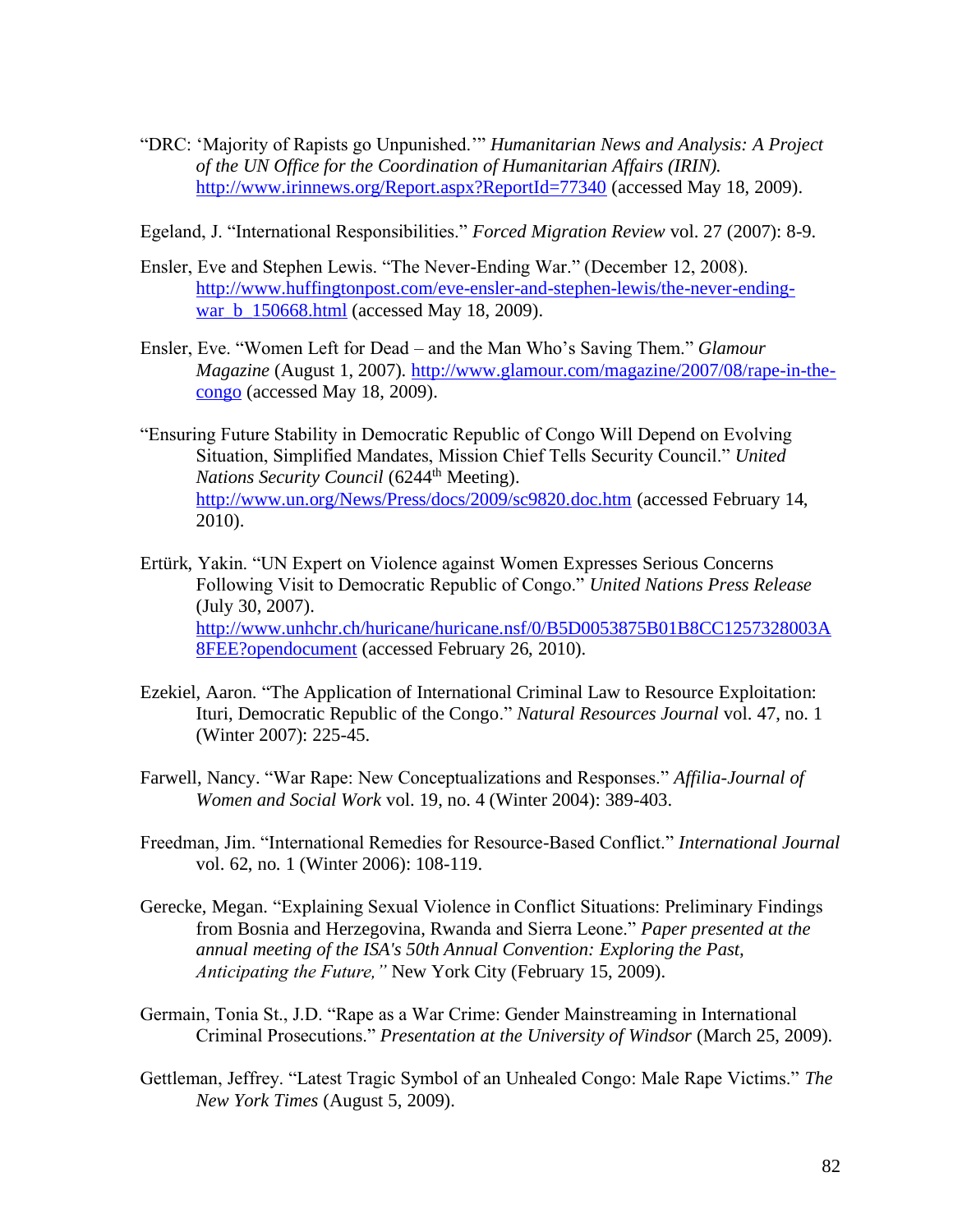<http://www.nytimes.com/2009/08/05/world/africa/05congo.html> (accessed January 17, 2010).

- Gettleman, Jeffrey. "Rape Epidemic Raises Trauma of Congo War." *The New York Times*  (October 7, 2007). [http://www.nytimes.com/2007/10/07/world/africa/07congo.html?\\_r=1&hp&oref=slog](http://www.nytimes.com/2007/10/07/world/africa/07congo.html?_r=1&hp&oref=slogin) [in](http://www.nytimes.com/2007/10/07/world/africa/07congo.html?_r=1&hp&oref=slogin) (accessed May 18, 2009).
- Gettleman, Jeffrey. "Rape Victims' Words Help Jolt Congo into Change." *The New York Times* (October 17, 2008). <http://www.nytimes.com/2008/10/18/world/africa/18congo.html?fta=y> (accessed May 18, 2009).
- Gettleman, Jeffrey. "Rwanda Stirs Deadly Brew of Troubles in Congo." *The New York Times*  (December 3, 2008).<http://www.nytimes.com/2008/12/04/world/africa/04congo.html> (accessed May 18, 2009).
- Gieseke, Sarah. "Rape as a Tool of War in the Eastern Democratic Republic of the Congo." Julius Nyerere Human Rights Symposium on "Human Rights in Africa: An Ongoing Narrative of Struggle and Hope" for *The Center on Rights Development* (April 13, 2007).
- Goodman, Amy, and Christine Schuler Deschryver. "They Are Destroying the Female Species in Congo: Congolese Human Rights Activist Christine Schuler Deschryver on Sexual Terrorism and Africa's Forgotten War." *Democracy Now* (October 8, 2007)[.http://www.democracynow.org/2007/10/8/they\\_are\\_destroying\\_the\\_female\\_sp](http://www.democracynow.org/2007/10/8/they_are_destroying_the_female_species) [ecies](http://www.democracynow.org/2007/10/8/they_are_destroying_the_female_species) (accessed January 17, 2010).
- Goodwin, Jan. "Silence=Rape." *The Nation* (March 8, 2004). <http://www.thenation.com/doc/20040308/goodwin> (accessed January 19, 2010).
- Hanlon, Haleigh. "Implications for Health Care Practice and Improved Policies for Victims of Sexual Violence in the Democratic Republic of Congo." *Journal of International Women's Studies* vol. 10, no. 2 (November 2008): 64.
- Hansen, Lene. "Gender, Nation, Rape: Bosnia and the Construction of Security." *International Feminist Journal of Politics* vol. 3, issue 1 (April 2000): 55-75.
- Harvard Humanitarian Initiative. "Democratic Republic of Congo." *Harvard Humanitarian Initiative.* [http://hhi.harvard.edu/programs-and-research/gender-based](http://hhi.harvard.edu/programs-and-research/gender-based-violence/democratic-republic-of-congo)[violence/democratic-republic-of-congo](http://hhi.harvard.edu/programs-and-research/gender-based-violence/democratic-republic-of-congo) (accessed May 1, 2010).
- Harvard Humanitarian Initiative and Oxfam International. "'Now, the World is Without Me:' An Investigation of Sexual Violence in Eastern Democratic Republic of Congo." *Harvard Humanitarian Initiative and Oxfam International* (April 2010).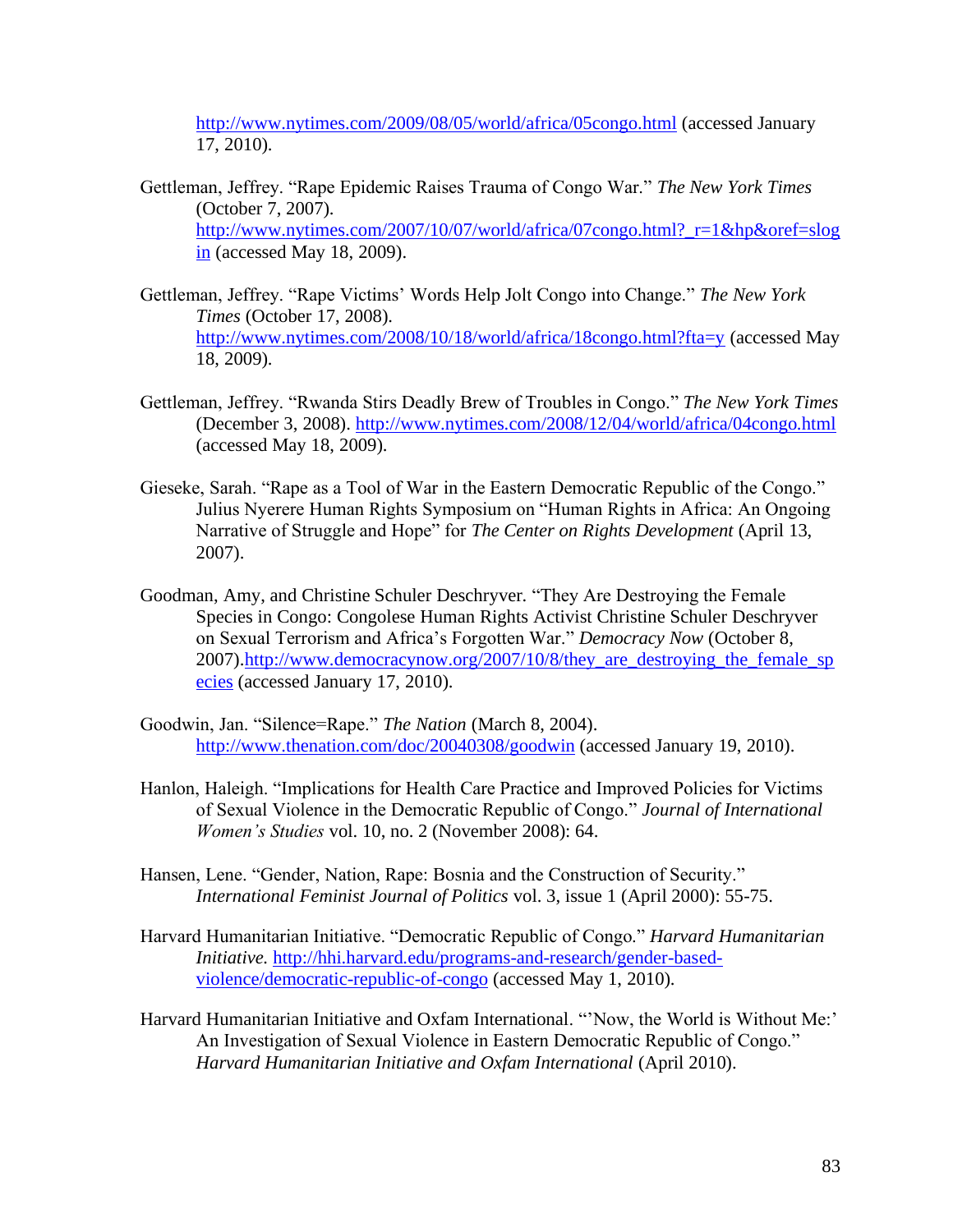- Hendrickson, Dylan and Missak Kasongo. "Security Sector Reform in the Democratic Republic of the Congo: Strategic Issues." *Center on International Cooperation*, issue paper no. 4*.*
- Hollander, Nancy Caro. "The Gendering of Human Rights: Women and the Latin American Terrorist State." *Feminist Studies* vol. 22, issue 1 (Spring 1996): 41-80.
- "How Are Genocide and Sexual Assault Related?" *Center on Law and Globalization* [http://clg.portalxm.com/library/keytext.cfm?keytext\\_id=170](http://clg.portalxm.com/library/keytext.cfm?keytext_id=170) (accessed January 20, 2010).
- "How Rape Became a Crime Against Humanity." *Center on Law and Globalization*  [http://clg.portalxm.com/library/keytext.cfm?keytext\\_id=74](http://clg.portalxm.com/library/keytext.cfm?keytext_id=74) (accessed January 24, 2010).
- Human Rights Watch. "DR Congo: Hold Army to Account for War Crimes." *Human Rights Watch* (May 19, 2009). [http://www.hrw.org/en/news/2009/05/19/dr-congo-hold](http://www.hrw.org/en/news/2009/05/19/dr-congo-hold-army-account-war-crimes)[army-account-war-crimes](http://www.hrw.org/en/news/2009/05/19/dr-congo-hold-army-account-war-crimes) (accessed May 24, 2009).
- Human Rights Watch. "DR Congo: Humanitarian Crisis Deepens as Peace Process Falters." *Human Rights Watch* (September 25, 2008). [http://www.hrw.org/en/news/2008/09/25/dr-congo-humanitarian-crisis-deepens](http://www.hrw.org/en/news/2008/09/25/dr-congo-humanitarian-crisis-deepens-peace-process-falters)[peace-process-falters](http://www.hrw.org/en/news/2008/09/25/dr-congo-humanitarian-crisis-deepens-peace-process-falters) (accessed April 20, 2010).
- Human Rights Watch. "DRC/Sudan: Act to Prevent Rape in War US." *Human Rights Watch* (May 12, 2009). [http://wwww.reliefweb.int/rw/rwb.nsf/db900SID/KHII-](http://wwww.reliefweb.int/rw/rwb.nsf/db900SID/KHII-7RZ7RM?OpenDocument)[7RZ7RM?OpenDocument](http://wwww.reliefweb.int/rw/rwb.nsf/db900SID/KHII-7RZ7RM?OpenDocument) (accessed May 18, 2009).
- Human Rights Watch. "Q & A: DR Congo [Dossier for Hillary Clinton's Visit.](http://www.hrw.org/en/news/2009/08/10/faq-drc-human-rights-watch-dossier-hillary-clinton-s-visit)" *Human Rights Watch* (August 10, 2009). [http://www.hrw.org/en/news/2009/08/10/faq-drc](http://www.hrw.org/en/news/2009/08/10/faq-drc-human-rights-watch-dossier-hillary-clinton-s-visit)[human-rights-watch-dossier-hillary-clinton-s-visit](http://www.hrw.org/en/news/2009/08/10/faq-drc-human-rights-watch-dossier-hillary-clinton-s-visit) (accessed September 11, 2009).
- Human Rights Watch. "Soldiers Who Rape, Commanders Who Condone: Sexual Violence and Military Reform in the Democratic Republic of Congo." *Human Rights Watch*  (July 2009).
- Human Rights Watch. "Stopping Rape as a Weapon of War in Congo." *Human Rights Watch*  (September 18, 2009). [http://www.hrw.org/en/news/2009/09/18/stopping-rape](http://www.hrw.org/en/news/2009/09/18/stopping-rape-weapon-war-congo)[weapon-war-congo.](http://www.hrw.org/en/news/2009/09/18/stopping-rape-weapon-war-congo) (accessed January 17, 2010).
- Human Rights Watch. "The War Within the War: Sexual Violence against Women and Girls in Eastern Congo." *Human Rights Watch* (June 2002).
- Human Rights Watch. "UN: End Rape in War." *Human Rights Watch* (June 19, 2009). <http://www.hrw.org/en/news/2009/06/19/un-end-rape-war> (accessed September 11, 2009).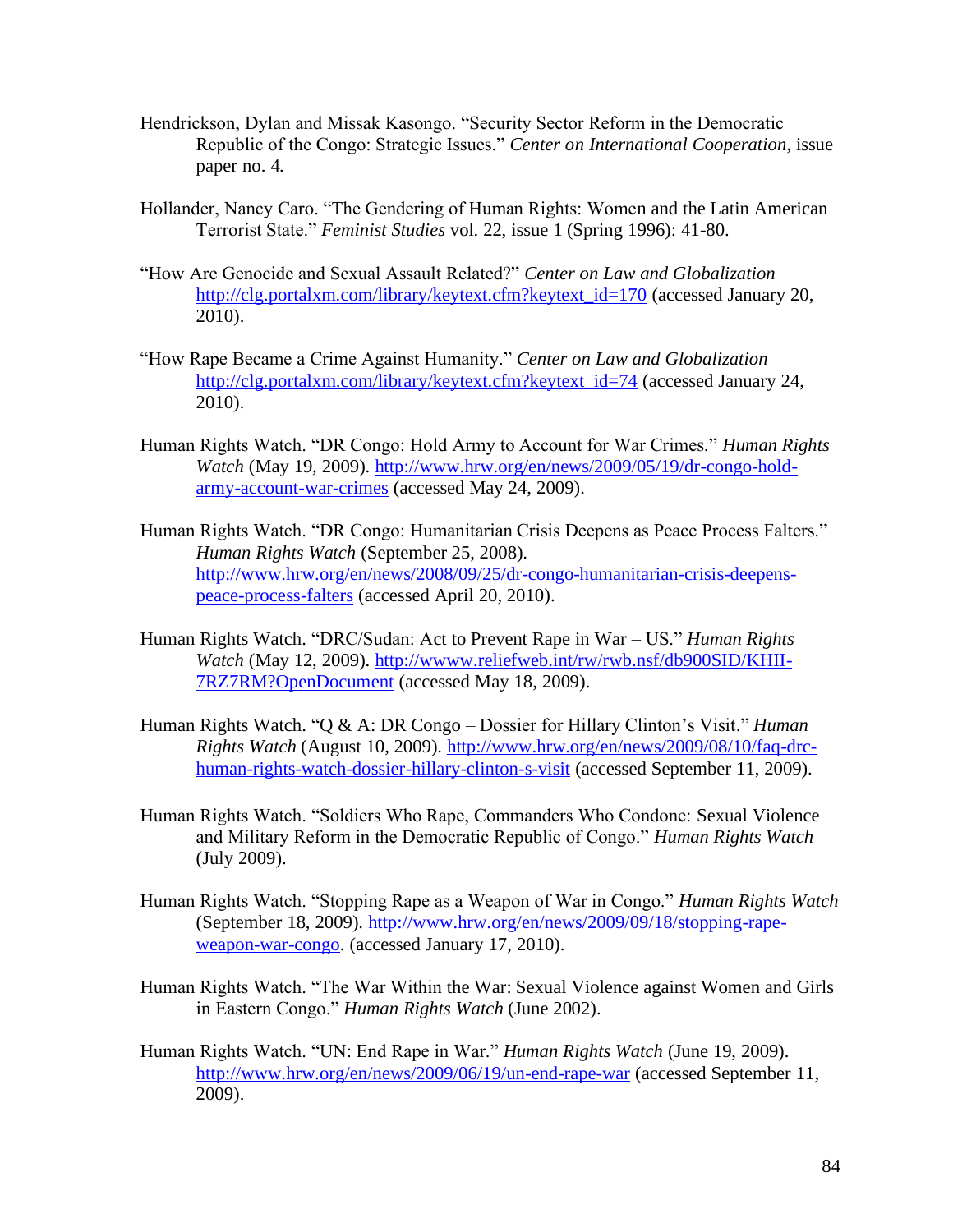- ICTY. "Sentencing Judgement in the Kunarac, Kovac and Vukovic (Foca) Case." *International Criminal Tribunal for the Former Yugoslavia* (The Hague, June 12, 2002). <http://www.icty.org/sid/8095> (accessed April 20, 2010).
- Institute for War and Peace Reporting. "Analysis: Foca's Monumental Jurisprudence." *Institute for War and Peace Reporting* (November 11, 2005). <http://www.iwpr.net/report-news/analysis-focas-monumental-jurisprudence> (accessed April 20, 2010).
- International Alert. "Democratic Republic of Congo." *International Alert.* <http://www.international-alert.org/drc/index.php> (accessed May 14, 2009).
- International Alert. "Women's Bodies as a Battleground: Sexual Violence Against Women and Girls During the War in the Democratic Republic of Congo." *Réseau des Femmes pour un Développement Associatif (RFDA), Réseau des Femmes pour la Défense des Droits et la Paix (RFDP), and International Alert* (2004).
- International Rescue Committee. "Crisis Watch: Special Report: Congo." *International Rescue Committee* (2007)*.* [http://www.theirc.org/special-report/congo-forgotten](http://www.theirc.org/special-report/congo-forgotten-crisis.html)[crisis.html](http://www.theirc.org/special-report/congo-forgotten-crisis.html) (accessed May 14, 2009).
- International Rescue Committee. "IRC Congo Mortality Survey 2007." *International Rescue Committee* (2007)*.* [http://www.theirc.org/resources/2007/2006-](http://www.theirc.org/resources/2007/2006-7_congomortalitysurvey.pdf) [7\\_congomortalitysurvey.pdf](http://www.theirc.org/resources/2007/2006-7_congomortalitysurvey.pdf) (accessed May 14, 2009).
- Johnson Sirleaf, Ellen. "Liberia's Gender-Based Violence National Action Plan." *Forced Migration*, issue 27 (January 2007): 34.
- Kady, Aimee. "Triple Tragedy for Women Victims of Rape and Sexual Violence in Eastern DRC." *Global Fund for Women.* [http://www.globalfundforwomen.org/cms/blog](http://www.globalfundforwomen.org/cms/blog-archive/blog-archive/triple-tragedy-for-women-victims-of-rape-and-sexual-violence-in-eastern-drc.html)[archive/blog-archive/triple-tragedy-for-women-victims-of-rape-and-sexual-violence](http://www.globalfundforwomen.org/cms/blog-archive/blog-archive/triple-tragedy-for-women-victims-of-rape-and-sexual-violence-in-eastern-drc.html)[in-eastern-drc.html](http://www.globalfundforwomen.org/cms/blog-archive/blog-archive/triple-tragedy-for-women-victims-of-rape-and-sexual-violence-in-eastern-drc.html) (accessed February 14, 2010).
- Kapp, Clare. "Rape on Trial in South Africa." *The Lancet* vol. 367, issue 9512 (March 4, 2006): 718-719.
- Kelly, Jocelyn. "Rape in Congo: Speaking to Soldiers." *change.org* (February 11, 2009). [http://humanrights.change.org/blog?guest\\_blogger\\_id=143](http://humanrights.change.org/blog?guest_blogger_id=143) (accessed May 3, 2010).
- Kifungo, Chantal Malamba. "Can Women Take a Role in the New DRC?" *Developments Magazine*. [http://www.developments.org.uk/articles/can-women-take-a-role-in-the](http://www.developments.org.uk/articles/can-women-take-a-role-in-the-new-drc/)[new-drc/](http://www.developments.org.uk/articles/can-women-take-a-role-in-the-new-drc/) (accessed February 14, 2010).
- "Killers Next Door: Congo and Rwanda." *The Economist* vol. 371, no. 8373 (May 1, 2004): 48.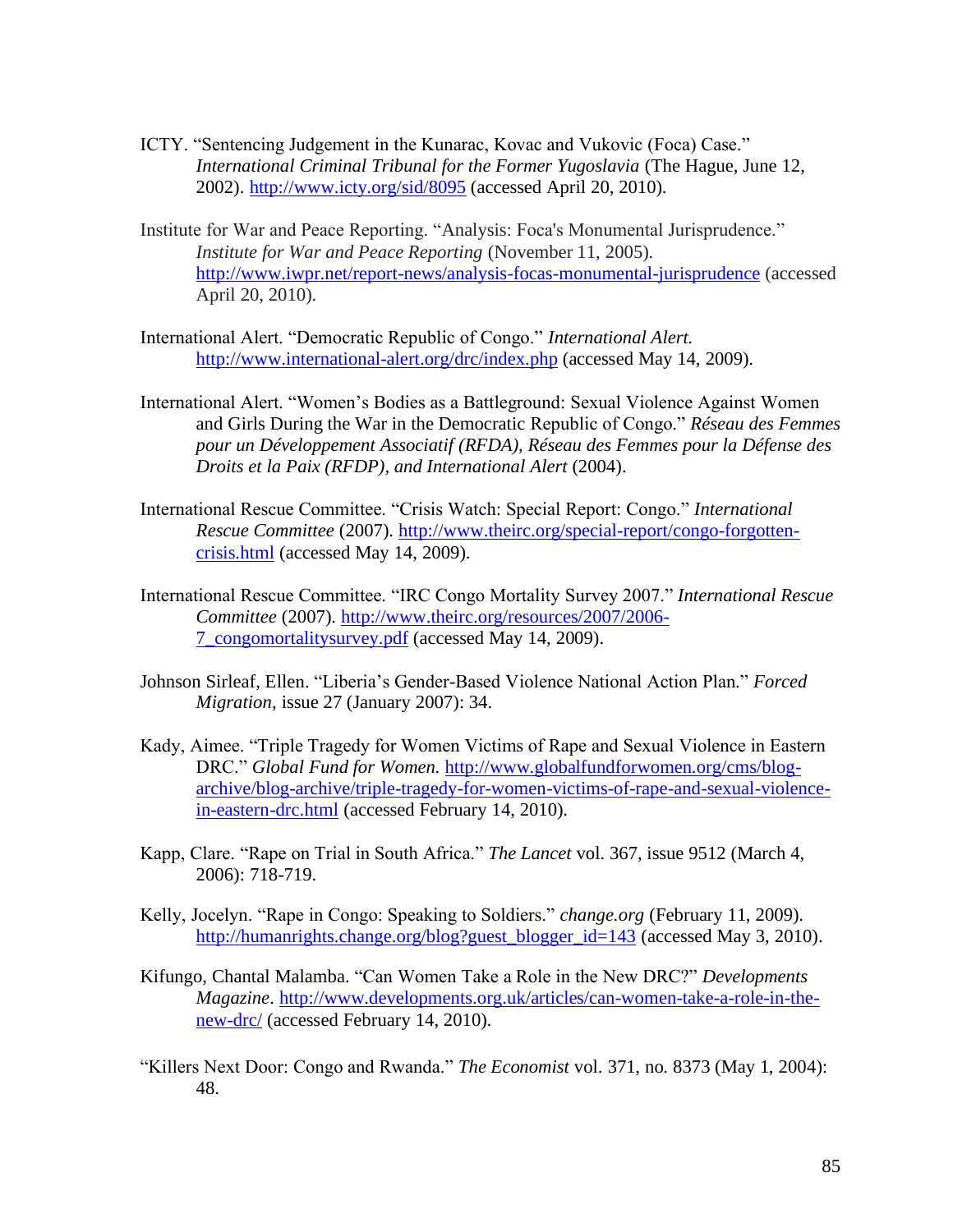- Kirchner, Stefan. "Hell in Paradise War, Rape and Failure in the Congo." *Seminar, "Women in War," University. of Pantheon-Sorbonne, Paris* (2008). [http://papers.ssrn.com/sol3/papers.cfm?abstract\\_id=1294222](http://papers.ssrn.com/sol3/papers.cfm?abstract_id=1294222) (accessed May 25, 2009).
- Kristof, Nicholas D. "The Weapon of Rape." *The New York Times* (June 15, 2008). [http://www.nytimes.com/2008/06/15/opinion/15kristof.html?\\_r=3&oref=slogin&oref](http://www.nytimes.com/2008/06/15/opinion/15kristof.html?_r=3&oref=slogin&oref=slogin)  $=$ slogin (accessed May 20, 2009).
- Lindsey-Curtet, Charlotte, Florence Tercier Holst-Roness, and Letitia Anderson. "Addressing the Needs of Women Affected by Armed Conflict." *Geneva: International Committee of the Red Cross* (March 2004). <http://www.icrc.org/Web/eng/siteeng0.nsf/html/p0840> (accessed May 26, 2009).
- Longombe, [Ahuka Ona,](http://search0.scholarsportal.info.ezproxy.uwindsor.ca/ids70/p_search_form.php?field=au&query=longombe+ahuka+ona&log=literal&SID=0850191d0c8cf81dbd48c8bb3342610c) [Kasereka Masumbuko](http://search0.scholarsportal.info.ezproxy.uwindsor.ca/ids70/p_search_form.php?field=au&query=claude+kasereka+masumbuko&log=literal&SID=0850191d0c8cf81dbd48c8bb3342610c) Claude, and [Joseph](http://search0.scholarsportal.info.ezproxy.uwindsor.ca/ids70/p_search_form.php?field=au&query=ruminjo+joseph&log=literal&SID=0850191d0c8cf81dbd48c8bb3342610c) Ruminjo. ["Fistula and](http://search0.scholarsportal.info.ezproxy.uwindsor.ca/ids70/view_record.php?id=2&recnum=0&log=from_res&SID=0850191d0c8cf81dbd48c8bb3342610c)  [Traumatic Genital Injury from Sexual Violence in a Conflict Setting in Eastern](http://search0.scholarsportal.info.ezproxy.uwindsor.ca/ids70/view_record.php?id=2&recnum=0&log=from_res&SID=0850191d0c8cf81dbd48c8bb3342610c)  [Congo: Case Studies.](http://search0.scholarsportal.info.ezproxy.uwindsor.ca/ids70/view_record.php?id=2&recnum=0&log=from_res&SID=0850191d0c8cf81dbd48c8bb3342610c)" *Reproductive Health Matters* vol. 16, no. 31 (May 2008): 132- 141.
- [Marsh, M.](http://www.ncbi.nlm.nih.gov/sites/entrez?Db=pubmed&Cmd=Search&Term=%22Marsh%20M%22%5BAuthor%5D&itool=EntrezSystem2.PEntrez.Pubmed.Pubmed_ResultsPanel.Pubmed_DiscoveryPanel.Pubmed_RVAbstractPlus), S. [Purdin, a](http://www.ncbi.nlm.nih.gov/sites/entrez?Db=pubmed&Cmd=Search&Term=%22Purdin%20S%22%5BAuthor%5D&itool=EntrezSystem2.PEntrez.Pubmed.Pubmed_ResultsPanel.Pubmed_DiscoveryPanel.Pubmed_RVAbstractPlus)nd S. Navani. "Addressing Sexual Violence in Humanitarian Emergencies." *Global Public Health: An International Journal for Research, Policy and Practice* vol. 1, no. 2 (2006): 133-46.
- Mattioli, Géraldine and Anneke van Woudenberg. "The ICC in the Democratic Republic of Congo: [Global Catalyst for National Prosecutions?"](http://www.hrw.org/en/news/2008/03/15/global-catalyst-national-prosecutions)*Human Rights Watch* (March 15, 2008).<http://www.hrw.org/en/news/2008/03/15/global-catalyst-national-prosecutions> (accessed May 18, 2009).
- Matundu-Mbambi, Annie. "Congolese Women: Peacemakers for Security and Development in the Democratic Republic of Congo." *International Peace Update* (June 1, 2009)[.http://www.thefreelibrary.com/Congolese+women:+peacemakers+for+security](http://www.thefreelibrary.com/Congolese+women:+peacemakers+for+security+and+development+in+the...-a0210666751) [+and+development+in+the...-a0210666751](http://www.thefreelibrary.com/Congolese+women:+peacemakers+for+security+and+development+in+the...-a0210666751) (accessed February 14, 2010).
- McCrummen, Stephanie. "Congo's Rape Epidemic Worsens During U.S.-Backed Military Operation." *The Washington Post* (August 10, 2009). [http://www.washingtonpost.com/wp](http://www.washingtonpost.com/wp-dyn/content/article/2009/08/10/AR2009081000492.html)[dyn/content/article/2009/08/10/AR2009081000492.html](http://www.washingtonpost.com/wp-dyn/content/article/2009/08/10/AR2009081000492.html) (accessed January 23, 2010).
- McCrummen, Stephanie. "Rwanda's Move Into Congo Fuels Suspicion." *The Washington Post* (February 13, 2009). [http://www.washingtonpost.com/wpdyn/content/article/2009/02/12/AR20090212040](http://www.washingtonpost.com/wpdyn/content/article/2009/02/12/AR2009021204082.html) [82.html](http://www.washingtonpost.com/wpdyn/content/article/2009/02/12/AR2009021204082.html) (accessed January 23, 2010).
- McGreal, Chris. "Hundreds of Thousands of Women Raped for Being on the Wrong Side." *The Guardian* (November 12, 2007).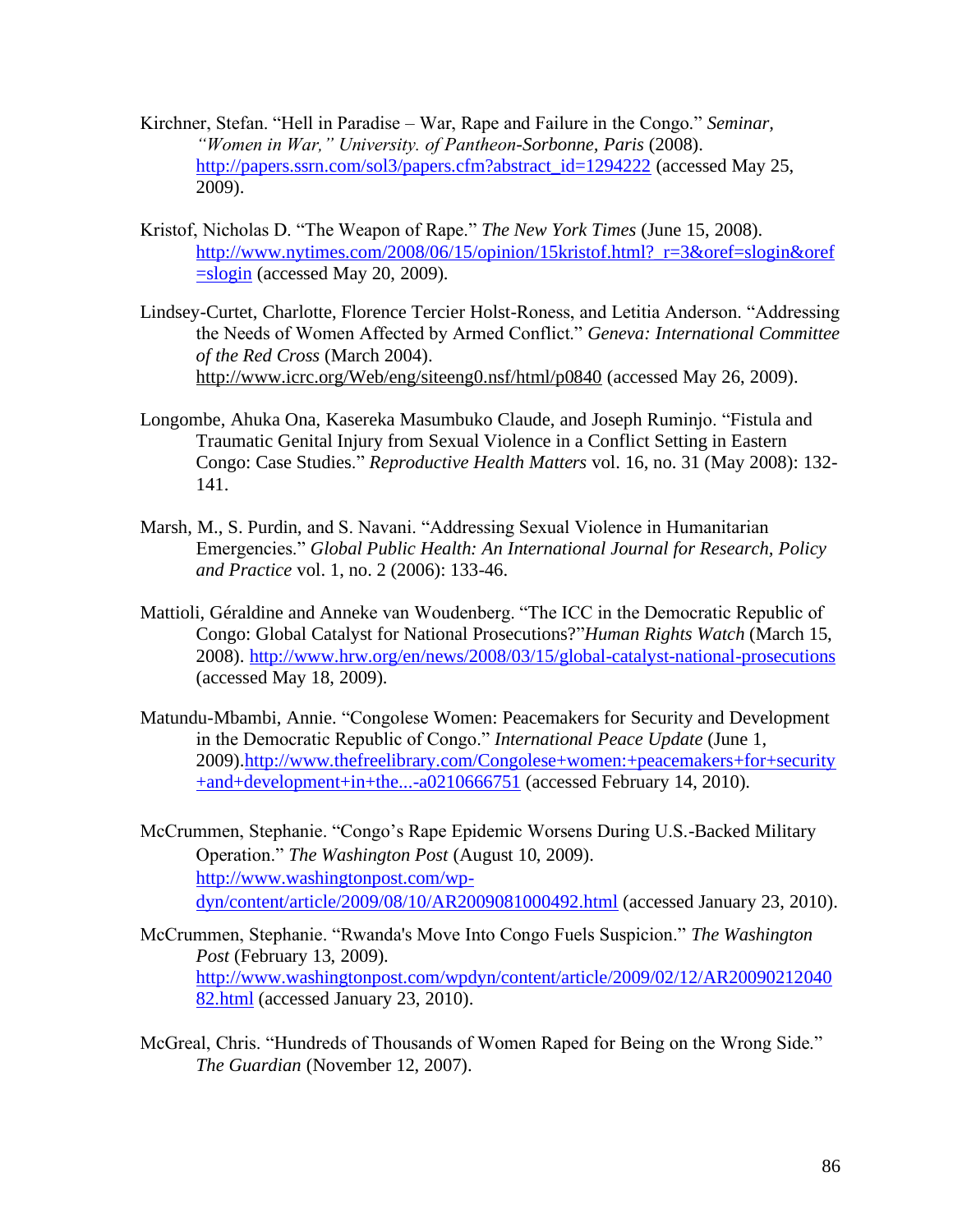<http://www.guardian.co.uk/world/2007/nov/12/congo.international> (accessed January 19, 2010).

- McGreal, Chris. "Hundreds of Thousands Raped in Congo Wars." *The Guardian* (November 14, 2006).<http://www.guardian.co.uk/world/2006/nov/14/congo.chrismcgreal> (accessed May 6, 2009).
- McGreal, Chris. "Inside the Villages Where Every Woman is Victim of Hidden War." *The Guardian* (December 5, 2008). [http://www.guardian.co.uk/world/2008/dec/05/congo](http://www.guardian.co.uk/world/2008/dec/05/congo-women)[women](http://www.guardian.co.uk/world/2008/dec/05/congo-women) (accessed May 6, 2009).
- Medicines sans Frontiers. "I Have no Joy, no Peace of Mind: Medical, Psychological, and Socio-Economic Consequences of Sexual Violence in Eastern DRC." *Medicines sans Frontiers* (2004).
- [Milillo, Diana.](http://search0.scholarsportal.info.ezproxy.uwindsor.ca/ids70/p_search_form.php?field=au&query=milillo+diana&log=literal&SID=8a0074029ff2575b4019a46e4ca961b6) "Rape [as a Tactic of War: Social and Psychological Perspectives.](http://search0.scholarsportal.info.ezproxy.uwindsor.ca/ids70/view_record.php?id=12&recnum=5&log=from_res&SID=8a0074029ff2575b4019a46e4ca961b6)" *Affilia* vol. 21, no. 2 (May 2006): 196-205.
- [Minogue, Elizabeth C.](http://search0.scholarsportal.info.ezproxy.uwindsor.ca/ids70/p_search_form.php?field=au&query=minogue+elizabeth+c&log=literal&SID=8a0074029ff2575b4019a46e4ca961b6) ["Increasing the Effectiveness of the Security Council's Chapter VII](http://search0.scholarsportal.info.ezproxy.uwindsor.ca/ids70/view_record.php?id=7&recnum=20&log=from_res&SID=8a0074029ff2575b4019a46e4ca961b6)  [Authority in the Current Situations Before the International Criminal Court.](http://search0.scholarsportal.info.ezproxy.uwindsor.ca/ids70/view_record.php?id=7&recnum=20&log=from_res&SID=8a0074029ff2575b4019a46e4ca961b6)" *Vanderbilt Law Review* vol.61, no.2 (2008): 647-680.
- Mollmann, Marianne. "Rape in War: Will the United Nations Walk its Talk?" *Human Rights Watch* (June 25, 2008). [http://www.hrw.org/en/news/2008/06/24/rape-war-will](http://www.hrw.org/en/news/2008/06/24/rape-war-will-united-nations-walk-its-talk)[united-nations-walk-its-talk](http://www.hrw.org/en/news/2008/06/24/rape-war-will-united-nations-walk-its-talk) (accessed September 11, 2009).
- [Mullins, Christopher W.](http://search0.scholarsportal.info.ezproxy.uwindsor.ca/ids70/p_search_form.php?field=au&query=mullins+christopher+w&log=literal&SID=8a0074029ff2575b4019a46e4ca961b6) and Dawn L. [Rothe.](http://search0.scholarsportal.info.ezproxy.uwindsor.ca/ids70/p_search_form.php?field=au&query=rothe+dawn+l&log=literal&SID=8a0074029ff2575b4019a46e4ca961b6) ["Gold, Diamonds and Blood: International](http://search0.scholarsportal.info.ezproxy.uwindsor.ca/ids70/view_record.php?id=3&recnum=36&log=from_res&SID=8a0074029ff2575b4019a46e4ca961b6)  [State-Corporate Crime in the Democratic Republic of the Congo.](http://search0.scholarsportal.info.ezproxy.uwindsor.ca/ids70/view_record.php?id=3&recnum=36&log=from_res&SID=8a0074029ff2575b4019a46e4ca961b6)" *Contemporary Justice Review* vol. 11, no. 2 (June 2008): 81-99.
- [Mullins, Christopher](http://search0.scholarsportal.info.ezproxy.uwindsor.ca/ids70/p_search_form.php?field=au&query=mullins+christopher&log=literal&SID=8a0074029ff2575b4019a46e4ca961b6) W. ["'He Would Kill Me With His Penis:' Genocidal Rape in Rwanda](http://search0.scholarsportal.info.ezproxy.uwindsor.ca/ids70/view_record.php?id=9&recnum=8&log=from_res&SID=8a0074029ff2575b4019a46e4ca961b6) [as a State Crime.](http://search0.scholarsportal.info.ezproxy.uwindsor.ca/ids70/view_record.php?id=9&recnum=8&log=from_res&SID=8a0074029ff2575b4019a46e4ca961b6)" *Critical Criminology* vol. 17, no. 1 (March 2009): 15-33.
- Mullins, Christopher W. "'We Are Going To Rape You And Taste Tutsi Women:' Rape During the 1994 Rwandan Genocide." *British Journal of Criminology* vol. 49, no. 6 (2009): 719-735.
- [Munala, June.](http://search0.scholarsportal.info.ezproxy.uwindsor.ca/ids70/p_search_form.php?field=au&query=munala+june&log=literal&SID=8a0074029ff2575b4019a46e4ca961b6) ["Challenging Liberian Attitudes towards Violence](http://search0.scholarsportal.info.ezproxy.uwindsor.ca/ids70/view_record.php?id=16&recnum=3&log=from_res&SID=8a0074029ff2575b4019a46e4ca961b6) against Women." *Forced Migration Review* vol. 27 (January 2007): 36-37.
- [Nevin, Tom.](http://search0.scholarsportal.info.ezproxy.uwindsor.ca/ids70/p_search_form.php?field=au&query=nevin+tom&log=literal&SID=8a0074029ff2575b4019a46e4ca961b6) "The Business of Conflict, The Conflict of Business." *African Business* (July 2005): 21-22.
- Nolen, Stephanie. "Not Women Anymore…" *Ms. Magazine* (Spring 2005). <http://www.msmagazine.com/spring2005/congo.asp> (accessed May 18, 2009).
- Nordland, Rod. "More Vicious Than Rape." *Newsweek* (November 13, 2006). <http://www.newsweek.com/id/44653> (accessed May 18, 2009).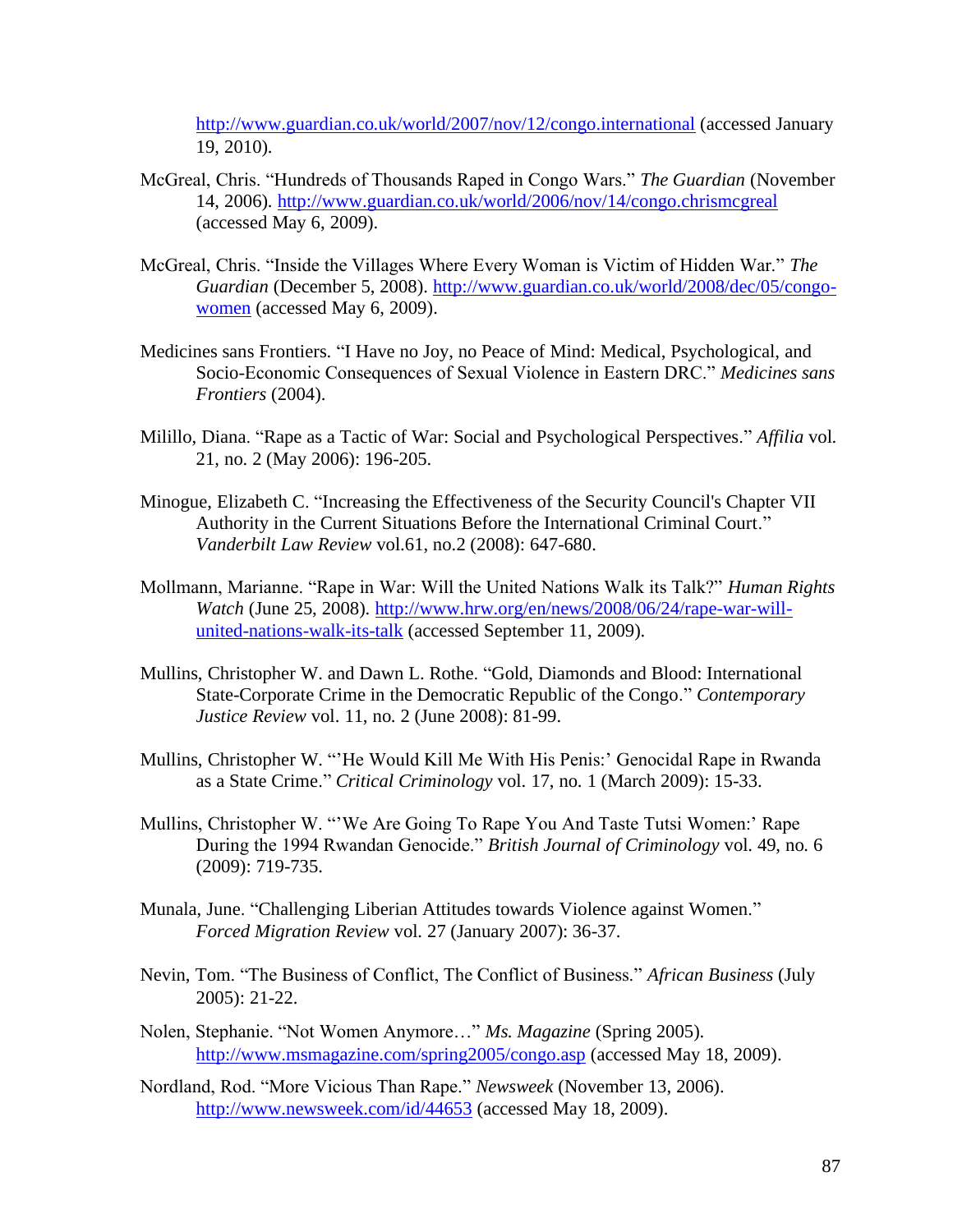- [Ogbonna-Nwaogu, Ifeyinwa Maureen.](http://search2.scholarsportal.info.ezproxy.uwindsor.ca/ids70/p_search_form.php?field=au&query=ogbonna+nwaogu+ifeyinwa+maureen&log=literal&SID=62b9e072875caf9a4e03c06876948bb0) ["Civil Wars in Africa: A Gender Perspective of the](http://search2.scholarsportal.info.ezproxy.uwindsor.ca/ids70/view_record.php?id=10&recnum=6&log=from_res&SID=62b9e072875caf9a4e03c06876948bb0)  [Cost on Women.](http://search2.scholarsportal.info.ezproxy.uwindsor.ca/ids70/view_record.php?id=10&recnum=6&log=from_res&SID=62b9e072875caf9a4e03c06876948bb0)" *Journal of Social Sciences* vol. 16, no. 3 (May 2008): 251-258.
- Onyejekwe, Chineze J. "Women, War, Peace-Building and Reconstruction." *International Social Science Journal* vol. 57, no. 2 (June 2005): 277-283.
- Polgreen, Lydia. "A Massacre in Congo, Despite Nearby Support." *The New York Times*  (December 11, 2008). http://www.nytimes.com/2008/12/11/world/africa/11congo.html? r=1 (accessed May 18, 2009).
- Powell, Alvin. "Harvard Researchers Probe the Roots of 'Crimes against Humanity." *Harvard News Office*.<http://www.news.harvard.edu/hwm/congo/stories/research.html> (accessed May 3, 2010).
- Pratt, Marion Ph.D. and Leah Werchick, J.D. with Anaia Bewa, Marie-Louise Eagleton, Claudine Lumumba, Katherine Nichols, and Lina Piripiri. "Sexual Terrorism: Rape as a Weapon of War in Eastern Democratic Republic of Congo." *USAID/DCHA Assessment Report* (March 18, 2004).
- Puechguirbal, Nadine NP. "Women and War in the Democratic Republic of the Congo." *Signs: Journal of Women in Culture and Society* vol. 28, no. 4 (July 2003): 1271- 1281.
- Raise Hope for Congo. "Ten Reasons Why Eastern Congo is the Most Dangerous Place on Earth for Women." *Raise Hope for Congo.*  <http://www.raisehopeforcongo.org/tenreasons> (accessed May 20, 2009).
- Randall, Vicky. Feminism. In *Theory and Methods in Political Science*, 2<sup>nd</sup> ed., David Marsh and Gerry Stoker, eds. (New York: Palgrave Macmillan, 2002).
- Reid-Cunningham, Allison Ruby. "Rape as a Weapon of Genocide." *Genocide Studies and Prevention* vol. 3 no. 3 (December 2008): 279-296.
- Rodriguez, Claudia. "Sexual Violence in South Kivu, Congo." *Forced Migration Review* no. 27 (2007): 45-46.
- Ross-Sheriff, Fariyal and Mary E. Swigonski. "Women, War, and Peace Building." *Affilia Journal of Women and Social Work* vol. 21, no. 2 (Summer 2006): 129-132.
- Roth, Kenneth. "Setting the Standard: Justifying Humanitarian Intervention." *Harvard International Review* vol. 26, no. 1 (Spring 2004). <http://hir.harvard.edu/index.php?page=article&id=1218> (accessed April 21, 2010).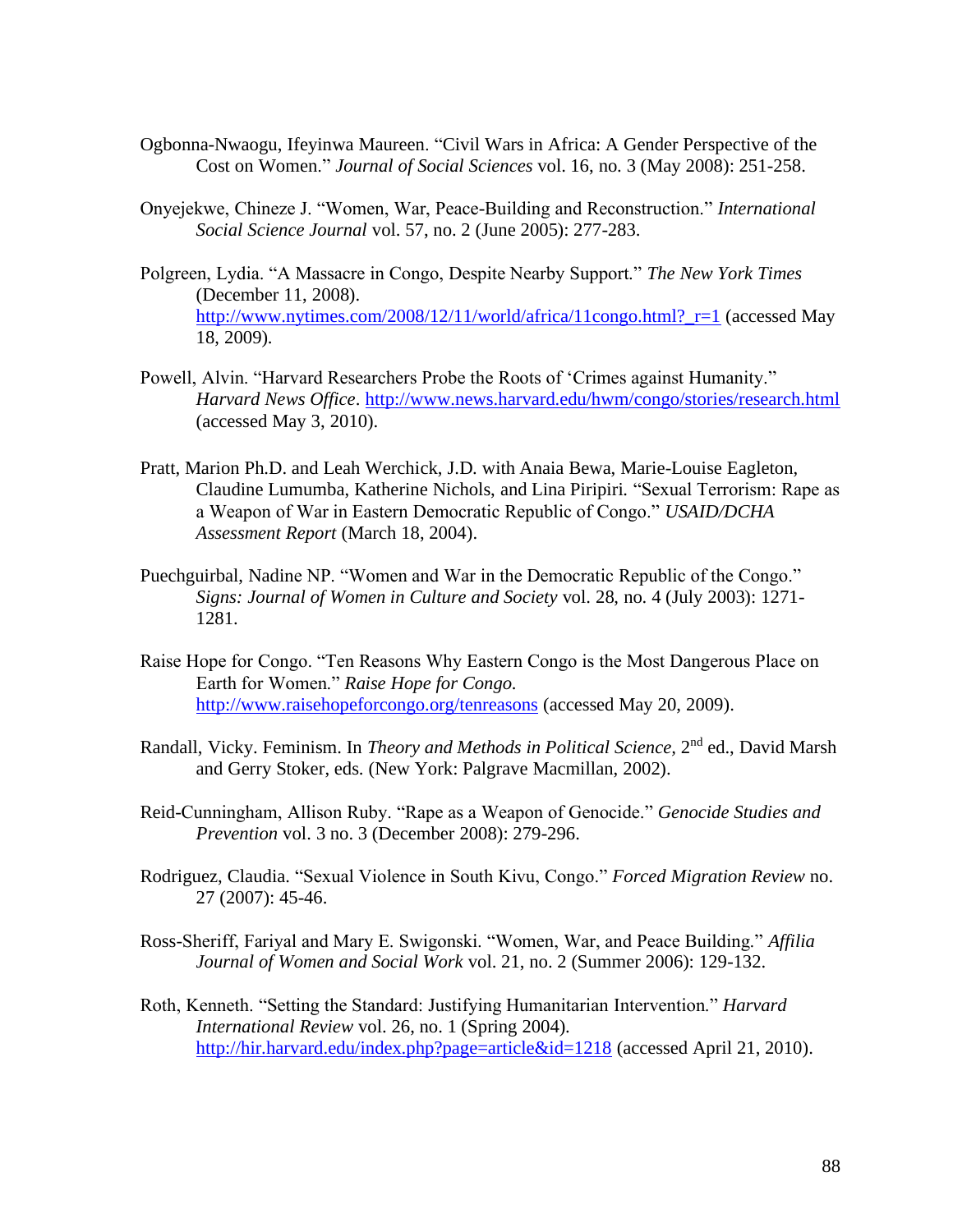- [Scharf, Michael P.](http://search0.scholarsportal.info.ezproxy.uwindsor.ca/ids70/p_search_form.php?field=au&query=scharf+michael+p&log=literal&SID=8a0074029ff2575b4019a46e4ca961b6) ["Responding to Rwanda: Accountability Mechanisms in the Aftermath of](http://search0.scholarsportal.info.ezproxy.uwindsor.ca/ids70/view_record.php?id=7&recnum=47&log=from_res&SID=8a0074029ff2575b4019a46e4ca961b6)  [Genocide.](http://search0.scholarsportal.info.ezproxy.uwindsor.ca/ids70/view_record.php?id=7&recnum=47&log=from_res&SID=8a0074029ff2575b4019a46e4ca961b6)" *Journal of International Affairs* vol.52, no.2 (1999): 621-638.
- Schechter, Danny. "War in the Congo. An Ongoing Humanitarian Catastrophe." *Global Research* (December 16, 2009). <http://www.globalresearch.ca/index.php?aid=16549&context=va> (accessed May 1, 2010).
- [Schroeder, Emily.](http://search0.scholarsportal.info.ezproxy.uwindsor.ca/ids70/p_search_form.php?field=au&query=schroeder+emily&log=literal&SID=8a0074029ff2575b4019a46e4ca961b6) ["A Window of Opportunity in the Democratic Republic of the Congo:](http://search0.scholarsportal.info.ezproxy.uwindsor.ca/ids70/view_record.php?id=3&recnum=25&log=from_res&SID=8a0074029ff2575b4019a46e4ca961b6)  [Incorporating a Gender Perspective in the Disarmament, Demobilization and](http://search0.scholarsportal.info.ezproxy.uwindsor.ca/ids70/view_record.php?id=3&recnum=25&log=from_res&SID=8a0074029ff2575b4019a46e4ca961b6)  [Reintegration Process.](http://search0.scholarsportal.info.ezproxy.uwindsor.ca/ids70/view_record.php?id=3&recnum=25&log=from_res&SID=8a0074029ff2575b4019a46e4ca961b6)" *Peace, Conflict and Development* no. 5 (July 2004).
- [Seifert, Ruth.](http://search0.scholarsportal.info.ezproxy.uwindsor.ca/ids70/p_search_form.php?field=au&query=seifert+ruth&log=literal&SID=8a0074029ff2575b4019a46e4ca961b6) ["The Second Front: The Logic of Sexual Violence](http://search0.scholarsportal.info.ezproxy.uwindsor.ca/ids70/view_record.php?id=8&recnum=5&log=from_res&SID=8a0074029ff2575b4019a46e4ca961b6) in Wars." *Women's Studies International Forum* vol. 19, no. 1-2 (Jan-Apr 1996): 35-43.
- "Sexual Violence as a Weapon of War," *The State of the World's Children 1996 – UNICEF* (1996),<http://www.unicef.org/sowc96pk/sexviol.htm> (accessed February 10, 2010).
- Shanks, L., and MJ Schull. "Rape in War: The Humanitarian Response." *Canadian Medical Association Journal* vol. 163, no. 9 (October 2000): 1152-6.
- Shapiro, Danielle. "U.N.'s Wallstrom Says Congo Will Be Her First Stop." *Women's eNews* (February 25, 2010). [http://www.womensenews.org/story/international-policyunited](http://www.womensenews.org/story/international-policyunited-nations/100224/uns-wallstrom-says-congo-will-be-her-first-stop)[nations/100224/uns-wallstrom-says-congo-will-be-her-first-stop](http://www.womensenews.org/story/international-policyunited-nations/100224/uns-wallstrom-says-congo-will-be-her-first-stop) (accessed March 18, 2010).
- Sharp, Jeb. "Rape as a Weapon of War." *PRI's The World* (April 27, 2009). <http://www.pri.org/world/africa/rape-as-weapon-of-war.html> (accessed May 6, 2009).
- [Skjelsbaek, Inger.](http://search0.scholarsportal.info.ezproxy.uwindsor.ca/ids70/p_search_form.php?field=au&query=skjelsbaek+inger&log=literal&SID=0850191d0c8cf81dbd48c8bb3342610c) ["Sexual Violence and War: Mapping Out a Complex Relationship.](http://search0.scholarsportal.info.ezproxy.uwindsor.ca/ids70/view_record.php?id=2&recnum=11&log=from_res&SID=0850191d0c8cf81dbd48c8bb3342610c)" *European Journal of International Relations* vol. 7, no. 2 (June 2001): 211-237.
- [Skjelsbaek, Inger.](http://search0.scholarsportal.info.ezproxy.uwindsor.ca/ids70/p_search_form.php?field=au&query=skjelsbaek+inger&log=literal&SID=8a0074029ff2575b4019a46e4ca961b6) "Sexual Violence [in Times of War: A New Challenge for Peace](http://search0.scholarsportal.info.ezproxy.uwindsor.ca/ids70/view_record.php?id=8&recnum=4&log=from_res&SID=8a0074029ff2575b4019a46e4ca961b6)  [Operations?"](http://search0.scholarsportal.info.ezproxy.uwindsor.ca/ids70/view_record.php?id=8&recnum=4&log=from_res&SID=8a0074029ff2575b4019a46e4ca961b6) *International Peacekeeping* vol. 8, no. 2 (Summer 2001): 69-84.
- [Skjelsbaek, Inger.](http://search0.scholarsportal.info.ezproxy.uwindsor.ca/ids70/p_search_form.php?field=au&query=skjelsbaek+inger&log=literal&SID=8a0074029ff2575b4019a46e4ca961b6) ["Victim and Survivor: Narrated Social Identities of Women Who](http://search0.scholarsportal.info.ezproxy.uwindsor.ca/ids70/view_record.php?id=8&recnum=6&log=from_res&SID=8a0074029ff2575b4019a46e4ca961b6)  [Experienced Rape during the War in Bosnia-Herzegovina.](http://search0.scholarsportal.info.ezproxy.uwindsor.ca/ids70/view_record.php?id=8&recnum=6&log=from_res&SID=8a0074029ff2575b4019a46e4ca961b6)" *Feminism & Psychology* vol. 16, no. 4 (November 2006): 373-403.
- [Snyder, Cindy S.;](http://search0.scholarsportal.info.ezproxy.uwindsor.ca/ids70/p_search_form.php?field=au&query=snyder+cindy+s&log=literal&SID=8a0074029ff2575b4019a46e4ca961b6) [Gabbard, Wesley J.;](http://search0.scholarsportal.info.ezproxy.uwindsor.ca/ids70/p_search_form.php?field=au&query=gabbard+wesley+j&log=literal&SID=8a0074029ff2575b4019a46e4ca961b6) [May, J. Dean;](http://search0.scholarsportal.info.ezproxy.uwindsor.ca/ids70/p_search_form.php?field=au&query=may+j+dean&log=literal&SID=8a0074029ff2575b4019a46e4ca961b6) [Zulcic, Nihada.](http://search0.scholarsportal.info.ezproxy.uwindsor.ca/ids70/p_search_form.php?field=au&query=zulcic+nihada&log=literal&SID=8a0074029ff2575b4019a46e4ca961b6) ["On the Battleground](http://search0.scholarsportal.info.ezproxy.uwindsor.ca/ids70/view_record.php?id=8&recnum=34&log=from_res&SID=8a0074029ff2575b4019a46e4ca961b6)  [of Women's Bodies: Mass Rape in Bosnia-Herzegovina.](http://search0.scholarsportal.info.ezproxy.uwindsor.ca/ids70/view_record.php?id=8&recnum=34&log=from_res&SID=8a0074029ff2575b4019a46e4ca961b6)" *Affilia* vol. 21, no. 2 (Summer 2006): 184-195.
- Sommers, Marc and Kathryn Birch. "Combat the Terror of Rape in Congo." *The Christian Science Monitor* (January 27, 2009). [http://www.csmonitor.com/2009/0127/p09s02](http://www.csmonitor.com/2009/0127/p09s02-coop.html) [coop.html](http://www.csmonitor.com/2009/0127/p09s02-coop.html) (accessed May 20, 2009).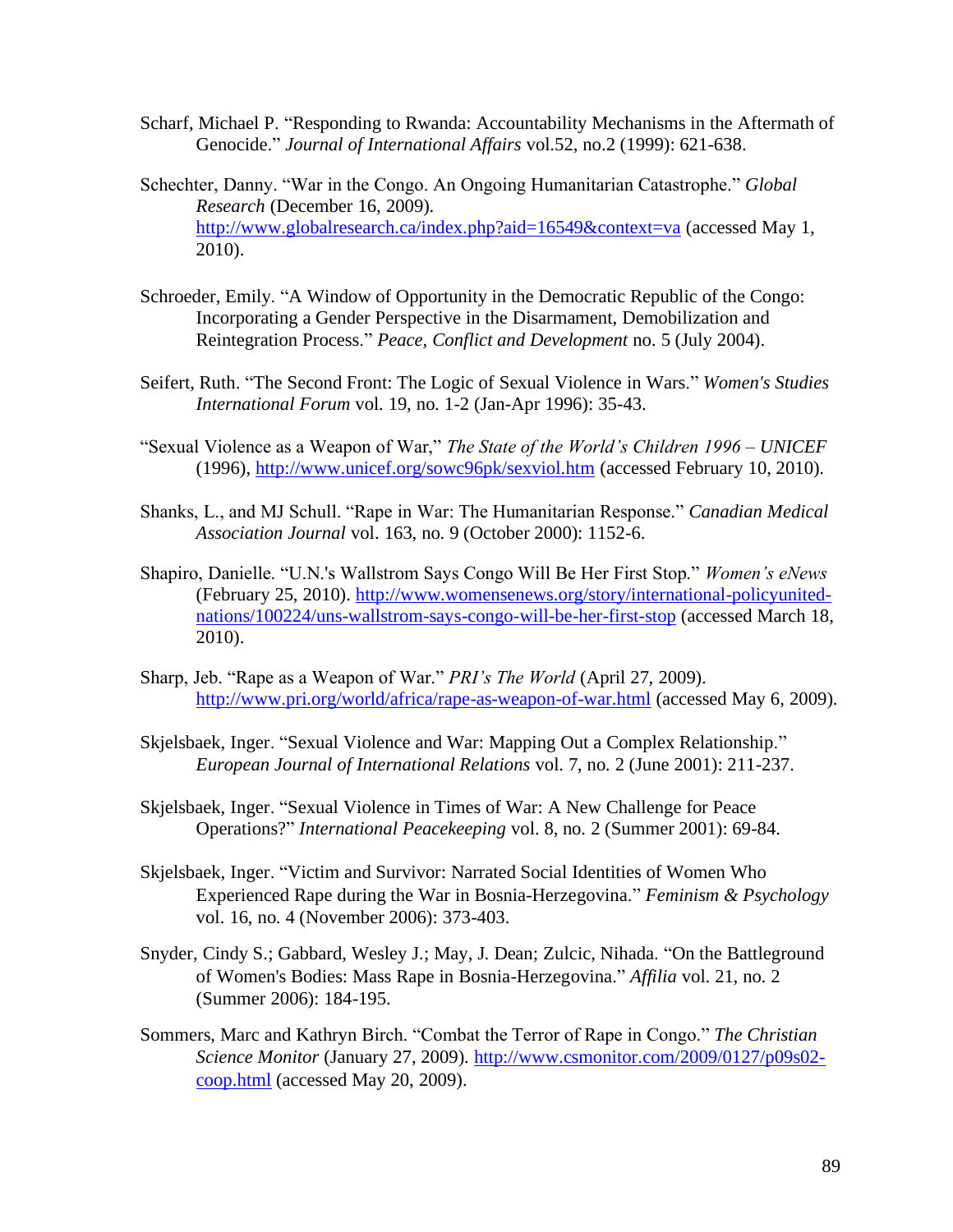- Statistics Canada. "Violence Against Women: Statistical Trends." *Statistics Canada: The Daily* (October 2, 2006). [http://www.statcan.gc.ca/daily](http://www.statcan.gc.ca/daily-quotidien/061002/dq061002a-eng.htm)[quotidien/061002/dq061002a-eng.htm](http://www.statcan.gc.ca/daily-quotidien/061002/dq061002a-eng.htm) (accessed January 20, 2010).
- Steiner**,** Birthe, Marie T. Benner**,** Egbert Sondorp**,** K. Peter Schmitz**,** Ursula Mesmer, and Sandrine Rosenberger. "Sexual Violence in the Protracted Conflict of DRC: Programming for Rape Survivors in South Kivu." *Conflict and Health* vol. 3, no. 3 (March 2009).
- Stone Peters, Julie, and Andrea Wolper. "Gendered War Crimes: Reconceptualizing Rape in Time of War*,*" in *Women's Rights, Human Rights* by Rhonda Copelon (Routledge, 1995): 197-198.
- ["Survey: Coping with Conflict."](http://search0.scholarsportal.info.ezproxy.uwindsor.ca/ids70/view_record.php?id=7&recnum=12&log=from_res&SID=8a0074029ff2575b4019a46e4ca961b6) *The Economist* vol.370, no.8358 (January 17, 2004): 8-9.
- Taback, Nathan, Robin Painter, and Ben King. "Sexual Violence in the Democratic Republic of the Congo." *American Medical Association* vol. 300, issue. 6 (2008): 653-654.
- Taylor, Diane. "Aged one to 90, the Victims of Hidden War against Women." *The Guardian*  (December 5, 2008). [http://www.guardian.co.uk/world/2008/dec/05/congo-rape](http://www.guardian.co.uk/world/2008/dec/05/congo-rape-testimonies-walungu)[testimonies-walungu](http://www.guardian.co.uk/world/2008/dec/05/congo-rape-testimonies-walungu) (accessed May 6, 2009).
- Taylor, Louise. "Sierra Leone: 'We'll Kill You if You Cry.' Sexual Violence in the Sierra Leone Conflict." *Human Rights Watch* (January 15, 2003). <http://www.hrw.org/en/node/12376/section/4> (accessed February 14, 2010).
- Thakur, Monika. "Elusive Peace in the DR Congo: Armed Groups and Militias in the Kivus and Ituri." *Paper presented at the annual meeting of the ISA's 49th Annual Convention "Bridging Multiple Divides,"* (San Francisco, March 26, 2008).
- "Timeline: Peace Deal Signed in DRC to End Years of Fighting." *Reuters* (January 23, 2008).<http://www.reuters.com/article/idUSL2384461420080123> (accessed April 20, 2010).
- [Tull, Denis M.](http://search0.scholarsportal.info.ezproxy.uwindsor.ca/ids70/p_search_form.php?field=au&query=tull+denis+m&log=literal&SID=8a0074029ff2575b4019a46e4ca961b6) ["Peacekeeping in the Democratic Republic of Congo: Waging Peace and](http://search0.scholarsportal.info.ezproxy.uwindsor.ca/ids70/view_record.php?id=3&recnum=44&log=from_res&SID=8a0074029ff2575b4019a46e4ca961b6)  [Fighting War.](http://search0.scholarsportal.info.ezproxy.uwindsor.ca/ids70/view_record.php?id=3&recnum=44&log=from_res&SID=8a0074029ff2575b4019a46e4ca961b6)" *International Peacekeeping* vol. 16, no. 2 (April 2009): 215-230.
- "UN Classifies Rape a 'War Tactic.'" *BBC* (June 20, 2008). <http://news.bbc.co.uk/2/hi/americas/7464462.stm> (accessed May 6, 2009).
- UNIFEM. "Facts and Figures on VAW." [http://www.unifem.org/gender\\_issues/violence\\_against\\_women/facts\\_figures.php?pa](http://www.unifem.org/gender_issues/violence_against_women/facts_figures.php?page=7)  $ge=7$  (accessed January 20, 2010)
- United Nations. "Peacekeepers' Sexual Abuse of Local Girls Continuing in DR of Congo, UN Finds." *UN News Centre* (January 7, 2005).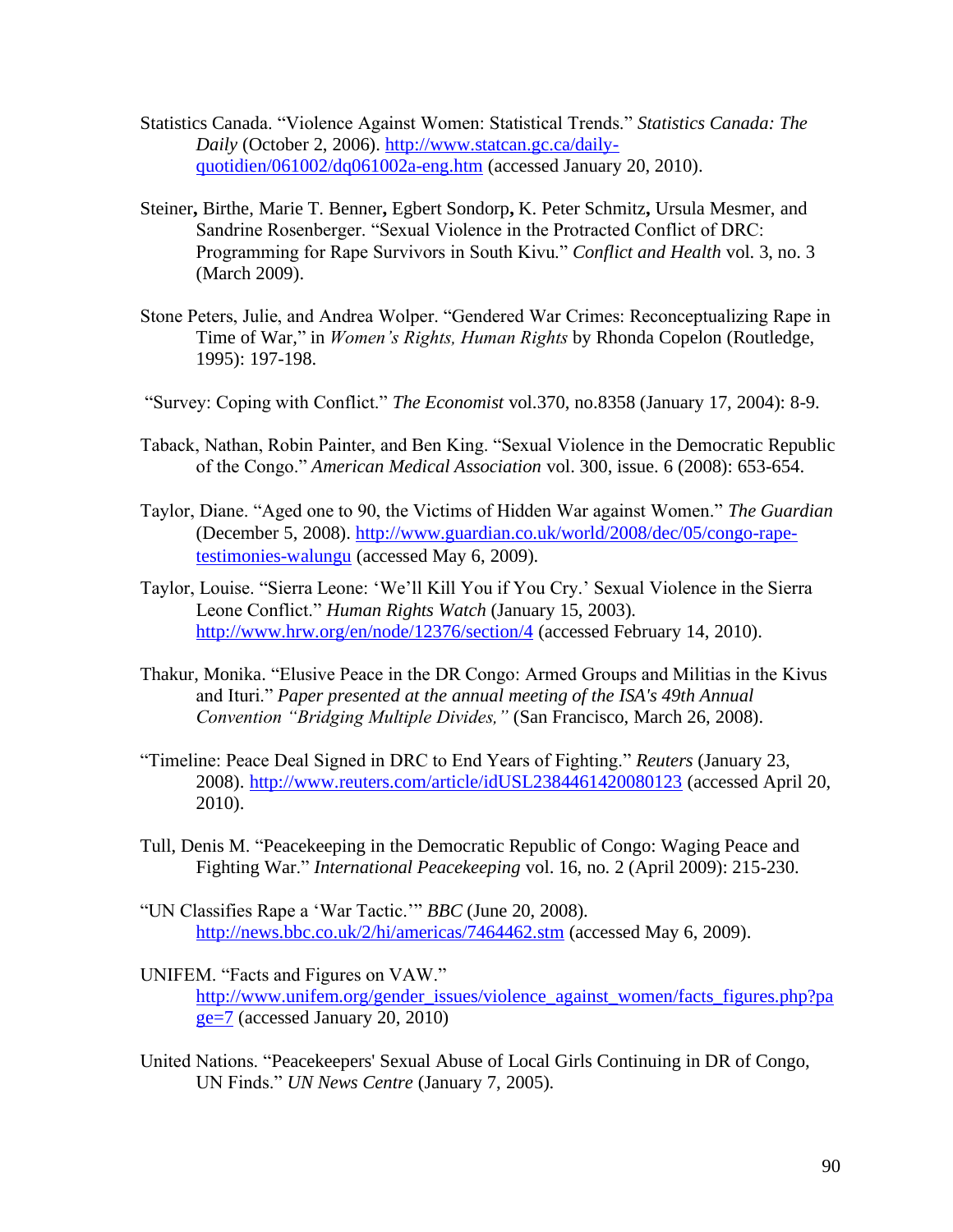[http://www.un.org/apps/news/story.asp?NewsID=12990&Cr=democratic&Cr1=cong](http://www.un.org/apps/news/story.asp?NewsID=12990&Cr=democratic&Cr1=congo) [o](http://www.un.org/apps/news/story.asp?NewsID=12990&Cr=democratic&Cr1=congo) (accessed November 23, 2009).

- "Use of Sexual Violence in Armed Conflict: Identifying Gaps in Research to Inform More Effective Interventions," *OCHA Policy Development and Studies Branch* (June 20, 2008).
- Verveer, Melanne. "Testimony before the U.S. Senate Subcommittees on African Affairs, and Human Rights, Democracy, and Global Women's Issues." (May 13, 2009). <http://www.state.gov/s/gwi/rls/rem/2009/123500.htm> (accessed May 18, 2009).
- Vesely, Milan. "Shadow of the Gun: Who Funds Africa's Wars?" *African Business* issue 249 (December 1999): 8-11.
- Wakabi, Wairagala. "Sexual Violence Increasing in Democratic Republic of Congo." *The Lancet* vol. 371 no. 9606 (January 2008): 15-16.
- "War against Women: The Use of Rape as a Weapon in Congo's Civil War." *CBS News*  (August 17, 2008). <http://www.cbsnews.com/stories/2008/01/11/60minutes/main3701249.shtml> (accessed May 6, 2009).
- Ward, Jeanne and Mendy Marsh. "Sexual Violence Against Women and Girls in War and Its Aftermath: Realities, Responses, and Required Resources. *Symposium on Sexual Violence in Conflict and Beyond* (June 2006).
- Ward, Jeanne. "Broken Bodies-Broken Dreams: Violence against Women Exposed." *OCHA/IRIN* (November 2005): 177-197.
- Watchlist on Children and Armed Conflict. "Struggling to Survive: Children in Armed Conflict in the Democratic Republic of the Congo." *Watchlist on Children and Armed Conflict* (April 2006). [http://www.watchlist.org/reports/files/dr\\_congo.report.20060426.php?p=6](http://www.watchlist.org/reports/files/dr_congo.report.20060426.php?p=6) (accessed January 19, 2010).
- Weitsman, Patricia. "The Politics of Identity and Sexual Violence: A Review of Bosnia and Rwanda." Paper prepared for the *Annual Meeting of the International Studies Association* (2007).
- West, Devorah. "Radical Racial Ideals and Sexual Violence: Rwanda, Bosnia, and Nazi Germany." *Research Experience for Undergraduates Program* (Brown University, Santa Fe Institute, Summer 2005).
- [Whitelaw, Kevin.](http://search0.scholarsportal.info.ezproxy.uwindsor.ca/ids70/p_search_form.php?field=au&query=whitelaw+kevin&log=literal&SID=8a0074029ff2575b4019a46e4ca961b6) ["A Verdict against Rape."](http://search0.scholarsportal.info.ezproxy.uwindsor.ca/ids70/view_record.php?id=8&recnum=13&log=from_res&SID=8a0074029ff2575b4019a46e4ca961b6) *U.S. News & World Report* vol. 130, no. 9 (March 5, 2001): 36.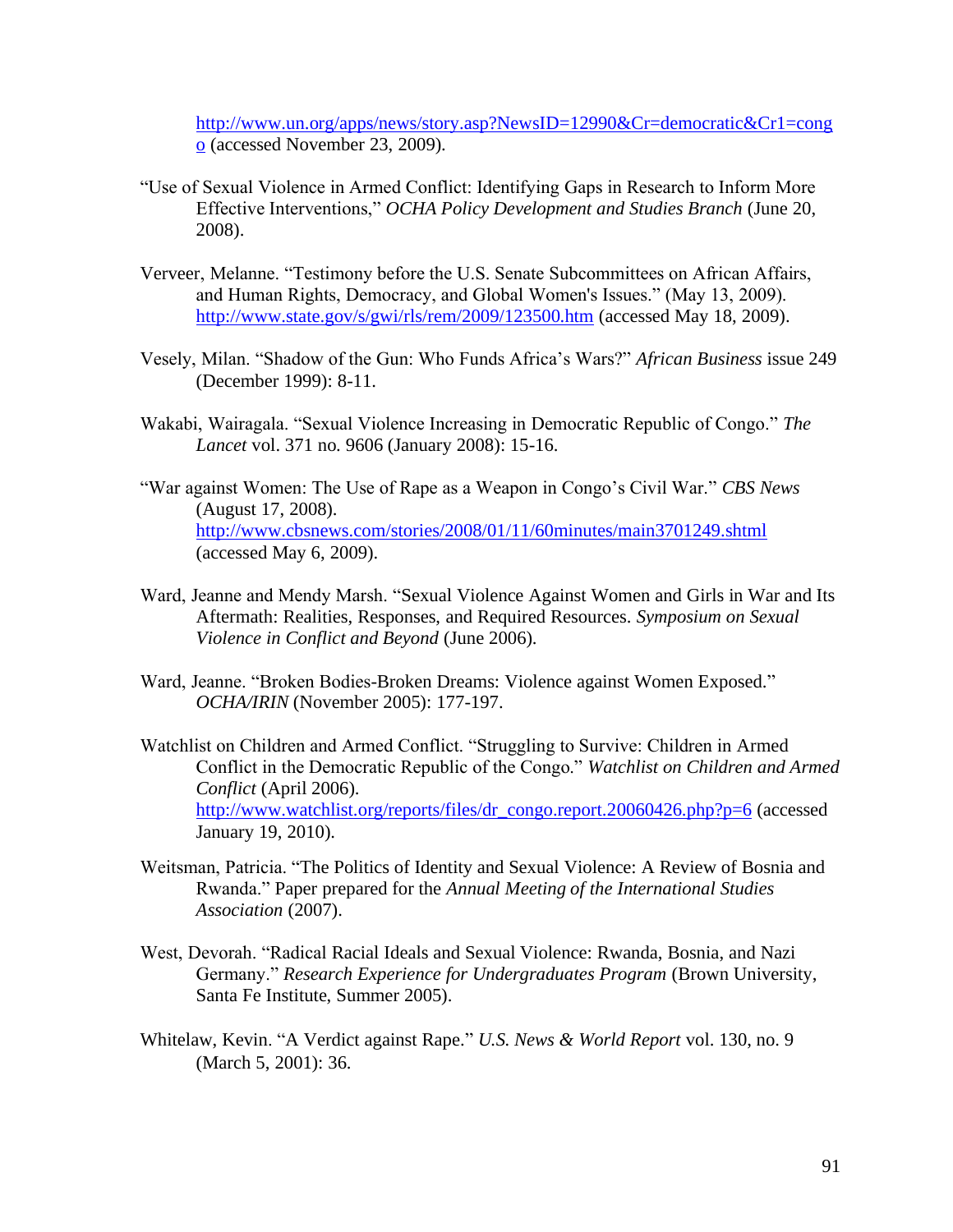- "Women Building Peace and Preventing Sexual Violence in Conflict-Affected Contexts." *United Nations Development Fund for Women* (October 2007). [http://womenwarpeace.org/webfm\\_send/362](http://womenwarpeace.org/webfm_send/362) (accessed November 17, 2008).
- [Wrong,](javascript:void(0);) Michela*.* "The Hierarchy of Horrors*.*" *[New Statesman](http://proquest.umi.com.ezproxy.uwindsor.ca/pqdlink?RQT=318&pmid=14007&TS=1266199811&clientId=2241&VInst=PROD&VName=PQD&VType=PQD)* vol. 136, issue 4864 (October 1, 2007): 22-23.
- York, Geoffrey. "The Bleak Calculus of Congo's War Without End." *The Globe and Mail*  (Friday, March 26, 2010). [http://www.theglobeandmail.com/news/world/the-bleak](http://www.theglobeandmail.com/news/world/the-bleak-calculus-of-congos-war-without-end/article1513795/)[calculus-of-congos-war-without-end/article1513795/](http://www.theglobeandmail.com/news/world/the-bleak-calculus-of-congos-war-without-end/article1513795/) (accessed March 27, 2010).
- Ziemke, Jennifer J. "Countries and their Cultures: Democratic Republic of the Congo." <http://www.everyculture.com/Bo-Co/Democratic-Republic-of-the-Congo.html> (accessed February 19, 2010).